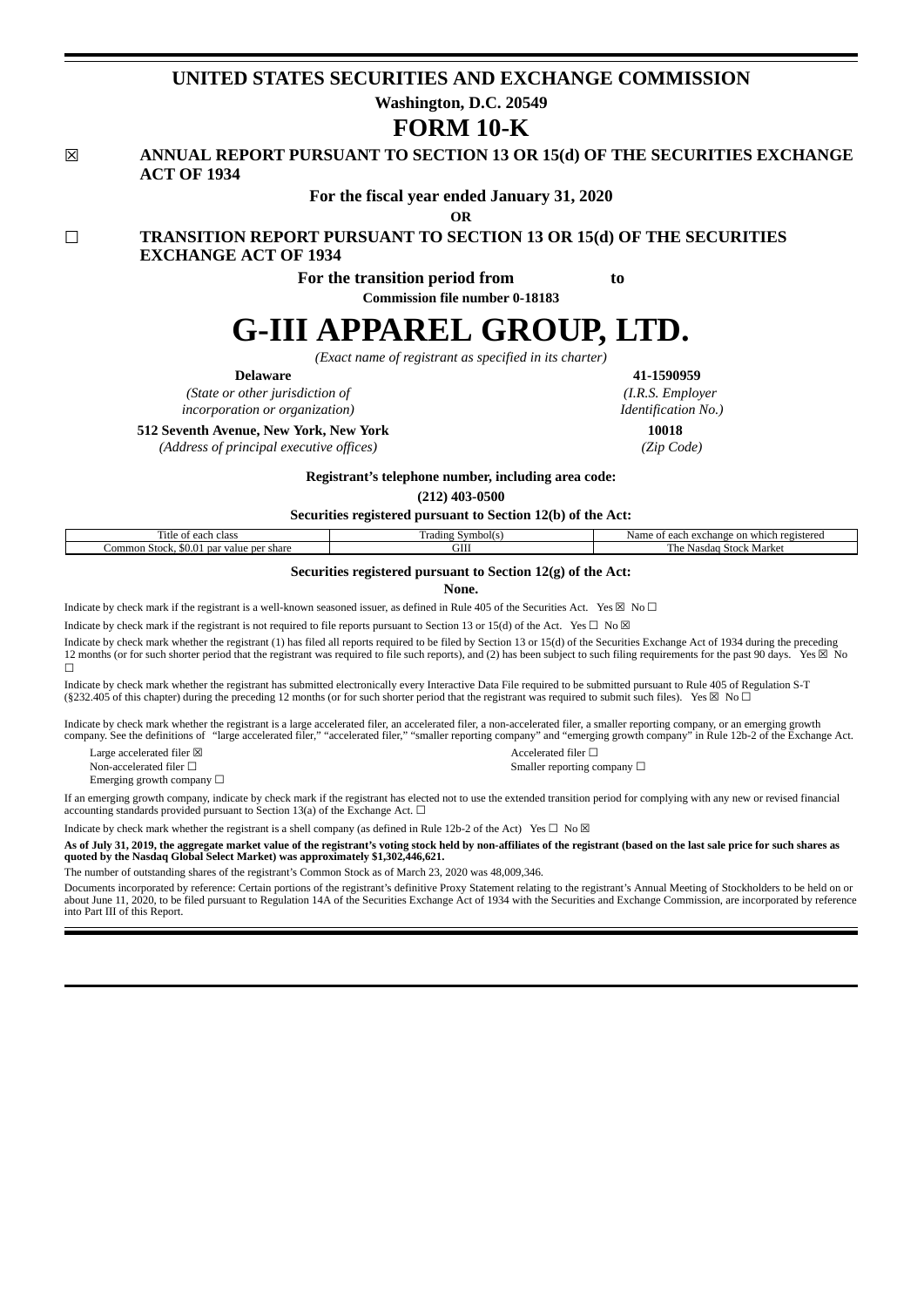# **SPECIAL NOTE REGARDING FORWARD-LOOKING STATEMENTS**

Various statements contained in this Annual Report on Form 10-K or incorporated by reference into this Annual Report on Form 10-K, in future filings by us with the Securities and Exchange Commission (the "SEC"), in our press releases and in oral statements made from time to time by us or on our behalf constitute "forward-looking statements" within the meaning of the Private Securities Litigation Reform Act of 1995. Forward-looking statements are based on current expectations and are indicated by words or phrases such as "anticipate," "estimate," "expect," "will," "project," "we believe," "is or remains optimistic," "currently envisions," "forecasts," "goal" and similar words or phrases and involve known and unknown risks, uncertainties and other factors that may cause actual results, performance or achievements to be materially different from the future results, performance or achievements expressed in or implied by such forward-looking statements. Forwardlooking statements also include representations of our expectations or beliefs concerning future events that involve risks and uncertainties, including, but not limited to, those described in Part I, "Item 1A. Risk Factors" and the following:

- our dependence on licensed products;
- our dependence on the strategies and reputation of our licensors;
- costs and uncertainties with respect to expansion of our product offerings;
- the performance of our products at retail and customer acceptance of new products;
- retail customer concentration;
- risks of doing business abroad;
- price, availability and quality of materials used in our products;
- the need to protect our trademarks and other intellectual property;
- risks relating to our retail operations segment;
- our ability to achieve operating enhancements and cost reductions from the restructuring of our retail operations, as well as the impact on our business and financial statements resulting from any related costs and charges which may be dilutive to our earnings;
- the impact on our business and financial statements related to the early closure of stores or the termination of long-term leases;
- dependence on existing management;
- our ability to make strategic acquisitions and possible disruptions from acquisitions;
- need for additional financing;
- seasonal nature of our business;
- our reliance on foreign manufacturers;
- the need to successfully upgrade, maintain and secure our information systems;
- data security or privacy breaches;
- the impact of the current economic and credit environment on us, our customers, suppliers and vendors;
- the effects of competition in the markets in which we operate, including from e-commerce retailers;
- the redefinition of the retail store landscape in light of widespread retail store closings, the bankruptcy of a number of prominent retailers and the impact of online apparel purchases and innovations from e-commerce retailers;
- consolidation of our retail customers:
- the outbreak of the coronavirus and the numerous adverse effects, including the impact on our supply chain, restrictions on travel and group gatherings, the closing of stores and shopping malls, the reduction of consumer purchases of the types of products we sell and the general material adverse effect on the economy in the U.S. and around the world, all of which negatively impact our business, sales and results of operations;
- the impact on our business of the imposition of tariffs by the United States government and the escalation of trade tensions between countries;
- additional legislation and/or regulation in the United States or around the world;
- our ability to import products in a timely and cost effective manner;
- our ability to continue to maintain our reputation;
- fluctuations in the price of our common stock;
- potential effect on the price of our common stock if actual results are worse than financial forecasts; and
- the effect of regulations applicable to us as a U.S. public company.
	- 1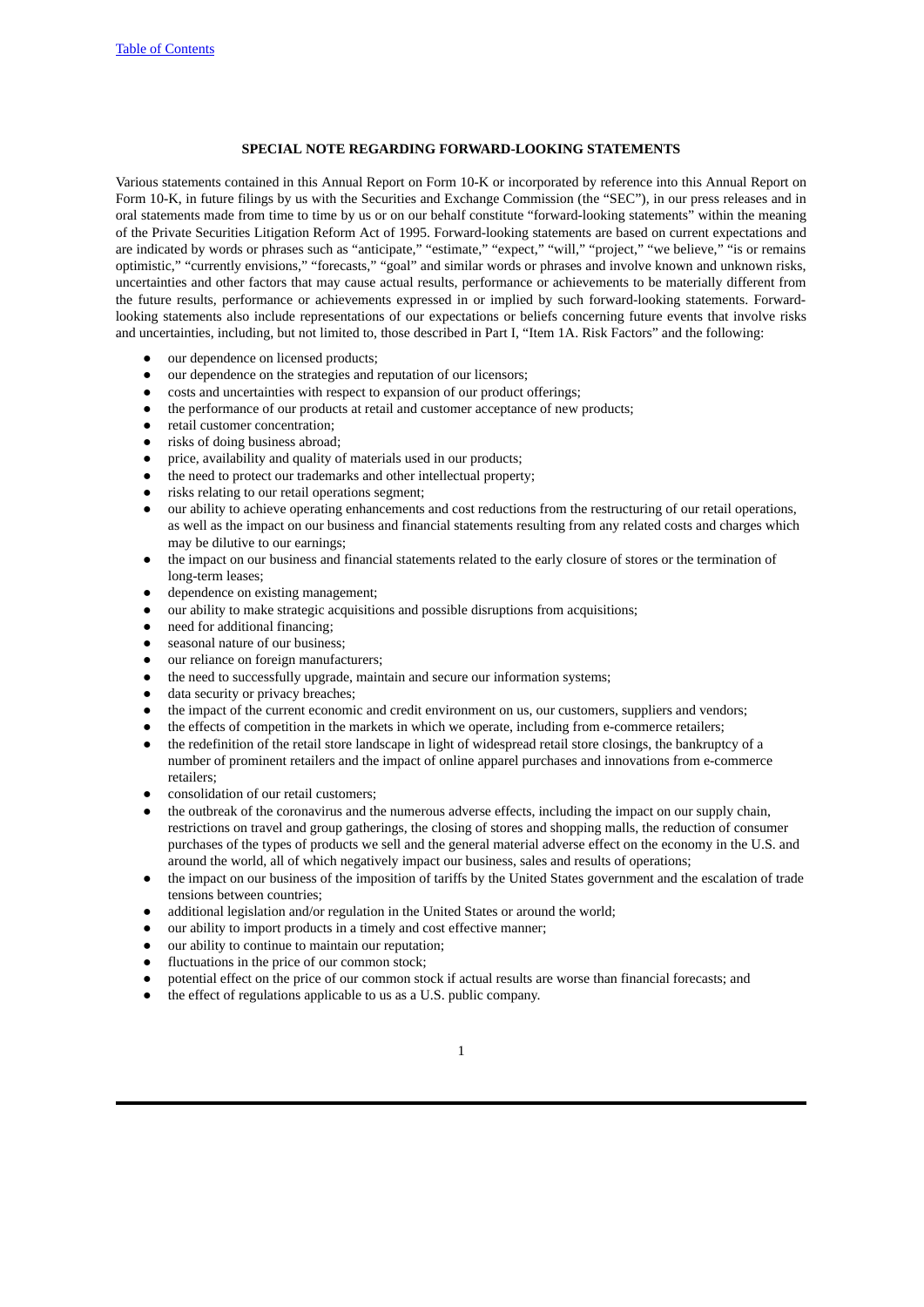Any forward-looking statements are based largely on our expectations and judgments and are subject to a number of risks and uncertainties, many of which are unforeseeable and beyond our control. A detailed discussion of significant risk factors that have the potential to cause our actual results to differ materially from our expectations is described in Part I of this Form 10-K under the heading "Risk Factors." We undertake no obligation to publicly update or revise any forward-looking statements, whether as a result of new information, future events or otherwise, except as required by law.

#### **WEBSITE ACCESS TO REPORTS**

Our website is www.g-iii.com. We make available, free of charge, on our website (under the heading "Investors") our Annual Reports on Form 10-K, Quarterly Reports on Form 10-Q, Current Reports on Form 8-K and amendments to those reports as soon as reasonably practicable after we electronically file such material with, or furnish it to, the SEC. No information contained on our website is intended to be included as part of, or incorporated by reference into, this Annual Report on Form 10-K. Information relating to our corporate governance, including copies of our Code of Ethics and Conduct, Audit, Compensation and Nominating and Corporate Governance Committee Charters, and other policies and guidelines, are available at our website under "Investors." Paper copies of these filings and corporate governance documents are available to stockholders free of charge by written request to Investor Relations, G-III Apparel Group, Ltd., 512 Seventh Avenue, 31st Floor, New York, New York 10018. The SEC maintains an Internet site that contains reports, proxy and information statements, and other information regarding issuers that file electronically with the SEC. The address of the SEC's website is http://www.sec.gov.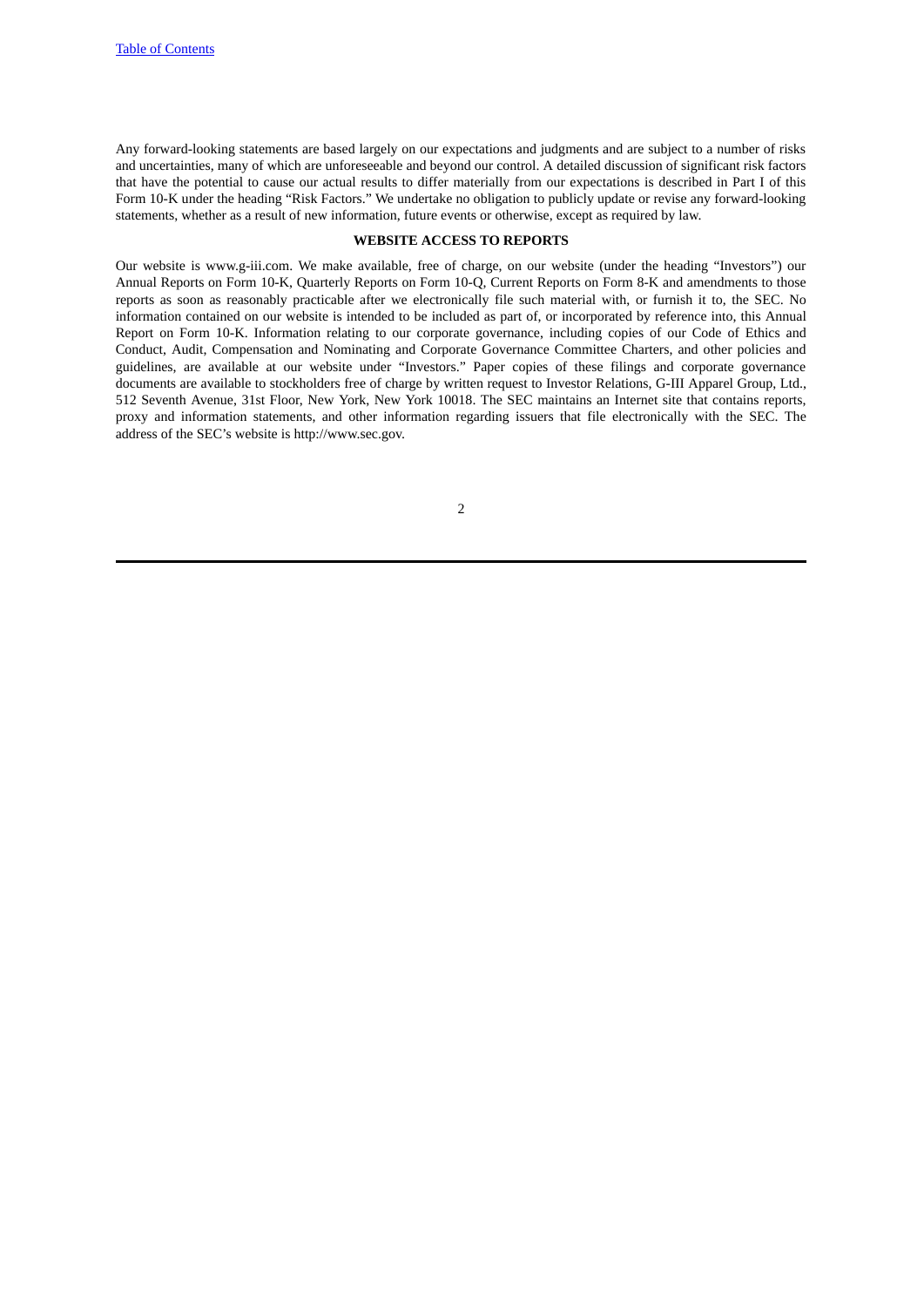# **ITEM 1.** *BUSINESS***.**

Unless the context otherwise requires, "G-III," "us," "we" and "our" refer to G-III Apparel Group, Ltd. and its subsidiaries. References to fiscal years refer to the year ended or ending on January 31 of that year. For example, our fiscal year ended January 31, 2020 is referred to as "fiscal 2020."

G-III Apparel Group, Ltd. is a Delaware corporation that was formed in 1989. We and our predecessors have conducted our business since 1974.

All share and per share data in this Annual Report on Form 10-K have been retroactively adjusted to reflect our two-forone stock split effected on May 1, 2015.

#### **Overview**

G-III designs, sources and markets an extensive range of apparel, including outerwear, dresses, sportswear, swimwear, women's suits and women's performance wear, as well as women's handbags, footwear, small leather goods, cold weather accessories and luggage. G-III has a substantial portfolio of more than 30 licensed and proprietary brands, anchored by five global power brands: DKNY, Donna Karan, Calvin Klein, Tommy Hilfiger and Karl Lagerfeld Paris. We are not only licensees, but also brand owners, and we distribute our products through multiple brick and mortar and online channels.

Our own proprietary brands include DKNY, Donna Karan, Vilebrequin, G.H. Bass, Eliza J, Jessica Howard, Andrew Marc and Marc New York. We sell products under an extensive portfolio of well-known licensed brands, including Calvin Klein, Tommy Hilfiger, Karl Lagerfeld Paris, Kenneth Cole, Cole Haan, Guess?, Vince Camuto, Levi's and Dockers. Through our team sports business, we have licenses with the National Football League, National Basketball Association, Major League Baseball, National Hockey League and over 150 U.S. colleges and universities. We also source and sell products to major retailers under their private retail labels.

Our products are sold through a cross section of leading retailers such as Macy's, Dillard's, Lord & Taylor, Hudson's Bay Company, including their Saks Fifth Avenue division, Nordstrom, Kohl's, TJX Companies, Ross Stores and Burlington. We also sell our products over the web through retail partners such as macys.com and nordstrom.com, each of which has a substantial online business. In addition, we sell to pure play online retail partners such as Amazon and Fanatics.

We also distribute apparel and other products through our own retail stores. Substantially all of our DKNY, Wilsons Leather and G.H. Bass stores are operated as outlet stores. As of January 31, 2020, we operated 124 Wilsons Leather stores, 99 G.H. Bass stores, 43 DKNY stores, 12 Karl Lagerfeld Paris stores and 4 Calvin Klein Performance stores, of which 275 were located in the continental United States and 7 are located internationally. Wilsons Leather, G.H. Bass, Andrew Marc, DKNY and Karl Lagerfeld Paris each operates its own online store. We are currently in the process of restructuring our retail operations segment which is expected to substantially reduce the number of stores we operate. In addition, as of January 31, 2020, Vilebrequin products were distributed through 106 company-operated stores, 58 franchised locations and e-commerce stores located internationally and in the United States.

#### *Segments*

We report based on two segments: wholesale operations and retail operations.

Our wholesale operations segment includes sales of products to retailers under owned, licensed and private label brands, as well as sales related to the Vilebrequin business. Wholesale revenues also include royalty revenues from license agreements related to our owned trademarks including DKNY, Donna Karan, Vilebrequin, G.H. Bass and Andrew Marc.

Our retail operations segment consists primarily of direct sales to consumers through our company-operated stores, composed primarily of Wilsons Leather, G.H. Bass and DKNY stores, substantially all of which are operated as outlet stores, as well as a smaller number of Karl Lagerfeld Paris and Calvin Klein Performance stores. This segment also includes sales through our owned websites for the DKNY, Donna Karan, Karl Lagerfeld Paris, Andrew Marc, Wilsons Leather and G.H. Bass businesses.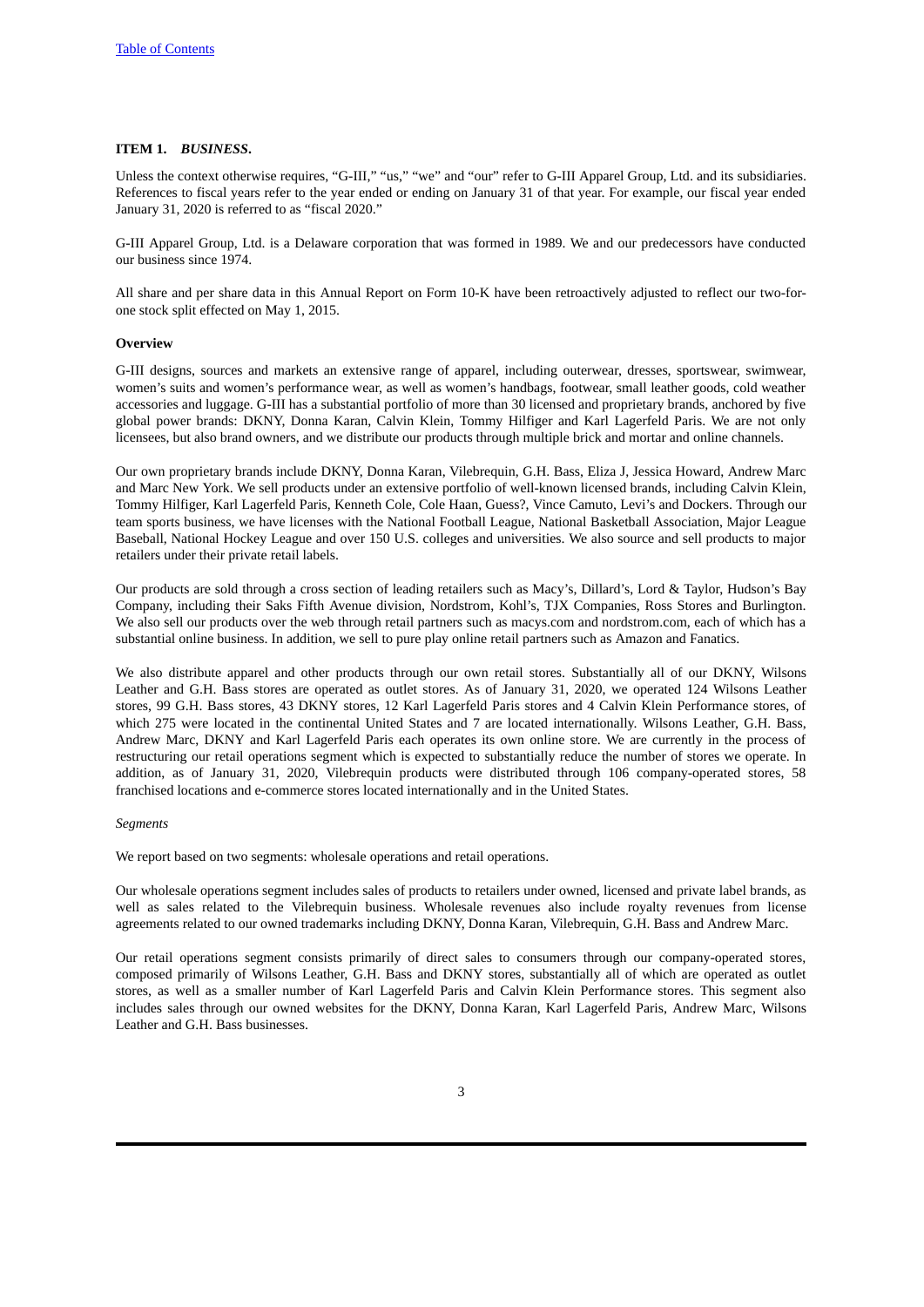# **Strategic Initiatives**

We are focused on the following strategic initiatives, which we believe are critical to our long-term success:

- *Owning brands:* We now own a portfolio of proprietary brands, including DKNY, Donna Karan, Vilebrequin, Eliza J, Jessica Howard, G.H. Bass and Andrew Marc. Owning our own brands is advantageous to us for several reasons:
	- We can realize significantly higher operating margins because we are not required to pay licensing fees on sales by us of our proprietary products and can also generate licensing revenues (which have no related cost of goods sold) for classes of products not manufactured by us.
	- There are no channel restrictions, permitting us to market our products internationally, and to utilize a variety of different distribution channels, including online and off-price channels.
	- We are able to license our proprietary brands in new categories and geographies to best in class licensees.
	- We are able to build equity in these brands to benefit the long-term interests of our stockholders.
- *Focusing on our five global power brands:* While we sell products under more than 30 licensed and proprietary brands, five global power brands anchor our business: DKNY, Donna Karan, Calvin Klein, Tommy Hilfiger and Karl Lagerfeld Paris. Each of these brands has substantial name recognition and is well-known in the marketplace. We believe each brand also provides us with significant growth opportunities. We have leveraged the strength of our power brands to become a supplier of choice in a diversified range of product categories. This year, we expanded our expertise into the denim category and launched our first *Calvin Klein Jeans* denim collection during our third quarter of fiscal 2020. We expect to launch our Tommy Hilfiger Jeans and DKNY Jeans denim collections in fiscal 2021. We believe that our ability to add new product categories to our portfolio is one of our core competencies and that denim will provide another area of growth for us.
- *Expanding our international business:* We continue to expand our international business and enter into new markets worldwide. We believe that the international sales and profit opportunity is quite significant for our DKNY and Donna Karan businesses. We are expanding our DKNY business globally through our distribution partners in key regions. The key markets in which our DKNY merchandise is currently distributed include the Middle East, Russia, Indonesia, the Philippines, South East Asia and Korea, as well as in China where we operate through a joint venture. Continued growth, brand development and marketing in these key markets is critical to driving global brand recognition.
- *Increasing online business opportunities:* We are continuing to make changes to our business to address the additional challenges and opportunities created by the evolving role of the online marketplace in the retail sector and expect to increase the sale of our products in an omni-channel environment. We are investing in digital personnel, marketing, logistics, planning and distribution. We believe that consumers are increasingly engaging with brands through online channels, and that this trend will continue to grow in the coming years. The five global power brands that serve as the anchor of our business position us to be the direct beneficiaries of this trend, whether by continuing to leverage our partnerships with the online businesses operated by our licensors and major retailers to facilitate customer engagement or by building out our own online capabilities.
- *Reducing the losses in our retail operations:* We are working towards the restructuring of our retail operations, which would greatly reduce the number of stores we operate and the losses we are incurring. We are working diligently with our landlords and outside advisors with a view to closing a significant number of stores in order to reshape and right-size our retail operations. Our ongoing plan for our retail business focuses on the operations and growth of our DKNY and Karl Lagerfeld Paris stores, as well as our e-commerce business. Our plan is based on the assumed continued strength of the DKNY and Karl Lagerfeld brands, improved store productivity, changes in planning and allocation and improvements in gross margin and payroll leverage.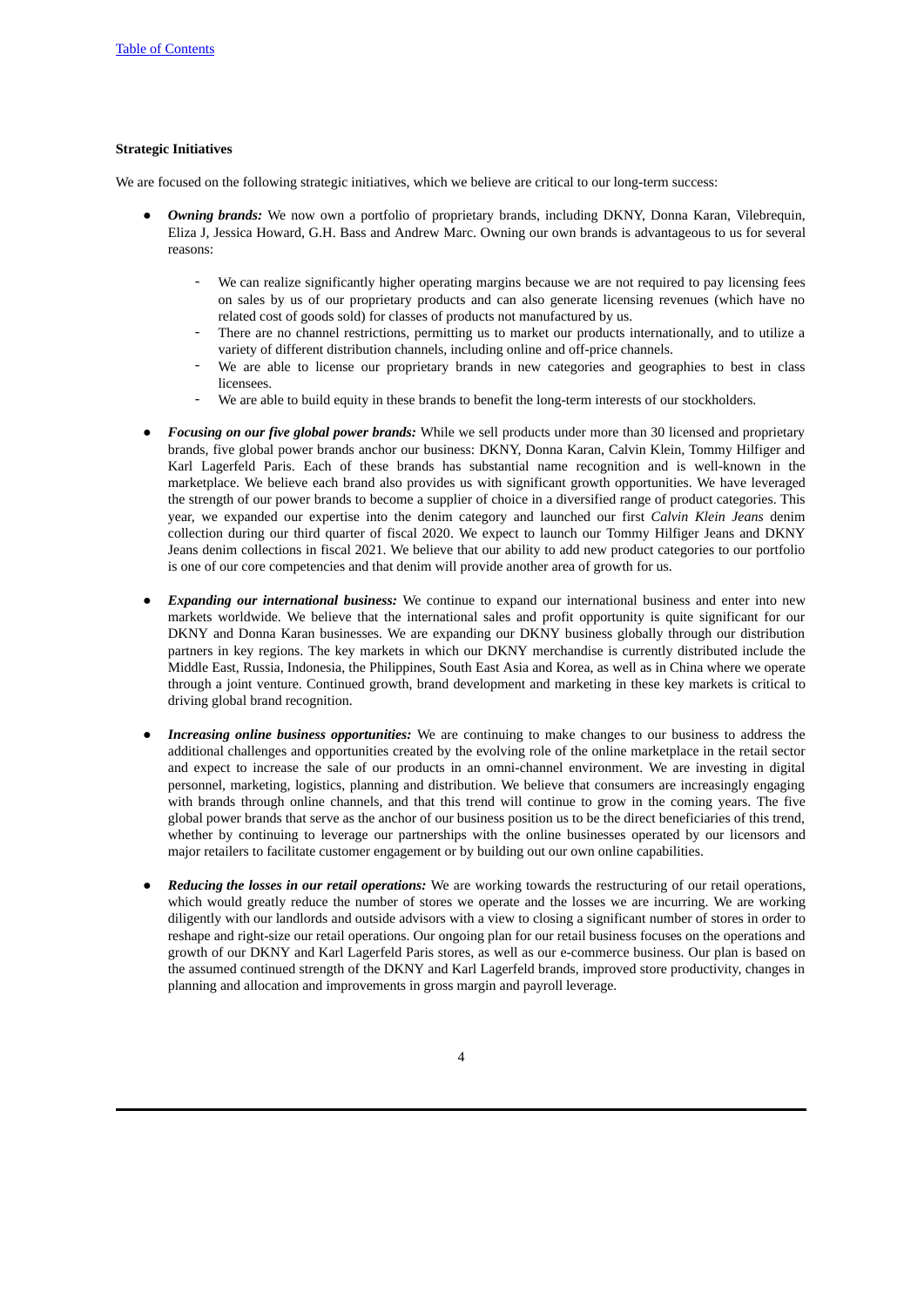The ongoing development of the DKI businesses serves as a pillar of our strategic efforts. The acquisition of DKI added two proprietary power brands to our growing portfolio and the ability to expand our footprint globally, while enabling us to compete more effectively in omni-channel retail. The acquisition of DKI fit squarely into our strategy to diversify and expand our business and to increase our ownership of brands. We believe that DKNY and Donna Karan are two of the most iconic and recognizable power brands and that we are well positioned to unlock their potential, resulting in a much bigger opportunity than their previous management had realized. We are focusing on the expansion of the DKNY brand, while continuing to re-establish Donna Karan and other associated brands. We are leveraging our demonstrated ability to drive organic growth and develop talent throughout our company to maximize the potential of the DKNY and Donna Karan brands.

In fiscal 2018 and fiscal 2019, we restructured and repositioned the DKNY and Donna Karan brands. We re-launched the DKNY apparel line and also re-launched Donna Karan as an aspirational luxury brand that is priced above DKNY and targeted to fine department stores globally. These steps began paying off in the second half of fiscal 2018 and through fiscal 2019. Our strategy is for DKNY and Donna Karan to be more accessible brands, both designed and priced to reach a wider range of customers. We believe there is untapped global licensing and distribution potential for these brands and intend to grow royalty streams in the DKNY and Donna Karan businesses through expansion of additional categories with existing licensees, as well as new categories with new licensees. We are committed to making DKNY the premier fashion and lifestyle brand. We expect to launch our DKNY Jeans denim collection during fiscal 2021.

The acquisition of DKI was not our only recent important strategic initiative. We have continually expanded our relationship with Calvin Klein, our most important license relationship representing over \$1 billion of our sales in fiscal 2020. Initially, we had licenses for Calvin Klein men's and women's outerwear. We subsequently added licenses for women's suits, dresses, women's performance wear, women's better sportswear, men's and women's swimwear, women's handbags and small leather goods and luggage. In June 2019, we expanded our relationship with Calvin Klein by entering into a license agreement with an initial term of five years for the design, production and wholesale distribution of *Calvin Klein Jeans* women's jeanswear in the United States and Canada. Shipments of our first *Calvin Klein Jeans* women's jeanswear line began during our third quarter of fiscal 2020.

We also have a significant relationship with Tommy Hilfiger, with whom we have a multi-category womenswear license in the United States and Canada. This license for women's sportswear, dresses, suit separates, performance and denim is in addition to our Tommy Hilfiger men's and women's outerwear license and Tommy Hilfiger luggage license, both also in the United States and Canada. We expect to launch our Tommy Hilfiger Jeans denim collection in fiscal 2021.

We own a 49% interest in a joint venture that owns the trademarks for the Karl Lagerfeld brand in North America. As part of that relationship, we have a long-term license agreement with the joint venture for the Karl Lagerfeld Paris brand in North America, pursuant to which we produce and distribute women's apparel, women's footwear, women's handbags, men's apparel, men's footwear and luggage under the Karl Lagerfeld Paris brand.

# **Competitive Strengths**

We believe that retailers today are seeking resources with the size and power to partner effectively on all aspects of the supply chain, from design, sourcing and quality control to logistics and warehousing. We believe that G-III is a partner of choice in these endeavors, and that we are able to capitalize on the following competitive strengths to expand our position as an all-season diversified apparel company:

*Broad portfolio of recognized brands.* In an environment of rapidly changing consumer fashion trends, we benefit from a balanced mix of more than 30 licensed and proprietary brands anchored by five global power brands: DKNY, Donna Karan, Calvin Klein, Tommy Hilfiger and Karl Lagerfeld Paris. We believe we are a licensee of choice for well-known brands, as demonstrated by our partnerships with such brands as Calvin Klein, Tommy Hilfiger, Karl Lagerfeld Paris, Kenneth Cole, Cole Haan, Guess?, Vince Camuto, Levi's and Dockers that have built a loyal following of both fashionconscious consumers and retailers who desire high quality, well designed products. In addition to our licensed brands, we own a number of proprietary brands, including DKNY, Donna Karan, Vilebrequin, G.H. Bass, Eliza J, Jessica Howard, Andrew Marc and Marc New York. Our experience in developing and acquiring licensed brands and proprietary labels, as well as our reputation for producing high quality, well-designed apparel, has led major department stores and retailers to select us as a designer and manufacturer for their own private label programs.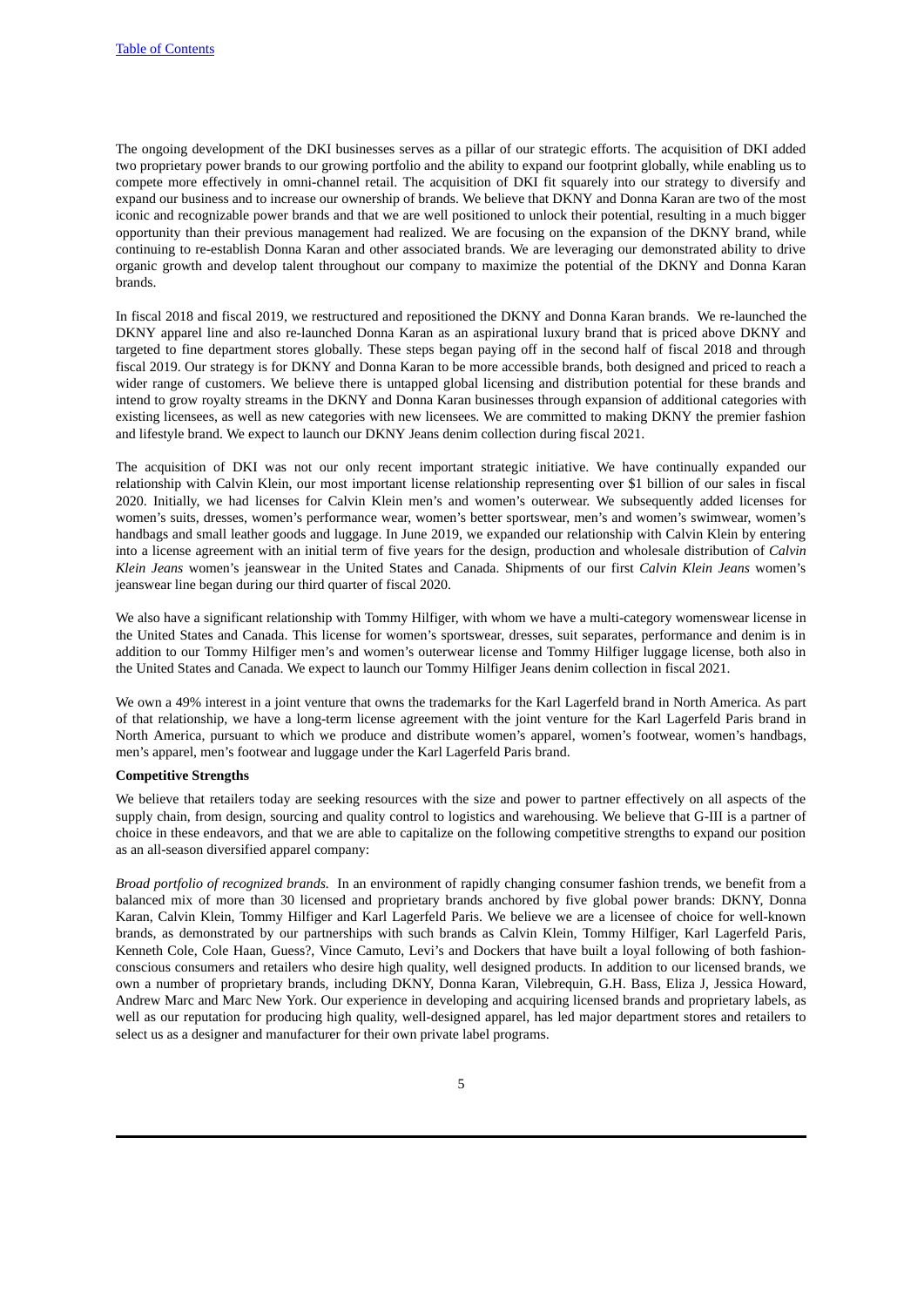| Women's                   | Men's                  | <b>Team Sports</b>                      |  |
|---------------------------|------------------------|-----------------------------------------|--|
| <b>Licensed Brands</b>    |                        |                                         |  |
| Calvin Klein              | Calvin Klein           | National Football League                |  |
| Calvin Klein Jeans        | <b>Tommy Hilfiger</b>  | Major League Baseball                   |  |
| Tommy Hilfiger            | Karl Lagerfeld Paris   | National Basketball Association         |  |
| Karl Lagerfeld Paris      | Guess?                 | National Hockey League                  |  |
| Guess?                    | <b>Kenneth Cole</b>    | Touch                                   |  |
| <b>Kenneth Cole</b>       | Cole Haan              | <b>IMG Collegiate Licensing Company</b> |  |
| Cole Haan                 | Levi's                 | <b>Starter</b>                          |  |
| Levi's                    | <b>Dockers</b>         |                                         |  |
| Vince Camuto              |                        |                                         |  |
| Kensie                    |                        |                                         |  |
| Chaps                     |                        |                                         |  |
|                           |                        |                                         |  |
| <b>Proprietary Brands</b> |                        |                                         |  |
| <b>DKNY</b>               | <b>DKNY</b>            | G-III Sports by Carl Banks              |  |
| Donna Karan               | Andrew Marc            | G-III for Her                           |  |
| Andrew Marc               | Marc New York          |                                         |  |
| Marc New York             | Vilebrequin            |                                         |  |
| Vilebrequin               | G. H. Bass             |                                         |  |
| G. H. Bass                | <b>Black Rivet</b>     |                                         |  |
| Eliza J                   | <b>Wilsons Leather</b> |                                         |  |
| Jessica Howard            |                        |                                         |  |
| <b>Black Rivet</b>        |                        |                                         |  |
| Wilsons Leather           |                        |                                         |  |

We currently market apparel and other products under, among others, the following licensed and proprietary brand names:

*Diversified distribution base.* We market our products at multiple price points and across multiple channels of distribution, allowing us to provide products to a broad range of consumers. Our products are sold to approximately 1,800 customers, including a cross section of retailers such as Macy's, Dillard's, Lord & Taylor, Hudson's Bay Company, including their Saks Fifth Avenue division, Nordstrom, Kohl's, TJX Companies, Ross Stores and Burlington, as well as membership clubs such as Costco and Sam's Club. We also sell to pure play online retail partners such as Amazon and Fanatics. Our strong relationships with retailers have been established through many years of personal customer service and adherence to meeting or exceeding retailer expectations. In addition, we continue to make changes to our business to address the additional challenges and opportunities created by the evolving role of the online marketplace in the retail sector and expect to expand the sale of our products in an omni-channel environment.

*Superior design, sourcing and quality control.* Our in-house design and merchandising teams design substantially all of our licensed, proprietary and private label products. Our designers work closely with our licensors and private label customers to create designs and styles that represent the look they want. We have a network of worldwide suppliers that allows us to negotiate competitive terms without relying on any single vendor. In addition, we employ a quality control team and a sourcing group in China to ensure the quality of our products. We believe we have developed a significant customer following and positive reputation in the industry as a result of our design capabilities, sourcing expertise, on-time delivery and high standards of quality control.

*Leadership position in the wholesale business.* As one of the largest wholesalers of outerwear, dresses and sportswear, we are widely recognized within the apparel industry for our high-quality and well-designed products. Our expertise and reputation in designing, sourcing and marketing apparel has enabled us to build strong customer relationships and to become one of the leading dress and sportswear suppliers in the United States over the past several years, in addition to our long-term leadership position with respect to outerwear. We have also expanded into other women's and men's apparel categories, as well as to non-apparel categories such as handbags, footwear, small leather goods, cold weather accessories and luggage.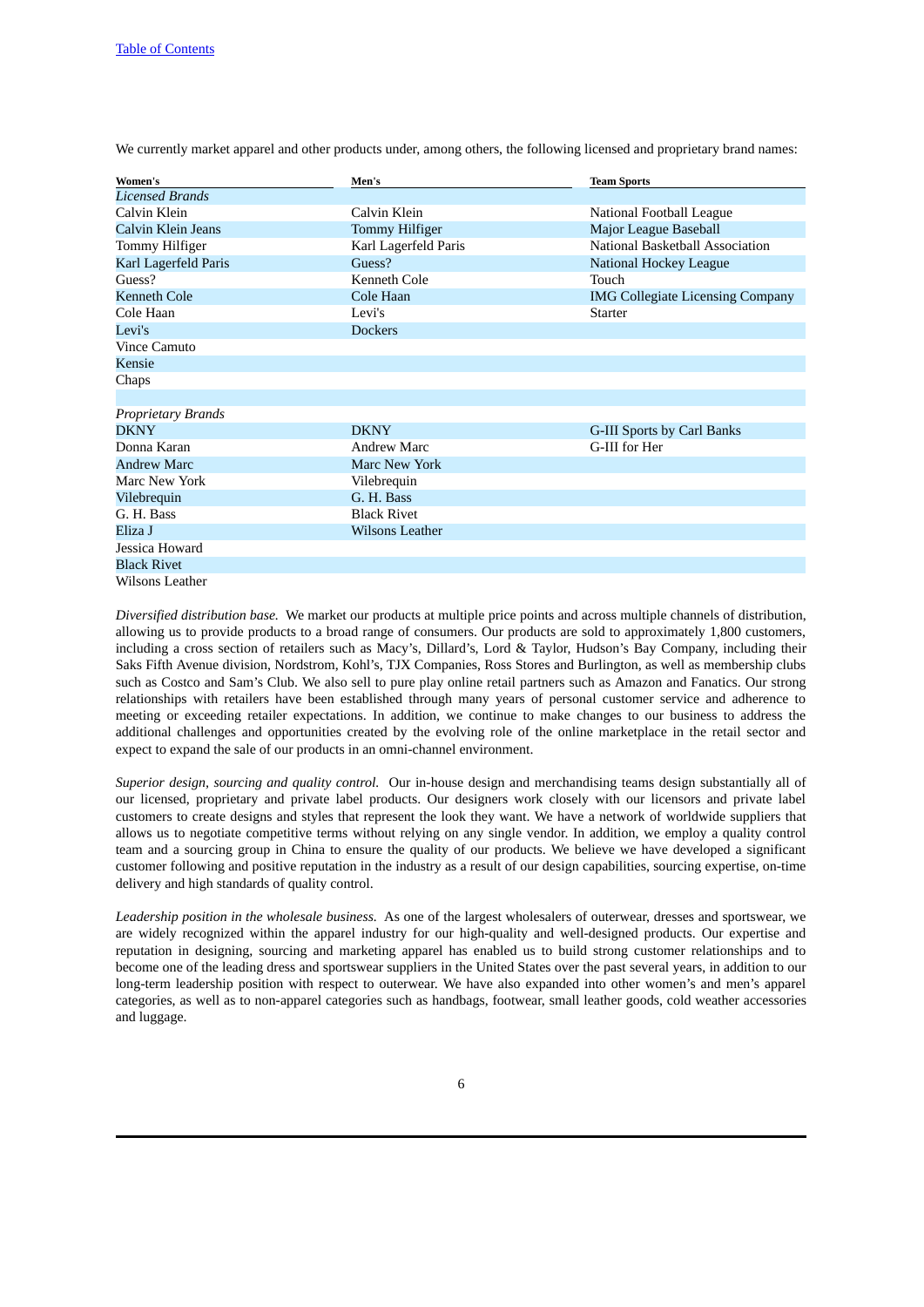*Experienced management team.* Our executive management team has worked together for a significant period of time and has extensive experience in the apparel industry. Morris Goldfarb, our Chairman and Chief Executive Officer, has been with us for over 45 years. Sammy Aaron, our Vice Chairman and President, joined us in 2005 when we acquired Marvin Richards, Wayne S. Miller, our Chief Operating Officer, has been with us for over 20 years, Neal S. Nackman, our Chief Financial Officer, has been with us for over 15 years and Jeffrey Goldfarb, our Executive Vice President, has been with us for over 15 years. Our leadership team has demonstrated experience in successfully acquiring, managing, integrating and positioning new businesses having completed nine acquisitions and several joint ventures over the last 15 years, while also adding numerous new licenses and licensed products.

#### **Wholesale Operations**

#### *Licensed Products*

The sale of licensed products is a key element of our strategy and we have continually expanded our offerings of licensed products for the past 25 years. Sales of licensed products accounted for 59.4% of our net sales in fiscal 2020, 57.4% of our net sales in fiscal 2019 and 58.6% of our net sales in fiscal 2018.

Our most significant licensor is Calvin Klein with whom we have ten different license agreements in the United States and Canada. We have also entered into distribution agreements with respect to Calvin Klein luggage in a number of foreign countries. In June 2019, we expanded our relationship with Calvin Klein by entering into a license agreement with an initial term of five years for the design, production and wholesale distribution of *Calvin Klein Jeans* women's jeanswear in the United States and Canada. This was our eleventh license agreement with Calvin Klein. Shipments of our first *Calvin Klein Jeans* women's jeanswear line began during our third quarter of fiscal 2020.

We also have a significant relationship with Tommy Hilfiger, with whom we have a multi-category womenswear license in the United States and Canada. This license for women's sportswear, dresses, suit separates, performance and denim is in addition to our Tommy Hilfiger men's and women's outerwear license and Tommy Hilfiger luggage license, both also in the United States and Canada. We expect to launch our Tommy Hilfiger Jeans denim collection in fiscal 2021.

We own a 49% interest in a joint venture that owns the trademarks for the Karl Lagerfeld brand in North America. As part of that relationship, we have a long-term license agreement with the joint venture for the Karl Lagerfeld Paris brand in North America, pursuant to which we produce and distribute women's apparel, women's footwear, women's handbags, men's apparel, men's footwear and luggage under the Karl Lagerfeld Paris brand.

In November 2019, we renewed our license agreement with the National Football League for an additional three-year term. In September 2018, we renewed our license agreement with Kenneth Cole for an additional four-year term and, in August 2018, we renewed our license agreement with Guess! for an additional five-year term.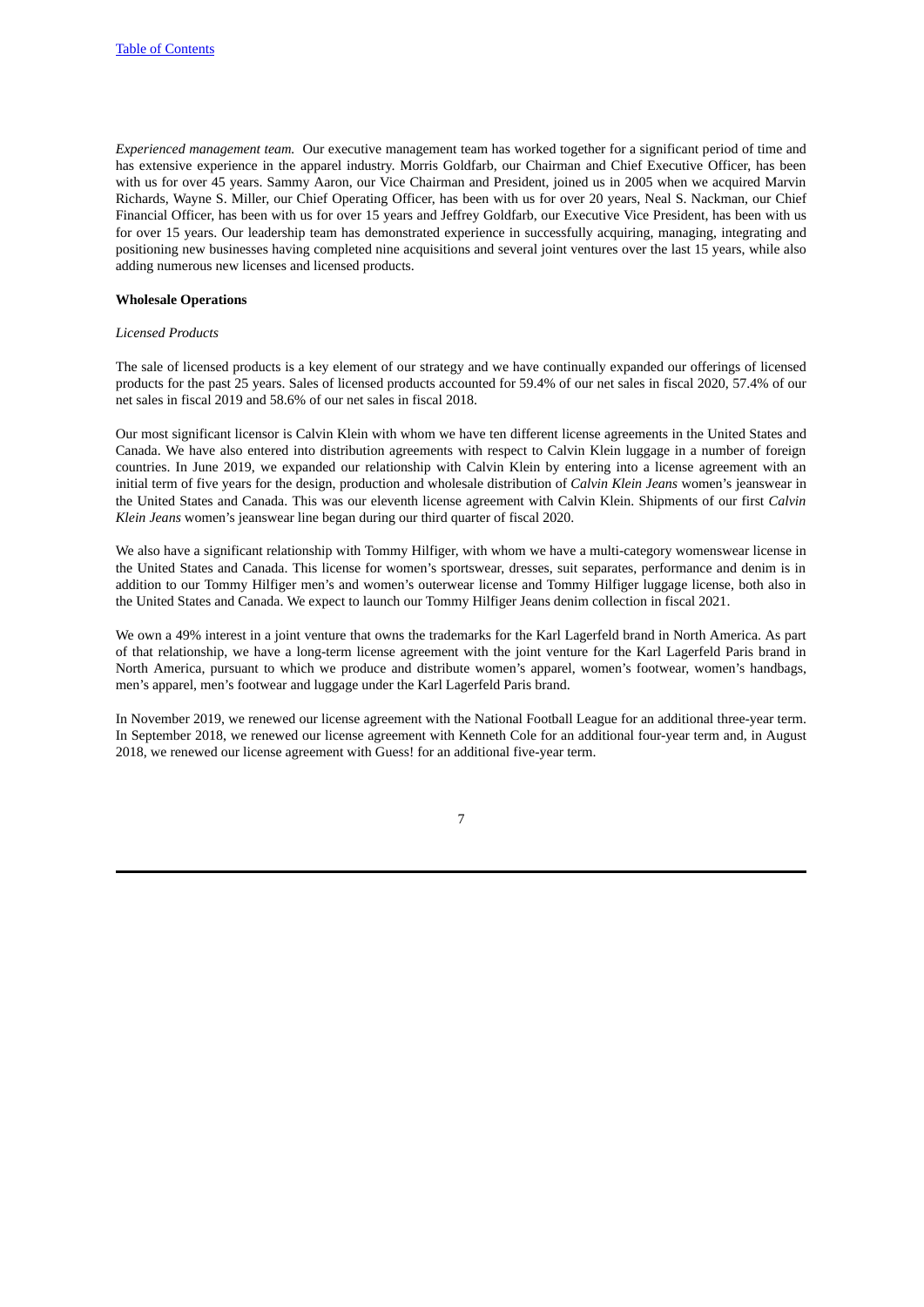| <b>License</b>                                                             | <b>Date Current</b><br><b>Term Ends</b> | <b>Date Potential Renewal</b><br><b>Term Ends</b> |
|----------------------------------------------------------------------------|-----------------------------------------|---------------------------------------------------|
| <b>Fashion Licenses</b>                                                    |                                         |                                                   |
| Calvin Klein (Men's outerwear)                                             | December 31, 2023                       | None                                              |
| Calvin Klein (Women's outerwear)                                           | December 31, 2023                       | None                                              |
| Calvin Klein (Women's dresses)                                             | December 31, 2023                       | None                                              |
| Calvin Klein (Women's suits)                                               | December 31, 2023                       | None                                              |
| Calvin Klein (Women's performance wear)                                    | December 31, 2023                       | None                                              |
| Calvin Klein (Women's better sportswear)                                   | December 31, 2023                       | None                                              |
| Calvin Klein (Better luggage)                                              | December 31, 2023                       | None                                              |
| Calvin Klein (Women's handbags and small leather goods)                    | December 31, 2023                       | None                                              |
| Calvin Klein (Men's and women's swimwear)                                  | December 31, 2023                       | None                                              |
| Calvin Klein Jeans (Women's jeanswear)                                     | December 31, 2024                       | None                                              |
| Cole Haan (Men's and women's outerwear)                                    | December 31, 2020                       | December 31, 2025                                 |
| Dockers (Men's outerwear)                                                  | November 30, 2021                       | None                                              |
| Guess/Guess? (Men's and women's outerwear)                                 | December 31, 2023                       | None                                              |
| Guess/Guess? (Women's dresses)                                             | December 31, 2023                       | None                                              |
| Karl Lagerfeld Paris (Women's and men's apparel, women's handbags, women's | December 31, 2020                       | December 31, 2030                                 |
| and men's footwear)                                                        |                                         |                                                   |
| Kenneth Cole NY/Reaction Kenneth Cole (Men's and women's outerwear)        | December 31, 2022                       | December 31, 2025                                 |
| Kensie (Women's dresses)                                                   | January 31, 2023                        | None                                              |
| Levi's (Men's and women's outerwear)                                       | November 30, 2021                       | None                                              |
| Tommy Hilfiger (Men's and women's outerwear)                               | December 31, 2021                       | December 31, 2025                                 |
| Tommy Hilfiger (Luggage)                                                   | December 31, 2020                       | None                                              |
| Tommy Hilfiger (Women's apparel)                                           | December 31, 2021                       | December 31, 2025                                 |
| Vince Camuto (Women's dresses)                                             | December 31, 2020                       | December 31, 2025                                 |
| <b>Team Sports Licenses</b>                                                |                                         |                                                   |
| <b>IMG Collegiate Licensing Company</b>                                    | December 31, 2020                       | None                                              |
| Major League Baseball                                                      | December 31, 2023                       | None                                              |
| National Basketball Association                                            | September 30, 2020                      | None                                              |
| National Football League                                                   | March 31, 2023                          | None                                              |
| National Hockey League                                                     | June 30, 2022                           | None                                              |
| <b>Starter</b>                                                             | December 31, 2023                       | December 31, 2028                                 |

We have continually sought to increase our portfolio of name brands, product offerings and tiers of distribution because we believe that consumers prefer to buy brands they know and brand owners prefer to engage licensees who have a successful track record of developing brands.

Under our license agreements, we are generally required to achieve minimum net sales of licensed products, pay guaranteed minimum royalties, make specified royalty and advertising payments (usually based on a percentage of net sales of licensed products), and receive prior approval of the licensor as to all design and other elements of a product prior to production. License agreements may also restrict our ability to enter into other license agreements for competing products or acquire businesses that produce competing products without the consent of the licensor. If we do not satisfy any of these requirements or otherwise fail to meet our obligations under a license agreement, a licensor usually will have the right to terminate our license. License agreements also typically restrict our ability to assign or transfer the agreement without the prior written consent of a licensor and generally provide that a change in control, including as a result of the acquisition of us by another company, is considered to be a transfer of the license agreement that would give a licensor the right to terminate the license unless it has approved the transaction. Our ability to renew the current term of a license agreement may be subject to the discretion of the licensor or to attaining minimum sales and/or royalty levels and to our compliance with the provisions of the agreement.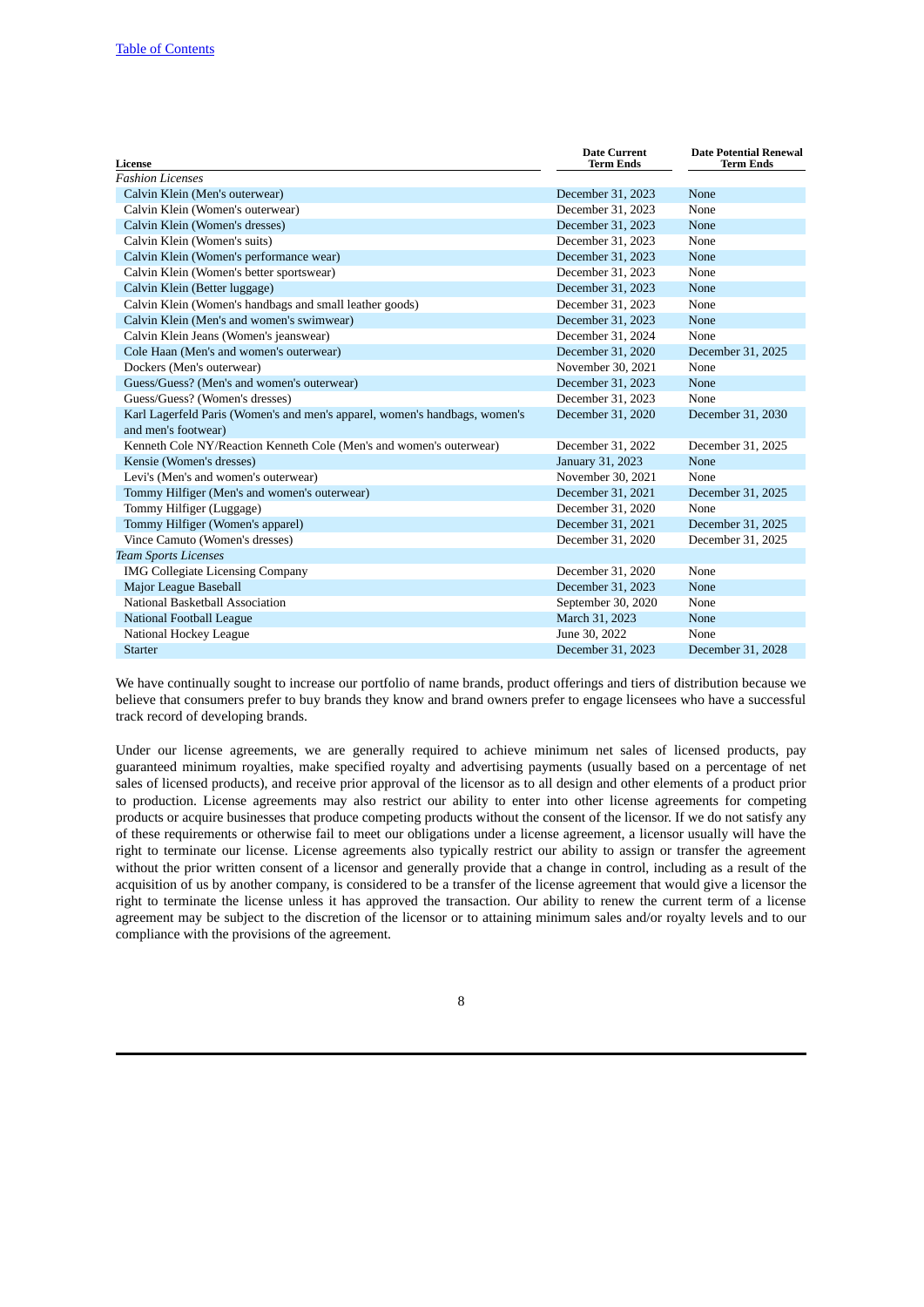# *Proprietary Brands*

Dating back to the beginning of our company, G-III has sold apparel under its own proprietary brands. Over the years, we developed or acquired brands such as G-III Sports by Carl Banks, Eliza J and Jessica Howard. We acquired Andrew Marc, an aspirational luxury outerwear brand, G.H. Bass, a well-known heritage brand, and Vilebrequin, which provides us with a premier brand selling status products worldwide. In our most significant acquisition, we acquired DKI, which owns DKNY and Donna Karan, two of the world's most iconic and recognizable power brands. We currently design, manufacture, distribute and sell products under our own proprietary brands, as well as license our proprietary brands in a variety of categories. We continue to seek new licensing opportunities to broaden the reach of these brands.

#### DKNY and Donna Karan

The DKI business has a portfolio of some of the world's most iconic fashion brands, including DKNY and Donna Karan. First launched in 1984, DKI designs, sources, markets, retails and distributes collections of women's and men's clothing, sportswear, accessories and shoes under the DKNY and Donna Karan brand names. We acquired DKI in 2016.

Based on DKNY's and Donna Karan's significant brand equity, we believe there are opportunities to expand existing categories, launch new initiatives and develop an even stronger licensing and distribution base. We believe that both the DKNY and Donna Karan brands have the potential for significant growth. In addition, we expect additional revenues from licensing and from sales growth across many categories of the business.

Our DKNY products are designed to provide a total wardrobe for a woman's active, modern lifestyle. Products developed reflect the DKNY brand DNA and emphasize a strong price-value relationship. We believe that DKNY has the potential to be the premier fashion and lifestyle brand. DKNY products produced by us or by our various licensees are sold through department stores, specialty retailers and online retailers worldwide, as well as through company-operated retail stores, ecommerce sites and international brand partners and distributors. We expect to launch our DKNY Jeans collection in fiscal 2021.

We believe that the Donna Karan brand offers significant growth potential. We re-launched Donna Karan as an aspirational luxury brand that is priced above DKNY and targeted to fine department stores located in the United States, such as Dillard's, Lord & Taylor, Saks Fifth Avenue, Nordstrom and Bloomingdales, as well as fine department stores internationally.

The acquisition of DKI provided us an opportunity to expand our online retail channels. We believe there are significant opportunities to focus and enhance the DKNY and Donna Karan websites, prudently expand retail stores over the long term and capitalize on industry relationships to ensure premium placement for certain product categories in department and other retail stores nationwide.

# **Vilebrequin**

Vilebrequin is a premier provider of status swimwear, resort wear and related accessories. Vilebrequin sells its products in over 90 countries around the world. We believe that Vilebrequin has the potential to significantly develop its distribution network worldwide and expand its product offerings. A majority of Vilebrequin's current revenues are derived from sales in Europe and the United States. As of January 31, 2020, Vilebrequin products were distributed through 106 companyoperated stores, plus e-commerce websites located internationally and in the United States, as well as through 58 franchised locations and e-commerce stores and select wholesale distribution.

Vilebrequin's iconic designs and reputation are linked to its French Riviera heritage arising from its founding in St. Tropez over forty years ago. Vilebrequin's men's swimwear, which accounts for the majority of its sales, is known for its exclusive prints, wide range of colors, attention to detail, fabric quality and well-designed cuts. In addition to men's swimwear, Vilebrequin sells a collection of women's swimwear, children's swimwear, men's resort wear products, women's resort wear products, children's resort wear products and related accessories including hats, beach bags, beach towels, shoes, sunglasses, watches and pool floats. Vilebrequin also offers a collection of women's swimwear and resort wear. We believe that Vilebrequin is a powerful brand. We plan to continue adding more company operated and franchised retail locations and increase our wholesale distribution of Vilebrequin product throughout the world, as well as develop the business beyond its heritage in men's swimwear, resort wear and related accessories.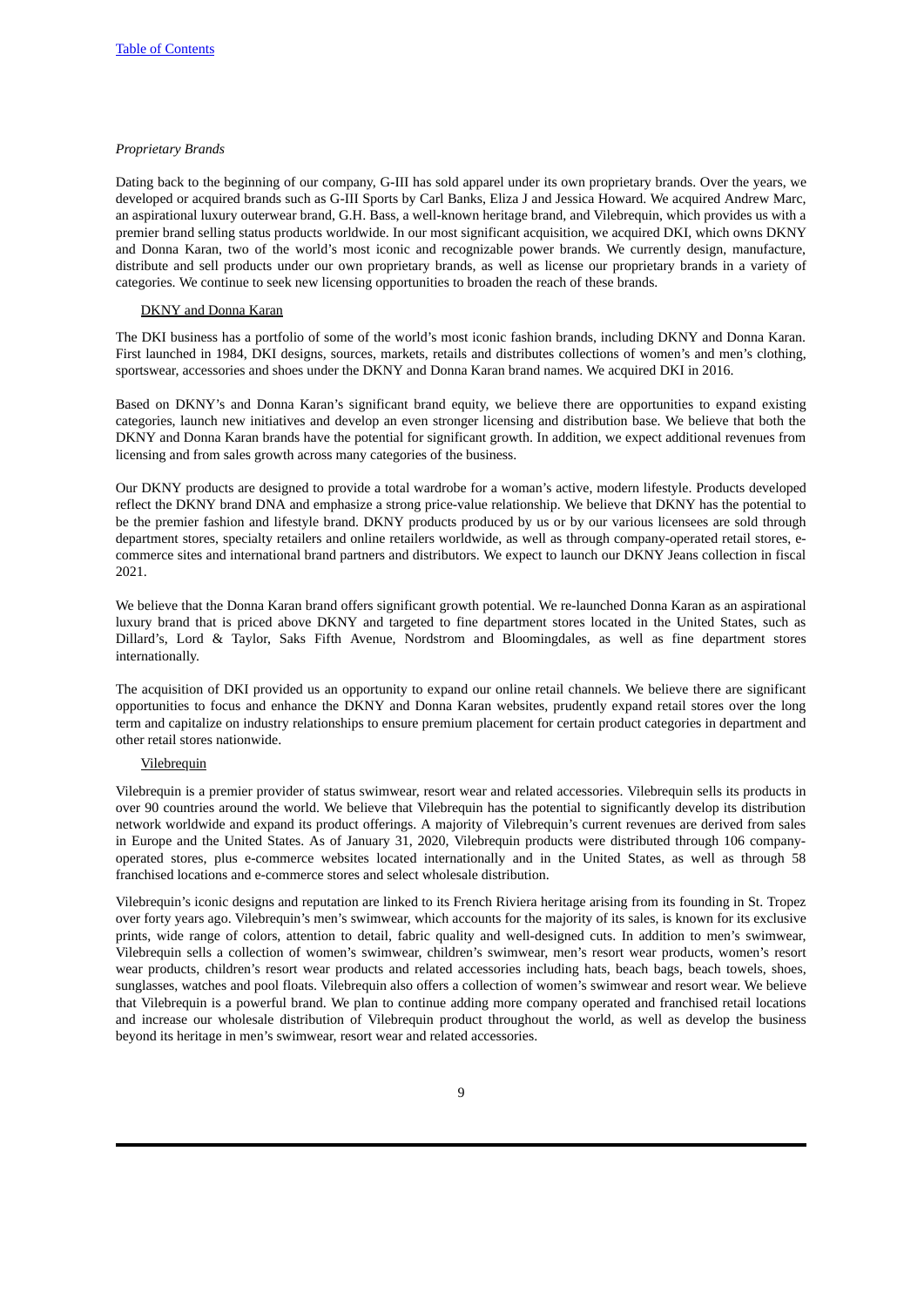# Licensing of Proprietary Brands

As our portfolio of propriety brands has grown, we have licensed these brands in new categories. We began licensing Andrew Marc, Vilebrequin and G.H. Bass in selected categories after acquiring these brands. Our licensing program has significantly increased as a result of owning the DKNY and Donna Karan brands. We currently license our proprietary brands in a variety of categories and continue to seek new licensing opportunities to broaden the reach of these brands.

We have strong relationships with category leading license partners, including, but not limited to, Estee Lauder, Fossil, Marchon and Komar. The DKNY and Donna Karan brands have worldwide license agreements for a broad array of products including fragrance, hosiery, intimates, eyewear, bedding and bath products and women's sleepwear and loungewear. Additionally, we license the DKNY brand in the United States and internationally for children's clothing, children's footwear, men's and women's watches, jewelry, men's tailored clothing, men's sportswear, men's dress shirts, men's neckwear, men's underwear, men's loungewear, men's swimwear, men's belts and small leather goods, women's belts and cold weather accessories and men's and women's socks. We have also licensed the DKNY and Donna Karan brands for men's and women's apparel and accessories in China pursuant to a long-term license agreement with a joint venture of which we are a 49% owner. In July 2019, we signed a new license for DKNY furniture in the United States, Canada, Mexico and China.

We intend to continue to focus on expanding licensing opportunities for the DKNY and Donna Karan brands. We believe that we can capitalize on significant, untapped global licensing potential for these brands in a number of categories and we intend to grow royalty streams by expanding existing licenses, as well as through new categories with new licensees.

We license the G.H. Bass brand in the United States and internationally for men's, women's and children's footwear, men's sportswear, men's socks, women's hosiery and men's accessories, men's belts and small leather goods, men's underwear and loungewear and bedding and bath products.

We license the Vilebrequin brand internationally for a denim line and the Andrew Marc brand in North America for men's and boy's tailored clothing.

# **Retail Operations**

As of January 31, 2020, our retail operations segment consisted of 282 leased retail stores, of which 124 are stores operated under our Wilsons Leather name, 99 are stores operated under our G.H. Bass brand, 43 stores are operated under our DKNY brand, 12 stores are operated under the licensed Karl Lagerfeld Paris brand and 4 stores are operated under the licensed Calvin Klein Performance brand. Wilsons Leather, G.H. Bass, DKNY, Donna Karan, Andrew Marc and Karl Lagerfeld Paris each operates its own online store.

Substantially all of our Wilsons Leather, G.H. Bass and DKNY stores are operated as outlet stores and located in larger outlet centers. We are working towards the restructuring of our retail operations, which would greatly reduce the number of stores we operate and the losses we are incurring. We are working diligently with our landlords and outside advisors with a view to closing a significant number of stores in order to reshape and right-size our retail operations. Our ongoing plan for our retail business focuses on the operations and growth of our DKNY and Karl Lagerfeld Paris stores, as well as our ecommerce business. Our plan is based on the assumed continued strength of the DKNY and Karl Lagerfeld brands, improved store productivity, changes in planning and allocation and improvements in gross margin and payroll leverage.

Our Wilsons Leather retail stores primarily sell men's and women's outerwear and accessories. Outerwear sold in our Wilsons Leather stores includes both products sold to the retail operations segment by G-III's wholesale operations segment, as well as products sourced by the retail operations segment. Accessories are purchased from third parties. All of our G.H. Bass outlet stores offer G.H. Bass casual and dress shoes for men and women and most of our G.H. Bass stores also carry G.H. Bass apparel for men and women, including tops, bottoms and outerwear, as well as accessories such as handbags, wallets, belts and travel gear.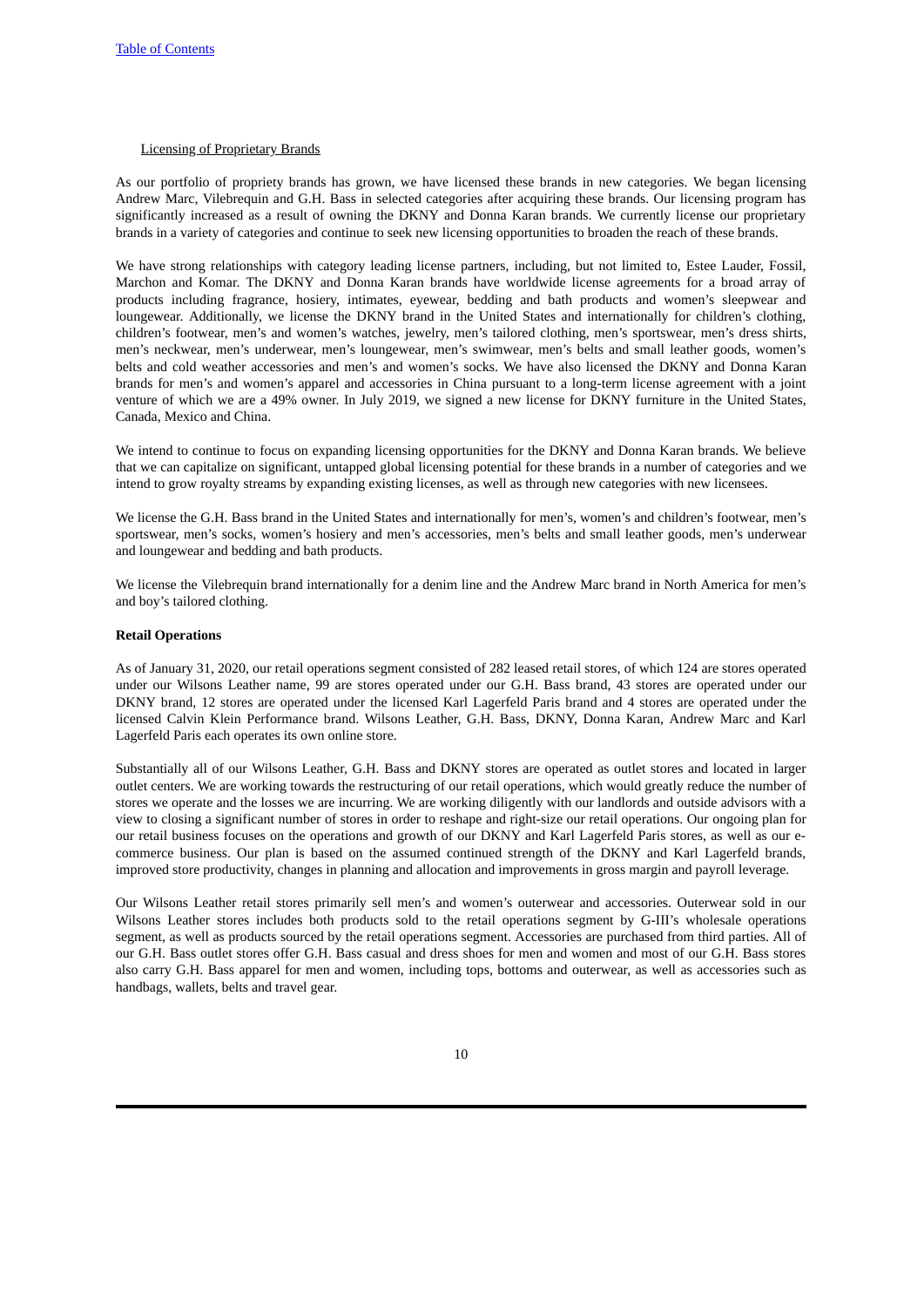Our DKNY stores offer a large range of products including sportswear, dresses, suit separates, outerwear, handbags, footwear, intimates, sleepwear, hosiery, watches and eyewear. Our Karl Lagerfeld Paris stores offer a large range of products including sportswear, dresses, suit separates, outerwear, handbags and footwear. Merchandise is shipped from our main Brooklyn Park, Minnesota distribution center, as well as four regional distribution centers, to replenish stores as needed with key styles and to build inventory for the peak holiday selling season.

As e-commerce sales of apparel continue to increase, we are developing additional digital marketing initiatives on our web sites and through social media. We are investing in digital personnel, marketing, logistics, planning and distribution to help us expand our online opportunities. Our e-commerce business consists of our own web platforms at www.dkny.com, www.donnakaran.com, www.wilsonsleather.com, www.ghbass.com, www.vilebrequin.com and www.andrewmarc.com. We also sell our Karl Lagerfeld Paris products on our website, www.karllagerfeldparis.com. In addition, we sell to pure play online retail partners such as Amazon and Fanatics.

# **Products — Development and Design**

G-III designs, sources and markets women's and men's apparel at a wide range of retail price points. Our product offerings primarily include outerwear, dresses, sportswear, swimwear, women's suits and women's performance wear. We also market footwear and accessories including women's handbags, small leather goods, cold weather accessories, and luggage.

G-III's licensed apparel consists of both women's and men's products in a broad range of categories. See "Wholesale Operations — Licensed Products" above. Our strategy is to seek licenses that will enable us to offer a range of products targeting different price points and different distribution channels. We also offer a wide range of products under our own proprietary brands.

We work with a diversified group of retail chains, such as Costco, Kohl's, Ross Stores and Nordstrom in developing product lines that are sold under their private label programs. Our design teams collaborate with our customers to produce custom-made products for department and specialty chain stores. Store buyers may provide samples to us or may select styles already available in our showrooms. We believe we have established a reputation among these buyers for our ability to produce high quality product on a reliable, expeditious and cost-effective basis.

Our in-house designers are responsible for the design and look of our licensed, proprietary and private label products. We work closely with our licensors to create designs and styles for each of our licensed brands. Licensors generally must approve products to be sold under their brand names prior to production. We maintain a global pulse on styles, using trend services and color services to enable us to quickly respond to style changes in the apparel industry. Our experienced design personnel and our focused use of outside services enable us to incorporate current trends and consumer preferences in designing new products and styles.

Our design personnel meet regularly with our sales and merchandising departments, as well as with the design and merchandising staffs of our licensors, to review market trends, sales results and the popularity of our latest products. In addition, our representatives regularly attend trade and fashion shows and shop at fashion forward stores in the United States, Europe and the Far East for inspiration. Our designers present sample items along with their evaluation of the styles expected to be in demand in the United States. We also seek input from selected customers with respect to product design. We believe that our sensitivity to the needs of retailers, coupled with the flexibility of our production capabilities and our continual monitoring of the retail market, enables us to modify designs and order specifications in a timely fashion.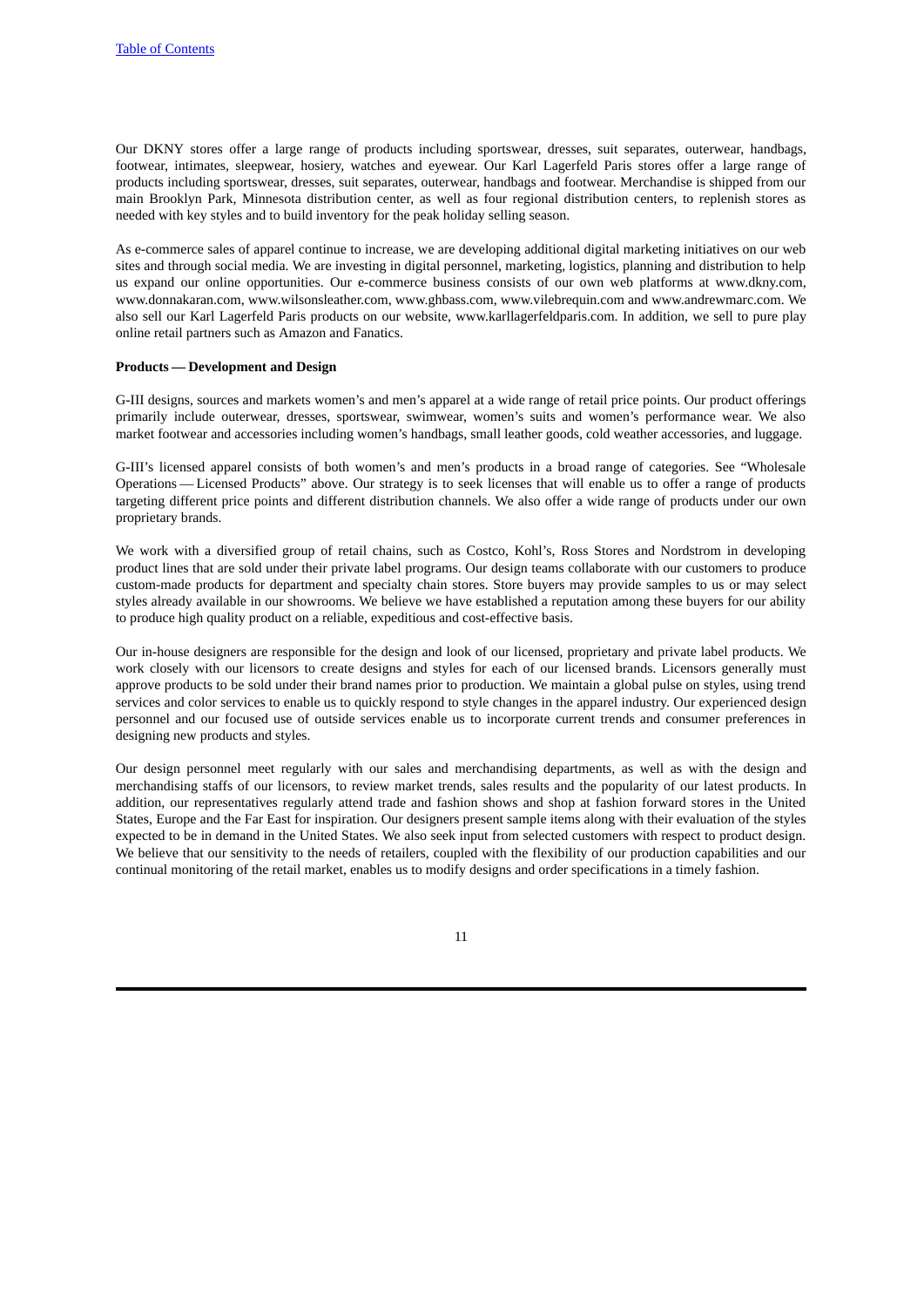# **Manufacturing and Sourcing**

G-III's wholesale operations and retail operations segments arrange for the production of products from independent manufacturers located primarily in China, Vietnam, Indonesia and, to a lesser extent, Jordan, India, Cambodia, Bangladesh, Pakistan, the Philippines, Turkey, Sri Lanka, and Central and South America. Vilebrequin's products are manufactured primarily in Bulgaria, Morocco, Tunisia, Turkey, Italy and Romania. A small portion of our garments are manufactured in the United States.

We continue to make efforts to diversify production and implement strategies to further diversify our production base. Inventory sourced by us from China represented 49.5% of inventory purchased in fiscal 2020 compared to 61.5% in fiscal 2019 and 65.1% in fiscal 2018. Our experienced production teams in China, Vietnam and the Middle East support our efforts to further develop quality production partners in South East Asia and Africa.

We currently have representative offices in Hangzhou, Nanjing and Dongguan, China, as well as in Hong Kong, Vietnam, Indonesia, Bangladesh, Jordan and India. These offices act as our liaison with manufacturers in the Far East. G-III's headquarters provides these liaison offices with production orders stating the quantity, quality, delivery time and types of garments to be produced. The personnel in our liaison offices assist in the negotiation and placement of orders with manufacturers. In allocating production among independent suppliers, we consider a number of criteria, including, but not limited to, compliance, quality, availability of production capacity, pricing and ability to meet changing production requirements.

To facilitate better service for our customers and accommodate the volume of manufacturing in the Far East, we also have a subsidiary in Hong Kong. Our Hong Kong subsidiary supports third party production of products on an agency fee basis and acts as an agent for substantially all of our production. Our China and Hong Kong offices monitor production at manufacturers' facilities to ensure quality control, compliance with our specifications and timely delivery of finished garments to our distribution facilities and, in some cases, direct to our customers.

In connection with the foreign manufacture of our products, manufacturers purchase raw materials including fabric, wool, leather and other submaterials (such as linings, zippers, buttons and trim) at our direction. Prior to commencing the manufacture of products, samples of raw materials or submaterials are sent to us for approval. We regularly inspect and supervise the manufacture of our products in order to ensure timely delivery, maintain quality control and monitor compliance with our manufacturing specifications. We also inspect finished products at the factory site.

We generally arrange for the production of products on a purchase order basis with completed products manufactured to our design specifications. We assume the risk of loss predominantly on a Freight-On-Board (F.O.B.) basis when goods are delivered to a shipper and are insured against casualty losses arising during shipping.

As is customary, we have not entered into any long-term contractual arrangements with any contractor or manufacturer. We sourced from one vendor in China 11.4% of our purchases in fiscal 2020, 14.4% of our purchases in fiscal 2019 and 14.7% of our purchases in fiscal 2018. We believe that the production capacity of foreign manufacturers with which we have developed, or are developing, a relationship is adequate to meet our production requirements for the foreseeable future. We believe that alternative foreign manufacturers are readily available.

A majority of all finished goods manufactured for us is shipped to our distribution facilities or to designated third party facilities for final inspection, allocation, and reshipment to customers. The goods are delivered to our customers and us by independent shippers. We choose the form of shipment (principally ship, truck or air) based upon a customer's needs, cost and timing considerations.

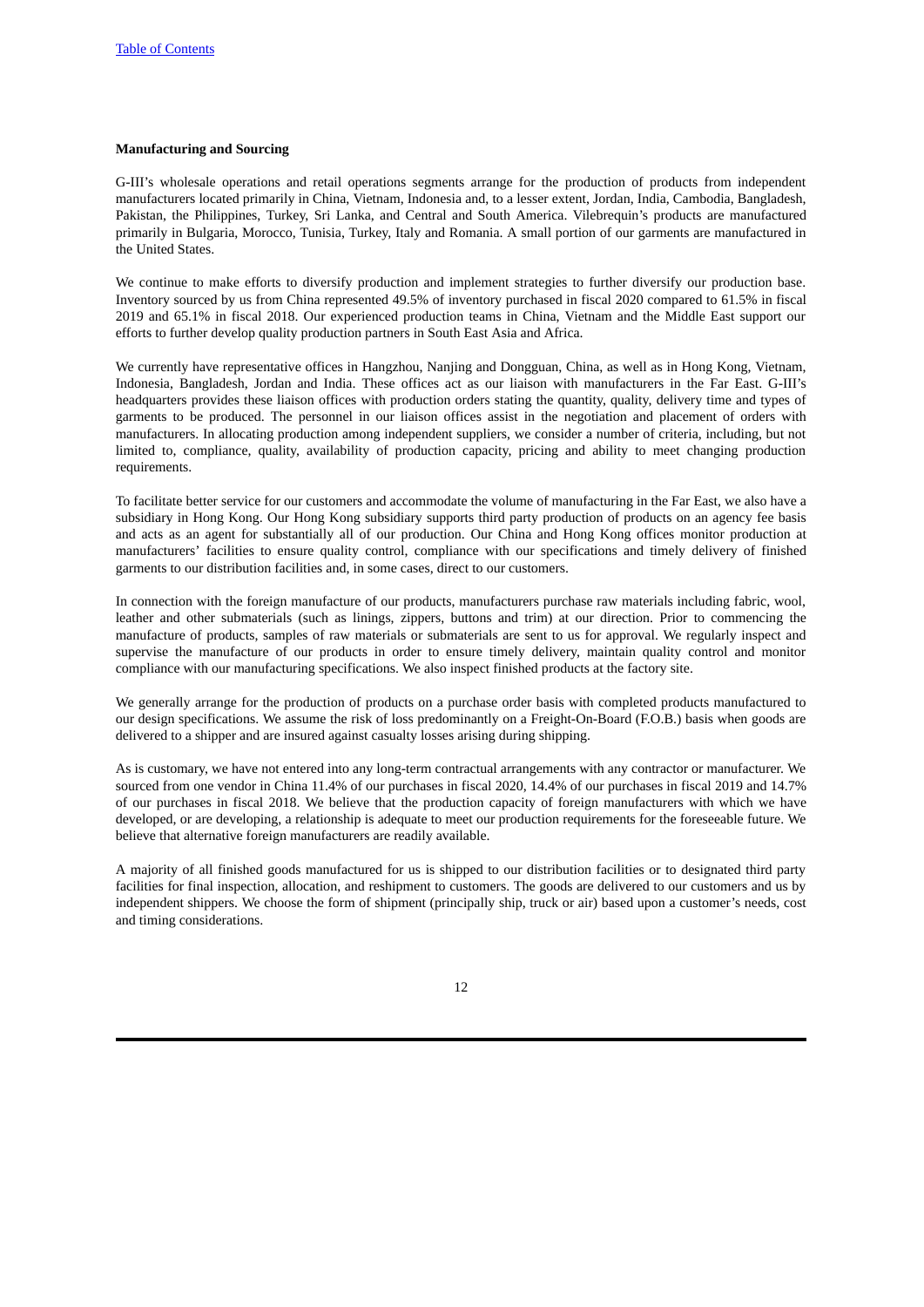# *Code of Conduct*

We are committed to ethical and responsible conduct in all of our operations and respect for the rights of all individuals. We strive to ensure that human rights are upheld for all workers involved in our supply chain, and that individuals experience safe, fair and non-discriminatory working conditions. In addition, we are committed to compliance with applicable environmental requirements and are committed to seeing that all of our products are manufactured and distributed in compliance with applicable environmental laws and regulations. We expect that our business partners will share these commitments, which we enforce through our Vendor Code of Conduct. Our Vendor Code of Conduct specifically requires our manufacturers to not use child, forced or involuntary labor and to comply with applicable environmental laws and regulations. We provide training and guidance to the factories our contractors use related to our Vendor Code of Conduct and the applicable laws in the country in which the factory is located. The training provides the factories with a more in-depth explanation of our Vendor Code of Conduct. In addition to the contractual obligation, we evaluate our suppliers' compliance with our Vendor Code of Conduct through audits conducted both by our employees and third-party compliance auditing firms.

# **Corporate Social Responsibility**

Our business has been built on family values and the belief that with hard work, conviction and a commitment to the greater good we could redefine what is possible. By maintaining a commitment to our principles of Engage our People, Protect our Environment and Invest in Our Communities, over the past year we have taken meaningful steps to ensure that our business continues to drive value for all of our stakeholders, while also making a positive impact on our communities and the world around us.

● *Engage Our People* - Our greatest asset is the more than 8,000 employees across the globe who come to work every day with incredible dedication, drive, compassion and care. Our focus remains on further enhancing the working environment for our employees and taking steps to ensure that G-III remains a great company to work for. We recognize that insights and ideas from a diverse range of backgrounds will better position us for the future and a significant portion of the top 34 management positions are currently occupied by women. We continue to benchmark our programs and practices to our peer group and provide recommendations where appropriate. Finally, our commitment to Board diversity has not waivered, and we are actively exploring opportunities for new perspectives that can enhance our already strong Director group.

As our sourcing and licensing footprints continue to expand, we have taken steps to foster sustainability throughout the organization. As we expand our supplier relationships beyond China, we are committed to scaling our social and factory compliance programs accordingly. We are also working to formalize and enhance our initiatives and laying the foundation for future programs. We lead multi-brand sustainability training sessions and pilot shared audit programs with our key business partners that are designed to allow us to reach more stakeholders with greater efficiency. We initiated a program to develop additional resources in the field by mentoring interns on sustainability matters.

- *Protect Our Environment* Our efforts to reduce environmental impacts in fiscal 2020 spanned both immediate and longer-term projects that we believe will lead to meaningful reductions in waste and energy usage. We implemented several projects, including installing LED lighting at our largest warehouse and as part of our New York office renovations, as well as conducting an office-wide energy assessment to better understand our footprint and incorporate solutions to cut our energy use. We provided reusable coffee mugs and water bottles to employees and started various recycling programs. This momentum also extends to our key divisions, where we are now piloting the use of lower impact materials in our products.
- *Invest in Our Communities* Organization-wide, we continued our deep levels of support for the Ronald McDonald House of New York, celebrated the 10th year of G-III and DKNY's partnership with City Harvest, and also worked to mentor students at the Fashion Institute of Technology on business and sustainability insights. We worked with Women In Need (WIN) to provide back-to-school packed backpacks and holiday gifts. However, our commitment to community extends far beyond the reaches of New York with our support of WIN's sponsorship of International Women's Day, as well as supporting My Friend's Place in their efforts to help homeless youth. G-III continued its strong financial backing for important organizations including the Hetrick-Martin Institute and DeliveringGood. For all of these examples, there are countless others of G-III employees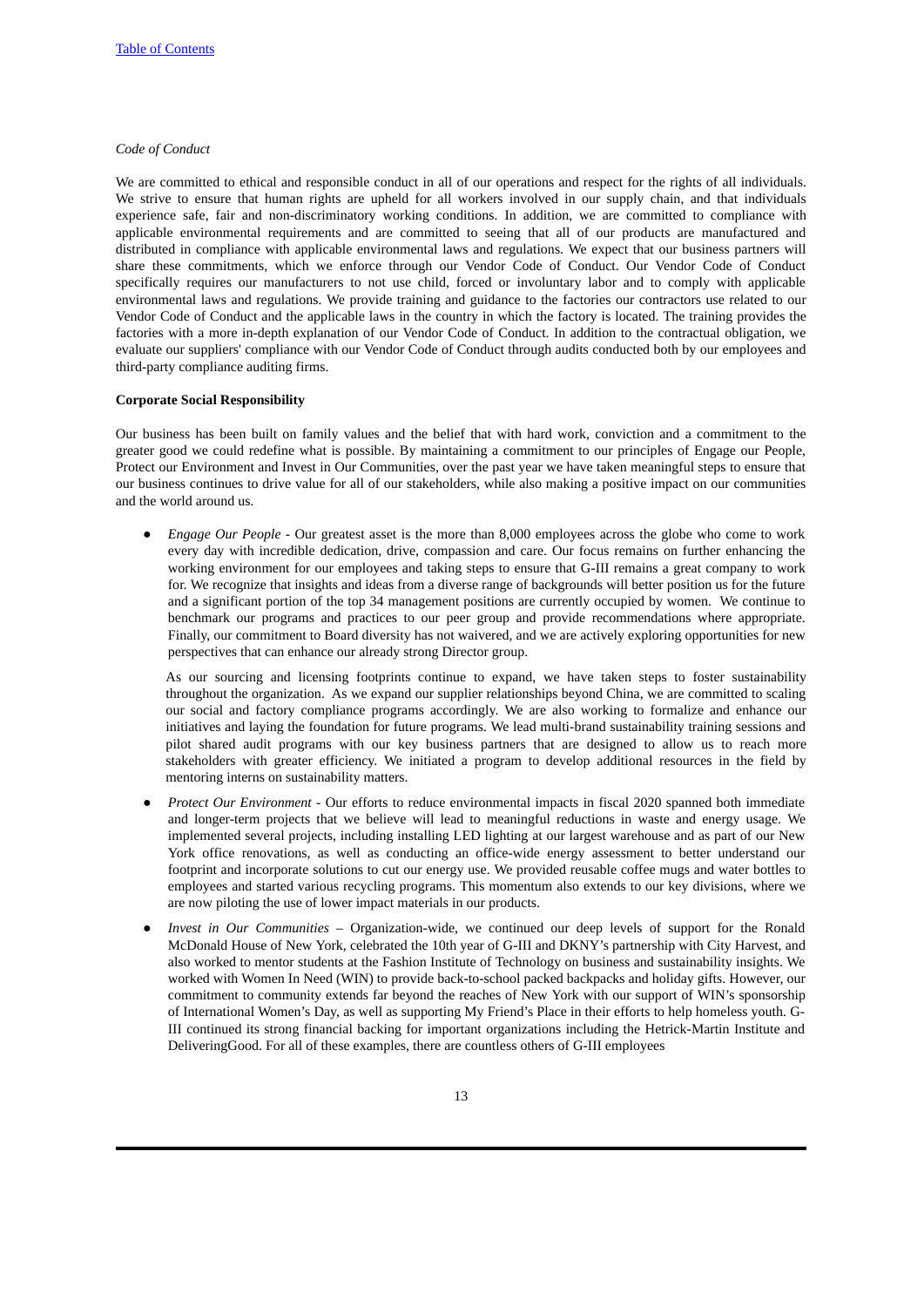around the world taking time out of their schedules to volunteer with numerous other groups that are making a difference.

We are committed to embedding these principles into our business and better engaging our employees and those who work in our contracted factories, protecting our environment and supporting our communities while accepting our responsibility to be a good corporate citizen.

# **Customs and Import Restrictions**

Our arrangements with textile manufacturers and suppliers are subject to requisite customs clearances for products and the imposition of export duties. United States Customs duties on our products presently range from duty free to 37.5%, depending upon the composition, construction and country of origin. A substantial majority of our product is imported into the United States and, to a lesser extent, into Canada and Europe. Countries in which our products are sold may, from time to time, impose new duties, tariffs, surcharges or other import controls or restrictions or adjust prevailing duty or tariff levels, as well as quota restrictions. Any action by the executive branch of the United States government to increase tariffs on imported goods, such as the tariffs imposed on steel and aluminum and the imposition of tariffs on goods manufactured in China, could adversely affect our business. Under the provisions of the World Trade Organization ("WTO") agreement governing international trade in textiles, known as the "WTO Agreement on Textiles and Clothing," the United States and other WTO member countries have eliminated quotas on textiles and apparel-related products from WTO member countries. As a result, quota restrictions generally do not affect our business in most countries.

Apparel and other products sold by us are also subject to regulations that relate to product labeling, content and safety requirements, licensing requirements and flammability testing. We believe that we are in compliance with those regulations, as well as applicable federal, state, local, and foreign regulations relating to the discharge of materials hazardous to the environment.

# **Raw Materials**

We purchase substantially all of the products manufactured for us on a finished goods basis. We coordinate the sourcing of raw materials used in the production of our products, which are generally available from numerous sources. The apparel industry competes with manufacturers of many other products for the supply of raw materials.

#### **Marketing and Distribution**

G-III's products are sold primarily to department, specialty and mass merchant retail stores in the United States. We sell to approximately 1,800 customers, ranging from national and regional chains to small specialty stores. We also distribute our products through our retail stores and through our DKNY, Donna Karan, Wilsons Leather, G.H. Bass, Vilebrequin and Andrew Marc websites, the Karl Lagerfeld Paris website, and the websites of our retail partners such as Macy's, Nordstrom, Amazon and Fanatics.

Sales to our ten largest customers accounted for 72.4% of our net sales in fiscal 2020, 69.7% of our net sales in fiscal 2019 and 63.2% of our net sales in fiscal 2018. Sales to Macy's, which includes sales to its Macy's and Bloomingdale's store chains, as well as through macys.com, accounted for an aggregate of 26.3% of our net sales in fiscal 2020, 24.8% of our net sales in fiscal 2019 and 22.2% of our net sales in fiscal 2018. In addition, sales to TJX Companies accounted for an aggregate of 13.2% of our net sales in fiscal 2020 and 12.4% of our net sales in fiscal 2019. The loss of either of these customers or a significant reduction in purchases by our largest customers could have a material adverse effect on our results of operations.

A substantial majority of our sales are made in the United States. We also market our products in Canada, Central America, South America, Europe, the Middle East and the Far East, which, on a combined basis, accounted for approximately 12.2% of our net sales in fiscal 2020 and 13.7% of our net sales in fiscal 2019.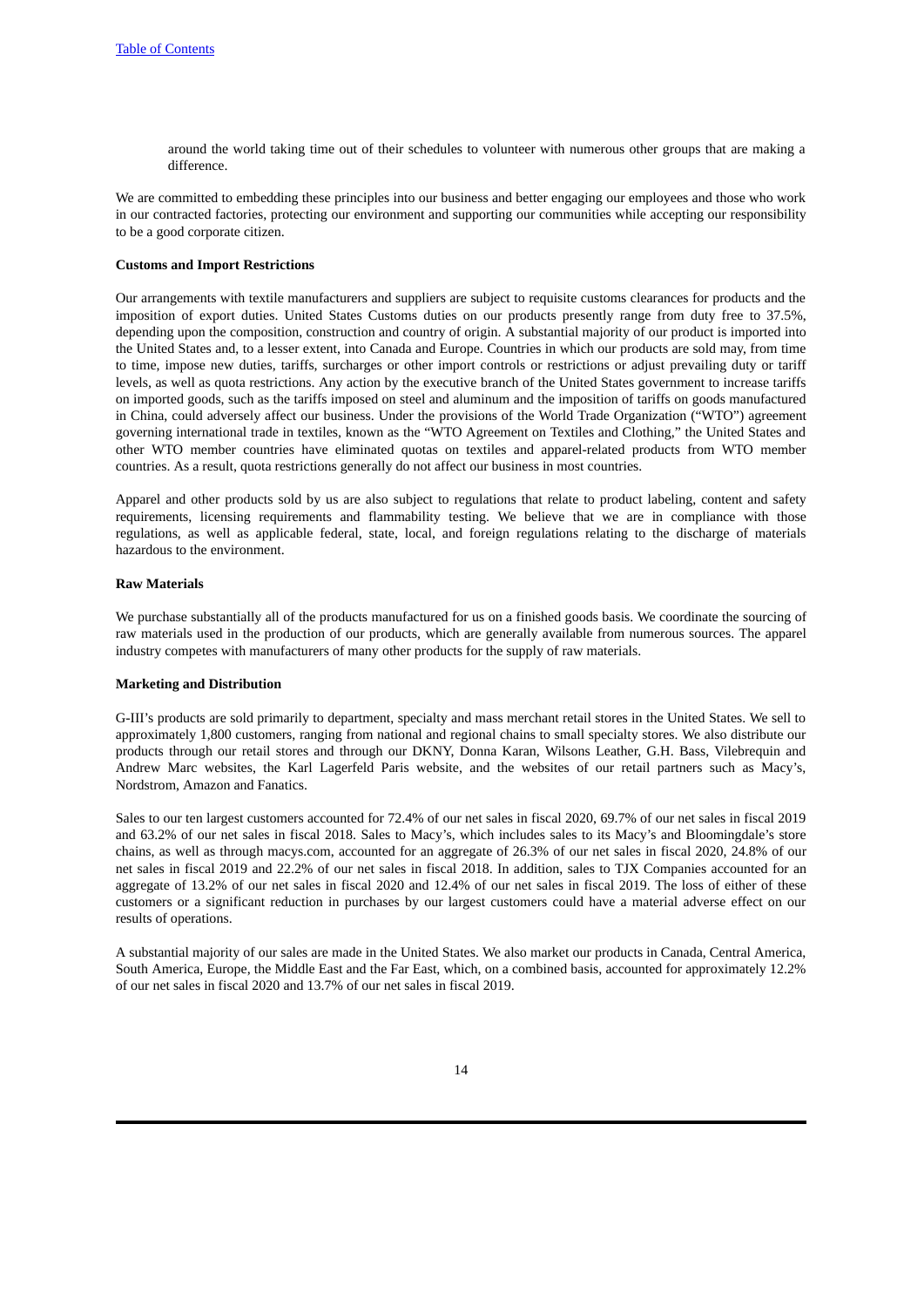Our products are sold primarily through our direct sales force along with our principal executives who are also actively involved in the sale of our products. Some of our products are also sold by independent sales representatives located throughout the United States. The Canadian market is serviced by a sales and customer service team based both in the United States and in Canada. Vilebrequin products are sold through a direct sales force primarily located across Europe. Sales outside of the United States and Canada may be managed by our salespeople located in our sales offices in Europe or Asia depending on the customer.

Brand name products sold by us pursuant to a license agreement are promoted by institutional and product advertisements placed by the licensor. Our license agreements generally require us to pay the licensor a fee, based on a percentage of net sales of licensed product, to pay for a portion of these advertising costs. We may also be required to spend a specified percentage of net sales of a licensed product on advertising placed by us.

Our marketing and press efforts on behalf of the DKNY and Donna Karan brands are highly focused around communicating brand DNA and visual identity for the new evolution of DKNY and Donna Karan. We are re-building the brand image through high impact ad campaigns that feature socially relevant talent. We are striving to create noteworthy marketing initiatives, collaborations and image programs to build brand awareness and bring in a new young customer. Donna Karan and DKNY will continue to support global licensees with brand campaigns and product images to tell the brand story. We expect to invest in digital media and storytelling for brand amplification and to establish comprehensive commercial marketing tools that will support our global wholesale and retail channels.

Vilebrequin's marketing efforts have been based on continually offering new swimwear prints and expanding the range of its products to new categories such as women's swimwear, ready-to-wear and accessories. Besides its traditional advertising networks (print and outdoor advertising), Vilebrequin is seeking to develop new marketing channels through the use of digital media, product placement and public relations. Through the growth of its network of stores, distributors and franchisees, Vilebrequin is seeking to reinforce its position in its traditional markets, such as the United States, Europe and the Middle East, and to develop new markets in Asia.

We believe we have developed awareness of our other owned labels primarily through our reputation, consumer acceptance and the fashion press. We primarily rely on our reputation and relationships to generate business in the private label portion of our wholesale operations segment. We believe we have developed a significant customer following and positive reputation in the industry as a result of, among other things, our standards of quality control, on-time delivery, competitive pricing and willingness and ability to assist customers in their merchandising of our products.

As e-commerce sales of apparel continue to increase, we are developing initiatives to increase our digital presence through our own web sites and through the websites of our retail partners. We are working closely with our retail partners to provide consumers with a high quality viewing experience for our products. We are also working to increase our ecommerce sales through marketing, social influencers and other online drivers of sales.

#### **Seasonality**

Retail sales of apparel have traditionally been seasonal in nature. Historically, our wholesale business has been dependent on our sales during our third and fourth fiscal quarters. Net sales during the third and fourth quarters accounted for approximately 60% of our net sales in fiscal 2020, 61% of our net sales in fiscal 2019 and 62% of our net sales in fiscal 2018. We are highly dependent on our results of operations during the second half of our fiscal year. The second half of the year is expected to continue to provide a larger amount of our net sales and a substantial majority of our net income for the foreseeable future.

# **Order Book**

A portion of our orders consists of short-term purchase orders from customers who place orders on an as-needed basis. Information relative to open purchase orders at any date may also be materially affected by, among other things, the timing of the initial showing of apparel to the trade, as well as by the timing of recording of orders and shipments. As a result, we do not believe that disclosure of the amount of our unfilled customer orders at any time is meaningful.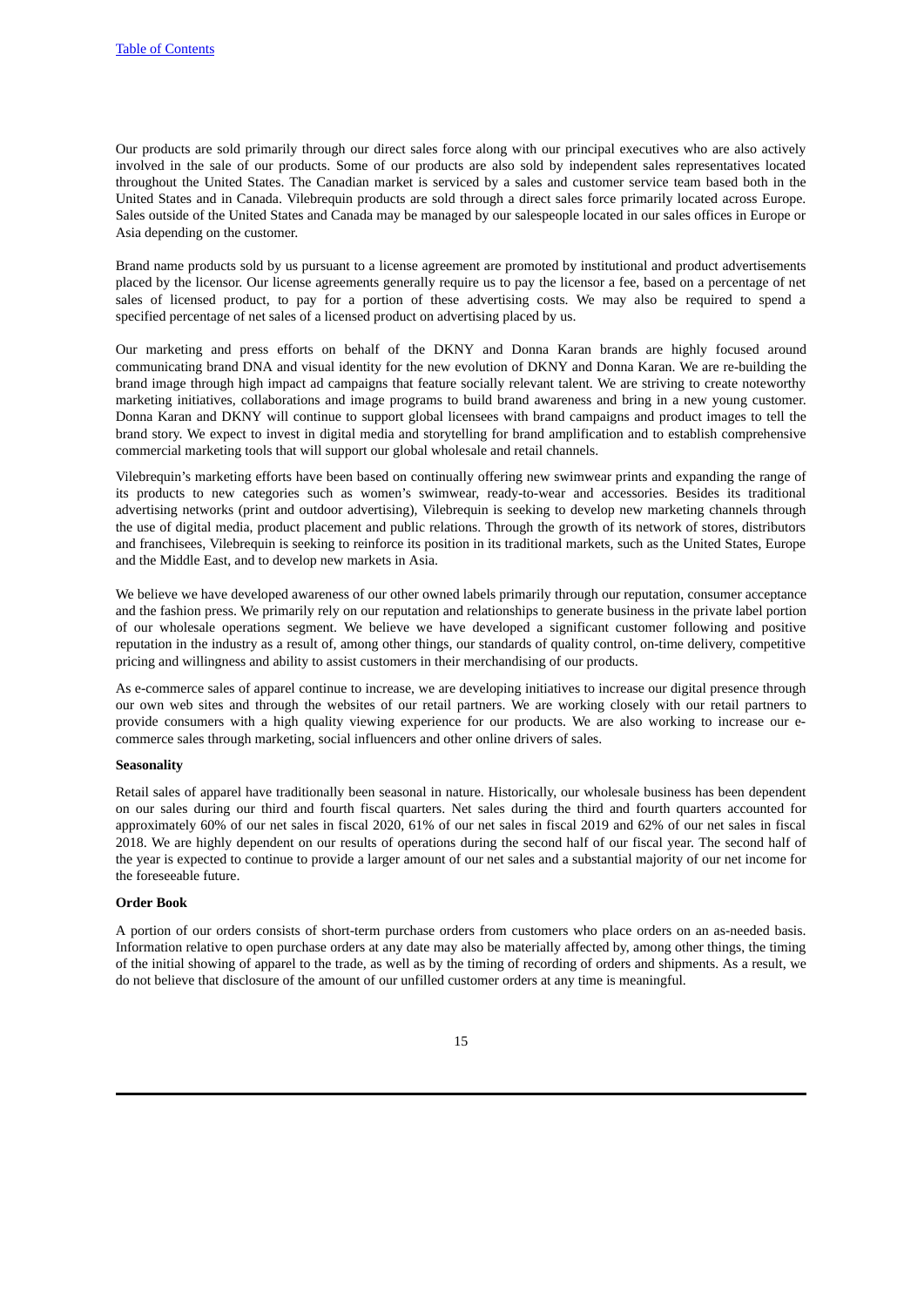# **Competition**

We have numerous competitors with respect to the sale of our products, including brand owners, distributors that import products from abroad, and domestic retailers with established foreign manufacturing capabilities. Some of our competitors have greater financial, marketing and manufacturing resources than we do. Our retail business competes against a diverse group of retailers, including, among others, other outlet stores, department stores, specialty stores, warehouse clubs and ecommerce retailers. Sales of our products are affected by style, price, quality, brand reputation and general fashion trends.

# **Trademarks**

We own some of the trademarks used by us in connection with our wholesale operations segment, as well as almost all of the trademarks used in our retail operations segment. We act as licensee of certain trademarks owned by third parties that are used in connection with our business. The principal brands that we license are summarized under the heading "Wholesale Operations – Licensed Products" above. We also use the licensed Karl Lagerfeld Paris brand in our retail operations segment. We own a number of proprietary brands that we use in connection with our business and products including, among others, DKNY, Donna Karan, Vilebrequin, G.H. Bass, Andrew Marc, Marc New York, Eliza J, Jessica Howard and G-III Sports by Carl Banks. We have registered, or applied for registration of, many of our trademarks in multiple jurisdictions for use on a variety of apparel and related other products.

In markets outside of the United States, our rights to some of our trademarks may not be clearly established. In the course of our attempt to expand into foreign markets, we may experience conflicts with various third parties who have acquired ownership rights in certain trademarks that would impede our use and registration of some of our trademarks. Such conflicts may arise from time to time as we pursue international expansion. Although we have not in the past suffered any material restraints or restrictions on doing business in desirable markets or in new product categories, we cannot be sure that significant impediments will not arise in the future as we expand product offerings and introduce additional brands to new markets.

We regard our trademarks and other proprietary rights as valuable assets and believe that they have value in the marketing of our products. We vigorously protect our trademarks and other intellectual property rights against infringement.

#### **Employees**

As of January 31, 2020, we employed approximately 4,000 employees on a full-time basis and approximately 2,400 employees on a part-time basis. During our peak retail selling season from October through January, we employed approximately 1,700 additional seasonal associates in our retail stores. We employ both union and non-union personnel and believe that our relations with our employees are good. We have not experienced any interruption of our operations due to a labor disagreement with our employees.

G-III is a party to an agreement with a labor union. As of January 31, 2020, this agreement covers approximately 420 of our full-time employees, most of whom work in our warehouses located in New Jersey, and is currently in effect through November 15, 2020. As successor to the Donna Karan Company LLC ("DKC"), G-III is also subject to DKC's agreement with the same union. The DKC agreement covers approximately 40 full time employees, most of whom work in its warehouse in New Jersey. This agreement is currently in effect through October 31, 2020.

As successor to DKC, G-III is also subject to DKC's agreement with another labor union. As of January 31, 2020, this agreement covers approximately 3 of our full-time employees, who work as tailors and sample makers in our New York offices. The agreement is currently in effect through May 31, 2022.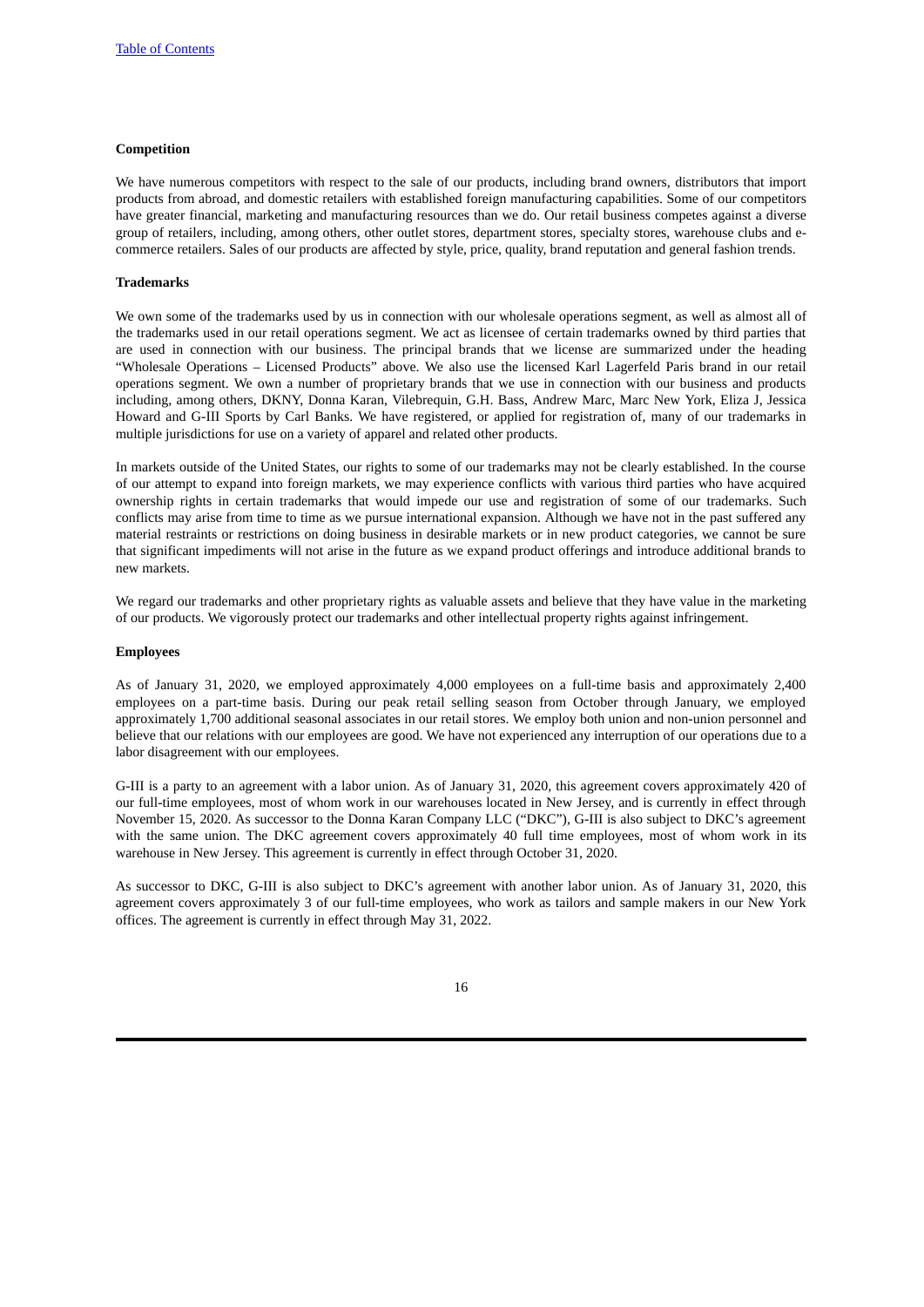# **INFORMATION ABOUT OUR EXECUTIVE OFFICERS**

The following table sets forth certain information with respect to our executive officers.

| Age | Position                                                    |
|-----|-------------------------------------------------------------|
| 69  | Chairman of the Board, Chief Executive Officer and Director |
| 60  | Vice Chairman, President and Director                       |
| 62  | <b>Chief Operating Officer and Secretary</b>                |
| 60  | Chief Financial Officer and Treasurer                       |
| 43  | <b>Executive Vice President and Director</b>                |
|     |                                                             |

*Morris Goldfarb* is our Chairman of the Board and Chief Executive Officer, as well as one of our directors. Mr. Goldfarb has served as an executive officer of G-III and our predecessors since our formation in 1974.

*Sammy Aaron* is our Vice Chairman and President, as well as one of our directors. He has served as an executive officer since we acquired the Marvin Richards business in July 2005. Mr. Aaron is also the Chief Executive Officer of our Calvin Klein divisions.

*Wayne S. Miller* has been our Chief Operating Officer since December 2003 and our Secretary since November 1998. He also served as our Chief Financial Officer from April 1998 until September 2005 and as our Treasurer from November 1998 until April 2006.

*Neal S. Nackman* has been our Chief Financial Officer since September 2005 and was elected Treasurer in April 2006. Mr. Nackman served as Vice President — Finance from December 2003 until April 2006.

*Jeffrey Goldfarb* has been our Executive Vice President and Director of Strategic Planning since June 2016, and serves as one of our directors. He has been employed by G-III in a number of other capacities since 2002. Prior to becoming Executive Vice President, he served as our Director of Business Development for more than five years. Jeffrey Goldfarb is the son of Morris Goldfarb.

# **ITEM 1A.** *RISK FACTORS.*

The following risk factors should be read carefully in connection with evaluating our business and the forward-looking statements contained in this Annual Report on Form 10-K. Any of the following risks could materially adversely affect our business, our prospects, our operating results, our financial condition, the trading prices of our securities and the actual outcome of matters as to which forward-looking statements are made in this report. Additional risks that we do not yet know of or that we currently think are immaterial may also affect our business operations.

#### *The recent coronavirus outbreak is having a material adverse effect on our business.*

The coronavirus outbreak is having a material adverse impact on our business, operating results and financial condition. The coronavirus outbreak has impacted our worldwide sourcing operations in China and elsewhere. There is hardly anywhere in the world that is not being impacted by the effects of coronavirus. Travel within and between many countries has been restricted. The length of these travel restrictions is not certain at this time. Travel restrictions may impact our suppliers' ability to obtain necessary materials and inhibit travel by our employees and our suppliers' employees. As a result of any travel restrictions, potential factory closures, inability to obtain materials, disruptions in the supply chain and potential disruption of transportation of goods produced for us in China and other countries adversely impacted by the coronavirus outbreak, or threat or perceived threat of such outbreak, we may be unable to obtain adequate inventory from these regions, which could adversely affect our business, results of operations and financial condition. Potential financial impacts associated with the outbreak include, but are not limited to, lower net sales in markets affected by the outbreak, the delay of inventory production and fulfillment, potentially impacting net sales, and potential incremental costs associated with mitigating the effects of the outbreak. As our suppliers open their factories for production, we will need to balance the production orders given to these factories against the demand for our products in the United States.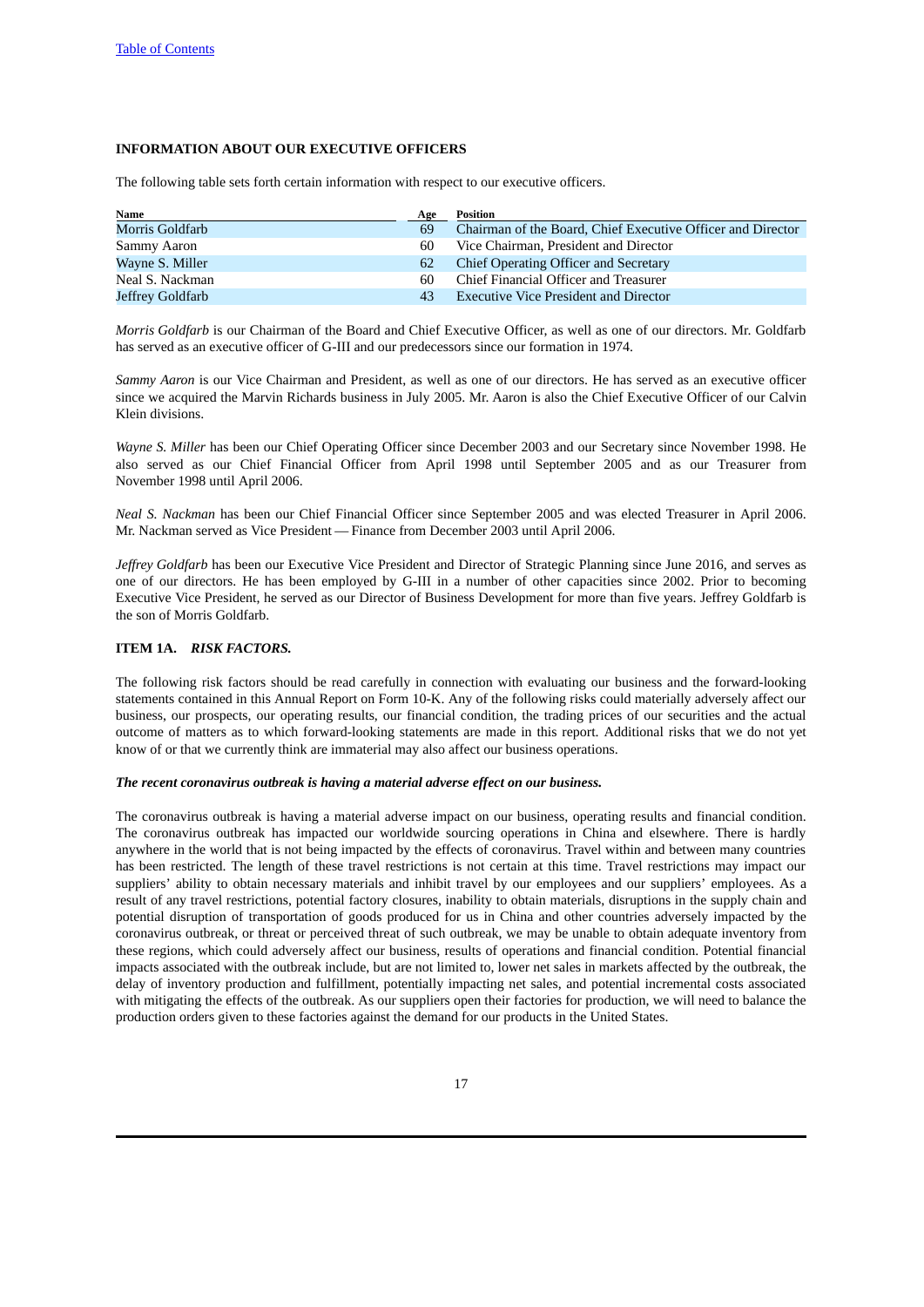Restrictions on travel and group gatherings, the closing of restaurants, sports leagues and all forms of communal entertainment and the fear of contracting coronavirus has materially adversely affected store traffic and retail sales. In addition, many retail store chains and shopping malls have announced closures for periods of time. The restrictions imposed as a result of the coronavirus outbreak and the closing of retail stores in connection with the outbreak are causing a significant adverse effect on the economy in the United States and around the world. If the retail economy continues to weaken and/or consumers reduce purchases in the near or long-term as a result of the negative effects of the coronavirus on the U.S. and worldwide economies due to the coronavirus outbreak, retailers may need to further reduce or limit store operations, close additional stores and be more cautious with orders. A slowing or changing economy as a result of the coronavirus outbreak and the governmental restrictions imposed in the United States and around the world as a result thereof would adversely affect the financial health of our retail, distributor and joint venture partners, which in turn could have an adverse effect on our business, results of operations and financial condition.

The coronavirus outbreak is ongoing, and its dynamic nature, including uncertainties relating to the ultimate geographic spread of the virus, the severity of the disease, the duration of the outbreak, and the restrictive actions that are being taken by governmental authorities in the United States and around the world to contain the outbreak or to treat its impact makes it difficult to forecast its effects on our fiscal 2021 results. While it is difficult at this time to predict the magnitude of the effect of the coronavirus outbreak, we expect our results for fiscal 2021 to be materially adversely affected compared to fiscal 2020 as a result of the impact of the coronavirus outbreak.

#### **Risk Factors Relating to Our Wholesale Operations**

# The failure to maintain our license agreements could cause us to lose significant revenues and have a material adverse *effect on our results of operations.*

We are dependent on sales of licensed products for a substantial portion of our revenues. In fiscal 2020, net sales of licensed product accounted for 59.4% of our net sales compared to 57.4% of our net sales in fiscal 2019 and 58.6% of our net sales in fiscal 2018.

We are generally required to achieve specified minimum net sales, make specified royalty and advertising payments and receive prior approval of the licensor as to all design and other elements of a product prior to production. License agreements also may restrict our ability to enter into other license agreements for competing products or acquire businesses that produce competing products without the consent of the licensor. If we do not satisfy any of these requirements or receive approval with respect to a restricted transaction, a licensor usually will have the right to terminate our license. Even if a licensor does not terminate our license, the failure to achieve net sales sufficient to cover our required minimum royalty payments could have a material adverse effect on our results of operations. If a license contains a renewal provision, there are usually minimum net sales and other conditions that must be met in order to be able to renew a license. Even if we comply with all the terms of a license agreement, we cannot be sure that we will be able to renew an agreement when it expires even if we desire to do so. The failure to maintain or renew our license agreements could cause us to lose significant revenue and have a material adverse effect on our results of operations.

# *Our success is dependent on the strategies and reputation of our licensors.*

We strive to offer our products on a multiple brand, multiple channel and multiple price point basis. As a part of this strategy, we license the names and brands of numerous recognized companies and designers. In entering into these license agreements, we plan our products to be targeted towards different market segments based on consumer demographics, design, suggested pricing and channel of distribution. If any of our licensors decides to "reposition" its products under the brands we license from them, introduce similar products under similar brand names or otherwise change the parameters of design, pricing, distribution, target market or competitive set, we could experience a significant downturn in that brand's business, adversely affecting our sales and profitability. In addition, as licensed products may be personally associated with designers, our sales of those products could be materially and adversely affected if any of those individuals' images, reputations or popularity were to be negatively impacted.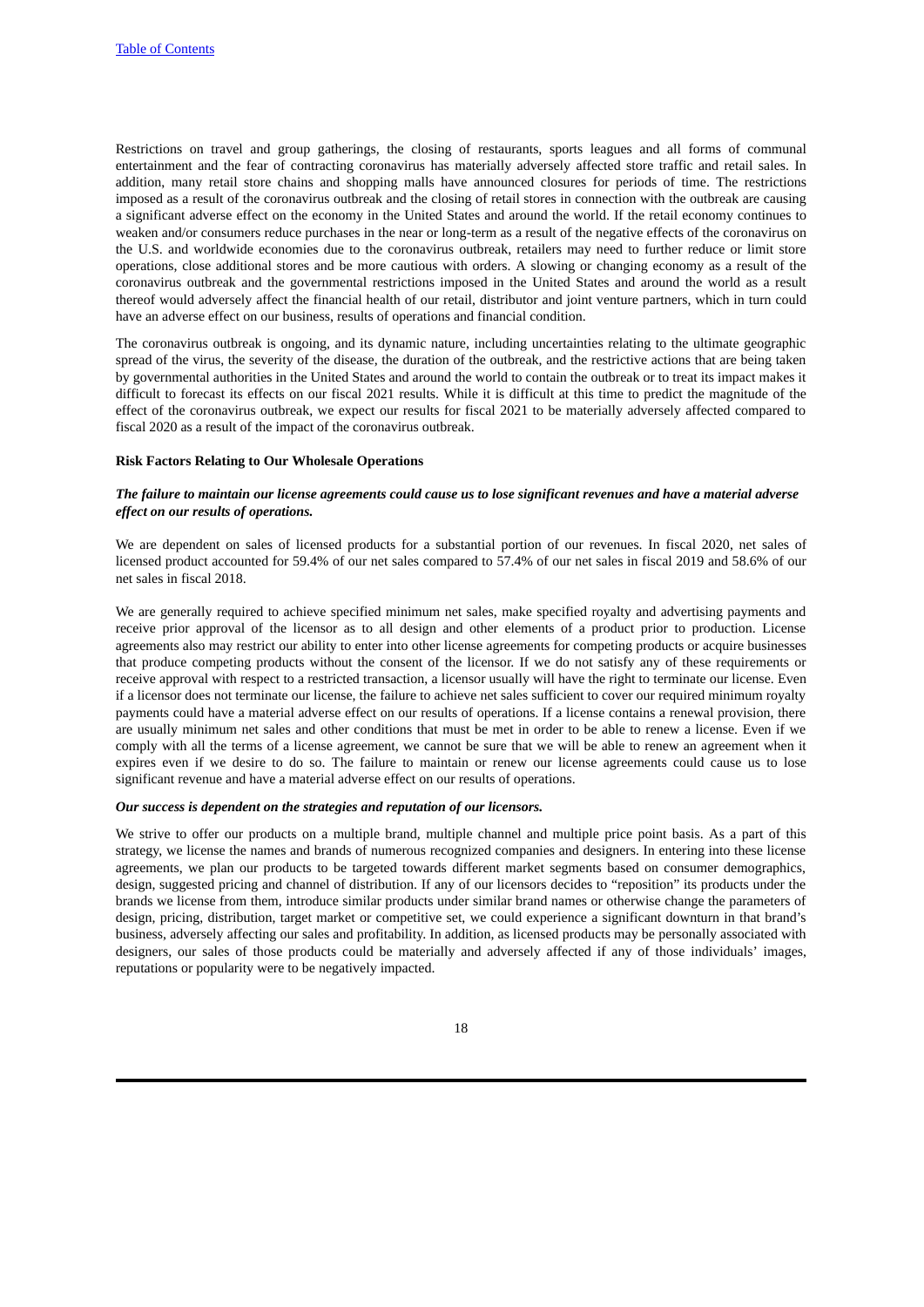# Any adverse change in our relationship with PVH and its Calvin Klein or Tommy Hilfiger brands would have a material *adverse effect on our results of operations.*

We have ten different license agreements relating to a variety of products sold under the Calvin Klein brand that is owned by PVH. We have three different license agreements for products sold under the Tommy Hilfiger brand, which is also owned by PVH. Net sales of these two brands owned by PVH constituted approximately 50% of our net sales in fiscal 2020 and approximately 46% of our net sales in fiscal 2019. Any adverse change in our relationship with PVH, or in the reputation of Calvin Klein or Tommy Hilfiger, would have a material adverse effect on our results of operations.

# Our business and the success of our products could be harmed if we are unable to maintain or enhance the images of *our proprietary brands.*

The growth of our proprietary brands, their favorable images and our customers' connection to our brands has contributed to our success. The ownership of the DKNY and Donna Karan brands expanded our portfolio of proprietary brands that also includes G.H. Bass, Vilebrequin and Andrew Marc, among others. In addition, brand value is based in part on consumer perceptions of a variety of qualities, including merchandise quality and corporate integrity. Negative claims or publicity regarding G-III, our brands or our products could adversely affect our reputation and sales regardless of whether such claims are accurate. Social media, which accelerates the dissemination of information, can increase the challenges of responding to negative claims. Social media influencers or other endorsers of our products could engage in behavior that reflects poorly on our brands and may be attributed to us or otherwise adversely affect us. Any harm to our brands or reputation could adversely affect our business, results of operations or financial condition.

# If our customers change their buying patterns, request additional allowances, develop their own private label brands or enter into agreements with national brand manufacturers to sell their products on an exclusive basis, our sales to these *customers could be materially adversely affected.*

Our customers' buying patterns, as well as the need to provide additional allowances to customers, could have a material adverse effect on our business, results of operations and financial condition. Customers' strategic initiatives, including developing their own private labels brands, selling national brands on an exclusive basis or reducing the number of vendors they purchase from, could also impact our sales to these customers. There is a trend among major retailers to concentrate purchasing among a narrowing group of vendors. To the extent that any of our key customers reduces the number of its vendors and, as a result, reduces or eliminates purchases from us, there could be a material adverse effect on us.

# We have significant customer concentration, and the loss of one of our large customers could adversely affect our *business.*

Our ten largest customers, all of which are department or discount store groups, accounted for approximately 72.4% of our net sales in fiscal 2020, 69.7% of our net sales in fiscal 2019 and 63.2% of our net sales in fiscal 2018, with the Macy's Inc. group accounting for approximately 26.3% of our net sales in fiscal 2020, 24.8% of our net sales in fiscal 2019 and 22.2% of our net sales in fiscal 2018. In addition, TJX Companies accounted for approximately 13.2% of our net sales in fiscal 2020, and 12.4% of our net sales in fiscal 2019. We expect that these customers will continue to provide a significant percentage of our sales as they are important customers of our products. Macy's recently announced that it intends to close approximately 125 stores over the next three years. According to Macy's these closures represent approximately 25% of its locations and approximately 6% of its annual revenues. Reductions in store count by Macy's or other large retailers could adversely affect our sales.

Sales to customers generally occur on an order-by-order basis that may be subject to cancellation or rescheduling by the customer. A decision by our major customers to decrease the amount of merchandise purchased from us, increase the use of their own private label brands, sell a national brand on an exclusive basis or change the manner of doing business with us could reduce our revenues and materially adversely affect our results of operations. The loss of any of our large customers, the reduction in stores operated by a large customer or the bankruptcy or serious financial difficulty of any of our large customers, could have a material adverse effect on us.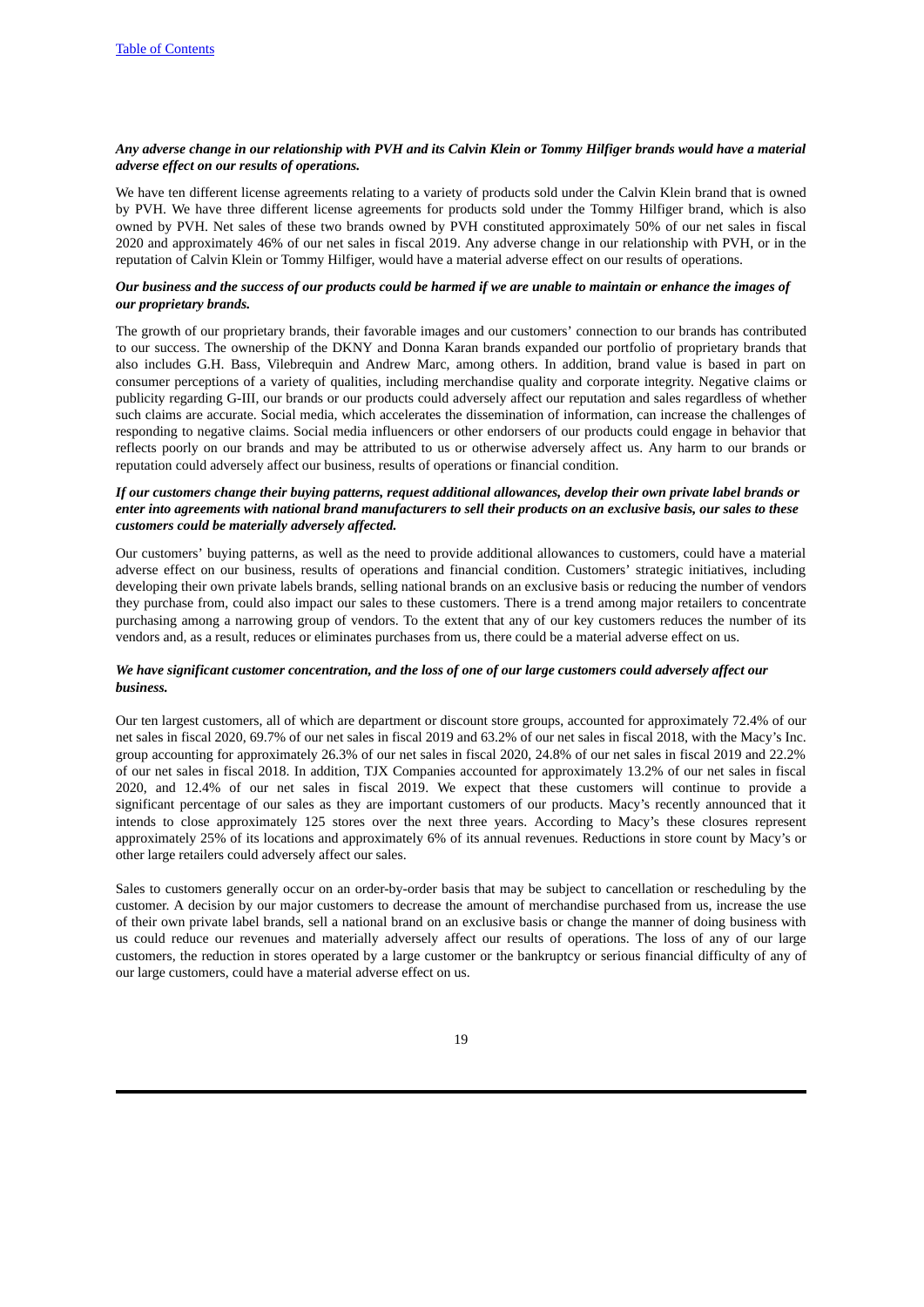# If we miscalculate the market for our products, we may end up with significant excess inventories for some products *and missed opportunities for others.*

We often produce products to hold in inventory in order to meet our customers' delivery requirements and to be able to quickly fulfill reorders. If we misjudge the market for our products, we may be faced with significant excess inventories for some products and missed opportunities for others. In addition, weak sales and resulting markdown requests from customers could have a material adverse effect on our results of operations.

# **Risks Relating to Our Retail Operations**

# Our retail operations segment may continue to incur losses if the restructuring of our retail operations that we plan to *implement does not significantly improve our results of operations.*

Our retail operations segment reported an operating loss of \$74.6 million in fiscal 2020, \$49.0 million in fiscal 2019 and \$48.9 million in fiscal 2018. This segment may continue to report operating losses for at least the next two to three years. We reviewed our retail operations and have determined to significantly reduce the number of stores we operate. We are working diligently with our landlords and outside advisors with a view to closing a significant number of stores in order to reshape and right-size our retail operations. We expect to reduce corporate headcount, reduce administrative costs by leveraging functions such as IT, human resources and finance through the use of parent company personnel and reduce the impact of the cost of the warehouse used to support retail operations by also using that warehouse to support our wholesale businesses. We need to successfully implement this strategy in order to significantly reduce the losses in our retail operations with the goal of attaining profitability in our retail operations segment. If we are not successful in implementing and managing our plans with respect to restructuring and operating our retail business, we may not be able to achieve operating enhancements, sales growth and/or cost reductions, which could adversely impact our business, results of operations and financial condition. Even if we are able to restructure our retail operations segment, the long-term effects of the coronavirus outbreak may prevent us from achieving improved results of operations in our retail operations segment.

# Our efforts to reshape and right-size our retail operations and to improve the results in our retail operations segment *may not be successful.*

We may not be able to implement the restructuring of our retail operations segment, including a significant reduction in the number of stores we operate, in the timeframe, on the terms or in the manner we expect. Any of the foregoing could also result in increased costs to us. This could adversely impact our business, operating results, financial position and cash flows.

In addition, our attempt to reshape and right-size our retail operations involves numerous risks including, but not limited to:

- the inability to retain qualified personnel necessary for the orderly closing of retail stores;
- attrition beyond any planned reduction in workforce and/or a decrease in employee morale;
- higher than anticipated write-offs of assets or lease termination, store closing and severance costs;
- potential disruption of the operations of the rest of our businesses and diversion of management's attention away from our other businesses and operations;
- exposure to unknown, contingent or other liabilities, including litigation arising in connection with changes made to our retail operations;
- a negative impact on our business relationships or reputation including, but not limited to, potential relationships with customers, suppliers, vendors, lessors, licensors, licensees and employees; and
- unintended negative consequences from changes to our business.

If any of these or other factors impair our ability to successfully restructure our retail operations, we may not be able to realize other business opportunities as we may be required to spend additional time and incur additional expenses relating to our retail operations segment that otherwise would be used on the development and expansion of our other businesses, which could adversely impact our business, operating results, financial position and cash flows.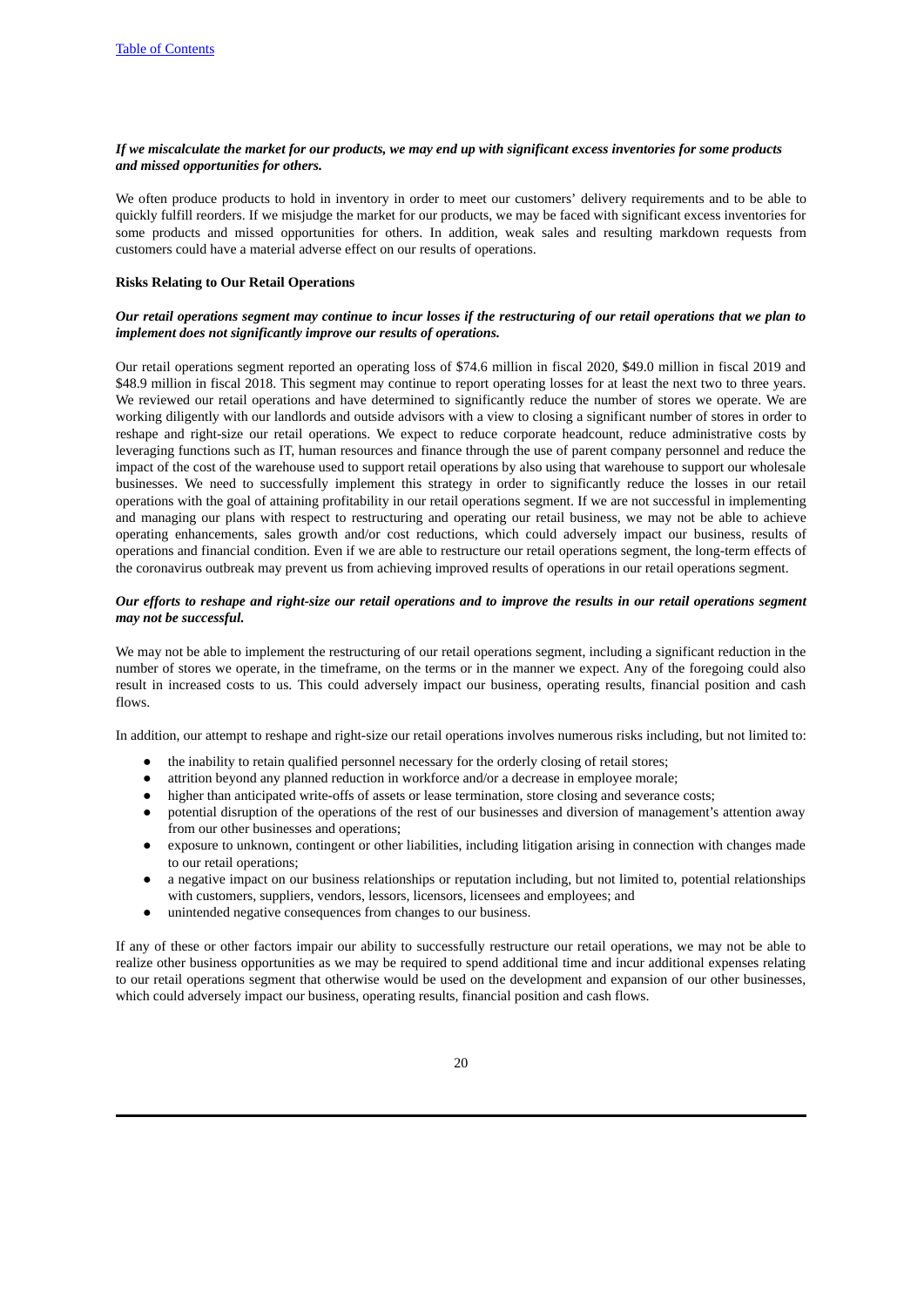# We have recorded asset impairments in the past and may be required in the future to record impairments of fixed assets *or right-of-use assets or incur other charges relating to our company-operated retail stores.*

Impairment testing of our assets related to the operation of our retail stores requires us to make estimates about our future performance and cash flows that are inherently uncertain. These estimates can be affected by numerous factors, including changes in economic conditions, our results of operations, and competitive conditions in the industry. Due to the fixed-cost structure associated with our retail operations, negative cash flows or the closure of a store could result in an impairment of leasehold improvements, operating lease assets, right-of-use assets or other long-lived assets, write-downs of inventory, severance costs, lease termination costs or the loss of working capital, which could adversely impact our business and financial results. We recorded impairments related to our retail operations of \$19.8 million, net of gain on lease terminations, in fiscal 2020, \$2.8 million in fiscal 2019 and \$6.5 million in fiscal 2018. We may be required to record additional impairments or other charges relating to restructuring our retail operations. The recording of additional impairments or other charges in the future may have a material adverse impact on our business, financial condition and/or future results.

#### *Leasing of significant amounts of real estate exposes us to possible liabilities and losses.*

All of the stores operated by us are leased. Accordingly, we are subject to all of the risks associated with leasing real estate. Store leases generally require us to pay a fixed minimum rent and a variable amount based on a percentage of annual sales at that location. We generally cannot cancel our leases. If an existing or future store is not profitable, and we decide to close it, we may be committed to perform certain obligations under the applicable lease including, among other things, paying rent for the balance of the applicable lease term. As each of our leases expires, if we do not have a renewal option, we may be unable to negotiate a renewal on commercially acceptable terms, or at all, which could cause us to close stores in desirable locations. In addition, we may not be able to close an unprofitable store due to an existing operating covenant, which may cause us to operate the location at a loss and prevent us from finding a more desirable location.

# Our retail stores are heavily dependent on the ability and desire of consumers to travel and shop. A reduction in the *volume of outlet mall traffic could adversely affect our retail sales.*

Substantially all of the stores in our retail operations segment are operated as outlet stores and located in larger outlet centers, many of which are located in, or near, vacation destinations or away from large population centers where department stores and other traditional retailers are concentrated. Economic uncertainty, increased fuel prices, travel concerns and other circumstances, which would lead to decreased travel, could have a material adverse effect on sales at our outlet stores. Other factors that could affect the success of our outlet stores include:

- the location of the outlet mall or the location of a particular store within the mall;
- the other tenants occupying space at the outlet mall;
- increased competition in areas where the outlet malls are located;
- a downturn in the economy generally or in a particular area where an outlet mall is located;
- the shift to online shopping;
- a downturn in foreign shoppers in the United States; and
- the amount of advertising and promotional dollars spent on attracting consumers to outlet malls.

Sales at our outlet stores are derived, in part, from the volume of traffic at the malls where our stores are located. In fiscal 2020, our outlet stores continued to experience a reduction in consumer traffic, which adversely affected the results of our retail operations segment. Beginning in fiscal 2021, traffic at all retail stores has been significantly adversely affected by the coronavirus outbreak. In addition, more recently, many stores and shopping malls have announced closures or been required to close for certain periods of time to assist in containing the outbreak. We cannot predict how long this outbreak will affect store closures or purchases by consumers at retail stores nor how large an effect this outbreak will have on retail sales volume.

Our outlet stores benefit from the ability of a mall's other tenants and other area attractions to generate consumer traffic in the vicinity of our stores and the continuing popularity of outlet malls as shopping destinations. Changes in areas around our existing retail locations, including the type and nature of the other retailers located near our stores, that result in reductions in customer foot traffic or otherwise render the locations unsuitable could cause our sales to be less than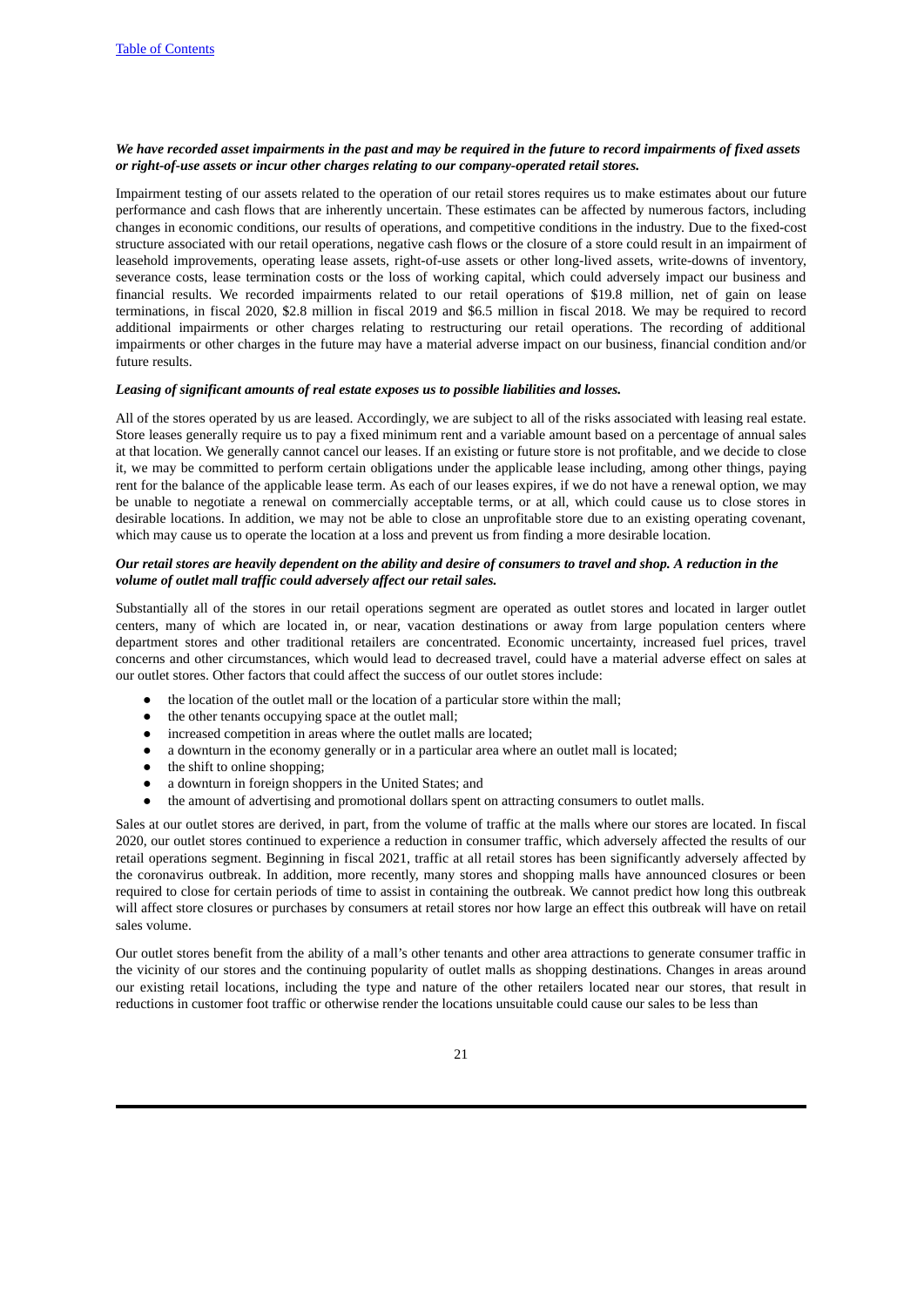expected. A reduction in outlet mall traffic as a result of these or other factors could materially adversely affect our business.

# *Our ability to successfully operate retail stores depends on many factors.*

Our ability to successfully operate our retail stores depends on many factors, including, among others, our ability to:

- negotiate acceptable lease terms, including desired rent and tenant improvement allowances;
- achieve brand awareness, affinity and purchase intent in our markets;
- achieve increased sales and gross margins at our stores;
- hire, train and retain store associates and field management;
- assimilate store associates and field management into our corporate culture; and
- source and supply sufficient inventory levels.

# The retail business is intensely competitive and increased or new competition could have a material adverse effect on us.

The retail industry is intensely competitive. We compete against a diverse group of retailers, including, among others, other outlet stores, department stores, specialty stores, warehouse clubs and e-commerce retailers. We also compete in particular markets with a number of retailers that specialize in the products that we sell. A number of different competitive factors could have a material adverse effect on our retail business, results of operations and financial condition including:

- increased operational efficiencies of competitors;
- competitive pricing strategies, including deep discount pricing by a broad range of retailers during periods of poor consumer confidence or economic instability;
- expansion of product offerings by existing competitors;
- entry by new competitors into markets in which we operate retail stores;
- adoption by existing competitors of innovative retail sales methods; and
- increased consumer preference for online apparel purchases and innovations by e-commerce retailers such as Amazon.

We may not be able to continue to compete successfully with our existing or new competitors, or be assured that prolonged periods of deep discount pricing by our competitors will not have a material adverse effect on our business.

# Our e-commerce business faces distinct risks, and our failure to successfully manage it could have a negative impact on *our profitability.*

We are investing in our e-commerce business and seeking to increase the amount of business derived from our e-commerce operations. The successful operation and expansion of our e-commerce business, as well as our ability to provide a positive shopping experience that will generate orders and drive subsequent visits, depends on operating an appealing digital platform and providing an efficient and uninterrupted operation of our order-taking and fulfillment operations. Risks associated with our e-commerce business include:

- the failure of the computer systems, including those of third-party vendors, that operate our e-commerce sites including, among others, inadequate system capacity, computer viruses, human error, changes in programming, security breaches, system upgrades or migration of these services to new systems;
- disruptions in the Internet or telecom service or power outages;
- reliance on third parties for computer hardware and software, as well as delivery of merchandise to our customers on-time and without damage;
- rapid technology changes:
- the failure to deliver products to customers on-time or to satisfy customers' expectations;
- credit or debit card fraud and other payment processing issues;
- natural disasters or adverse weather conditions;
- changes in applicable federal, state and international regulations;
- liability for online content; and
- cybersecurity and consumer privacy concerns and regulation.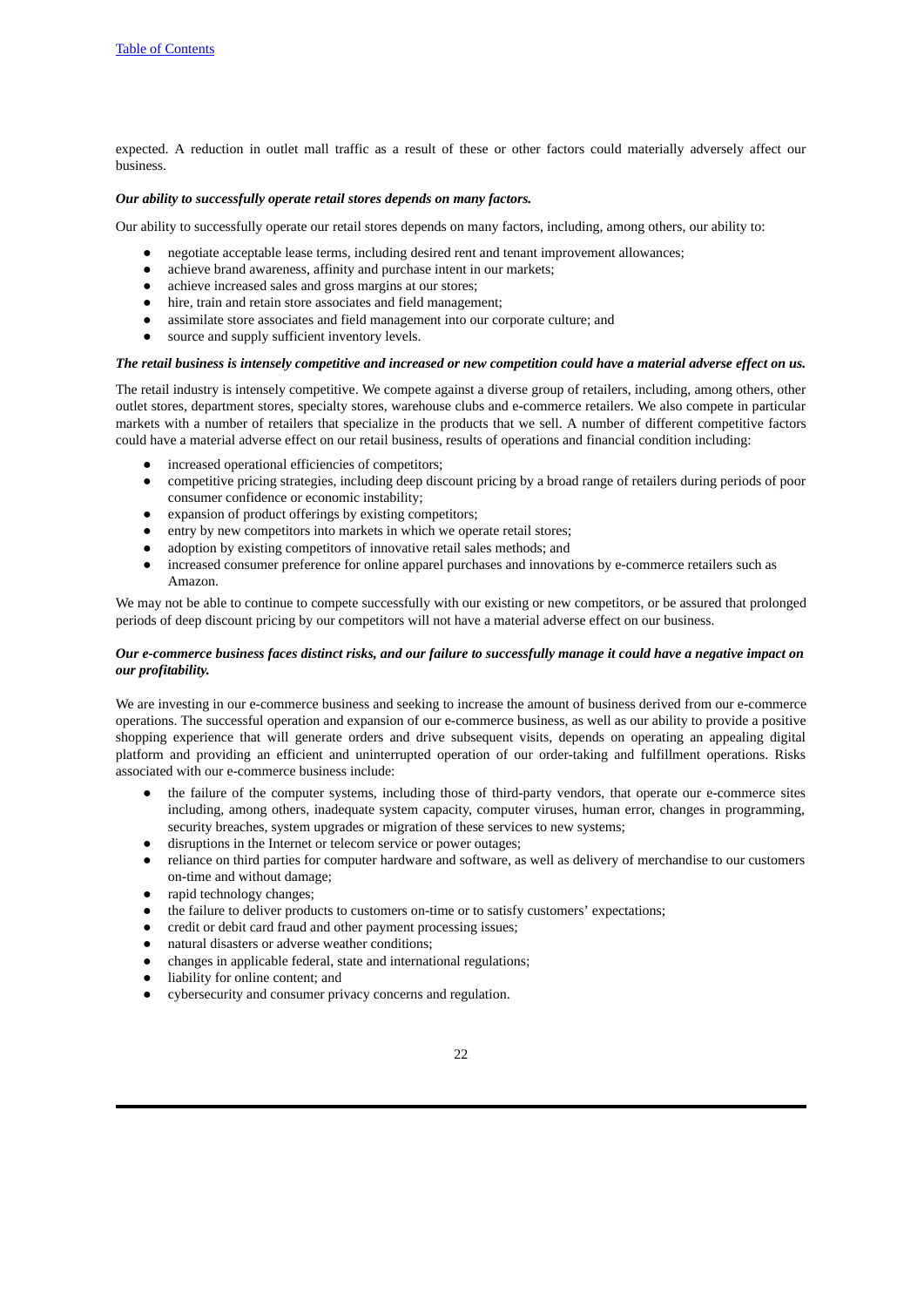Problems in any of these areas could result in a reduction in sales, increased costs and damage to our reputation and brands, which could adversely affect our business and results of operations.

#### Laws on privacy continue to evolve and further limits on how we collect or use customer information could adversely *affect our business.*

We collect and store customer information primarily for marketing purposes and to improve the services we provide. The use or retention of certain customer information is subject to applicable privacy laws. These laws and the judicial interpretation of such laws are evolving on a frequent basis. If we fail to comply with these laws, we may be subject to fines or penalties, which could impact our business, financial condition and results of operations. Any limitations imposed on the use of such customer information by federal, state or local governments, could have an adverse effect on our future marketing activities. Governmental focus on data security and/or privacy may lead to additional legislation or regulations. As a result, we may have to modify our business with the goal of further improving data security, which would result in increased expenses and operating complexity. To the extent our or our business partners' security procedures and protection of customer information prove to be insufficient or inadequate, we may become subject to litigation or other claims, which could expose us to liability and cause damage to our reputation, brand and results of operations.

# We are subject to rules relating to the processing of credit card payments. Failure to comply with these rules could *result in an ability to process payments which would adversely affect our retail business.*

Because we process and transmit payment card information, we are subject to the Payment Card Industry ("PCI") Data Security Standard (the "Standard"), and card brand operating rules ("Card Rules"). The Standard is a comprehensive set of requirements for enhancing payment account data security that was developed by the PCI Security Standards Council to help facilitate the broad adoption of consistent data security measures. We are required by Card Rules to comply with the Standard, and our failure to do so may result in fines or restrictions on our ability to accept payment cards. Under certain circumstances specified in Card Rules, we may be required to submit to periodic audits, self-assessments or other assessments of our compliance with the Standard. Such activities may reveal that we have failed to comply with the Standard. If an audit, self-assessment or other test determines that we need to take steps to remediate any deficiencies, such remediation efforts may distract the management team of our retail business and require it to undertake costly and timeconsuming remediation efforts. In addition, even if we comply with the Standard, there is no assurance that we will be protected from a security breach. Further, changes in technology and processing procedures may result in changes to the Card Rules. Such changes may require us to make significant investments in operating systems and technology that may impact our business. Failure to keep up with changes in technology could result in the loss of business. Failure to comply with the Standard or Card Rules could result in losing certification under the PCI standards and an inability to process payments.

#### **Risk Factors Relating to the Operation of Our Business**

#### If we lose the services of our key personnel, or are unable to attract key personnel, our business will be harmed.

Our future success depends on Morris Goldfarb, our Chairman and Chief Executive Officer, and other key personnel. The loss of the services of Mr. Goldfarb and any negative market or industry perception arising from the loss of his services could have a material adverse effect on us and the market price of our common stock. Our other executive officers have substantial experience and expertise in our business and have made significant contributions to our success. The unexpected loss of services of one or more of these individuals or the inability to attract key personnel could also adversely affect us.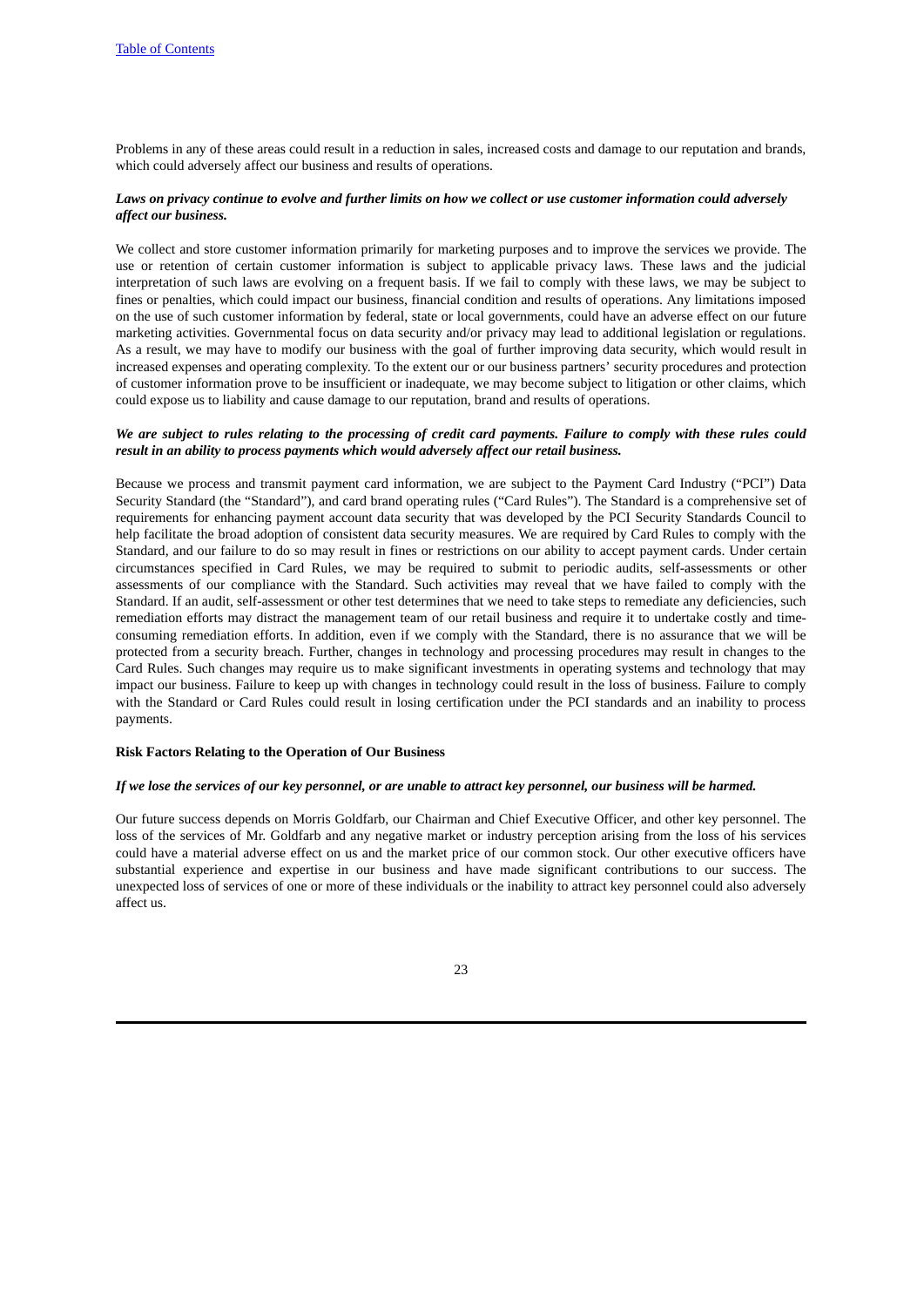# We have expanded our business through acquisitions that could result in diversion of resources, an inability to integrate acquired operations and extra expenses. This could disrupt our business and adversely affect our financial condition.

Part of our growth strategy is to pursue acquisitions. The negotiation of potential acquisitions as well as the integration of acquired businesses could divert our management's time and resources. Acquired businesses may not be successfully integrated with our operations. We may not realize the intended benefits of an acquisition. We also might not be successful in identifying or negotiating suitable acquisitions, which could negatively impact our growth strategy.

Acquisitions could also result in:

- substantial cash expenditures;
- potentially dilutive issuances of equity securities;
- the incurrence of debt and contingent liabilities;
- a decrease in our profit margins;
- amortization of intangibles and potential impairment of goodwill;
- reduction of management attention to other parts of our business:
- failure to generate expected financial results or reach business goals; and
- increased expenditures on human resources and related costs.

If acquisitions disrupt our operations, our business may suffer.

# We conduct certain of our operations through ioint ventures. Joint ventures could fail to meet our expectations or cease to deliver anticipated benefits. There could also be disagreements with our joint venture partners that could adversely *affect our interest a joint venture.*

We own 49% in each of two joint ventures, one that holds a license to the Karl Lagerfeld Paris brand in the United States, Mexico and Canada and one that licenses the use of the DKNY and Donna Karan brands in China. We may enter into additional joint ventures in the future. Joint ventures involve numerous risks, and could fail to meet our initial or ongoing expectations. The anticipated synergies or other benefits of a joint venture may fail to materialize due to changing business conditions or changes in our business priorities or those of our joint venture partners. Our joint venture partners, as well as any future partners, may have interests that are different from our interests that may result in conflicting views as to the conduct of the business or future direction of the joint venture. In the event that we have a disagreement with a joint venture partner with respect to a particular issue to come before the joint venture, or as to the management or conduct of the business of the joint venture, we may not be able to resolve such disagreement in our favor. Any such disagreement could have a material adverse effect on our interest in the joint venture, the business of the joint venture or the portion of our growth strategy related to the joint venture.

#### *We have incurred a significant amount of debt, which could adversely affect us.*

Our indebtedness significantly increased as a result of the acquisition of DKI. We are a party to a \$650 million senior secured asset-based revolving credit facility, which replaced our previous \$450 million facility, and a \$300 million senior secured term loan facility ("Term Facility") (collectively, the "Bank Debt"). In addition to the indebtedness under the Bank Debt, we also incurred \$125 million of debt pursuant to a junior lien secured note in favor of LVMH Moet Hennessy Louis Vuitton Inc. ("LVMH"). The increase in the amount of our outstanding debt could adversely affect us by decreasing our business flexibility and increasing our borrowing costs. The Bank Debt contains certain restrictive covenants imposing operating and financial restrictions on us. These covenants restrict our ability and the ability of certain of our subsidiaries, among other things, to: incur or guarantee indebtedness; incur liens; pay dividends or repurchase stock; enter into transactions with affiliates; consummate asset sales, acquisitions or mergers; prepay certain other indebtedness; or make investments. The revolving credit facility also requires us to comply with certain financial covenants.

The operating restrictions and financial covenants in the Bank Debt may limit our ability to finance future operations, capital needs or acquisitions or to engage in other business activities. Our ability to comply with financial covenants could be materially affected by events beyond our control, and there can be no assurance that we will satisfy any such requirements. If we fail to comply with these covenants, we may need to seek waivers or amendments of such covenants, seek alternative or additional sources of financing or reduce our expenditures. We may be unable to obtain such waivers, amendments or alternative or additional financing on favorable terms, or at all.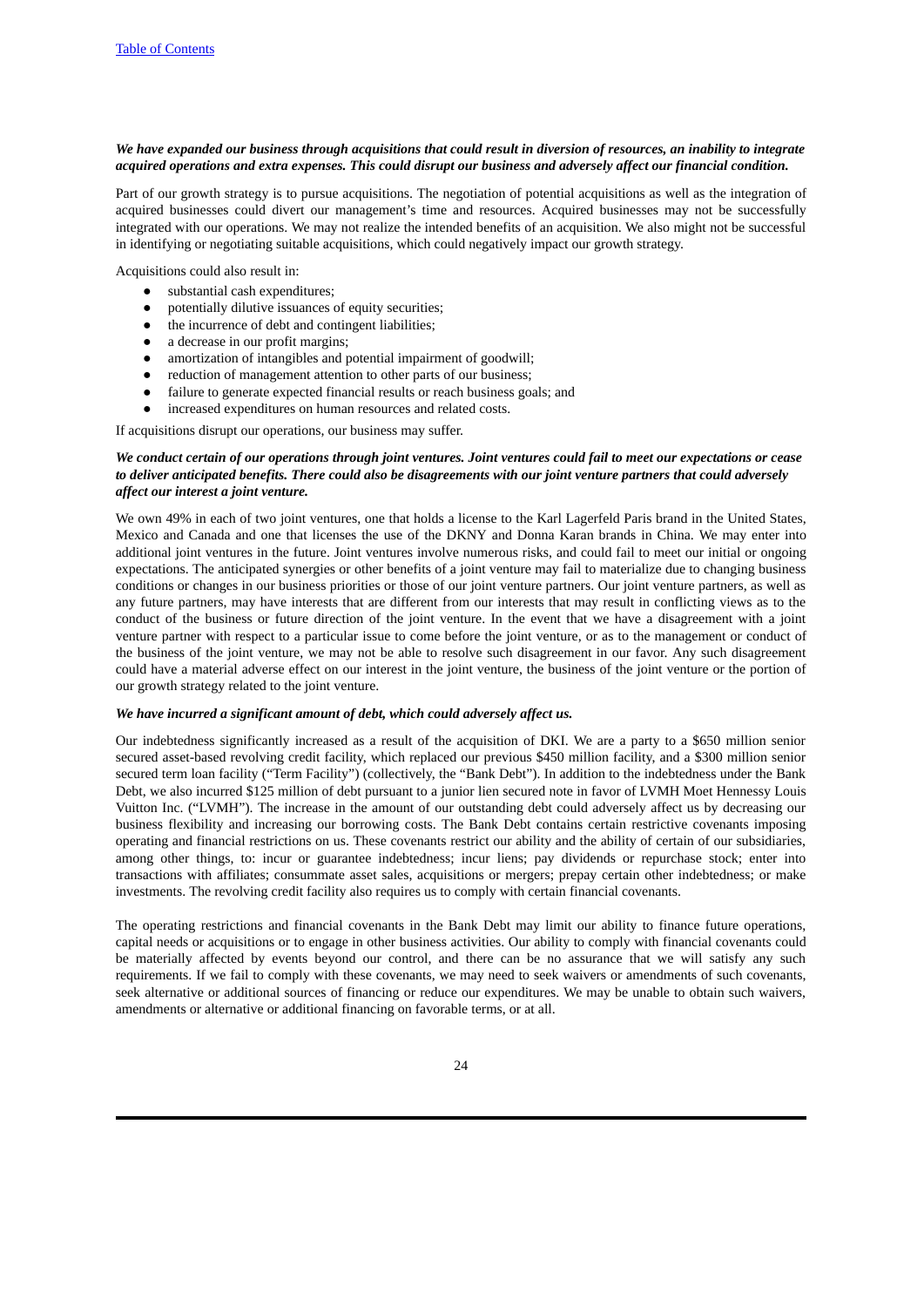If an event of default occurs, the lenders under the Bank Debt, as well as the holder of the LVMH note, may declare all outstanding borrowings, together with accrued interest and other fees, to be immediately due and payable and exercise remedies in respect of the collateral. We may not be able to repay all amounts due under the Bank Debt or LVMH note in the event these amounts are declared due upon an event of default.

Our debt level and related debt service obligations could have negative consequences, including:

- requiring us to dedicate significant cash flow from operations to the payment of principal, interest and other amounts payable on our debt, which would reduce the funds we have available for other purposes;
- making it more difficult or expensive for us to obtain any necessary future financing for working capital, capital expenditures, debt service requirements, debt refinancing, acquisitions or other purposes;
- reducing our flexibility in planning for, or reacting to, changes in our industry or market conditions;
- making us more vulnerable in the event of a downturn in our business operations or in the economy; and
- exposing us to interest rate risk given that a substantial portion of our debt obligations is at variable interest rates.

# Our ability to continue to have the necessary liquidity to operate our business may be adversely impacted by a number of factors, including uncertain conditions in the credit and financial markets, which could limit the availability and increase the cost of financing. A deterioration of our results of operations and cash flow resulting from decreases in consumer spending, could, among other things, impact our ability to comply with financial covenants in our existing *credit facility.*

Our historical sources of liquidity to fund ongoing cash requirements include cash flows from operations, cash and cash equivalents, borrowings through our revolving credit facility and equity offerings. The sufficiency and availability of credit may be adversely affected by a variety of factors, including, without limitation, the tightening of the credit markets, including lending by financial institutions who are sources of credit for our borrowing and liquidity; an increase in the cost of capital; the reduced availability of credit; our ability to execute our strategy; the level of our cash flows, which will be impacted by retailer and consumer acceptance of our products and the level of consumer discretionary spending; maintenance of financial covenants included in our revolving credit facility, interest rate fluctuations and the adverse impact of the coronavirus outbreak on the U.S. and world-wide economies and on our business. Interest rates increased in fiscal 2018 and 2019, but decreased in fiscal 2020. We cannot predict the future level of interest rates or the effect of any increase in interest rates on the availability or aggregate cost of our borrowings. We cannot be certain that any additional required financing, whether debt or equity, will be available in amounts needed or on terms acceptable to us, if at all.

As of January 31, 2020, we were in compliance with the financial covenants in our revolving credit facility. Compliance with these financial covenants is dependent on the results of our operations, which are subject to a number of factors including current economic conditions. The economic environment has at times resulted in lower consumer confidence and lower retail sales. Adverse developments in the economy, including as a result of the coronavirus outbreak, could lead to reduced consumer spending which could adversely impact our net sales and cash flow, which could affect our compliance with our financial covenants. A violation of our covenants could limit access to our credit facilities. Should such restrictions on our credit facilities and these factors occur, they could have a material adverse effect on our business and results of operations.

#### *We may need additional financing to continue to grow.*

We incurred significant additional debt in connection with our acquisition of DKI. The continued growth of our business, including as a result of acquisitions, depends on our access to sufficient funds to support our growth. Our primary source of working capital to support the growth of our operations is our revolving credit agreement which currently extends to December 2021. Our growth is dependent on our ability to continue to be able to extend and increase our line of credit. If we are unable to refinance our debt, we cannot be sure we will be able to secure alternative financing on satisfactory terms or at all. The loss of the use of this credit facility or the inability to replace this facility when it expires would materially impair our ability to operate our business.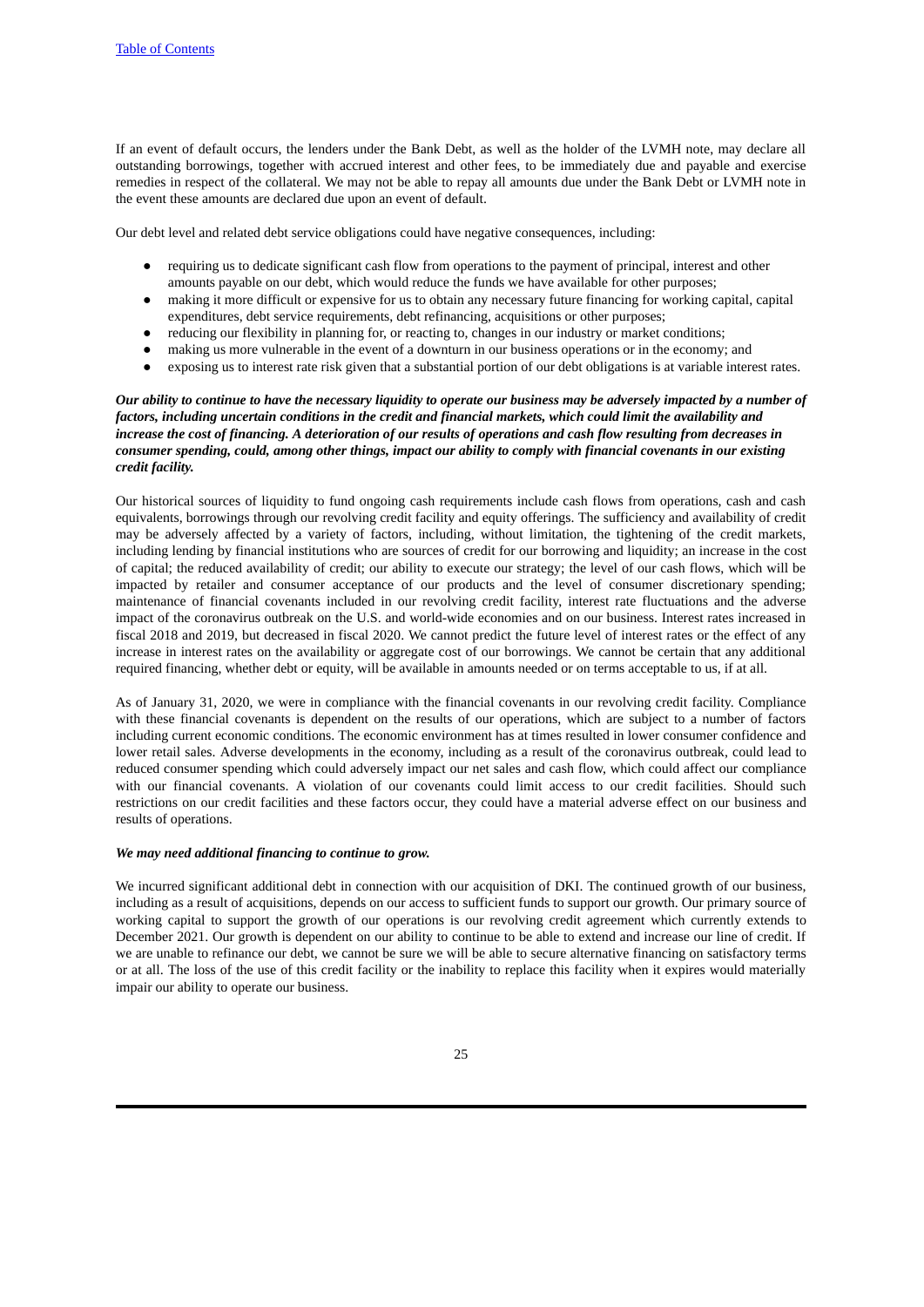# Changes in the method of determining LIBOR or the replacement of LIBOR with an alternate reference rate may *increase interest expense under our Bank Debt or future bank borrowings.*

LIBOR, the London interbank offered rate, is frequently used to determine interest rates under bank borrowings. Our Bank Debt uses LIBOR or an alternate base rate (as defined in our loan agreements) to determine the interest paid under borrowings pursuant to our Bank Debt. The financial authority that regulates LIBOR has announced that it intends to stop compelling banks to submit rates for the calculation of LIBOR after 2021. Our current revolving credit facility extends through December 2021 and our term loan extends through December 2022. We will need to extend or replace our revolving credit facility prior to its expiration and may need to do so as well with respect to our term loan. At this time, it is not possible to predict the effect on the cost of our borrowings under our Bank Debt or under any other debt we may incur in addition to or as a replacement for any of our Bank Debt as a result of the possible elimination of LIBOR or changes to the manner in which LIBOR is calculated.

# The Term Facility was the first debt issued by us that was rated by rating agencies. Our credit rating and ability to access well-functioning capital markets are important to our ability to secure future debt financing on acceptable terms.

Our access to the debt markets and the terms of such access depend on multiple factors including the condition of the debt capital markets, our operating performance and our credit ratings. The Term Facility was the first debt issued by us that was assigned a rating by the major credit rating agencies. These ratings are based on a number of factors including their assessment of our financial strength and financial policies. Our borrowing costs will be dependent to some extent on the rating assigned to our debt. However, there can be no assurance that any particular rating assigned to us will remain in effect for any given period of time or that a rating will not be changed or withdrawn by a rating agency if, in that rating agency's judgment, future circumstances relating to the basis of the rating so warrant. Incurrence of additional debt by us could adversely affect our credit rating. Any disruptions or turmoil in the capital markets or any downgrade of our credit rating could adversely affect our cost of funds, liquidity, competitive position and access to capital markets, which could materially and adversely affect our business operations, financial condition and results of operations.

# *Our business is highly seasonal.*

Retail sales of apparel have traditionally been seasonal in nature. Historically, our wholesale business has been dependent on our sales during the third and fourth quarters. Net sales during the third and fourth quarters accounted for approximately 60% of our net sales in fiscal 2020, 61% of our net sales in fiscal 2019 and 62% of our net sales in fiscal 2018. We are highly dependent on our results of operations during the second half of our fiscal year. Any difficulties we may encounter during this period as a result of weather or disruption of manufacturing or transportation of our products will have a magnified effect on our net sales and net income for the year. In addition, because of the large amount of outerwear we sell at both wholesale and retail, unusually warm weather conditions during the peak fall and winter outerwear selling season, including as a result of any change in historical climate patterns, could have a material adverse effect on our results of operations. Our quarterly results of operations for our retail business also may fluctuate based upon such factors as the timing of certain holiday seasons, the number and timing of new store openings, the acceptability of seasonal merchandise offerings, the timing and level of markdowns, store closings and remodels, competitive factors, weather and general economic conditions. The second half of the year is expected to continue to provide a larger amount of our net sales and a substantial majority of our net income for the foreseeable future.

#### *Extreme or unseasonable weather conditions could adversely affect our business.*

Extreme weather events and changes in weather patterns can influence customer trends and shopping habits. Extended periods of unseasonably warm temperatures during the fall and winter seasons, or cool weather during the summer season, may diminish demand for our seasonal merchandise. Heavy snowfall, hurricanes or other severe weather events in the areas in which our retail stores and the retail stores of our wholesale customers are located may decrease customer traffic in those stores and reduce our sales and profitability. If severe weather events were to force closure of or disrupt operations at the distribution centers we use for our merchandise, we could incur higher costs and experience longer lead times to distribute our products to our retail stores, wholesale customers or e-commerce customers. If prolonged, such extreme or unseasonable weather conditions could adversely affect our business, financial condition and results of operations.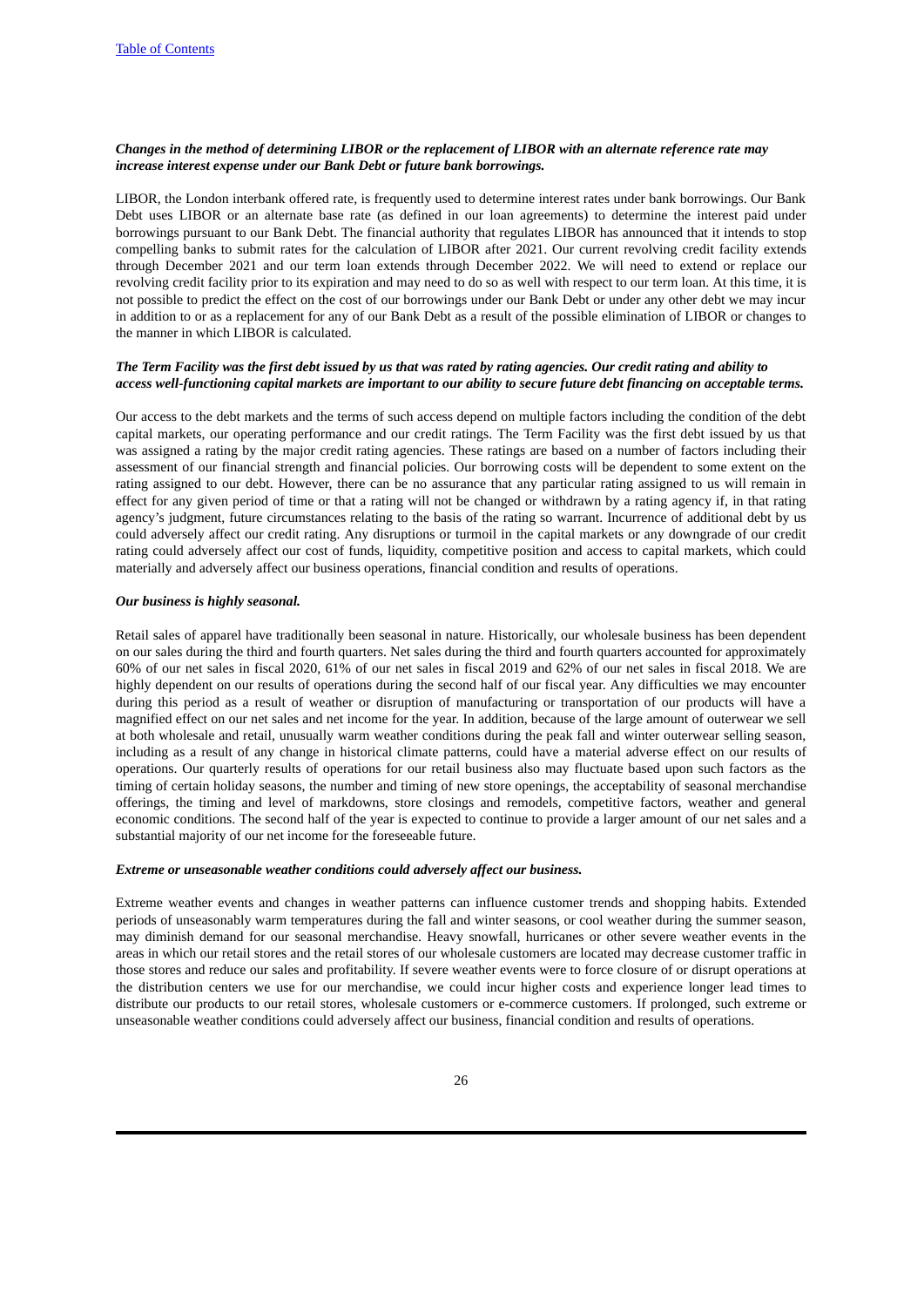# If we are unable to successfully translate market trends into attractive product offerings, our sales and profitability *could suffer.*

The retail and apparel industries are subject to sudden shifts in consumer trends and consumer spending. Our ability to successfully compete depends on a number of factors, including our ability to effectively anticipate, gauge and respond to changing consumer demands and tastes across multiple product lines and tiers of distribution. We are required to translate market trends into attractive product offerings and operate within substantial production and delivery constraints. We cannot be sure we will continue to be successful in this regard. We need to anticipate and respond to changing trends quickly, efficiently and effectively in order to be successful. Our failure to anticipate, identify or react appropriately to changes in customer tastes, preferences, shopping and spending patterns could lead to, among other things, excess inventories or a shortage of products and could have a material adverse effect on our financial condition and results of operations.

# Our ability to deliver our products to the market could be disrupted if we encounter problems affecting our logistics and *distribution systems.*

We rely on distribution facilities operated by us or by third parties to transport, warehouse and ship products to our customers. Our logistic and distribution systems include computer-controlled and automated equipment, which may be subject to a number of risks related to security or computer viruses, the proper operation of software and hardware, power interruptions or other system failures. Substantially all of our products are distributed from a few key locations. Therefore, our operations could be interrupted by travel restrictions, earthquakes, floods, fires or other natural disasters near our distribution centers. Our business interruption insurance may not adequately protect us from the adverse effects that could be caused by significant disruptions affecting our distribution facilities. In addition, our distribution capacity is dependent on the timely performance of services by third parties, including the transportation of products to and from our distribution facilities. If we encounter problems affecting our distribution system, our ability to meet customer expectations, manage inventory, complete sales and achieve operating efficiencies could be materially adversely affected.

# *We are subject to the risk of inventory loss and theft.*

Efficient inventory management is a key component of our business success and profitability. To be successful, we must maintain sufficient inventory levels and an appropriate product mix to meet the demands of our wholesale and retail customers without allowing those levels to increase to such an extent that the costs to store and hold the goods unduly impacts our financial results. If our buying decisions do not accurately predict customer trends or purchasing actions, we may have to take unanticipated markdowns to dispose of the excess inventory, which also can adversely impact our financial results. We continue to focus on ways to reduce these risks, but we cannot be certain you that we will continue to be successful in our inventory management. If we are not successful in managing our inventory balances, our cash flows from operations and net income may be negatively affected.

We have experienced inventory shrinkage in the past, and we cannot be certain that incidences of inventory loss and theft will decrease in the future or that the measures we are taking will effectively reduce the problem of inventory shrinkage. Although some level of inventory shrinkage is an unavoidable cost of doing business, if we were to experience higher rates of inventory shrinkage or incur increased security costs to combat inventory theft, our results of operations could be adversely affected.

#### Fluctuations in the price, availability and quality of materials used in our products could have a material adverse effect *on our cost of goods sold and our ability to meet our customers' demands.*

Fluctuations in the price, availability and quality of raw materials used in our products could have a material adverse effect on our cost of sales or our ability to meet our customers' demands. We compete with numerous entities for supplies of materials and manufacturing capacity. Raw materials are vulnerable to adverse climate conditions, animal diseases and natural disasters that can affect the supply and price of raw materials. We may not be able to pass on all or any portion of higher raw material prices to our customers. Future increases in raw material prices could have an adverse effect on our results of operations.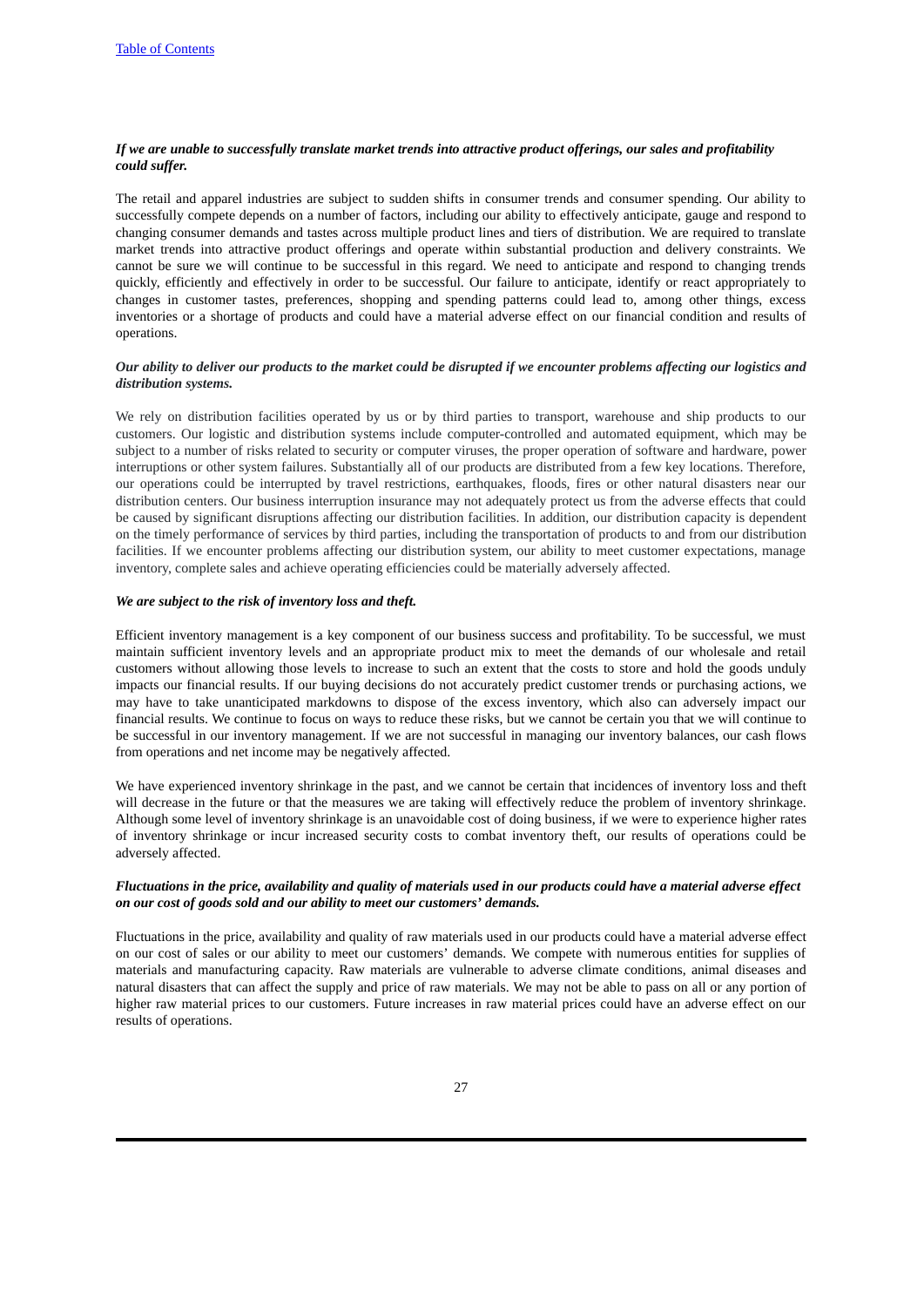Any raw material price increase or increase in costs related to the transport of our products (primarily petroleum costs) could increase our cost of sales and decrease our profitability unless we are able to pass higher prices on to our customers. In addition, if one or more of our competitors is able to reduce its production costs by taking greater advantage of any reductions in raw material prices, favorable sourcing agreements or new manufacturing technologies (which enable manufacturers to produce goods on a more cost-effective basis) we may face pricing pressures from those competitors and may be forced to reduce our prices or face a decline in net sales, either of which could have an adverse effect on our business, results of operations or financial condition.

# *Our trademark and other intellectual property rights may not be adequately protected.*

We believe that our trademarks and other proprietary rights are important to our success and our competitive position. We may, however, experience conflict with various third parties who acquire or claim ownership rights in certain trademarks. We cannot be sure that the actions we have taken to establish and protect our trademarks and other proprietary rights will be adequate to prevent imitation of our products by others or to prevent others from seeking to block sales of our products as a violation of the trademarks and proprietary rights of others.

In the course of our attempts to expand into foreign markets, we may experience conflicts with various third parties who have acquired ownership rights in certain trademarks, which would impede our use and registration of some of our trademarks. Such conflicts are common and may arise from time to time as we pursue international expansion, such as with the international expansion of our DKNY, Donna Karan, Vilebrequin, Andrew Marc, G.H. Bass and Wilsons Leather businesses. In addition, the laws of certain foreign countries may not protect proprietary rights to the same extent as the laws of the United States. Enforcing rights to our intellectual property may be difficult and expensive, and we may not be successful in combating counterfeit products and stopping infringement of our intellectual property rights, which could make it easier for competitors to capture market share. Furthermore, our efforts to enforce our trademark and other intellectual property rights may be met with defenses, counterclaims and countersuits attacking the validity and enforceability of our trademark and other intellectual property rights. If we are unsuccessful in protecting and enforcing our intellectual property rights, continued sales of such competing products by third parties could harm our brands and adversely impact our business, financial condition and results of operations.

#### We are subject to the risk that our licensees may not generate expected sales or maintain the value of our brands.

We currently license, and expect to continue licensing, certain of our proprietary rights, such as trademarks, to third parties. If our licensees fail to successfully market and sell licensed products, or fail to obtain sufficient capital or effectively manage their business operations, customer relationships, labor relationships, supplier relationships or credit risks, it could adversely affect our revenues, both directly from reduced royalties received and indirectly from reduced sales of our other products.

We also rely on our licensees to help preserve the value of our brand. Although we attempt to protect our brand through approval rights over the design, production processes, quality, packaging, merchandising, distribution, advertising and promotion of our licensed products, we cannot completely control the use of our licensed brand by our licensees. Although we make efforts to police the use of our trademarks by our licensees, we cannot assure you that these efforts will be sufficient to ensure that our licensees abide by the terms of their licenses. In the event that our licensees fail to do so, our trademark rights could be harmed. Moreover, the misuse of our brand by, or negative publicity involving, a licensee could have a material adverse effect on our brand and on us.

#### *We are dependent upon foreign manufacturers.*

We do not own or operate any manufacturing facilities. We also do not have long-term written agreements with any of our manufacturers. As a result, any of these manufacturers may unilaterally terminate its relationship with us at any time. Almost all of our products are imported from independent foreign manufacturers. The failure of these manufacturers to meet required quality standards could damage our relationships with our customers. In addition, the failure by these manufacturers to ship products to us in a timely manner could cause us to miss the delivery date requirements of our customers. The failure to make timely deliveries could cause customers to cancel orders, refuse to accept delivery of products or demand reduced prices.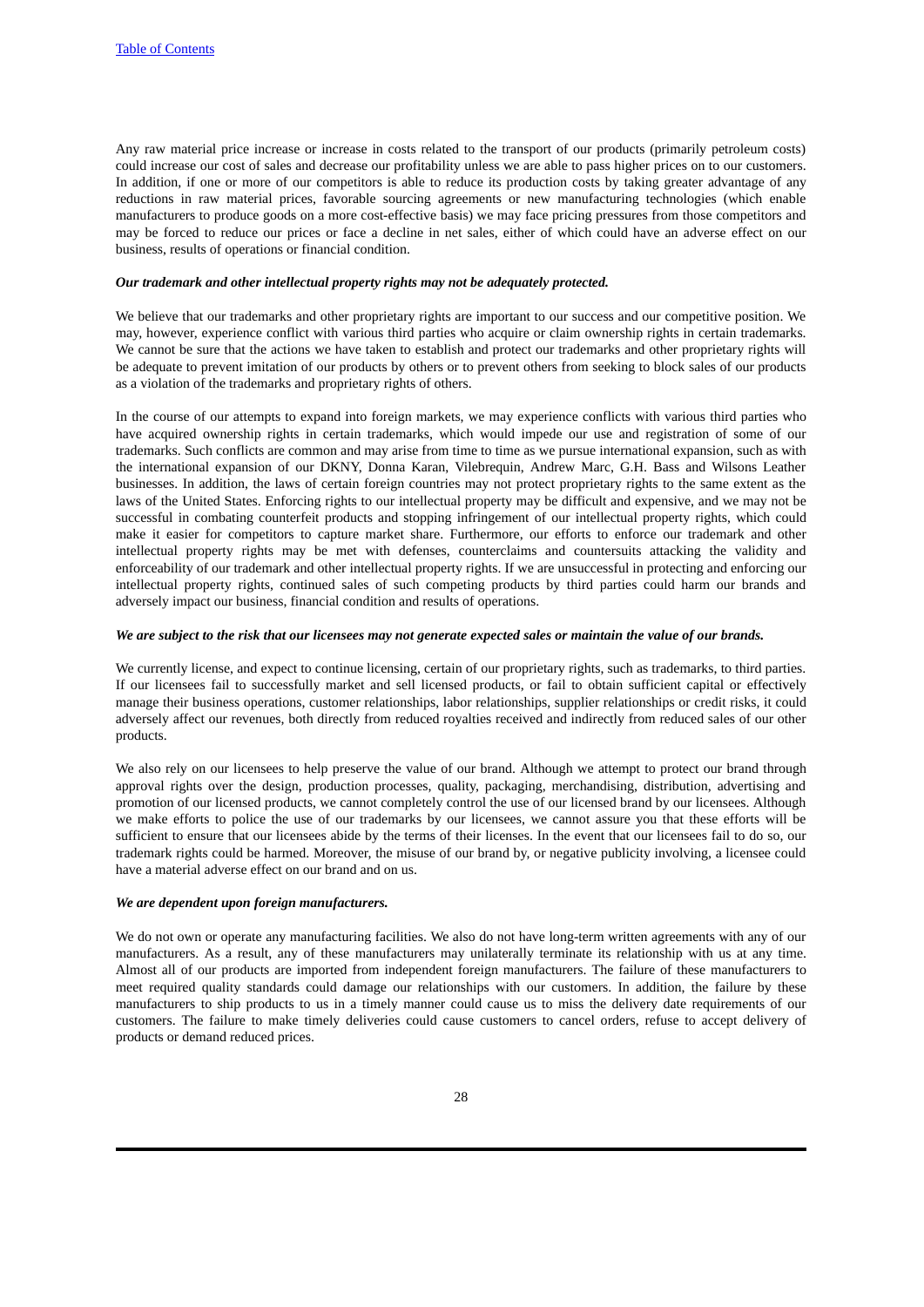While we source our products from many different manufacturers, we rely on a few manufacturers for a significant amount of our products. We sourced 11.4% of our purchases in fiscal 2020, 14.4% of our purchases in fiscal 2019 and 14.7% of our purchases in fiscal 2018 from one vendor in China. The loss of key vendors or a disruption in receipt of products from key vendors could adversely affect our ability to deliver goods to our customers on time and in the requested quantities.

We are also dependent on these manufacturers for compliance with our policies and the policies of our licensors and customers regarding labor practices employed by factories that manufacture product for us. Any failure by these manufacturers to comply with required labor standards or any other divergence in their labor or other practices from those generally considered ethical in the United States and the potential negative publicity relating to any of these events, could result in a violation by us of our license agreements, and harm us and our reputation. In addition, a manufacturer's failure to comply with safety or content regulations and standards could result in substantial liability and harm to our reputation.

# *The use of foreign manufacturers subjects us to additional risks.*

Our arrangements with foreign manufacturers are subject to the usual risks of engaging in business abroad, including currency fluctuations, political or labor instability and potential import restrictions, duties and tariffs. We do not maintain insurance for the potential lost profits due to disruptions of our overseas manufacturers. Because our products are produced abroad, most significantly in China, political or economic instability in China or elsewhere could cause substantial disruption in the business of our foreign manufacturers. Products sourced from China represented approximately 49.5% of our inventory purchased in fiscal 2020, 61.5% of our inventory purchased in fiscal 2019 and 65.1% of our inventory purchased in fiscal 2018.

# *Our expansion into the European market exposes us to uncertain economic conditions in the Euro zone.*

Demand for our products depends in part on the general economic conditions affecting the countries in which we do business. We are attempting to expand our presence in the European markets, including for our DKNY, Donna Karan and Vilebrequin businesses. The strength of the economy in Europe is uncertain and has been significantly affected by the impacts of the coronavirus outbreak. There is some concern that certain European countries may default in payments due on their national debt obligations and from related European financial restructuring efforts. If such defaults were to occur, or if European financial restructuring efforts create their own instability, current instability in the global credit markets may increase. Continued financial instability in Europe could adversely affect our European operations and, in turn, could have a material adverse effect on us.

# We have foreign currency exposures relating to buying and selling in currencies other than the U.S. dollar, our *functional currency.*

We have foreign currency exposure related to foreign denominated revenues and costs, which must be translated into U.S. dollars. Fluctuations in foreign currency exchange rates may adversely affect our reported earnings and the comparability of period-to-period results of operations. In addition, while certain currencies (notably the Hong Kong dollar and Chinese Renminbi) are currently managed in value in relation to the U.S. dollar by foreign central banks or governmental entities, such conditions may change, thereby exposing us to various risks as a result.

Certain of our foreign operations purchase products from suppliers denominated in U.S. dollars and Euros, which may expose such operations to increases in cost of goods sold (thereby lowering profit margins) as a result of foreign currency fluctuations. Our exposures are primarily concentrated in the Euro. Changes in currency exchange rates may also affect the relative prices at which we and our foreign competitors purchase and sell products in the same market and the cost of certain items required in our operations. In addition, certain of our foreign operations have receivables or payables denominated in currencies other than their functional currencies, which exposes such operations to foreign exchange losses as a result of foreign currency fluctuations. Such fluctuations in foreign currency exchange rates could have an adverse effect on our business, results of operations and financial condition. We are not currently engaged in any hedging activities to protect against currency risks. If there is downward pressure on the value of the dollar, our purchase prices for our products could increase. We may not be able to offset an increase in product costs with a price increase to our customers.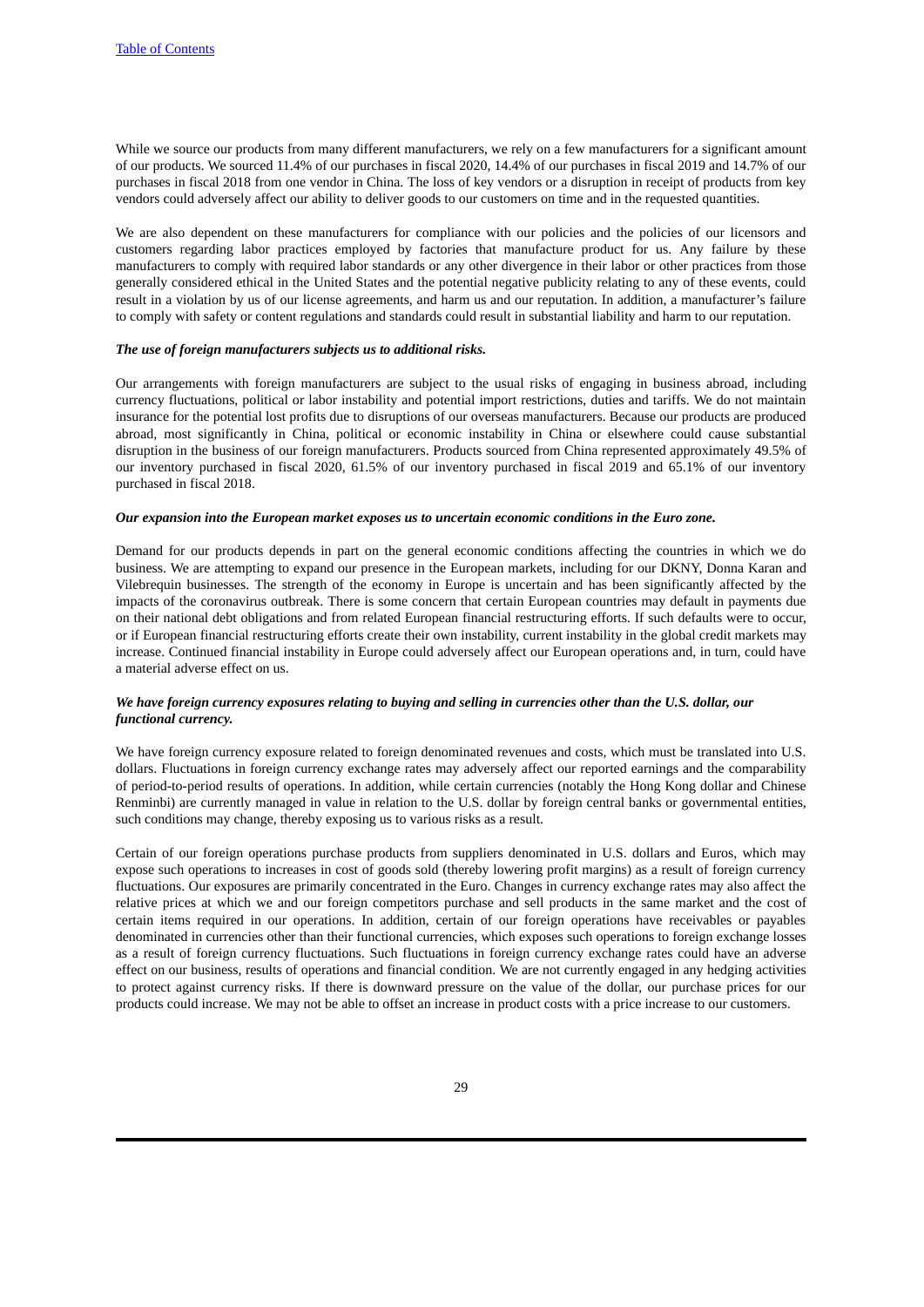### *Changes in tax legislation or exposure to additional tax liabilities could impact our business.*

We are subject to income taxes in the United States and other jurisdictions. Our domestic and international tax liabilities are dependent on the allocation of revenue and expenses in various jurisdictions. Significant judgment is required in determining our global provision for income taxes. Changes in the U.S. federal, state, and international tax legislations can have an adverse impact on our income tax liabilities and effective tax rate. Although we believe our income tax estimates are reasonable, the ultimate outcomes may have a negative impact on our results of operations.

Our future effective tax rate could be adversely affected by a variety of factors, including changes in our business operations, changes in tax laws or rulings, or developments in government tax examinations. A number of countries are actively pursuing fundamental changes to the tax laws applicable to multinational companies. Furthermore, tax authorities may choose to examine or investigate our tax reporting or tax liability, including an examination of our existing transfer pricing policies. Adverse outcomes from examinations may lead to adjustments to our income tax liabilities or provisions for uncertain tax position reserves.

We are required to pay taxes other than income taxes, such as payroll, sales, use, value-added, net worth, property, and goods and services taxes, in both the United States and various other jurisdictions. Tax authorities regularly examine these non-income taxes. The outcomes from these examinations, changes in the business, changes in applicable tax rules or other tax matters may have an adverse impact on our results of operations.

# *We are subject to risks associated with international operations.*

Our ability to capitalize on the potential of our international operations, including to realize the benefits of our DKNY, Donna Karan and Vilebrequin businesses and successfully expand into international markets, is subject to risks associated with international operations. These include:

- the burdens of complying with a variety of foreign laws and regulations, including trade and labor restrictions;
- local product preferences and product requirements;
- more stringent regulation relating to privacy and data access to, or use of, commercial or personal information, particularly in Europe;
- less rigorous protection of intellectual property;
- compliance with United States and other country laws relating to foreign operations, including the Foreign Corrupt Practices Act, which prohibits U.S. companies from making improper payments to foreign officials for the purpose of obtaining or retaining business;
- unexpected changes in regulatory requirements; and
- new tariffs or other barriers in international markets.

We are also subject to general political and economic risks in connection with our international operations, including:

- political instability and terrorist attacks;
- changes in diplomatic and trade relationships; and
- general and economic fluctuations in specific countries or markets.

Changes in regulatory, geopolitical, social or economic policies and other factors may have a material adverse effect on our international business in the future or may require us to exit a particular market or significantly modify our current business practices.

# Tariffs that have been and might be imposed by the United States government or a resulting trade war could have a *material adverse effect on our results of operations.*

The apparel and accessories industry has been impacted by tariffs implemented by the United States government on goods imported from China. Tariffs on handbags and leather outerwear imported from China were effective beginning in September 2018, and were initially in the amount of 10% of the merchandise cost to us. The level of tariffs on these product categories was increased to 25% beginning May 10, 2019.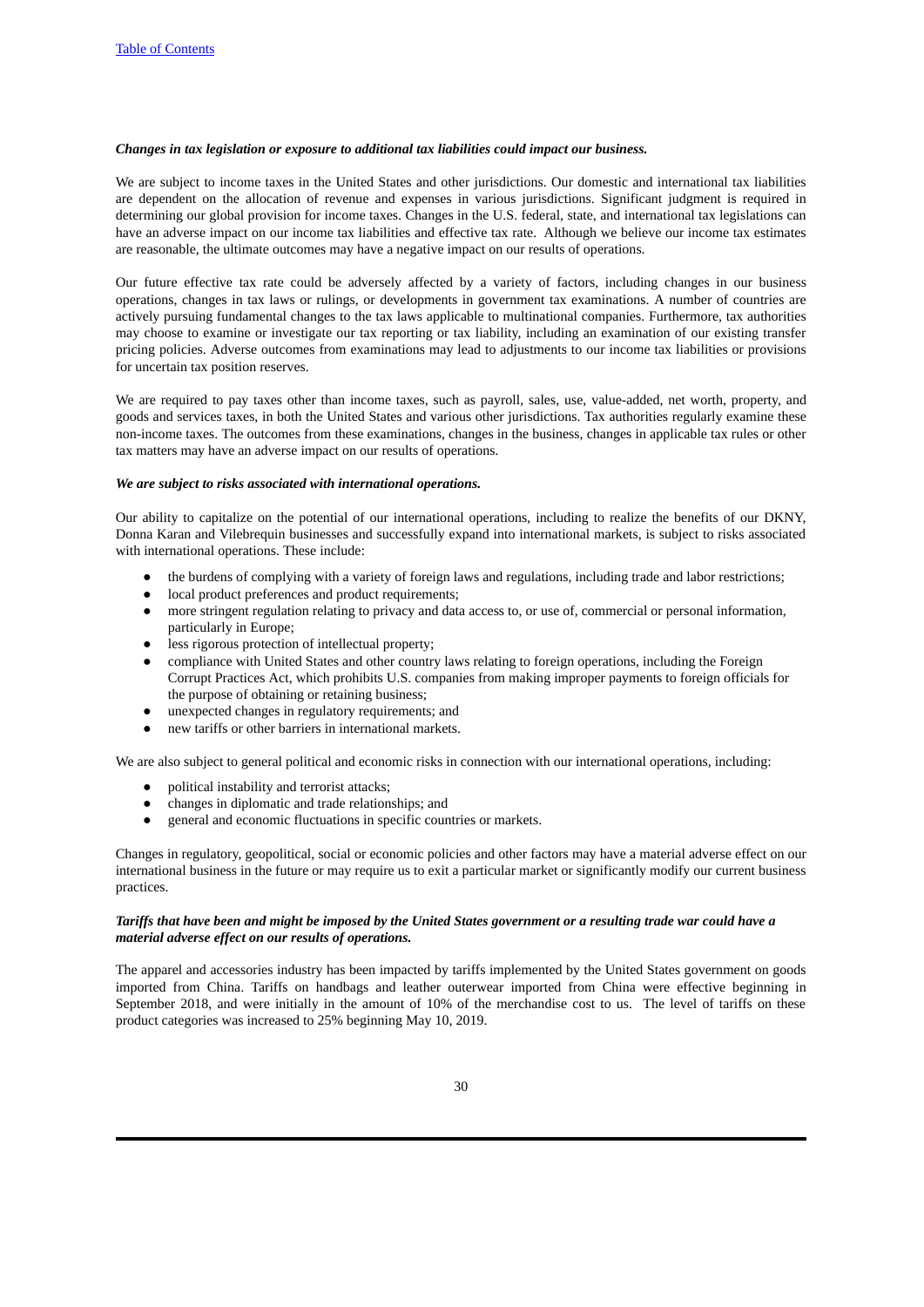On August 1, 2019, the United States government announced new 10% tariffs that cover the remaining estimated \$300 billion of inbound trade from China, including most of our apparel products. On August 23, 2019, the United States government announced that the new tariffs to go into effect would increase from 10% to 15%. The new 15% tariffs went into effect on September 1, 2019, although the additional tariffs on certain categories of products were delayed until December 15, 2019. The announcement followed an earlier proposal by the United States government that would have imposed 25% tariffs on the balance of inbound trade from China, but that were suspended pending trade negotiations with China. The additional tariffs have not yet gone into effect as the United States and China entered into a "phase one" trade agreement in January 2020.

It is difficult to accurately estimate the impact on our business from these tariff actions or similar actions or when additional tariffs may become effective. For fiscal 2019, approximately 61% of the products that we sold were manufactured in China. For fiscal 2020, approximately 50% of the products that we sold were manufactured in China.

The United States government continues to negotiate with China with respect to a "phase two" trade agreement, which could lead to the removal, lowering or postponement of the additional tariffs. If the U.S. and China are not able to resolve their differences, additional tariffs may be put in place and additional products may become subject to tariffs. Tariffs on additional products imported by us from China would increase our costs, could require us to increase prices to our customers and would cause us to seek price concessions from our vendors. If we are unable to increase prices to offset an increase in tariffs, this would result in our realizing lower gross margins on the products sold by us and will negatively impact our operating results. We have engaged in a number of efforts to mitigate the effect on our results of operations of increases in tariffs on products imported by us from China, including accelerating the receipt of inventory, diversifying our sourcing network by arranging to move production out of China, negotiating with our vendors in China to receive vendor support to lessen the impact of increased tariffs on our cost of goods sold, and discussing with our customers the implementation of price increases that we believe our products can absorb because of the strength of our portfolio of brands. These efforts may not enable us to offset the adverse effects of any increases in tariffs.

# We have been audited by the Canadian Border Services Agency ("CBSA") and are in the process of appealing the *CBSA ruling. Loss of this appeal could have an adverse effect on our results of operations.*

In October 2017, the CBSA issued a final audit report to G-III's Canadian subsidiary that challenged the valuation used by the Canadian subsidiary for certain goods imported into Canada. The period covered by the examination is February 1, 2014 through October 27, 2017, the date of the final report. The CBSA has requested us to reassess our customs entries for that period using the price paid or payable by the Canadian retail customers for certain imported goods rather than the price paid by us to the vendor. The CBSA has also requested that we change the valuation method used to pay duties with respect to goods imported in the future.

We secured a bond to guarantee payment in the amount of CAD\$26.9 million (\$20.9 million) in March 2018, representing customs duty and interest that is claimed to be owed by us through December 31, 2017. In March 2018, we amended the duties filed for the month of January 2018 in accordance with the new valuation method. This amount was paid to the CBSA. Beginning February 1, 2018, we began paying duties in Canada on imported goods based on the price paid or payable by the Canadian retail customers. Duties paid on the higher dutiable value through May 31, 2019 were not charged as an expense in our statement of operations, but were recorded as a deferred expense until the appeal process is concluded. Effective June 1, 2019, we commenced paying based on the dutiable value of our imports in Canada based on pre-audit levels.

If our appeal of the audit findings is not successful, we will have to pay the duties and interest that have been secured by the bond. This will result in a charge to our statement of operations for past duties, as well as for the additional duties we deferred or have not paid beginning on February 1, 2018 through the conclusion of the appeal process. In addition, our loss of the appeal would result in increased duties paid in Canada on products imported into Canada and will increase our cost of sales and decrease our profitability unless we are able to pass higher prices on to our customers. This could have an adverse effect on our results of operations.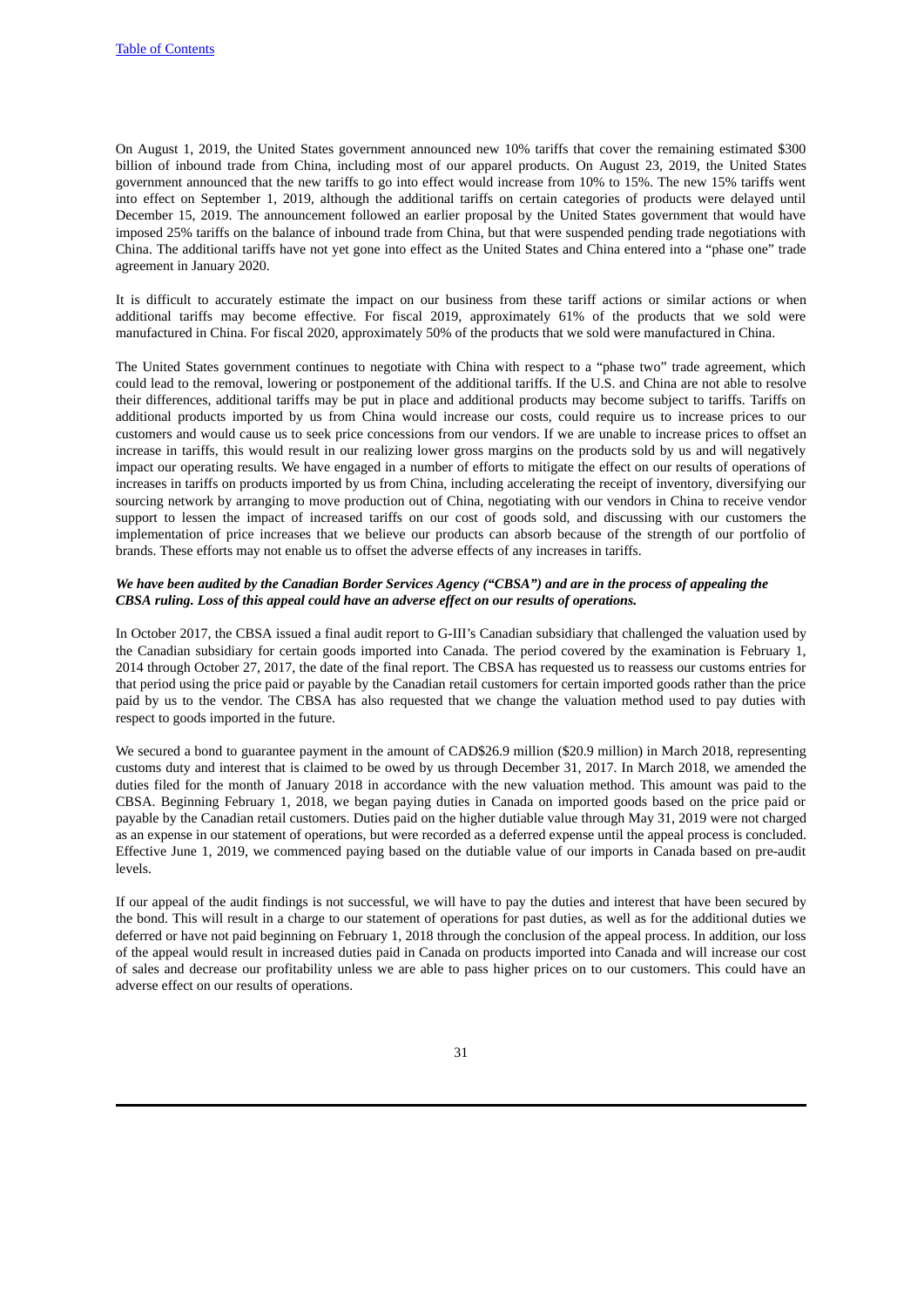# If we do not successfully upgrade, maintain and secure our information systems to support the needs of our *organization, this could have an adverse impact on the operation of our business.*

We rely heavily on information systems to manage operations, including a full range of financial, sourcing, retail and merchandising systems, and regularly make investments to upgrade, enhance or replace these systems. The reliability and capacity of our information systems is critical. Despite our preventative efforts, our systems are vulnerable from time to time to damage or interruption from, among other things, security breaches, computer viruses, power outages and other technical malfunctions. Any disruptions affecting our information systems, or any delays or difficulties in transitioning to new systems or in integrating them with current systems, could have a material adverse impact on the operation of our business. In addition, our ability to continue to operate our business without significant interruption in the event of a disaster or other disruption depends in part on the ability of our information systems to operate in accordance with our disaster recovery and business continuity plans.

# *A data security or privacy breach could adversely affect our business.*

We collect, process, transmit and store personal, sensitive and confidential information, including our proprietary business information and that of consumers (including users of our websites) and our wholesale partners, distributors, employees, suppliers and business partners. The protection of customer, employee and company data is critical to us. Customers have a high expectation that we will adequately protect their personal information from cyberattack or other security breaches. A significant breach of customer, employee, or company data could damage our reputation and result in lost sales, fines, or lawsuits. The secure processing, maintenance and transmission of this information is critical to our operations and business strategy. Despite our security measures, our information technology and infrastructure may be vulnerable to attacks by hackers or breaches due to employee error, malfeasance or other disruptions. Any such breach or attack could compromise our networks and the information stored there could be accessed, publicly disclosed, lost or stolen.

Because the methods used to obtain unauthorized access change frequently and may not be immediately detected, we may be unable to anticipate these methods or promptly implement preventative measures. Any such access, disclosure or other loss of information could result in legal claims or proceedings, liability under laws that protect the privacy of personal information, disrupt our operations and the services we provide to customers and damage our reputation, which could adversely affect our business, revenues and competitive position. In addition to taking the necessary precautions ourselves, we require that third-party service providers implement reasonable security measures to protect our customers' identity and privacy. We do not, however, control these third-party service providers and cannot guarantee that no electronic or physical computer break-ins and security breaches will occur in the future.

Our use and handling of personally identifiable data is regulated at the international, federal and state levels. We must comply with increasingly complex and rigorous regulatory standards enacted to protect business and personal data in the United States, Europe and elsewhere. For example, the European Union adopted regulations that became effective in May 2018, called the General Data Protection Regulation ("GDPR"), which requires companies to meet additional requirements regarding the handling of personal data, including its use, protection and the ability of persons whose data is stored to exercise certain additional rights with respect to their personal data. The GDPR calls for privacy and process enhancements, accompanied by a commitment of resources and other expenditures in support of compliance. Violations of GDPR could result in significant penalties. The regulatory environment surrounding information security and privacy is increasingly demanding. California recently adopted a new regulation called the California Consumer Privacy Act ("CCPA") that went into effect January 1, 2020, with enforcement expected to begin by July 1, 2020. CCPA provides broad rights to California consumers with respect to the collection and use of their information by businesses. It also creates a new and potentially severe statutory framework for violations. The California law could lead to similar laws in other U.S. states or at a national level.

Privacy and information security laws and regulations change from time to time, and compliance with them may result in cost increases due to necessary systems changes and the development of new processes. The interplay of federal and state laws may be subject to varying interpretations by courts and governmental agencies, creating complex compliance issues for us, consumers and our wholesale partners. If we fail to comply with these laws and regulations, we could be subjected to legal risk. We are also contractually obligated to comply with certain industry standards regarding payment card information. Increasing costs associated with information security, such as increased investment in technology, the cost of compliance and costs resulting from consumer fraud could cause our business and results of operations to suffer materially.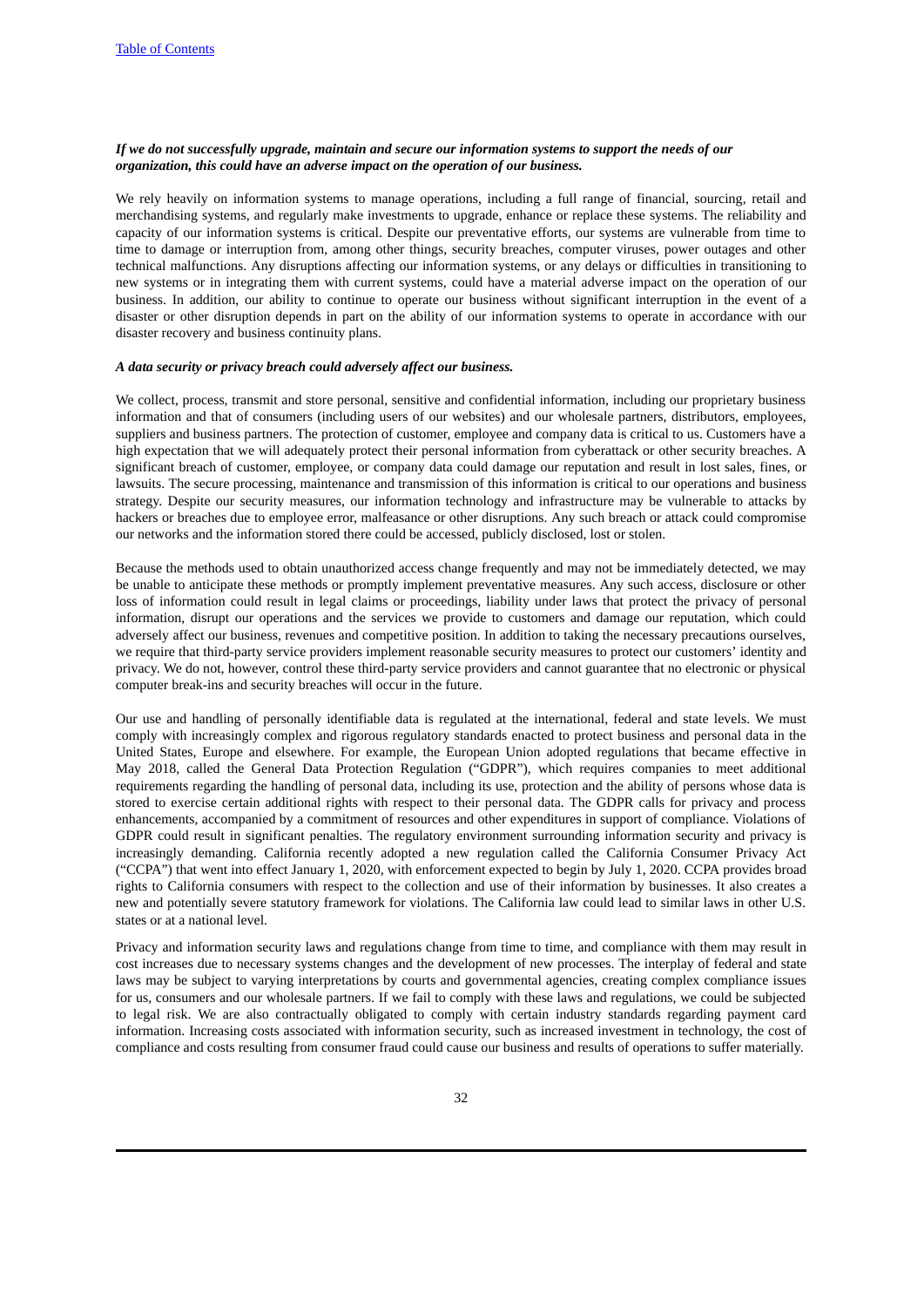#### **Risk Factors Relating to the Economy and the Apparel Industry**

# Recent and future economic conditions, including volatility in the financial and credit markets, may adversely affect our *business.*

Economic conditions have affected, and in the future may adversely affect, the apparel industry and our major customers. Economic conditions have, at times, led to a reduction in overall consumer spending, which could have an adverse impact on sales of our products. A disruption in the ability of our significant customers to access liquidity could cause serious disruptions or an overall deterioration of their businesses which could lead to a significant reduction in their orders of our products and the inability or failure on their part to meet their payment obligations to us, any of which could have a material adverse effect on our results of operations and liquidity. A significant adverse change in a customer's financial and/or credit position could also require us to sell fewer products to that customer, assume greater credit risk relating to that customer's receivables or could limit our ability to collect receivables related to previous purchases by that customer. As a result, our reserves for doubtful accounts and write-offs of accounts receivable may increase.

# *The cyclical nature of the apparel industry and uncertainty over future economic prospects and consumer spending could have a material adverse effect on our results of operations.*

The apparel industry is cyclical. Purchases of outerwear, sportswear, swimwear, footwear and other apparel and accessories tend to decline during recessionary periods and may decline for a variety of other reasons, including changes in fashion trends and the introduction of new products or pricing changes by our competitors. Uncertainties regarding future economic prospects may affect consumer-spending habits and could have an adverse effect on our results of operations. Uncertainty with respect to consumer spending as a result of weak economic conditions has, at times, caused our customers to delay the placing of initial orders and to slow the pace of reorders during the seasonal peak of our business. Weak economic conditions have had a material adverse effect on our results of operations at times in the past and could have a material adverse effect on our results of operations in the future as well.

# The competitive nature of our industry may result in lower prices for our products and decreased gross profit margins.

The apparel business is highly competitive. We have numerous competitors with respect to the sale of apparel, footwear and accessories, including e-commerce websites, distributors that import products from abroad and domestic retailers with established foreign manufacturing capabilities. Many of our competitors have greater financial and marketing resources and greater manufacturing capacity than we do. The general availability of contract manufacturing capacity also allows ease of access by new market entrants. The competitive nature of the apparel industry may result in lower prices for our products and decreased gross profit margins, either of which may materially adversely affect our sales and profitability. Sales of our products are affected by a number of competitive factors including style, price, quality, brand recognition and reputation, product appeal and general fashion trends.

# If major department, mass merchant and specialty store chains consolidate, continue to close stores or cease to do *business, our business could be negatively affected.*

We sell our products to major department, mass merchant and specialty store chains. Continued consolidation in the retail industry, as well as store closing or retailers ceasing to do business, could negatively impact our business. Our largest customer, Macy's, recently announced that it intended to close approximately 125 stores over the next three years. In addition, Lord & Taylor, JC Penney and Kohl's, as well as other store chains, have announced their intention to close stores. Bon-Ton Stores, a customer of ours for many years, filed for bankruptcy in 2018 and closed all of its stores. Store closings could adversely affect our business and results of operations. Consolidation could reduce the number of our customers and potential customers. With increased consolidation in the retail industry, we are increasingly dependent on retailers whose bargaining strength may increase and whose share of our business may grow. As a result, we may face greater pressure from these customers to provide more favorable terms, including increased support of their retail margins. As purchasing decisions become more centralized, the risks from consolidation increase. A store group could decide to close stores, decrease the amount of product purchased from us, modify the amount of floor space allocated to apparel in general or to our products specifically or focus on promoting private label products or national brand products for which it has exclusive rights rather than promoting our products. Customers are also concentrating purchases among a narrowing group of vendors. These types of decisions by our key customers could adversely affect our business.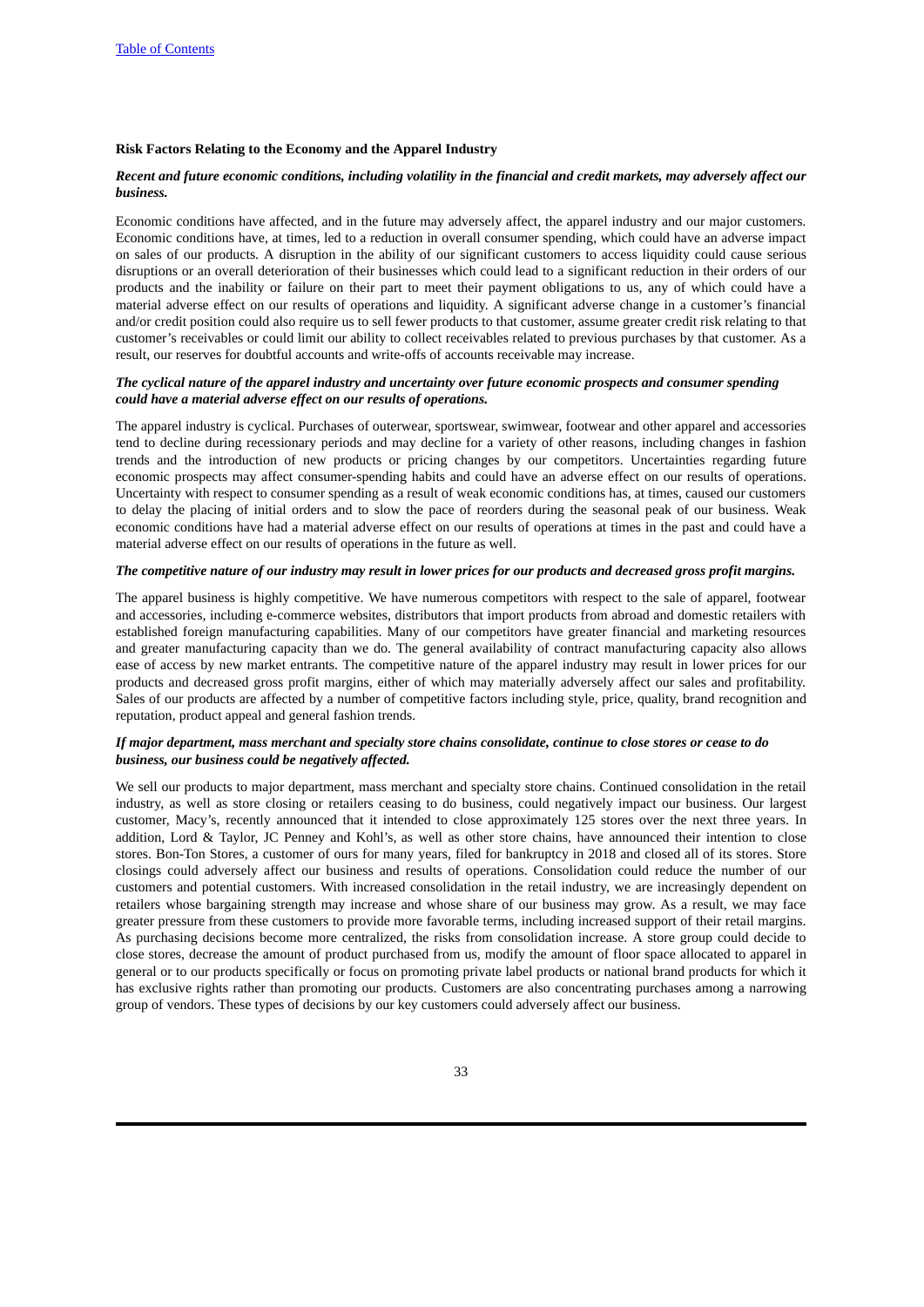# If new legislation restricting the importation or increasing the cost of textiles and apparel produced abroad is enacted, *our business could be adversely affected.*

Legislation that would restrict the importation or increase the cost of textiles and apparel produced abroad has been periodically introduced in Congress. The enactment of new legislation or international trade regulation, or executive action affecting international textile or trade agreements, could adversely affect our business. International trade agreements that can provide for tariffs and/or quotas can increase the cost and limit the amount of product that can be imported.

We cannot predict whether quotas, duties, taxes, or other similar restrictions will be imposed by the U.S., the European Union, Asia, or other countries upon the import or export of our products in the future, or what effect any of these actions would have, if any, on our business, results of operations, and financial condition. Changes in regulatory, geopolitical, social, economic, or monetary policies and other factors may have a material adverse effect on our business in the future, or may require us to exit a particular market or significantly modify our current business practices.

As previously discussed, the U.S. presidential administration has imposed retaliatory duties against China, and threatened to impose additional duties, in order to reverse what it perceives as unfair trade practices that have negatively impacted manufacturing in the U.S. The administration has also discussed the implementation of other duties that would impose an additional tax on imported goods regardless of origin. It is possible that the United States may impose new trade or other initiatives that adversely affect the trading status of countries where our apparel is manufactured and such initiatives could include retaliatory duties, higher tariffs or other trade sanctions. The administration has indicated it may make modifications to international trade policy or agreements or engage in other restrictive trade practices that may have the effect of reducing the amount or increasing the cost of imported goods. Changes in existing trade agreements or imposition of tariffs on our products imported from China or other countries could have a material adverse effect on our operations and financial results.

China's accession agreement for membership in the World Trade Organization provides that member countries, including the United States, may impose safeguard quotas on specific products. We are unable to assess the potential for future action by the United States government with respect to any product category in the event that the quantity of imported apparel significantly disrupts the apparel market in the United States. Future action by the United States in response to a disruption in its apparel markets could limit our ability to import apparel and increase our costs.

# The effects of war, acts of terrorism, natural disasters or public health crises could adversely affect our business and *results of operations.*

The continued threat of terrorism, heightened security measures and military action in response to acts of terrorism or civil unrest has, at times, disrupted commerce and intensified concerns regarding the United States and world economies. Any further acts of terrorism or new or extended hostilities may disrupt commerce and undermine consumer confidence, which could negatively impact our sales and results of operations. Similarly, the occurrence of one or more natural disasters, such as hurricanes, fires, floods or earthquakes, or public health crises, such as the recent outbreak of the coronavirus, could result in the closure of one or more of our distribution centers, our corporate headquarters or a significant number of stores or impact one or more of our key suppliers. In addition, these types of events could result in increases in energy prices or a fuel shortage, the temporary or long-term disruption in the supply of product, disruption in the transport of product from overseas, delay in the delivery of product to our factories, our customers or our stores and disruption in our information and communication systems. Accordingly, these types of events could have a material adverse effect on our business and our results of operations.

#### **Other Risks Relating to Ownership of Our Common Stock**

#### Our Chairman and Chief Executive Officer may be in a position to control matters requiring a stockholder vote.

As of March 23, 2020, Morris Goldfarb, our Chairman and Chief Executive Officer, beneficially owned approximately 8.1% of our common stock. His significant role in our management and his reputation in the apparel industry could make his support crucial to the approval of any major transaction involving us. He may have the ability to control our management and affairs.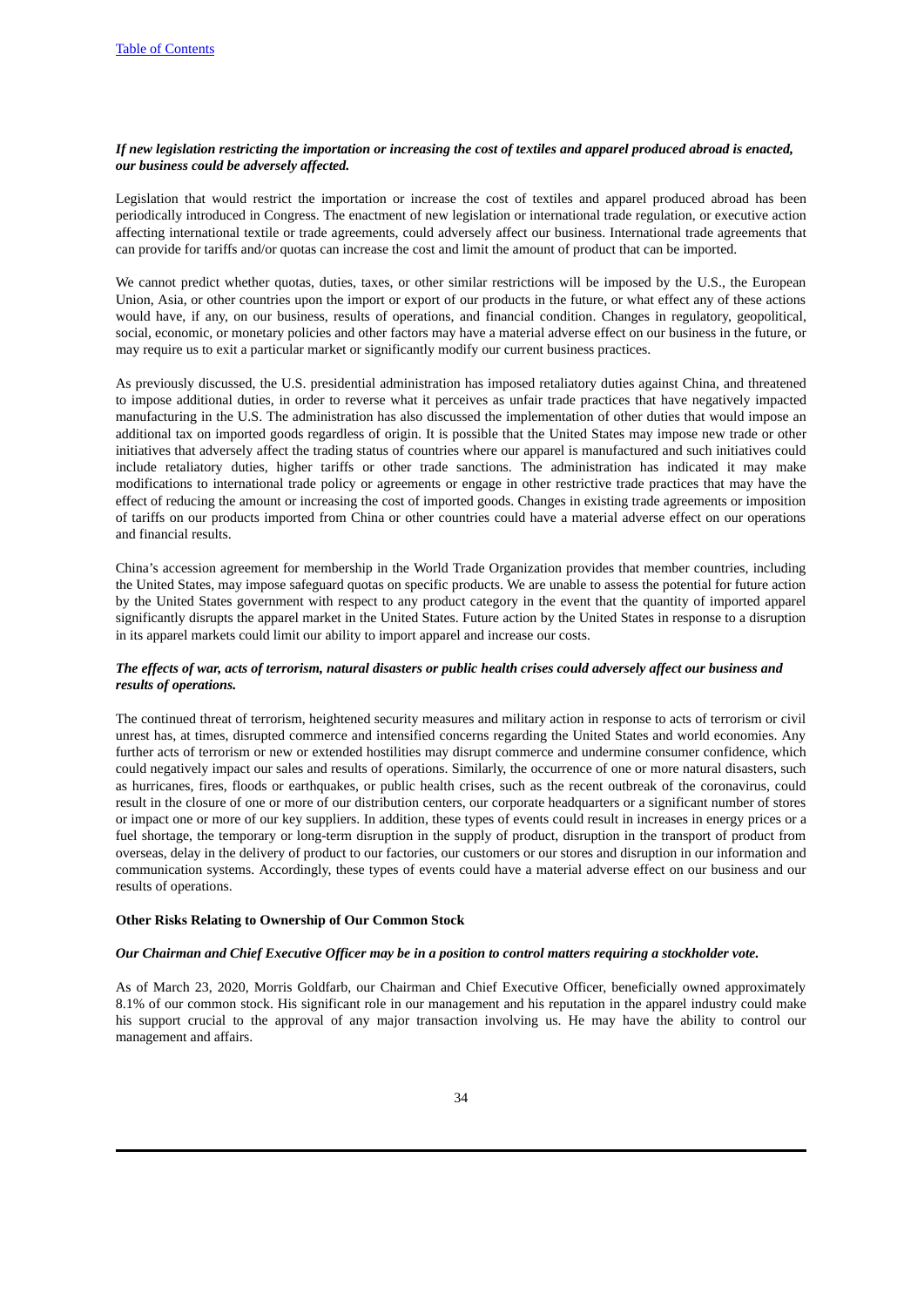# *The price of our common stock has fluctuated significantly and could continue to fluctuate significantly.*

Between February 1, 2017 and March 23, 2020, the market price of our common stock has ranged from a low of \$2.96 to a high of \$51.20 per share. The market price of our common stock may change significantly in response to various factors and events beyond our control, including:

- fluctuations in our quarterly revenues or those of our competitors as a result of seasonality or other factors;
- a shortfall in revenues or net income from that expected by securities analysts and investors;
- changes in securities analysts' estimates of our financial performance or the financial performance of our competitors or companies in our industry generally;
- announcements concerning our competitors:
- changes in product pricing policies by our competitors or our customers;
- changes in tariff and trade policies;
- actual or perceived adverse effects from the coronavirus outbreak;
- general conditions in our industry; and
- general conditions in the securities markets.

# *Our actual financial results might vary from our publicly disclosed financial forecasts.*

From time to time, we publicly disclose financial forecasts. Our forecasts reflect numerous assumptions concerning our expected performance, as well as other factors that are beyond our control and that might not turn out to be correct. As a result, variations from our forecasts could be material. Our financial results are subject to numerous risks and uncertainties, including those identified throughout this "Risk Factors" section and elsewhere in this Annual Report on Form 10-K and in the documents incorporated by reference in this Annual Report. If our actual financial results are worse than our financial forecasts, the price of our common stock may decline.

#### If our goodwill, trademarks and other intangibles become impaired, we may be required to record charges to earnings.

As of January 31, 2020, we had goodwill, trademarks and other intangibles in an aggregate amount of \$737.6 million, or approximately 29% of our total assets and approximately 57% of our stockholders' equity. Approximately \$621.7 million of our goodwill, trademarks and other intangibles was recorded in connection with our acquisition of DKI. Under accounting principles generally accepted in the United States ("GAAP"), we review our goodwill and other indefinite life intangibles for impairment annually as of January 31 of each fiscal year and when events or changes in circumstances indicate the carrying value may not be recoverable due to factors such as reduced estimates of future cash flows and profitability, increased cost of debt, slower growth rates in our industry or a decline in our stock price and market capitalization. Estimates of future cash flows and profitability are based on an updated long-term financial outlook of our operations. However, actual performance in the near-term or long-term could be materially different from these forecasts, which could impact future estimates. A significant decline in our market capitalization or deterioration in our projected results could result in an impairment of our goodwill, trademarks and/or other intangibles. We may be required to record a significant charge to earnings in our financial statements during a period in which an impairment of our goodwill is determined to exist which would negatively impact our results of operations and could negatively impact our stock price.

Similar to many companies, our market capitalization has been negatively impacted recently as stock prices have dropped dramatically in the past month. The uncertainty caused by the coronavirus outbreak has made it impracticable to forecast our business with any certainty for the balance of the fiscal year. As a result, we will likely have to evaluate the value of our intangibles with indefinite lives, including trademarks, goodwill and other long-lived assets, which could result in impairments to such assets in fiscal 2021.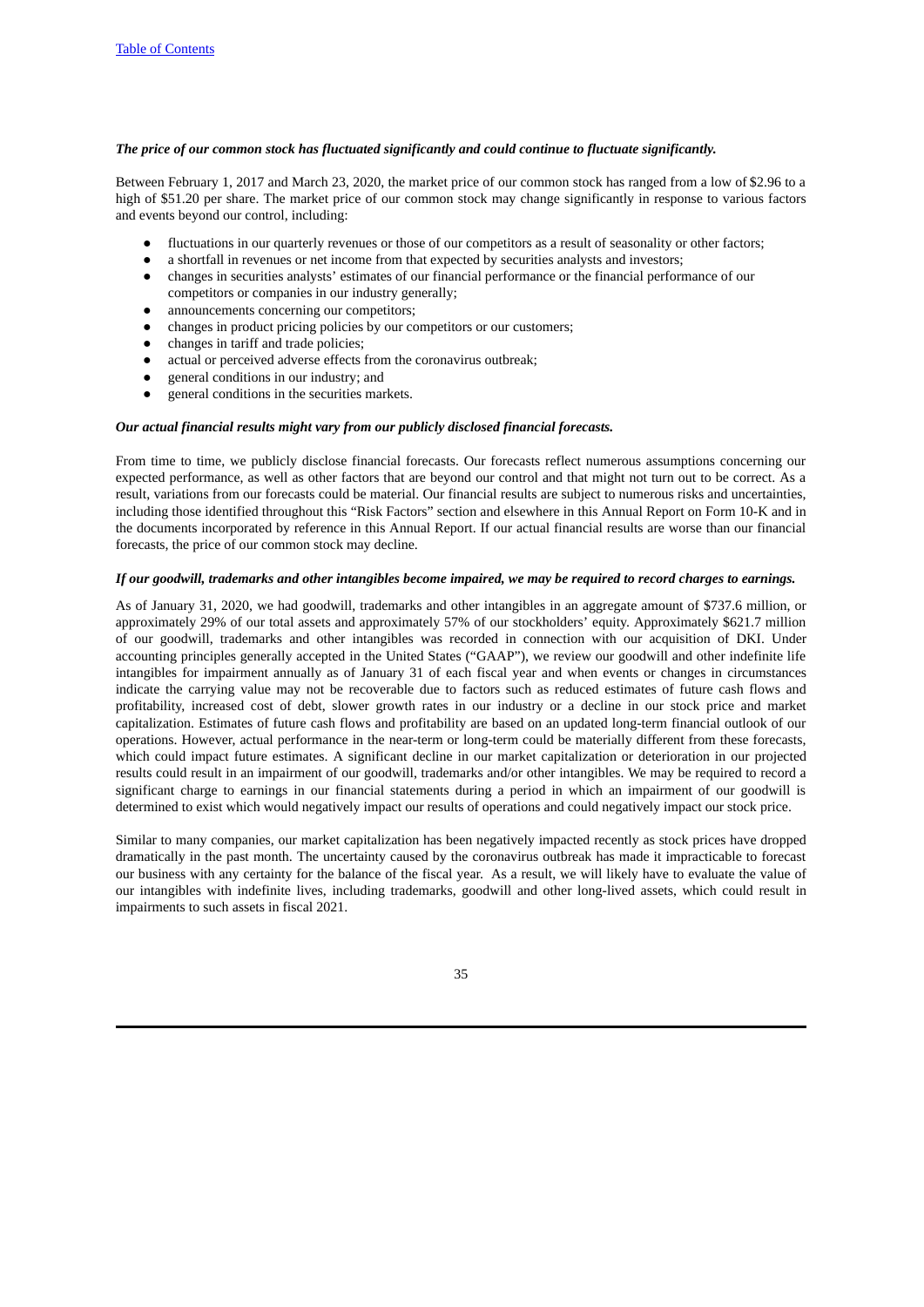### We are subject to significant corporate regulation as a public company and failure to comply with applicable *regulations could subject us to liability or negatively affect our stock price.*

As a publicly traded company, we are subject to a significant body of regulation, including the reporting requirements of the Exchange Act, the listing requirements of the Nasdaq Global Select Market, the Sarbanes-Oxley Act of 2002 and the Dodd-Frank Wall Street Reform and Consumer Protection Act of 2010.

The internal control over financial reporting required by Section 404 of the Sarbanes-Oxley Act may not prevent or detect misstatements because of certain of its limitations, including the possibility of human error, the circumvention or overriding of controls, or fraud. As a result, even effective internal controls may not provide reasonable assurances with respect to the preparation and presentation of financial statements. We cannot provide assurance that, in the future, our management will not find a material weakness in connection with its annual review of our internal control over financial reporting pursuant to Section 404 of the Sarbanes-Oxley Act. We also cannot provide assurance that we could correct any such weakness to allow our management to assess the effectiveness of our internal control over financial reporting as of the end of our fiscal year in time to enable our independent registered public accounting firm to state that such assessment will have been fairly stated in our Annual Report on Form 10-K or state that we have maintained effective internal control over financial reporting as of the end of our fiscal year. Discovery and disclosure of a material weakness in our internal control over financial reporting could have a material impact on our financial statements and could cause our stock price to decline.

There are significant corporate governance and executive compensation-related provisions in the Dodd-Frank Act that have required, and continue to require, the SEC to adopt additional rules and regulations in these areas. Our efforts to comply with Dodd-Frank requirements have resulted in, and are likely to continue to result in, an increase in expenses and a diversion of management's time from other business activities. For example, we are subject to SEC disclosure obligations relating to our use of minerals that have a risk of being so-called "conflict minerals" such as columbite-tantalite, cassiterite (tin), wolframite (tungsten) and gold. These minerals are present in a number of our products.

We have incurred and will continue to incur costs associated with complying with the supply chain due diligence procedures required by the SEC. The preparation of our conflict minerals report is dependent upon the implementation and operation of our systems and processes and information supplied by our suppliers of products that contain, or potentially contain, conflict minerals. To the extent that the information that we receive from our suppliers is inaccurate or inadequate or our processes in obtaining that information do not fulfill the SEC's requirements, we could face both reputational and SEC enforcement risks.

Given the uncertainty associated with the manner in which additional corporate governance and executive compensationrelated provisions of the Dodd-Frank Act will be implemented, the full extent of the impact such requirements will have on our operations is unclear. The changes resulting from the Dodd-Frank Act may require changes to certain business practices, or otherwise adversely affect our business.

While we have developed and instituted corporate compliance programs and continue to update our programs in response to newly implemented or changing regulatory requirements, we cannot provide assurance that we are or will be in compliance with all potentially applicable corporate regulations. If we fail to comply with any of these regulations, we could be subject to a range of regulatory actions, fines or other sanctions or litigation.

### **ITEM 1B.** *UNRESOLVED STAFF COMMENTS.*

None.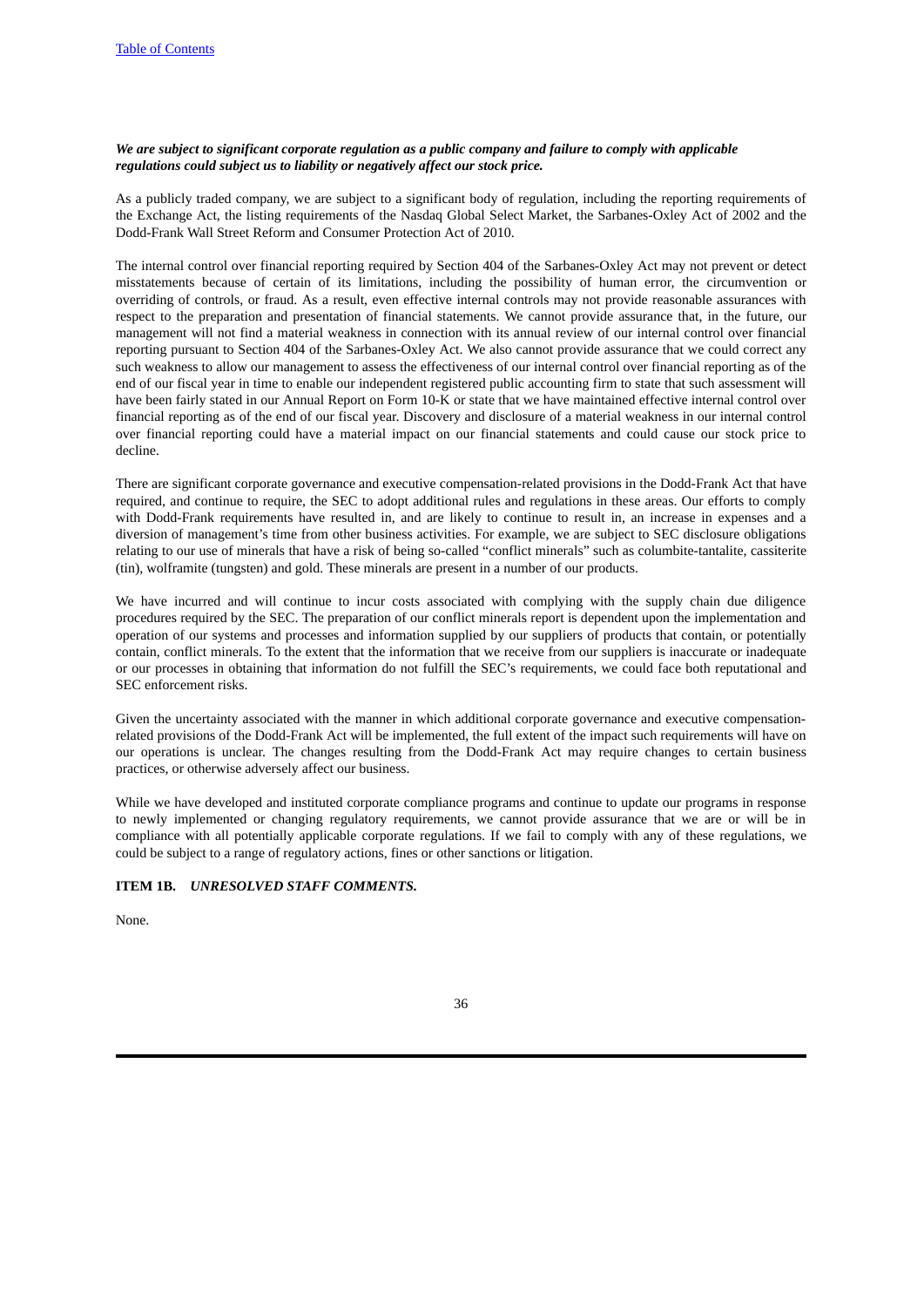# **ITEM 2.** *PROPERTIES.*

The offices, sales showrooms, distribution centers and warehouses that are material to us, all of which are leased, consist of:

| Location                                            | <b>Property Type</b>                                                | <b>Lease Expiration</b>    | <b>Renewal Option</b> | <b>Square Footage</b> |
|-----------------------------------------------------|---------------------------------------------------------------------|----------------------------|-----------------------|-----------------------|
| 500 and 512 Seventh Avenue, New<br><b>York City</b> | Corporate Office and<br>showrooms                                   | March 2023 / March<br>2028 | 5-year                | 313,000               |
| 240 West 40th Street, New York City                 | Corporate Office and<br>showrooms                                   | <b>July 2020</b>           |                       | 120,000               |
| 231 West 39th Street, New York City                 | Corporate Office and<br>showrooms                                   | April 2034                 |                       | 22,000                |
| Dayton, New Jersey                                  | Distribution center                                                 | January 2025               |                       | 385,000               |
| Jamesburg, New Jersey                               | Distribution center                                                 | December 2020              | 5-year                | 783,000               |
| Carlstadt, New Jersey                               | Distribution center                                                 | April 2024                 | $10$ -vear            | 197,000               |
| Brooklyn Park, Minnesota                            | Retail operations office,<br>warehouse and distribution<br>facility | April 2022                 |                       | 301,000               |

#### *Retail Stores*

As of January 31, 2020, we operated 388 leased store locations, of which 124 are Wilsons Leather retail stores, 99 are G.H. Bass retail stores, 106 are Vilebrequin retail stores, 43 are DKNY stores, 12 are Karl Lagerfeld Paris stores and 4 are Calvin Klein Performance retail stores.

Most leases for retail stores in the United States require us to pay annual minimum rent plus a contingent rent dependent on the store's annual sales in excess of a specified threshold. In addition, the leases generally require us to pay costs such as real estate taxes and common area maintenance costs. Retail store leases are typically between three and ten years in duration.

Our leases expire at varying dates through 2030. During fiscal 2020, we entered into 41 new store leases, renewed 70 store leases and terminated or allowed 57 store leases to expire. Almost all of our stores, other than certain Vilebrequin and DKNY stores, are located in the United States. Vilebrequin has 59 stores located in Europe, 26 stores located in the United States, 10 stores located in Asia and 11 stores in the Caribbean. DKNY has 36 stores located in the United States, 3 stores located in Canada and 4 stores located in Europe.

The following table indicates the periods during which our retail leases expire:

| <b>Fiscal Year Ending January 31,</b> | Number of<br><b>Stores</b> |
|---------------------------------------|----------------------------|
| 2021                                  | 123                        |
| 2022                                  | 46                         |
| 2023                                  | 45                         |
| 2024                                  | 30                         |
| 2025 and thereafter                   | 144                        |
| Total                                 | 388                        |

#### **ITEM 3.** *LEGAL PROCEEDINGS.*

In the ordinary course of our business, we are subject to periodic claims, investigations and lawsuits. Although we cannot predict with certainty the ultimate resolution of claims, investigations and lawsuits, asserted against us, we do not believe that any currently pending legal proceeding or proceedings to which we are a party will have a material adverse effect on our business, financial condition or results of operations.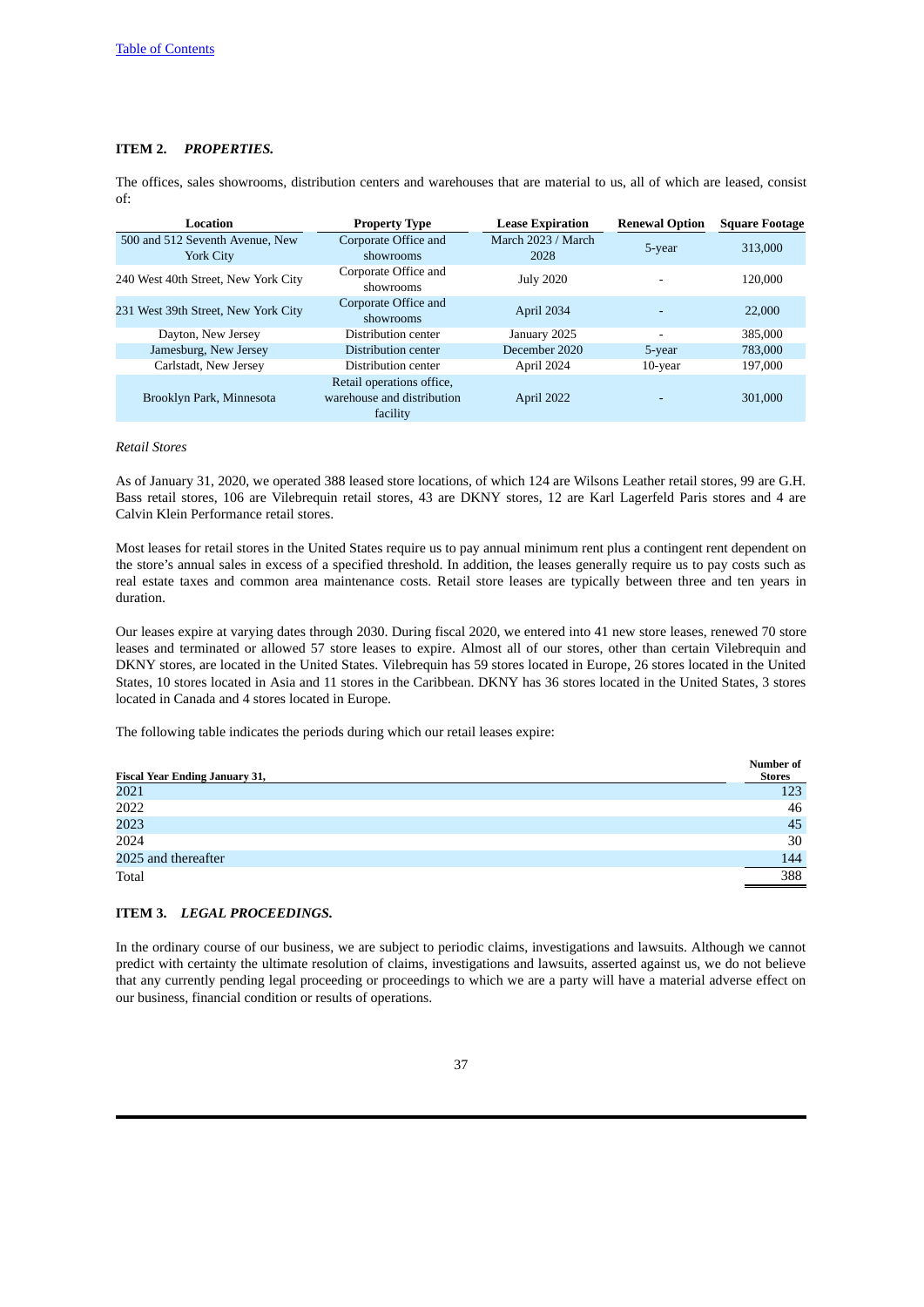#### *Canadian Customs Duty Examination*

In October 2017, the Canada Border Service Agency ("CBSA") issued a final audit report to G-III Apparel Canada ULC ("G-III Canada"), our wholly-owned subsidiary. The report challenged the valuation used by G-III Canada for certain goods imported into Canada. The period covered by the examination is February 1, 2014 through October 27, 2017, the date of the final report. The CBSA has requested G-III Canada to reassess its customs entries for that period using the price paid or payable by the Canadian retail customers for certain imported goods rather than the price paid by G-III Canada to the vendor. The CBSA has also requested that G-III Canada change the valuation method used to pay duties with respect to goods imported in the future.

In March 2018, G-III Canada provided a bond to guarantee payment to the CBSA for the additional duties payable as a result of the reassessment required by the final audit report. We secured a bond in the amount of CAD\$26.9 million (\$20.9 million) representing customs duty and interest through December 31, 2017 that is claimed to be owed to the CBSA. In March 2018, we amended the duties filed for the month of January 2018 under the new valuation method. This amount was paid to the CBSA. Beginning February 1, 2018, we began paying duties based on the new valuation method.

Effective June 1, 2019, G-III commenced paying based on the dutiable value of G-III Canada's imports based on the preaudit levels. G-III continued to defer the additional duty paid through the month of May 2019 pending the final outcome of the appeal.

G-III Canada, based on the advice of counsel, believes it has positions that support its ability to receive a refund of amounts claimed to be owed to the CBSA on appeal and intends to vigorously contest the findings of the CBSA. G-III Canada filed its appeal with the CBSA in May 2018.

### **ITEM 4.** *MINE SAFETY DISCLOSURES.*

Not applicable.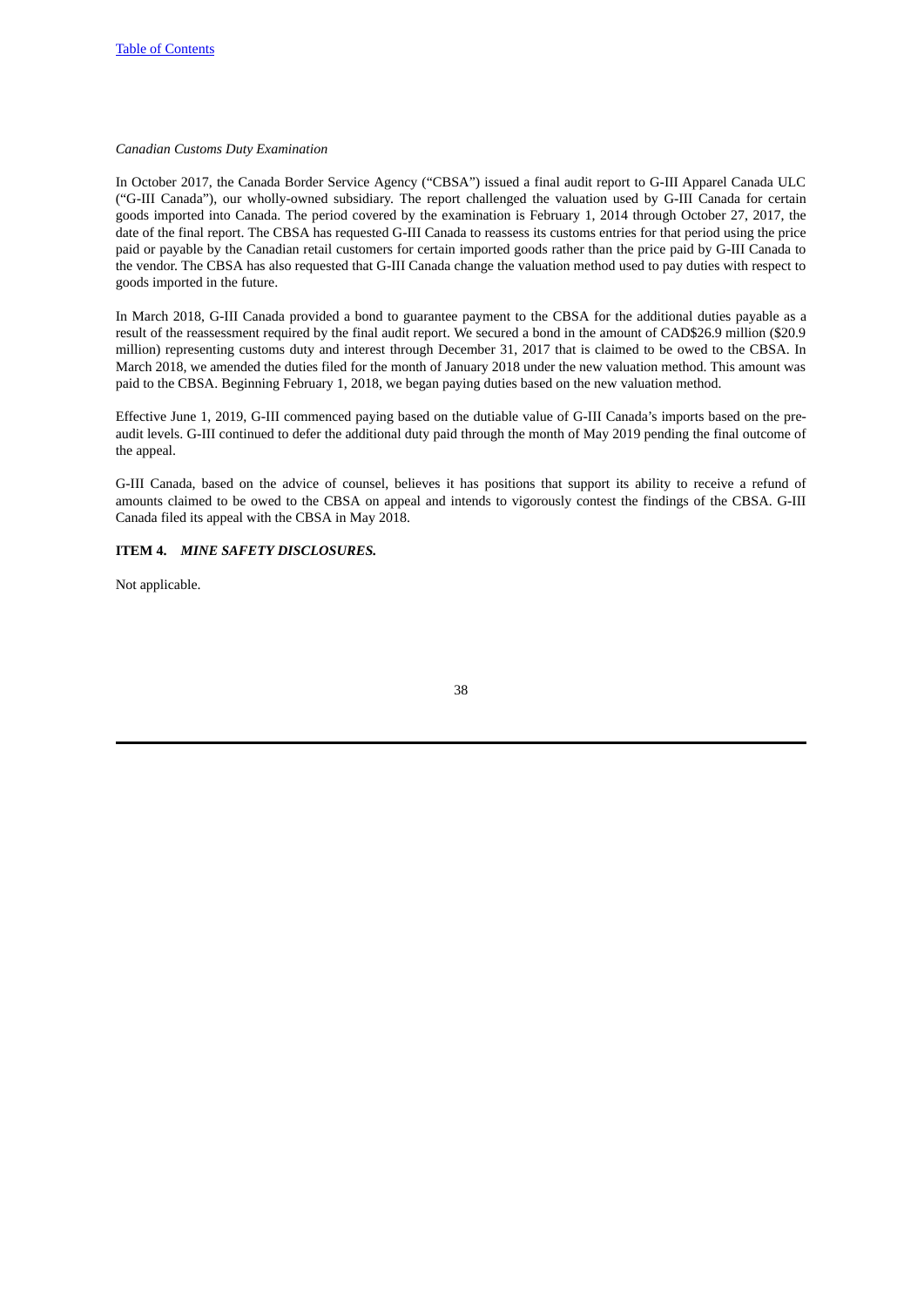### **PART II**

# **ITEM 5.** *MARKET FOR THE REGISTRANT'S COMMON EQUITY, RELATED STOCKHOLDER MATTERS AND ISSUER REPURCHASES OF EQUITY SECURITIES.*

#### **Market For Common Stock**

The Nasdaq Global Select Market is the principal United States trading market for our common stock. Our common stock is traded under the symbol "GIII".

On March 23, 2020, there were 19 holders of record and, we believe, approximately 31,000 beneficial owners of our common stock.

#### **Dividend Policy**

Our Board of Directors (the "Board") currently intends to follow a policy of retaining any earnings to finance the growth and development of our business and does not anticipate paying cash dividends in the foreseeable future. Any future determination as to the payment of cash dividends will be dependent upon our financial condition, results of operations and other factors deemed relevant by the Board.

#### **Issuer Purchases of Equity Securities**

The following table sets forth the repurchases of shares of our common stock during the fourth quarter of fiscal 2020:

| <b>Date Purchased</b>          | <b>Total Number of</b><br>Shares Purchased (1) | <b>Average Price Paid</b><br>Per Share <sup>(1)</sup> | <b>Total Number of Share</b><br><b>Purchased as Part of</b><br><b>Publicly Announced</b><br>Program $(2)$ | <b>Maximum Number of</b><br>Shares that may yet be<br><b>Purchased Under the</b><br>Program $(2)$ |
|--------------------------------|------------------------------------------------|-------------------------------------------------------|-----------------------------------------------------------------------------------------------------------|---------------------------------------------------------------------------------------------------|
| November 1 - November 30, 2019 |                                                |                                                       |                                                                                                           | 2,949,362                                                                                         |
| December 1 - December 31, 2019 | 3.101                                          | 29.83                                                 |                                                                                                           | 2,949,362                                                                                         |
| January 1 - January 31, 2020   | 291.893                                        | 28.47                                                 |                                                                                                           | 2,949,362                                                                                         |
|                                | 294.994                                        | 28.49                                                 |                                                                                                           | 2,949,362                                                                                         |

(1) Included in this table are 294,994 shares withheld during December 2019 and January 2020 in connection with the settlement of vested restricted stock units to satisfy tax withholding requirements. Our 2015 Long-Term Incentive Plan provides that shares withheld are valued at the closing price per share on the date withheld.

(2) In December 2015, our Board of Directors reapproved and increased a previously authorized share repurchase program from the 3,750,000 shares remaining under that plan to 5,000,000 shares. This program has no expiration date. Repurchases under the program may be made from time to time over the period through open market purchases, accelerated share repurchase programs, privately negotiated transactions or other methods, as we deem appropriate.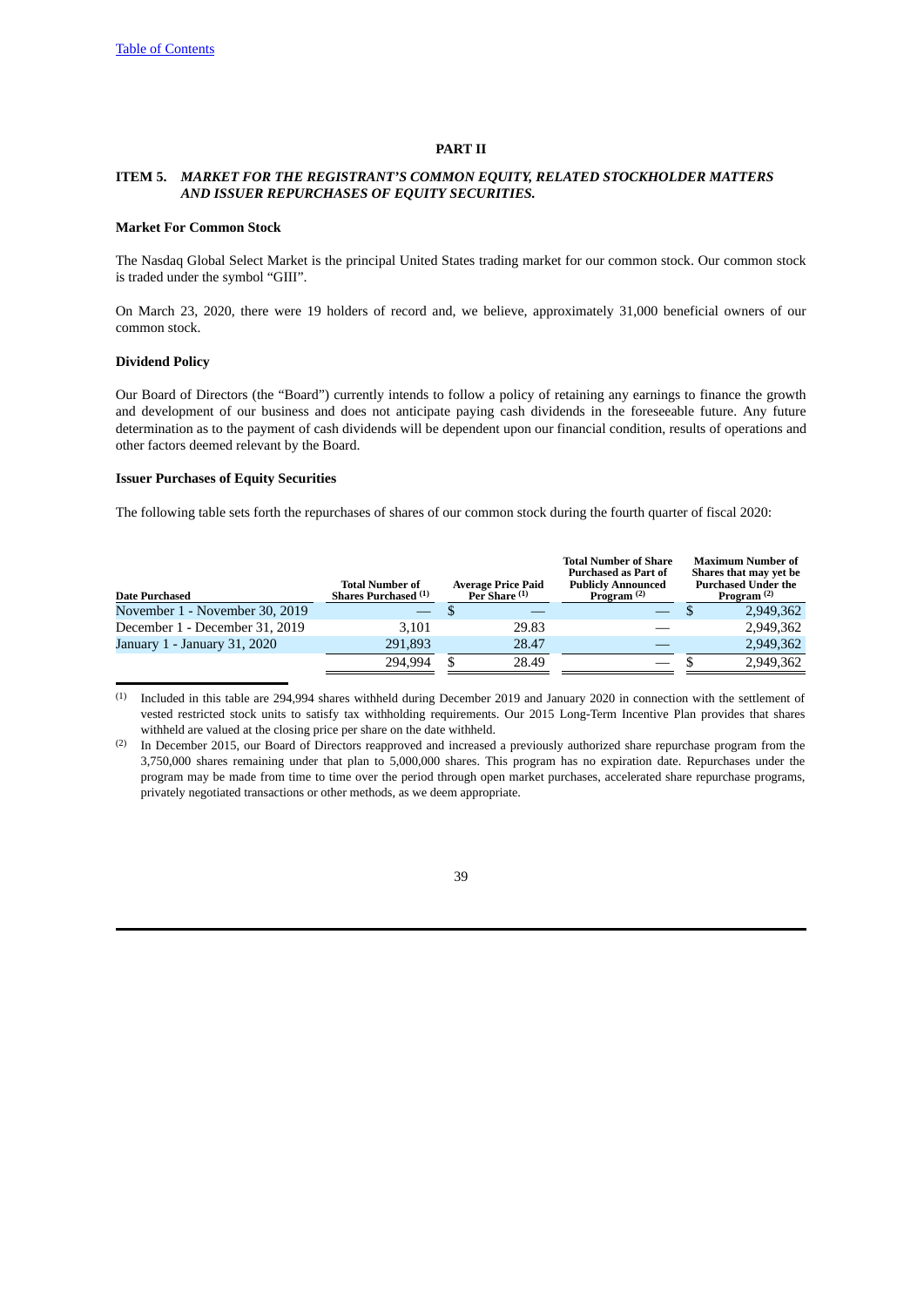### **Performance Graph**

The following Performance Graph and related information shall not be deemed to be "soliciting material" or "filed" with the SEC, nor shall such information be incorporated by reference into any future filing under the Securities Act of 1933 or the Securities Exchange Act of 1934, each as amended, except to the extent that we specifically request that it be treated as soliciting material or incorporate it by reference into such filing.

The SEC requires us to present a chart comparing the cumulative total stockholder return on our Common Stock with the cumulative total stockholder return of (i) a broad equity market index and (ii) a published industry index or peer group. This chart compares the Common Stock with (i) the S&P 500 Composite Index and (ii) the S&P 500 Textiles, Apparel and Luxury Goods Index, and assumes an investment of \$100 on January 31, 2015 in each of the Common Stock, the stocks comprising the S&P 500 Composite Index and the stocks comprising the S&P 500 Textiles, Apparel and Luxury Goods Index.



**G-III Apparel Group, Ltd. Comparison of Cumulative Total Return (January 31, 2015 — January 31, 2020)**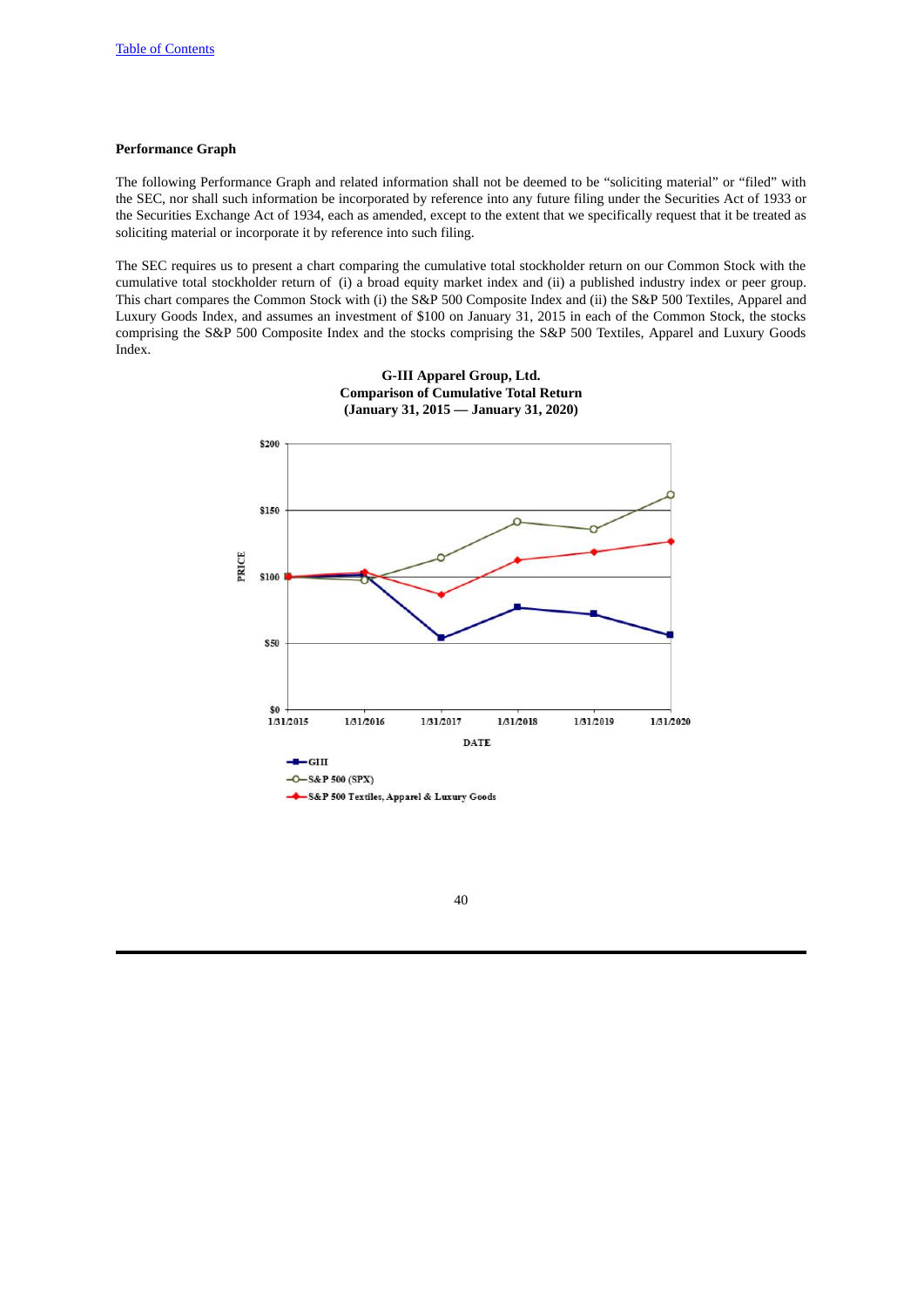### **ITEM 6.** *SELECTED FINANCIAL DATA.*

The selected consolidated financial data set forth below as of and for the years ended January 31, 2020, 2019, 2018, 2017 and 2016, have been derived from our audited consolidated financial statements. Our audited consolidated balance sheets as of January 31, 2018, 2017 and 2016, and our audited consolidated statements of income for the years ended January 31, 2017 and 2016 are not included in this filing. The selected consolidated financial data should be read in conjunction with "Management's Discussion and Analysis of Financial Condition and Results of Operations" (Item 7 of this Report) and the audited consolidated financial statements and related notes thereto included elsewhere in this Annual Report on Form 10- K.

We consolidate the accounts of all of our wholly-owned subsidiaries. KL North America B.V. ("KLNA") and Fabco Holding B.V. ("Fabco") are Dutch limited liability companies that are joint ventures, each of which is 49% owned by us. KLNA operates the Karl Lagerfeld business in the United States, Mexico and Canada and Fabco operates the DKNY/Donna Karan business in China. Karl Lagerfeld Holding B.V. ("KLH") is a Dutch limited liability company that is 19% owned by us. KLH holds the worldwide rights to the Karl Lagerfeld brand. We account for these three investments using the equity method of accounting. Our Vilebrequin subsidiary, KLNA, KLH and Fabco report results on a calendar year basis rather than on the January 31 fiscal year basis used by G-III. Accordingly, the results of Vilebrequin, KLNA, KLH and Fabco are and will be included in our financial statements for the year ended or ending closest to G-III's fiscal year. For example, for G-III's fiscal year ended January 31, 2020, the results of Vilebrequin, KLNA, KLH and Fabco are included for the year ended December 31, 2019. The Company's retail stores report results on a 52/53-week fiscal year for the retail operations segment. The Company's year ended January 31, 2018 was a 53-week fiscal year for the retail operations segment. All other years presented were a 52-week fiscal year for the retail operations segment.

The operating results of DKI have been included in our financial statements since December 1, 2016, the date of acquisition.

|                                               | <b>Consolidated Income Statement Data</b><br>Year Ended January 31, |             |    |             |    |                                       |    |             |    |             |
|-----------------------------------------------|---------------------------------------------------------------------|-------------|----|-------------|----|---------------------------------------|----|-------------|----|-------------|
|                                               |                                                                     | 2020        |    | 2019        |    | 2018                                  |    | 2017        |    | 2016        |
|                                               |                                                                     |             |    |             |    | (In thousands, except per share data) |    |             |    |             |
| Net sales                                     |                                                                     | \$3,160,464 |    | \$3,076,208 |    | \$2,806,938                           |    | \$2,386,435 |    | \$2,344,142 |
| Cost of goods sold                            |                                                                     | 2,042,524   |    | 1,969,099   |    | 1,752,199                             |    | 1,545,107   |    | 1,505,504   |
| Gross profit                                  |                                                                     | 1,117,940   |    | 1,107,109   |    | 1,054,739                             |    | 841,328     |    | 838,638     |
| Selling, general and administrative expenses  |                                                                     | 832,180     |    | 834,763     |    | 855,247                               |    | 704,436     |    | 628,762     |
| Depreciation and amortization                 |                                                                     | 38,735      |    | 38,819      |    | 37,783                                |    | 32,481      |    | 25,392      |
| Asset impairment, net of gain on lease        |                                                                     |             |    |             |    |                                       |    |             |    |             |
| terminations                                  |                                                                     | 19,371      |    | 2,813       |    | 7,884                                 |    | 10,480      |    |             |
| Operating profit                              |                                                                     | 227,654     |    | 230,714     |    | 153,825                               |    | 93,931      |    | 184,484     |
| Other income (loss)                           |                                                                     | (1, 149)    |    | (2,960)     |    | (1, 413)                              |    | (580)       |    | 1,340       |
| Interest and financing charges, net           |                                                                     | (44,407)    |    | (43, 924)   |    | (42,363)                              |    | (15,589)    |    | (6, 691)    |
| Income before income taxes                    |                                                                     | 182,098     |    | 183,830     |    | 110,049                               |    | 77,762      |    | 179,133     |
| Income tax expense                            |                                                                     | 38,261      |    | 45,763      |    | 47,925                                |    | 25,824      |    | 64,800      |
| Net income                                    | \$                                                                  | 143,837     | \$ | 138,067     | \$ | 62,124                                | \$ | 51,938      | \$ | 114,333     |
| Basic earnings per share                      |                                                                     | 2.98        | \$ | 2.81        |    | 1.27                                  |    | 1.12        | \$ | 2.52        |
| Weighted average shares outstanding - basic   |                                                                     | 48,209      |    | 49,140      |    | 48,820                                |    | 46,308      |    | 45,328      |
| Diluted earnings per share                    | \$                                                                  | 2.94        | \$ | 2.75        | \$ | 1.25                                  | \$ | 1.10        | \$ | 2.46        |
| Weighted average shares outstanding - diluted |                                                                     | 48,895      |    | 50,274      |    | 49,750                                |    | 47,394      |    | 46,512      |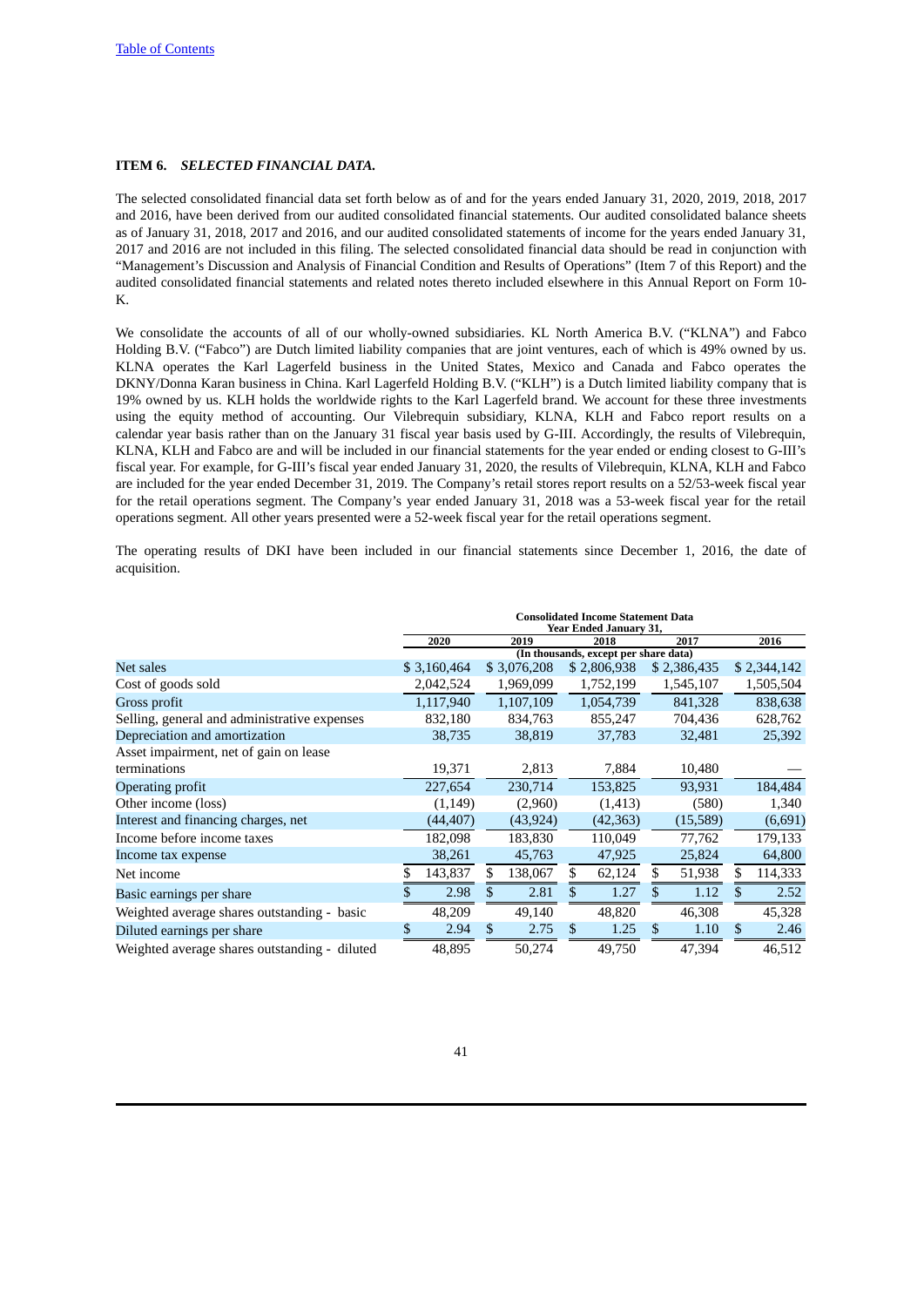|                            | <b>Consolidated Balance Sheet Data</b><br><b>Year Ended January 31,</b> |           |                |           |               |  |  |
|----------------------------|-------------------------------------------------------------------------|-----------|----------------|-----------|---------------|--|--|
|                            | 2020                                                                    | 2019      | 2018           | 2017      | 2016          |  |  |
|                            |                                                                         |           | (In thousands) |           |               |  |  |
| Working capital            | 754,728<br>S                                                            | 673,107   | 612.434<br>S   | 567,519   | 657,636<br>\$ |  |  |
| Total assets               | 2,565,137                                                               | 2,208,058 | 1,915,177      | 1,851,944 | 1,184,070     |  |  |
| Short-term debt            | 673                                                                     |           |                |           |               |  |  |
| Long-term debt             | 396,794                                                                 | 386.604   | 391.044        | 461.756   |               |  |  |
| Total stockholders' equity | 1,290,672                                                               | 1,189,009 | 1,120,689      | 1,021,236 | 888.128       |  |  |

### **ITEM 7.** *MANAGEMENT'S DISCUSSION AND ANALYSIS OF FINANCIAL CONDITION AND RESULTS OF OPERATION.*

Unless the context otherwise requires, "G-III," "us," "we" and "our" refer to G-III Apparel Group, Ltd. and its subsidiaries. References to fiscal years refer to the year ended or ending on January 31 of that year. For example, our fiscal year ended January 31, 2020 is referred to as "fiscal 2020."

The following presentation of management's discussion and analysis of our consolidated financial condition and results of operations should be read in conjunction with our financial statements, the accompanying notes and other financial information appearing elsewhere in this Report.

A discussion with respect to a comparison of the results of operations of fiscal 2019 compared to the fiscal year ended January 31, 2018 ("fiscal 2018"), other financial information related to fiscal 2018 and information with respect to Liquidity and Capital Resources at January 31, 2018 and for fiscal 2018 is contained under the headings "Results of Operations" and "Liquidity and Capital Resources" in Item 7 of our Annual Report on Form 10-K for the fiscal year ended January 31, 2019.

### **Overview**

G-III designs, sources and markets an extensive range of apparel, including outerwear, dresses, sportswear, swimwear, women's suits and women's performance wear, as well as women's handbags, footwear, small leather goods, cold weather accessories and luggage. G-III has a substantial portfolio of more than 30 licensed and proprietary brands, anchored by five global power brands: DKNY, Donna Karan, Calvin Klein, Tommy Hilfiger and Karl Lagerfeld Paris. We are not only licensees, but also brand owners, and we distribute our products through multiple brick and mortar and online channels.

While our products are sold at a variety of price points through a broad mix of retail partners and our own stores, a majority of our sales are concentrated with our ten largest customers. Sales to our ten largest customers comprised 72.4% of our net sales in fiscal 2020, 69.7% of our net sales in fiscal 2019 and 63.2% of our net sales in fiscal 2018.

We operate in fashion markets that are intensely competitive. Our ability to continuously evaluate and respond to changing consumer demands and tastes, across multiple market segments, distribution channels and geographic areas is critical to our success. Although our portfolio of brands is aimed at diversifying our risks in this regard, misjudging shifts in consumer preferences could have a negative effect on our business. Our success in the future will depend on our ability to design products that are accepted in the marketplace, source the manufacture of our products on a competitive basis, and continue to diversify our product portfolio and the markets we serve.

We believe that consumers prefer to buy brands they know, and we have continually sought to increase the portfolio of name brands we can offer through different tiers of retail distribution, for a wide array of products at a variety of price points. We have increased the portfolio of brands we offer through licenses, acquisitions and joint ventures. We focus our efforts on the sale of products under our five power brands, two of which we own and three of which we license. It is our objective to continue to expand our product offerings and we are continually discussing new licensing opportunities with brand owners and seeking to acquire established brands.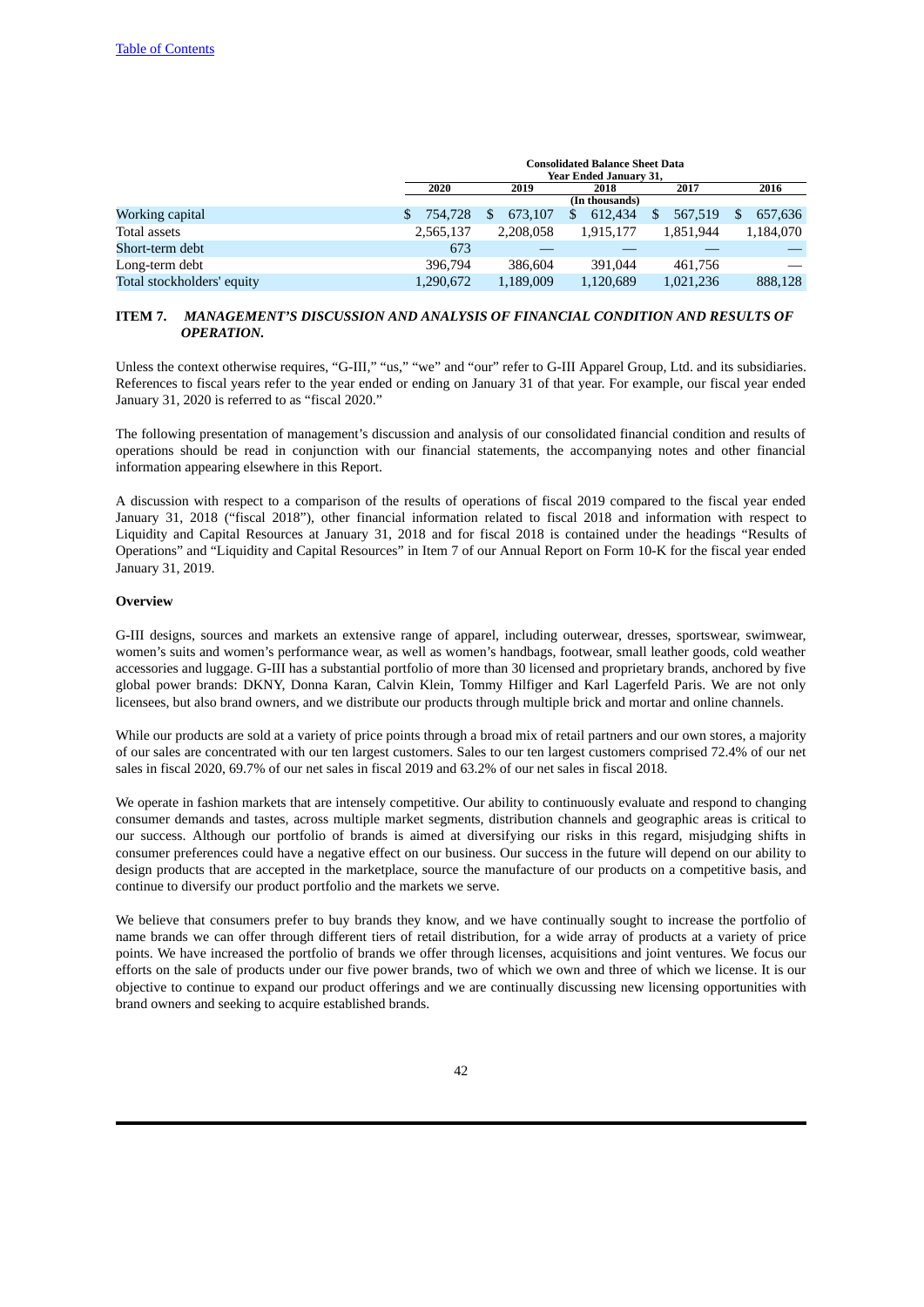#### *Segments*

We report based on two segments: wholesale operations and retail operations.

Our wholesale operations segment includes sales of products to retailers under owned, licensed and private label brands, as well as sales related to the Vilebrequin business. Wholesale revenues also include royalty revenues from license agreements related to our owned trademarks including DKNY, Donna Karan, Vilebrequin, G.H. Bass and Andrew Marc.

Our retail operations segment consists primarily of direct sales to consumers through our company-operated stores, composed primarily of Wilsons Leather, G.H. Bass and DKNY stores, substantially all of which are operated as outlet stores, as well as a smaller number of Karl Lagerfeld Paris and Calvin Klein Performance stores. This segment also includes sales through our owned websites for the DKNY, Donna Karan, Karl Lagerfeld Paris, Andrew Marc, Wilsons Leather and G.H. Bass businesses.

### **Trends**

#### *Impact of Coronavirus Outbreak*

Our operations and related strategies discussed in this Form 10-K do not take into account the developing impacts of the coronavirus pandemic. Beginning in late February 2020, this outbreak has had multiple impacts on our business, including, but not limited to, the temporary closure of our customers' stores and closures of our own stores in North America, a mandate to require our employees who work in our headquarters to work remotely and temporary disruption of our global supply chain. These impacts are expected to result in lower sales, lower liquidity and higher leverage than previously anticipated for fiscal 2021.

We have taken temporary precautionary measures intended to help minimize the risk of coronavirus to our employees, including temporarily requiring employees to work remotely. Temporarily requiring employees to work remotely may disrupt our operations or increase the risk of a cybersecurity incident. Some of our retail partners have closed their stores in North America, including our largest customer, Macy's. Some of our customers, such as Costco and Sam's Club, remain open for business. Our retail partners that have closed stores have asked to extend their payment terms with us. We are in the process of negotiating resolutions with our retail partners that are equitable and fiscally responsible for each of us.

There is significant uncertainty around the breadth and duration of store closures and other business disruptions related to the coronavirus outbreak, as well as its impact on the U.S. and global economies and on consumer willingness to visit stores once they re-open. The extent to which coronavirus impacts our results will depend on future developments, which are highly uncertain and cannot be predicted, including new information that may emerge concerning the severity of the coronavirus outbreak and the actions taken to contain it or treat its impact.

In response to these challenges, we have taken measures to contain costs that include, but are not limited to, salary reductions and deferral of capital projects. We are also reviewing our inventory needs and working with suppliers to curtail, or cancel, production of product which we believe will not be able to be sold in season. We have also been working with our suppliers, landlords and licensors to negotiate extended payment terms in order to preserve capital.

We believe that we have sufficient cash and available capacity under our revolving credit facilities to meet our liquidity needs. As of March 26, 2020, we had cash of approximately \$646 million and the capacity under our revolving credit facility was approximately \$130 million. Our cash balance includes draw downs in March 2020 of \$500.0 million under our revolving credit facility.

#### *Industry Trends*

Significant trends that affect the apparel industry include retail chains closing unprofitable stores, an increased focus by retail chains and others on expanding e-commerce sales and providing convenience-driven fulfillment options, the continued consolidation of retail chains and the desire on the part of retailers to consolidate vendors supplying them. In addition, consumer shopping preferences have continued to shift from physical stores to online shopping and retail traffic remains under pressure. All of these factors have led to a more promotional retail environment that includes aggressive markdowns in an attempt to offset declines caused by a reduction in physical store traffic.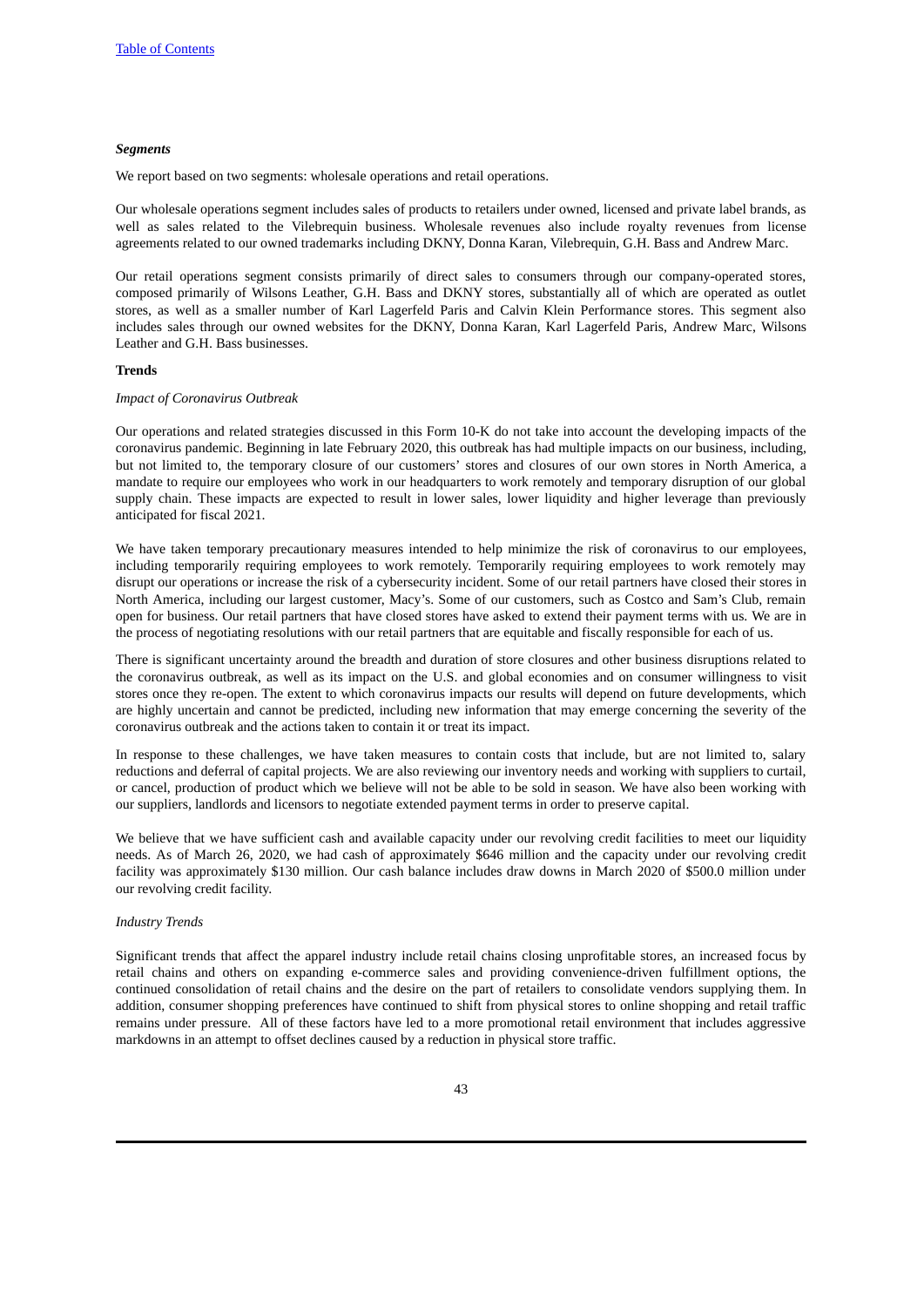We sell our products over the web through retail partners such as macys.com and nordstrom.com, each of which has a substantial online business. As e-commerce sales of apparel continue to increase, we are developing additional digital marketing initiatives on our web sites and through social media. We are investing in digital personnel, marketing, logistics, planning and distribution to help us expand our online opportunities going forward. Our e-commerce business consists of our own web platforms at www.dkny.com, www.donnakaran.com, www.wilsonsleather.com, www.ghbass.com, www.vilebrequin.com and www.andrewmarc.com. We also sell Karl Lagerfeld Paris products on our website, www.karllagerfeldparis.com. In addition, we sell to pure play online retail partners such as Amazon and Fanatics.

A number of retailers are experiencing financial difficulties, which in some cases have resulted in bankruptcies, liquidations and/or store closings, such as the announced store closing plans for Macy's, Lord & Taylor and JCPenney and the bankruptcy of Bon-Ton. The financial difficulties of a retail customer of ours could result in reduced business with that customer. We may also assume higher credit risk relating to receivables of a retail customer experiencing financial difficulty that could result in higher reserves for doubtful accounts or increased write-offs of accounts receivable. We attempt to mitigate credit risk from our customers by closely monitoring accounts receivable balances and shipping levels, as well as the ongoing financial performance and credit standing of customers.

Retailers are seeking to differentiate their offerings by devoting more resources to the development of exclusive products, whether by focusing on their own private label products or on products produced exclusively for a retailer by a national brand manufacturer. Exclusive brands are only made available to a specific retailer, and thus customers loyal to their brands can only find them in the stores of that retailer.

We have attempted to respond to trends in our industry by continuing to focus on selling products with recognized brand equity, by attention to design, quality and value and by improving our sourcing capabilities. We have also responded with the strategic acquisitions made by us and new license agreements entered into by us that added to our portfolio of licensed and proprietary brands and helped diversify our business by adding new product lines and expanding distribution channels. We believe that our broad distribution capabilities help us to respond to the various shifts by consumers between distribution channels and that our operational capabilities will enable us to continue to be a vendor of choice for our retail partners.

### *Tariffs*

The apparel and accessories industry has been impacted by tariffs implemented by the United States government on goods imported from China. Tariffs on handbags and leather outerwear imported from China were effective beginning in September 2018, and were initially in the amount of 10% of the merchandise cost to us. The level of tariffs on these product categories was increased to 25% beginning May 10, 2019.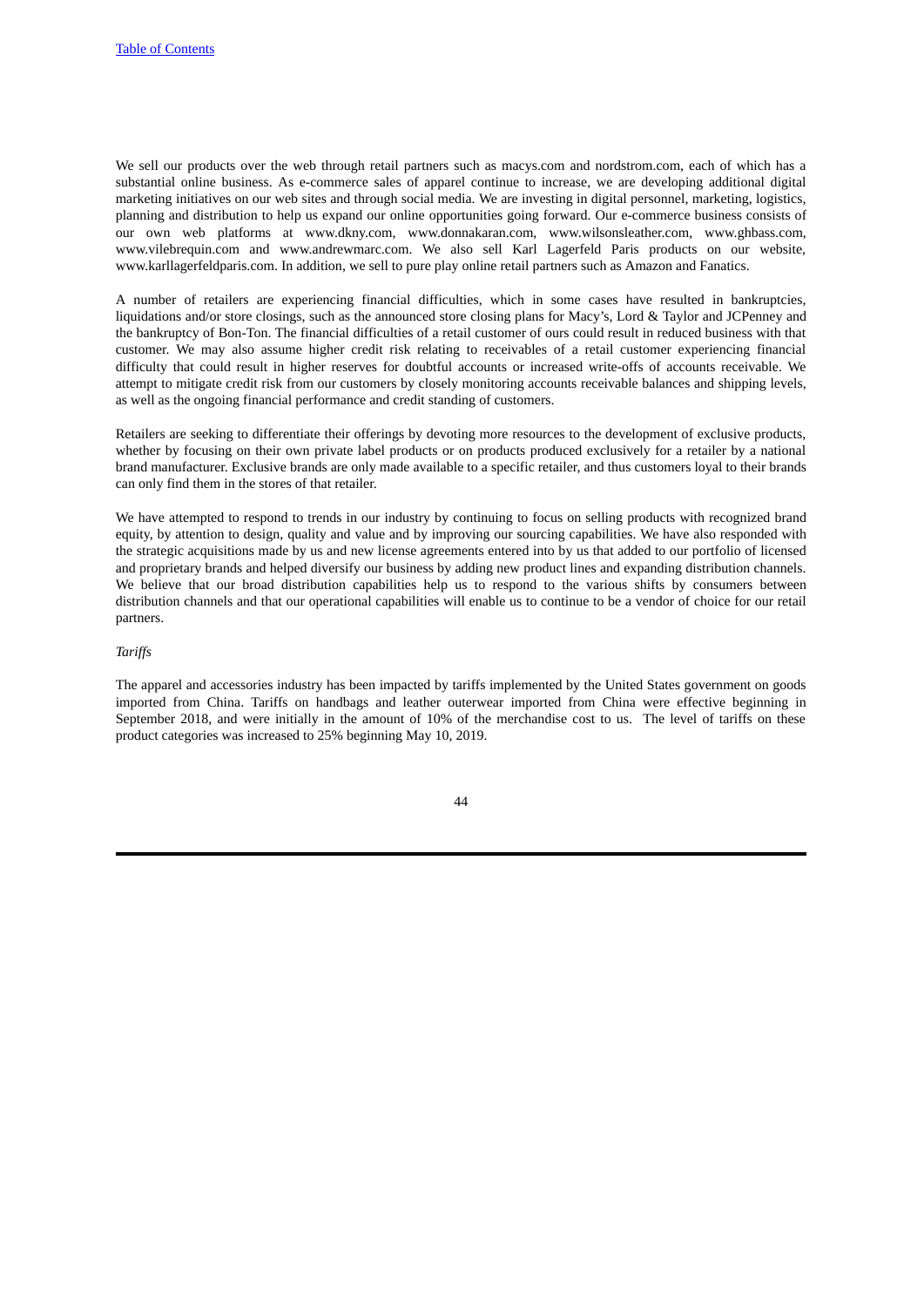On August 1, 2019, the United States government announced new 10% tariffs that cover the remaining estimated \$300 billion of inbound trade from China, including most of our apparel products. On August 23, 2019, the United States government announced that the new tariffs to go into effect would increase from 10% to 15%. The new 15% tariffs went into effect on September 1, 2019, although the additional tariffs on certain categories of products were delayed until December 15, 2019. The announcement follows an earlier proposal by the United States government that would have imposed 25% tariffs on the balance of inbound trade from China, but that were suspended pending trade negotiations with China. In January 2020, the U.S. and China signed their Phase One Deal that rolled back certain tariffs and postponed certain tariffs that had been scheduled to go into effect on December 15, 2020.

It is difficult to accurately estimate the impact on our business from these tariff actions or similar actions or when additional tariffs may become effective. For fiscal 2019, approximately 61% of the products that we sold were manufactured in China. For fiscal 2020, we estimate that approximately 50% of the products that we sold were manufactured in China.

Notwithstanding the Phase One Deal, the United States government continues to negotiate with China with respect to a trade deal, which could lead to the removal or postponement of additional tariffs. If the U.S. and China are not able to resolve their differences, additional tariffs may be put in place and additional products may become subject to tariffs. Tariffs on additional products imported by us from China would increase our costs, could require us to increase prices to our customers and would cause us to seek price concessions from our vendors. If we are unable to increase prices to offset an increase in tariffs, this would result in our realizing lower gross margins on the products sold by us and will negatively impact our operating results. We have engaged in a number of efforts to mitigate the effect on our results of operations of increases in tariffs on products imported by us from China, including accelerating the receipt of inventory, diversifying our sourcing network by arranging to move production out of China, negotiating with our vendors in China to receive vendor support to lessen the impact of increased tariffs on our cost of goods sold, and discussing with our customers the implementation of price increases that we believe our products can absorb because of the strength of our portfolio of brands.

### **Use of Estimates and Critical Accounting Policies**

The preparation of financial statements in conformity with generally accepted accounting principles requires management to make estimates and assumptions that affect the reported amounts of assets and liabilities at the date of the financial statements and revenues and expenses during the reporting period. Significant accounting policies employed by us, including the use of estimates, are presented in the notes to our consolidated financial statements.

Critical accounting policies are those that are most important to the portrayal of our financial condition and our results of operations, and require management's most difficult, subjective and complex judgments, as a result of the need to make estimates about the effect of matters that are inherently uncertain. Our most critical accounting estimates, discussed below, pertain to revenue recognition, accounts receivable, inventories, income taxes, goodwill and intangible assets, impairment of long-lived assets and equity awards. In determining these estimates, management must use amounts that are based upon its informed judgments and best estimates. We continually evaluate our estimates, including those related to customer allowances and discounts, product returns, bad debts and inventories, and carrying values of intangible assets. We base our estimates on historical experience and on various other assumptions that we believe are reasonable under the circumstances. The results of these estimates form the basis for making judgments about the carrying values of assets and liabilities that are not readily apparent from other sources. Actual results may differ from these estimates under different assumptions and conditions.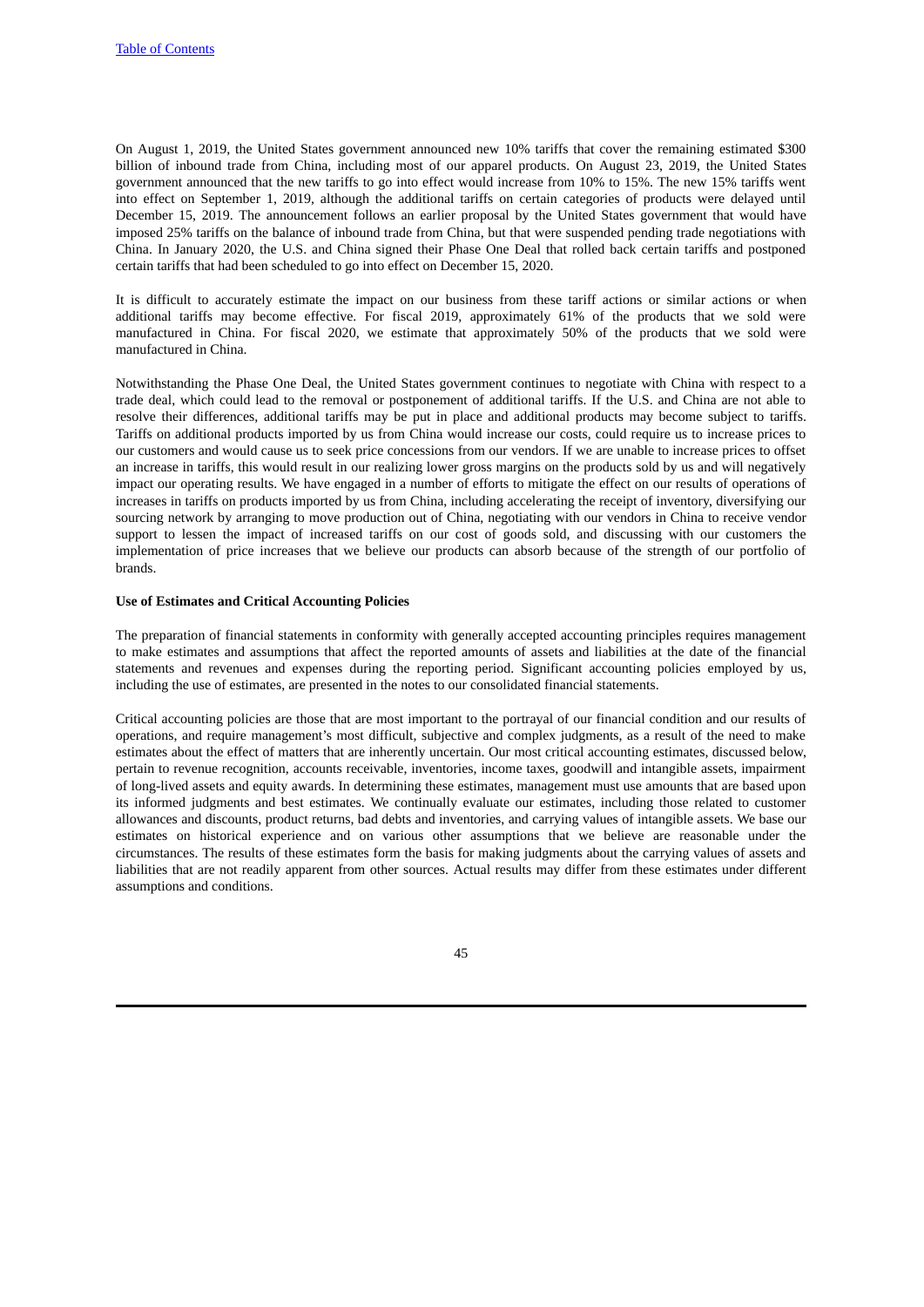### *Revenue Recognition*

On February 1, 2018, we adopted Financial Accounting Standards Board ("FASB") Accounting Standard Codification ("ASC") Topic 606 – *Revenue From Contracts With Customers* ("ASC 606") using the modified retrospective method as of January 31, 2018. Under ASC 606, wholesale revenue is recognized when control transfers to the customer. We consider control to have been transferred when we have transferred physical possession of the product, we have a right to payment for the product, the customer has legal title to the product and the customer has the significant risks and rewards of the product. Wholesale revenues are adjusted by variable considerations arising from implicit or explicit obligations. Variable consideration includes trade discounts, end of season markdowns, sales allowances, cooperative advertising, return liabilities and other customer allowances. Under ASC 606, we estimate the anticipated variable consideration and record this estimate as a reduction of revenue in the period the related product revenue is recognized. Prior to adopting ASC 606, certain components of variable consideration were recorded at a later date when the liability was known or incurred.

Variable consideration is estimated based on historical experience, current contractual and statutory requirements, specific known events and industry trends. The reserves for variable consideration are recorded under customer refund liabilities. Customer refund liabilities were recorded as a reduction to accounts receivable prior to the adoption of ASC 606. Historical return rates are calculated on a product line basis. The remainder of the historical rates for variable consideration are calculated by customer by product lines.

We recognize retail sales when the customer takes possession of the goods and tenders payment, generally at the point of sale. E-commerce revenues from customers through our e-commerce platforms are recognized when the customer takes possession of the goods. Our sales are recorded net of applicable sales taxes.

Both wholesale revenues and retail store revenues are shown net of returns, discounts and other allowances. Under ASC 606, we now classify cooperative advertising as a reduction of net sales. Previously, cooperative advertising was recorded in selling, general and administrative expenses.

Royalty revenue is recognized at the higher of royalty earned or guaranteed minimum royalty.

#### *Accounts Receivable*

In the normal course of business, we extend credit to our wholesale customers based on pre-defined credit criteria. Accounts receivable, as shown on our consolidated balance sheet, are net of an allowance for doubtful accounts. In circumstances where we are aware of a specific customer's inability to meet its financial obligation (such as in the case of bankruptcy filings, extensive delay in payment or substantial downgrading by credit sources), a specific reserve for bad debts is recorded against amounts due to reduce the net recognized receivable to the amount reasonably expected to be collected. For all other wholesale customers, an allowance for doubtful accounts is determined through analysis of the aging of accounts receivable at the date of the financial statements, assessments of collectability based on historical trends and an evaluation of the impact of economic conditions.

Estimated costs associated with trade discounts, advertising allowances, markdowns, and reserves for returns are reflected as a reduction of net sales. We reserve against known chargebacks, as well as for an estimate of potential future deductions by customers. These provisions result from seasonal negotiations with our customers as well as historical deduction trends, net of historical recoveries and the evaluation of current market conditions.

#### *Inventories*

Wholesale inventories are stated at the lower of cost (determined by the first-in, first-out method) or net realizable value, which comprises a significant portion of our inventory. Retail inventories are valued at the lower of cost or market as determined by the retail inventory method. Vilebrequin inventories are stated at the lower of cost (determined by the weighted average method) or net realizable value.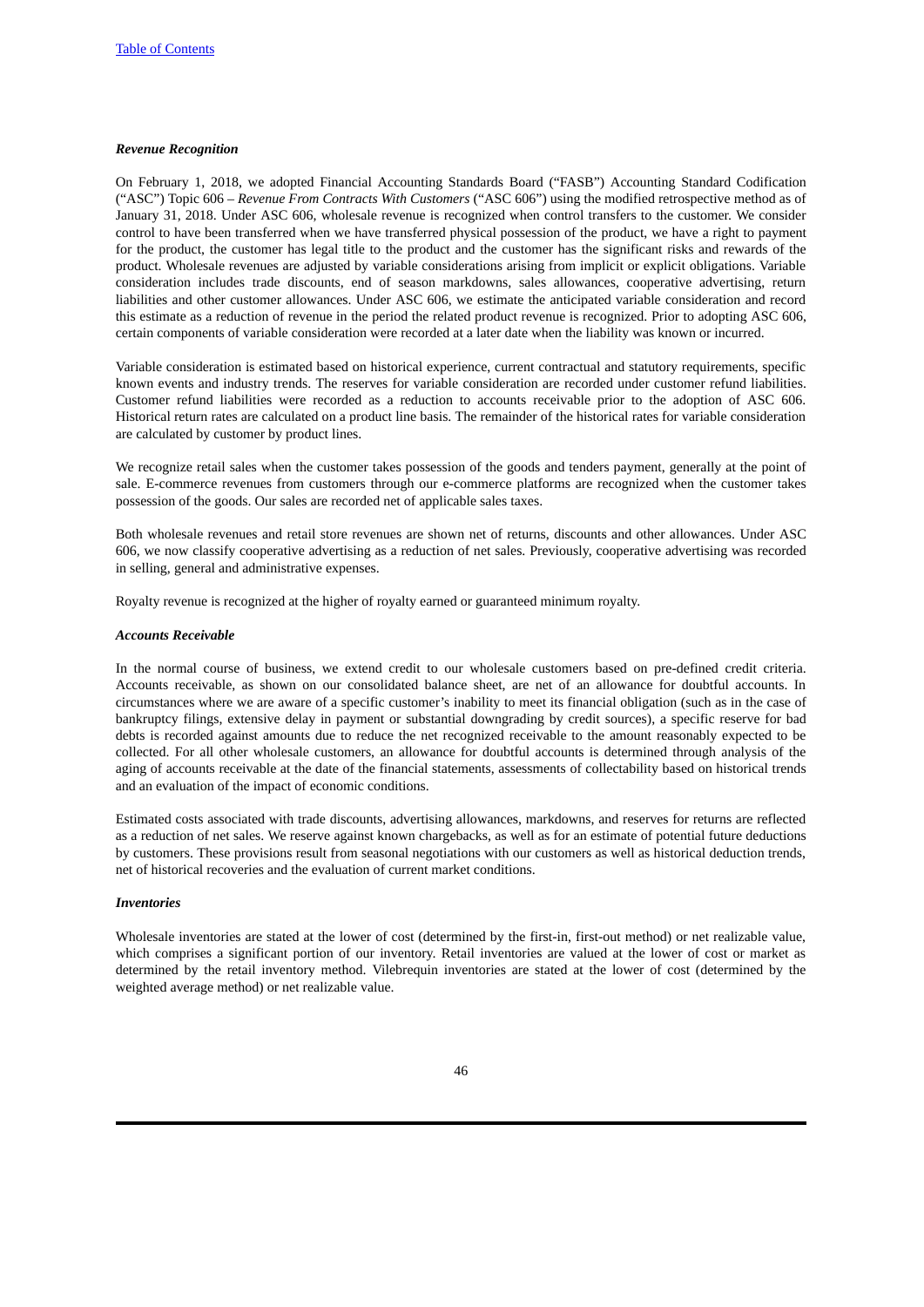We continually evaluate the composition of our inventories, assessing slow-turning, ongoing product as well as fashion product from prior seasons. The net realizable value of distressed inventory is based on historical sales trends of our individual product lines, the impact of market trends and economic conditions, expected permanent retail markdowns and the value of current orders for this type of inventory. A provision is recorded to reduce the cost of inventories to the estimated net realizable values, if required.

### *Income Taxes*

As part of the process of preparing our consolidated financial statements, we are required to estimate our income taxes in each of the jurisdictions in which we operate. This process involves estimating our actual current tax expense, together with assessing temporary differences resulting from differing treatment of items for tax and accounting purposes. These differences result in deferred tax assets and liabilities, which are included within our consolidated balance sheet.

#### *Goodwill and Intangible Assets*

ASC Topic 350 – *Intangibles – Goodwill and Other* ("ASC 350") requires that goodwill and intangible assets with an indefinite life be tested for impairment at least annually and are required to be written down when impaired. We perform our test in the fourth fiscal quarter of each year, or more frequently, if events or changes in circumstances indicate the carrying amount of such assets may be impaired. Goodwill and intangible assets with an indefinite life are tested for impairment by comparing the fair value of the reporting unit with its carrying value. We have identified two reporting units, which are wholesale operations and retail operations. Fair value is generally determined using discounted cash flows, market multiples and market capitalization. Significant estimates used in the fair value methodologies include estimates of future cash flows, future short-term and long-term growth rates, weighted average cost of capital and estimates of market multiples of the reportable unit. If these estimates or their related assumptions change in the future, we may be required to record impairment charges for our goodwill and intangible assets with an indefinite life.

The process of evaluating the potential impairment of goodwill is subjective and requires significant judgment at many points during the analysis. The evaluation consists of either using a qualitative approach to determine whether it is more likely than not that the fair value of the assets is less than their respective carrying values or a quantitative impairment test, if necessary. In performing a qualitative evaluation, we consider many factors in evaluating whether the carrying value of goodwill may not be recoverable, including declines in our stock price and market capitalization in relation to our book value and macroeconomic conditions affecting our business. In performing a quantitative evaluation, to estimate the fair value of a reporting unit for the purposes of our annual or periodic analyses, we make estimates and judgments about the future cash flows of that reporting unit. Although our cash flow forecasts are based on assumptions that are consistent with our plans and estimates we are using to manage the underlying businesses, there is significant exercise of judgment involved in determining the cash flows attributable to a reporting unit over its estimated remaining useful life. In addition, we make certain judgments about allocating shared assets to the estimated balance sheets of our reporting units. We also consider our and our competitor's market capitalization on the date we perform the analysis. Changes in judgment on these assumptions and estimates could result in a goodwill impairment charge. In both fiscal 2020 and 2019, we performed a qualitative evaluation and, in fiscal 2018, we performed a quantitative evaluation.

We have allocated the purchase price of the companies we acquired to the tangible and intangible assets acquired and liabilities we assumed, based on their estimated fair values. These valuations require management to make significant estimations and assumptions, especially with respect to intangible assets.

The fair values assigned to the identifiable intangible assets acquired were based on assumptions and estimates made by management using unobservable inputs reflecting our own assumptions about the inputs that market participants would use in pricing the asset or liability based on the best information available.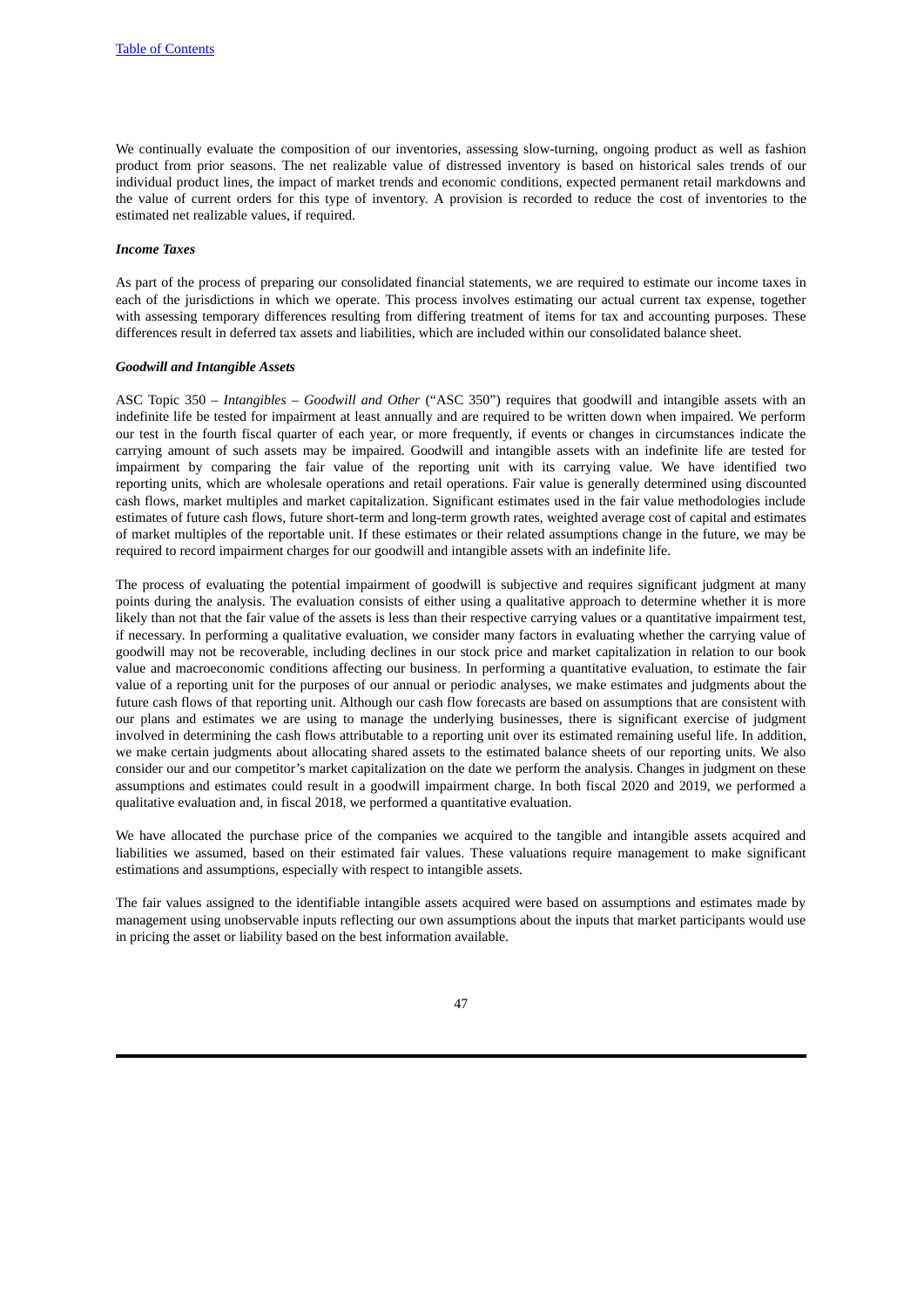In accordance with ASC 350, in the first step of our goodwill impairment review, we compare the fair value of the wholesale operations reporting unit to our carrying value. If the fair value of the reporting unit exceeds our carrying value, goodwill is not impaired and no further testing is required. In fiscal 2018, we wrote off \$0.7 million of the goodwill associated with the retail operations segment as a result of the performance of the retail operations segment. In fiscal 2020 and fiscal 2019, we performed a qualitative evaluation where we considered the measurable performance of the wholesale operations reporting unit, our stock price and market capitalization and the current macroeconomics regarding the retail industry where our products are sold. In fiscal 2018, we performed a quantitative evaluation where we estimated the fair value of the reporting units using a weighting of fair values derived most significantly from the market approach and, to a lesser extent, from the income approach. Under the income approach, we calculated the fair value of the reporting units based on the present value of estimated future cash flows. Cash flows projections are based on management's estimates of revenue growth rates and earnings before interest and taxes, taking into consideration industry and market conditions. The assumptions used for the impairment analysis were developed by management of each reporting unit based on industry projections, as well as specific facts relating to the reporting units. If the reporting units were to experience sales declines or be exposed to enhanced and sustained pricing and volume pressures there would be an increased risk of impairment of goodwill for the reporting units.

Critical estimates in valuing intangible assets include future expected cash flows from license agreements, trade names and customer relationships. In addition, other factors considered are the brand awareness and market position of the products sold by the acquired companies and assumptions about the period of time the brand will continue to be used in the combined company's product portfolio. Management's estimates of fair value are based on assumptions believed to be reasonable, but which are inherently uncertain and unpredictable.

If we did not appropriately allocate these components or we incorrectly estimate the useful lives of these components, our computation of amortization expense may not appropriately reflect the actual impact of these costs over future periods, which may affect our results of operations.

Trademarks having finite lives are amortized over their estimated useful lives and measured for impairment when events or circumstances indicate that the carrying value may be impaired.

#### *Impairment of Long-Lived Assets*

All property and equipment and other long-lived assets are reviewed for potential impairment when events or changes in circumstances indicate that the asset's carrying value may not be recoverable. If such indicators are present, it is determined whether the sum of the estimated undiscounted future cash flows attributable to such assets are less than the carrying value of the assets. A potential impairment has occurred if projected future undiscounted cash flows are less than the carrying value of the assets.

In fiscal 2020, we recorded a \$21.8 million impairment charge primarily related to leasehold improvements, furniture and fixtures and operating lease assets at certain of our Wilsons Leather, G.H. Bass and DKNY stores as a result of the performance at these stores.

In fiscal 2019, we recorded a \$2.8 million impairment charge related to leasehold improvements and furniture and fixtures at certain of our Wilsons Leather, G.H. Bass and DKNY stores as a result of the performance at these stores.

In fiscal 2018, we recorded a \$6.5 million impairment charge related to leasehold improvements and furniture and fixtures at certain of our Wilsons Leather, G.H. Bass and Vilebrequin stores as a result of the performance at these stores. In addition, we recorded a \$0.7 million impairment charge with respect to furniture and fixtures located in certain customers' stores.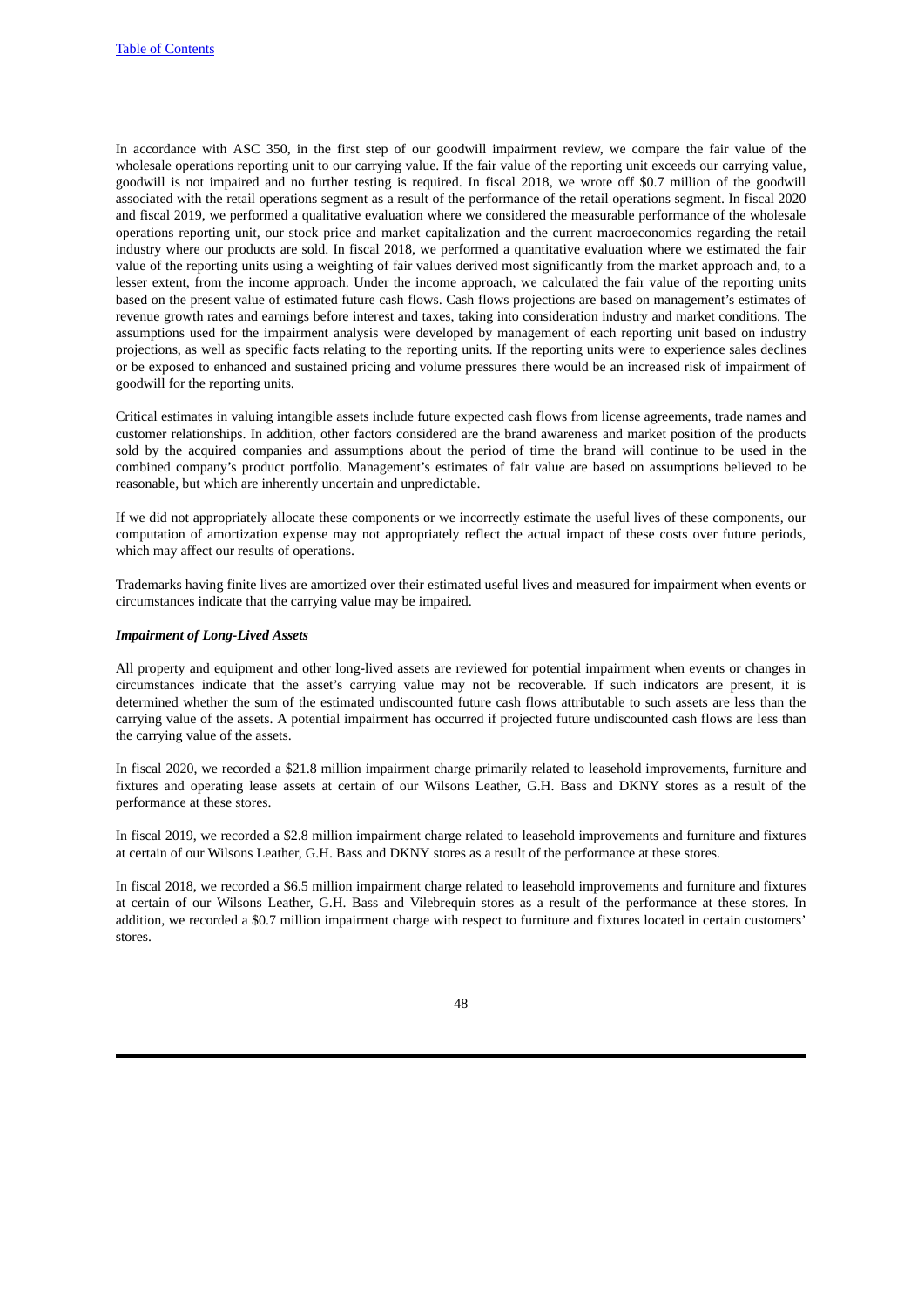### *Equity Awards*

#### *Restricted Stock Units*

Restricted stock units ("RSU's") are time based awards that do not have market or performance conditions and vest over a three year period. The grant date fair value for RSU's are based on the quoted market price on the date of grant. Compensation expense for RSU's is recognized in the consolidated financial statements on a straight-line basis over the service period based on their grant date fair value.

#### *Performance Based Restricted Stock Units*

Performance based restricted stock units consist of both performance based restricted stock units ("PRSU's") and performance stock units ("PSU's").

PRSU's were granted to executives prior to fiscal 2020 and included (i) market price performance conditions that provide for the award to vest only after the average closing price of the Company's stock trades above a predetermined market level and (ii) another performance condition that requires the achievement of an operating performance target. PRSU's generally vest over a two to five year period. For restricted stock units with market conditions, the Company estimates the grant date fair value using a Monte Carlo simulation model. This valuation methodology utilizes the closing price of the Company's common stock on grant date and several key assumptions, including expected volatility of the Company's stock price, and risk-free rates of return. This valuation is performed with the assistance of a third party valuation specialist. PRSU's are expensed over the service period under the requisite acceleration method.

PSU's were granted to executives in fiscal 2020 and vest after a three year performance period during which certain earnings before interest and taxes and return on invested capital performance standards must be satisfied for vesting to occur. PSU's are also subject to a lock up period that prevents the sale, contract to sell or transfer shares for two years subsequent to the date of vesting. PSU's are expensed over the service period under the requisite acceleration method and based on an estimated percentage of achievement of certain pre-established goals.

### *Stock Options*

Compensation expense for employee stock options is recognized in the consolidated financial statements over the service period (generally the vesting period) based on their fair value. Stock options are valued using the Black-Scholes option pricing model. The Black-Scholes model requires subjective assumptions regarding dividend yields, expected volatility, expected life of options and risk-free interest rates. These assumptions reflect management's best estimates. Changes in these inputs and assumptions can materially affect the estimate of fair value and the amount of our compensation expenses for stock options.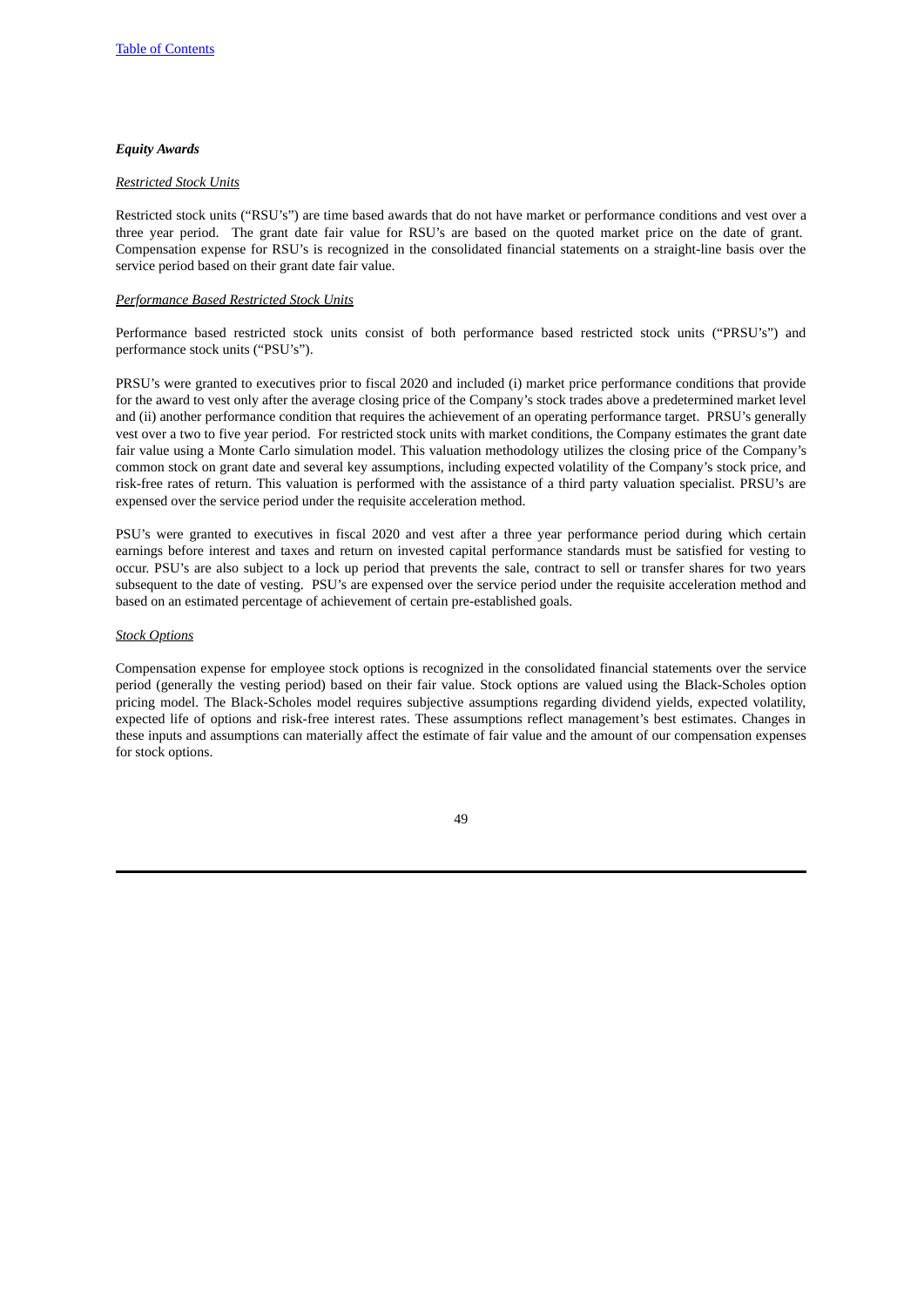## **Results of Operations**

The following table sets forth our operating results as a percentage of our net sales for the fiscal years indicated below:

|                                                      | 2020    | 2019    | 2018    |
|------------------------------------------------------|---------|---------|---------|
| Net sales                                            | 100.0 % | 100.0 % | 100.0 % |
| Cost of goods sold                                   | 64.6    | 64.0    | 62.4    |
| Gross Profit                                         | 35.4    | 36.0    | 37.6    |
| Selling, general and administrative expenses         | 26.3    | 27.1    | 30.5    |
| Depreciation and amortization                        | 1.2     | 1.3     | 1.3     |
| Asset impairments, net of gain on lease terminations | 0.6     | 0.1     | 0.3     |
| <b>Operating profit</b>                              | 7.3     | 7.5     | 5.5     |
| Other loss                                           |         | (0.1)   | (0.1)   |
| Interest and financing charges, net                  | (1.4)   | (1.4)   | (1.5)   |
| Income before income taxes                           | 5.9     | 6.0     | 3.9     |
| Income tax expense                                   | 1.2     | 1.5     | 1.7     |
| Net income                                           | 4.7 %   | 4.5 %   | $2.2\%$ |

### *Year ended January 31, 2020 ("fiscal 2020") compared to year ended January 31, 2019 ("fiscal 2019")*

Net sales for fiscal 2020 increased to \$3.16 billion from \$3.08 billion in the prior year. Net sales of our segments are reported before intercompany eliminations.

Net sales of our wholesale operations segment increased to \$2.86 billion from \$2.72 billion in the comparable period last year. This increase is primarily the result of a \$105.0 million increase in net sales of Tommy Hilfiger licensed products, an \$85.7 million increase in net sales of our DKNY and Donna Karan products and a \$48.5 million increase in net sales of Calvin Klein licensed products. The increase in sales of Tommy Hilfiger products was primarily related to sportswear, dress, performancewear and outerwear, the increase in sales of DKNY/Donna Karan products was primarily related to handbags, performancewear, sportswear and footwear and the increase in sales of Calvin Klein products was primarily related to performancewear and outerwear, as well as the introduction of jeanswear. These increases were offset, in part, by a \$34.0 million decrease in sales of Ivanka Trump product in connection with the expiration of that license, a \$31.9 million decrease in sales of Andrew Marc products and a \$15.1 million decrease in sales of private label products.

Net sales of our retail operations segment decreased to \$385.9 million from \$476.8 million in the same period last year. Net sales from our G.H. Bass store chain decreased by \$44.3 million and net sales from our Wilsons Leather store chain decreased by \$40.4 million. Net sales from our DKNY retail stores decreased by \$5.9 million. Same store sales decreased by 14.4% at G.H. Bass, 14.3% at Wilsons Leather and 0.4% at DKNY retail stores. Net sales of our retail operations segment were negatively affected by the decrease in the number of stores operated by us from 308 at January 31, 2019 to 282 at January 31, 2020.

Gross profit was \$1.12 billion, or 35.4% of net sales, for fiscal 2020 and \$1.11 billion, or 36.0% of net sales, last year. Retail sales generally have a higher gross profit percentage than wholesale sales. Accordingly, there is a negative impact on the gross profit percentage of our business as a whole as retail sales constitute a reduced percentage of our total sales. The gross profit percentage in our wholesale operations segment was 32.7% for the year ended January 31, 2020 as compared to 32.4% for the year ended January 31, 2019. The gross profit percentage in our retail operations segment was 46.7% for the year ended January 31, 2020 compared to 47.7% for the same period last year.

Selling, general and administrative expenses decreased to \$832.2 million in fiscal 2020 from \$834.8 million in fiscal 2019. The decrease in expenses was due to decreased facility expenses of \$12.4 million, primarily as a result of store closures. Personnel expenses decreased primarily as a result of a decrease in salary expenses of \$4.1 million resulting from store closures, as well as an aggregate \$6.1 million decrease in bonus and stock compensation expense. The decrease was offset, in part, by increases of \$13.1 million for third-party warehouse expenses and \$7.4 million of advertising expenses.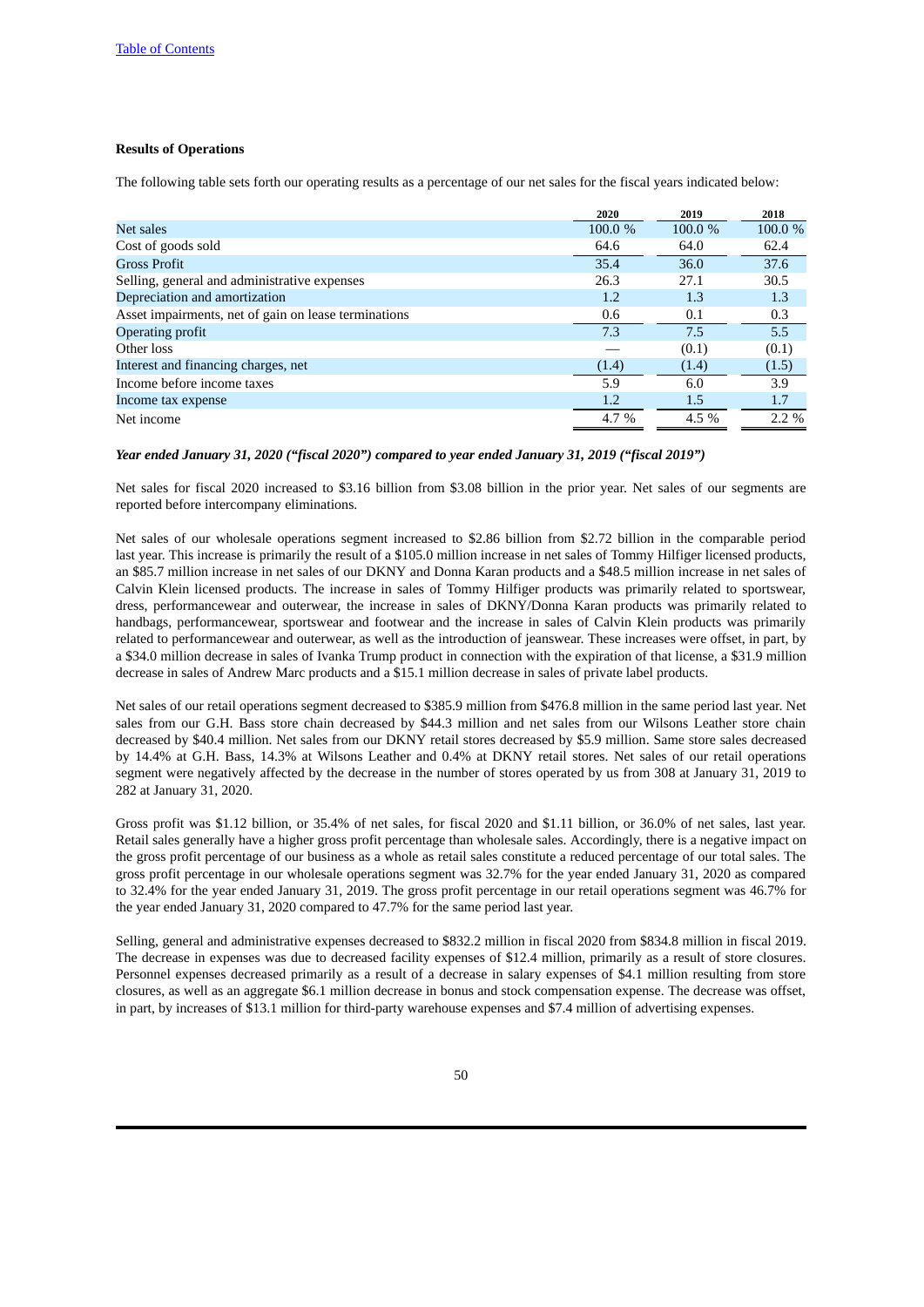Depreciation and amortization increased to \$38.7 million in fiscal 2020 from \$38.8 million in the prior year. The increase in expense is due to capital expenditures during the current year.

In fiscal 2020, we recorded a \$19.4 million impairment charge, net of gain on lease terminations, related to leasehold improvements, furniture and fixtures and operating lease assets at certain of our Wilsons Leather, G.H. Bass and DKNY stores as a result of the performance at these stores. In fiscal 2019, we recorded a \$2.8 million impairment charge related to leasehold improvements and furniture and fixtures at certain of our Wilsons Leather, G.H. Bass and DKNY stores.

Other loss was \$1.2 million in fiscal 2020 compared to \$3.0 million in fiscal 2019. The decrease is primarily the result of recording \$0.3 million of income from unconsolidated affiliates during fiscal 2020 compared to \$1.5 million of losses in fiscal 2019.

Interest and financing charges, net for fiscal 2020, were \$44.4 million compared to \$43.9 million for the prior year. Interest rates and borrowings were similar in both periods.

Income tax expense for fiscal 2020 was \$38.3 million compared to \$45.8 million for the prior year. Our effective tax rate was 21.0% in fiscal 2020 compared to 24.9% in the prior year. This decrease in our effective tax rate is primarily the result of the enactment of the Switzerland tax reform. The change in Switzerland tax laws resulted in a decrease in the deferred tax liabilities related to our foreign owned intangible assets. Our effective tax rate in fiscal 2020 includes a provisional benefit of \$6.1 million.

### **Liquidity and Capital Resources**

#### *ABL Credit Agreement*

We are party to an amended and restated credit agreement (the "ABL Credit Agreement") with the Lenders named therein and with JPMorgan Chase Bank, N.A., as Administrative Agent. The ABL Credit Agreement is a five-year senior secured credit facility providing for borrowings in the aggregate principal amount of up to \$650 million. We and certain of our subsidiaries are Loan Guarantors under the ABL Credit Agreement.

Amounts available under the ABL Credit Agreement are subject to borrowing base formulas and over advances as specified in the ABL Credit Agreement. Borrowings bear interest, at our option, at LIBOR plus a margin of 1.25% to 1.75% or an alternate base rate (defined as the greatest of (i) the "prime rate" of JPMorgan Chase Bank, N.A. from time to time, (ii) the federal funds rate plus 0.5% and (iii) the LIBOR rate for a borrowing with an interest period of one month) plus a margin of 0.25% to 0.75%, with the applicable margin determined based on Borrowers' availability under the ABL Credit Agreement. As of January 31, 2020, interest under the ABL Credit Agreement was being paid at the average rate of 3.26% per annum. The ABL Credit Agreement is secured by specified assets of us and certain of our subsidiaries.

In addition to paying interest on any outstanding borrowings under the ABL Credit Agreement, we are required to pay a commitment fee to the lenders under the ABL Credit Agreement with respect to the unutilized commitments. The commitment fee shall accrue at a rate equal to 0.25% per annum on the average daily amount of the available commitment.

The ABL Credit Agreement contains covenants that, among other things, restrict our ability, subject to specified exceptions, to incur additional debt; incur liens; sell or dispose of certain assets; merge with other companies; liquidate or dissolve G-III; acquire other companies; make loans, advances, or guarantees; and make certain investments. In certain circumstances, the revolving credit facility also requires us to maintain a fixed charge coverage ratio, as defined in the agreement, that may not be less than 1.00 to 1.00 for each period of twelve consecutive fiscal months. As of January 31, 2020, the Company was in compliance with these covenants.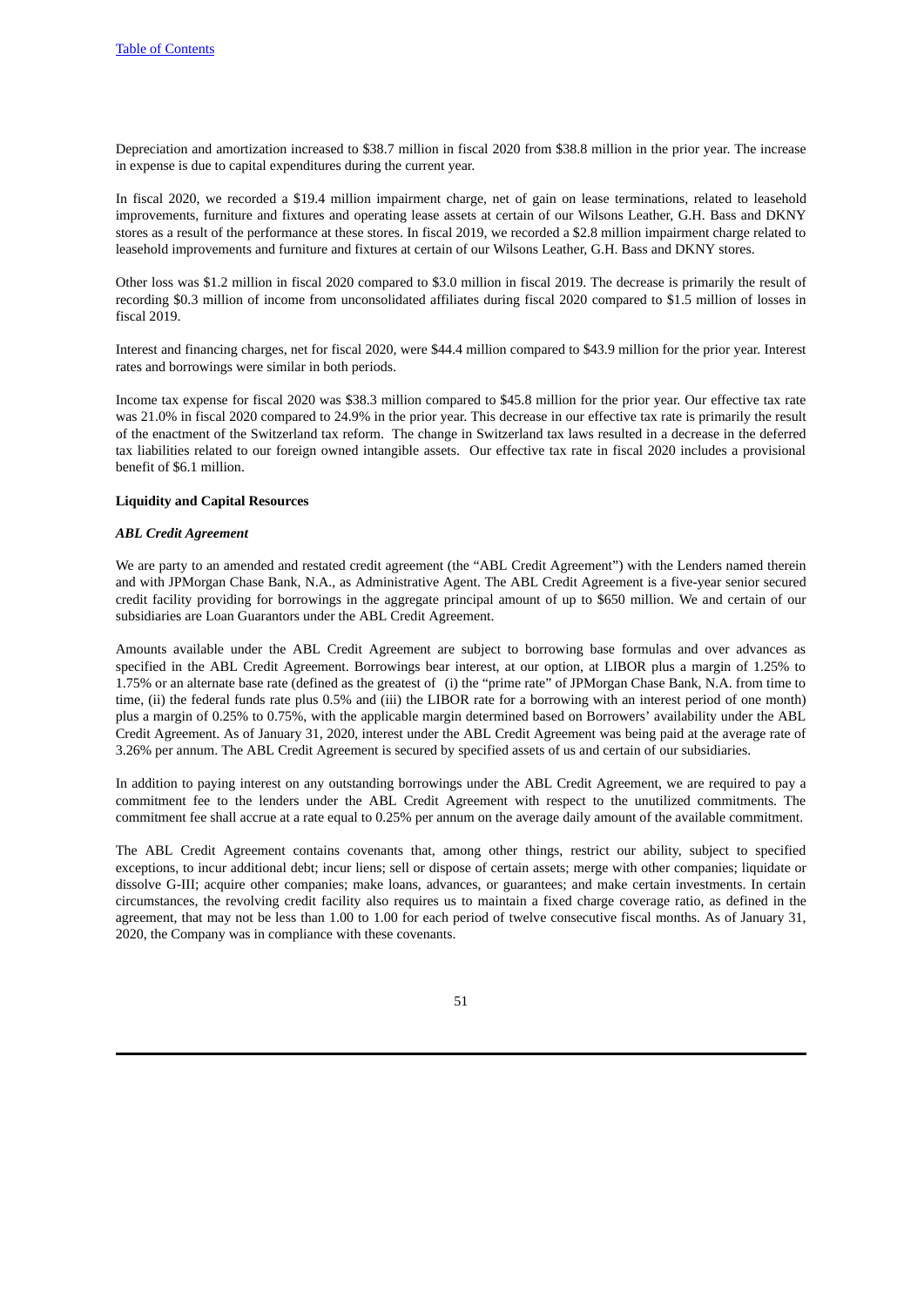### *Term Loan Credit Agreement*

#### *General*

We are also party to a Credit Agreement with the lenders party thereto and Barclays Bank PLC, as administrative agent and collateral agent (the "Term Loan Credit Agreement").

The Term Loan Credit Agreement provides for term loans in an original aggregate principal amount of \$350.0 million (the "Term Loans"). We used the proceeds to fund a portion of the purchase price with respect to the acquisition of DKI, with the remainder being used for general corporate purposes. On December 1, 2016, we prepaid \$50 million in principal amount of the Term Loans, reducing the principal balance of the Term Loans to \$300 million. The Term Loans and other obligations under the Term Loan Credit Agreement are guaranteed by certain of the Company's restricted subsidiaries (the "Guarantors").

The Term Loan Credit Agreement permits the Company to incur, from time to time, additional incremental term loans under the Term Loan Credit Agreement (subject to obtaining commitments for such term loans) and other *pari passu* lien indebtedness, subject to an overall limit of (x) \$125.0 million plus (y) such additional amount that would cause the Company's first lien leverage ratio not to exceed 2.25 to 1.00 on a *pro forma* basis. Any such incremental term loans and other *pari passu* lien indebtedness are permitted to share in the Collateral described below on a *pari passu* basis with the Term Loans.

#### *Maturity and Interest Rate*

The Term Loan will mature in December 2022. Interest on the outstanding principal amount of the Term Loan accrues at a rate equal to LIBOR, subject to 1% floor, plus an applicable margin of 5.25% or an alternate base rate (defined as the greatest of (i) the "prime rate" as published by the Wall Street Journal from time to time, (ii) the federal funds rate plus 0.5% and (iii) the LIBOR rate for a borrowing with an interest period of one month) plus 4.25%, per annum, payable in cash. As of January 31, 2020, interest under the Term Loan was being paid at the average rate of 7.58% per annum.

#### *Collateral*

Subject to certain permitted liens and other exclusions and exceptions, the Term Loans are secured (i) on a first-priority basis by a lien on, among other things, our real estate assets, equipment and fixtures, equity interests and intellectual property and certain related rights owned by us and the Guarantors (the "Term Priority Collateral") and (ii) by a secondpriority security interest in our and the Guarantors' other assets (together with the Term Priority Collateral, the "Collateral"), which will secure on a first-priority basis our asset-based loan facility described above under the caption "ABL Credit Agreement".

#### *Optional Prepayment*

The Term Loans may be prepaid, at the option of the Company, in whole or in part, at any time at par plus accrued interest. On December 1, 2016, we prepaid \$50.0 million of the outstanding balance of the loan. We paid a fee of \$0.5 million to the lenders in connection with this prepayment.

#### *Mandatory Prepayment*

The Term Loans are required to be prepaid with the proceeds of certain asset sales if such proceeds are not applied as required by the Term Loan Credit Agreement within certain specified deadlines.

The Term Loans are also required to be prepaid in an amount equal to 75% of our Excess Cash Flow (as defined in the Term Loan Credit Agreement) with respect to each fiscal year ending on or after January 31, 2018. The percentage of Excess Cash Flow that must be so applied is reduced to 50% if our senior secured leverage ratio is less than 3.00 to 1.00, to 25% if our senior secured leverage ratio is less than 2.75 to 1.00 and to 0% if our senior secured leverage ratio is less than 2.25 to 1.00. As of January 31, 2020, we were not required to make a prepayment based on excess cash flow.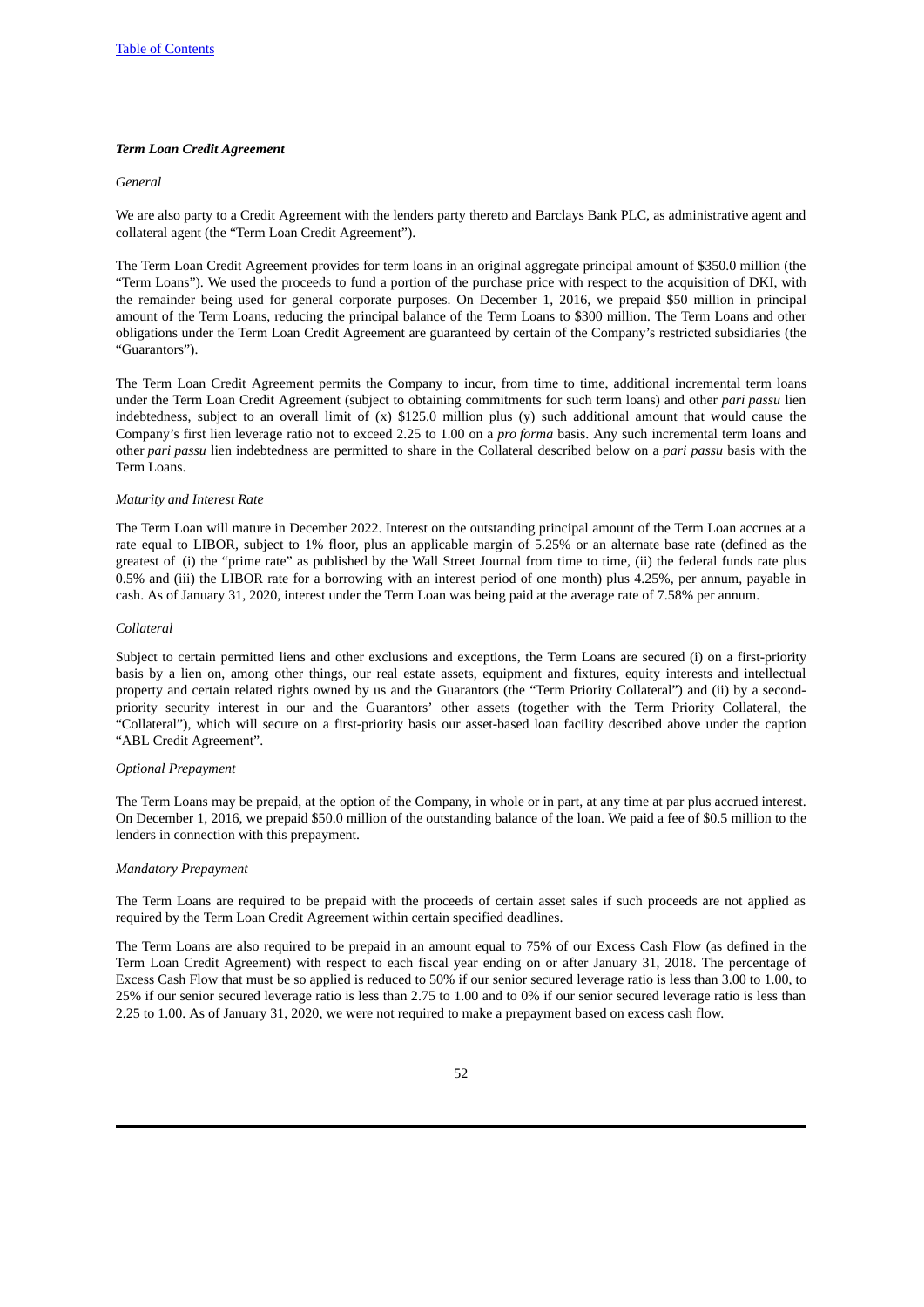#### *Change of Control*

The occurrence of specified change of control events constitute an event of default under the Term Loan Credit Agreement.

#### *Certain Covenants*

The Term Loan contains covenants that, among other things, restrict our ability, subject to certain exceptions, to incur additional debt; incur liens; sell or dispose of certain assets; merge with other companies; liquidate or dissolve G-III; acquire other companies; make loans, advances, or guarantees; and make certain investments. As described above, the Term Loan also includes a mandatory prepayment provision with respect to Excess Cash Flow. A first lien leverage covenant requires us to maintain a level of debt to EBITDA at a ratio as defined in the term loan agreement. As of January 31, 2020, the Company was in compliance with these covenants.

The Term Loan Credit Agreement limits our and our restricted subsidiaries' ability to:

- incur additional indebtedness;
- make dividend payments or other restricted payments;
- create liens;
- sell assets (including securities of our restricted subsidiaries);
- permit certain restrictions on dividends and transfers of assets by our restricted subsidiaries;
- enter into certain types of transactions with shareholders and affiliates; and
- enter into mergers, consolidations or sales of all or substantially all of our assets.

These covenants are subject to exceptions and qualifications. The Term Loan Credit Agreement also contains affirmative covenants and events of default that are customary for credit agreements governing term loans.

### *LVMH Note*

We issued to LVMH, as a portion of the consideration for the acquisition of DKI, a junior lien secured promissory note in favor of LVMH in the principal amount of \$125 million (the "LVMH Note") that bears interest at the rate of 2% per year. \$75 million of the principal amount of the LVMH Note is due and payable on June 1, 2023 and \$50 million of such principal amount is due and payable on December 1, 2023.

Based on an independent valuation, it was determined that the LVMH Note should be treated as having been issued at a discount of \$40.0 million in accordance with ASC 820 — *Fair Value Measurements*. This discount is being amortized as interest expense using the effective interest method over the term of the LVMH Note.

In connection with the issuance of the LVMH Note, LVMH entered into (i) a subordination agreement with Barclays Bank PLC, as administrative agent for the lenders party to the Term Loan Credit Agreement and collateral agent for the Senior Secured Parties thereunder and JPMorgan Chase Bank, N.A., as administrative agent for the lenders and other Senior Secured Parties under the ABL Credit Agreement, providing that our obligations under the LVMH Note are subordinate and junior to our obligations under the ABL Credit Agreement and Term Loan Credit Agreement, and (ii) a pledge and security agreement with us and G-III Leather, pursuant to which we and G-III Leather granted to LVMH a security interest in specified collateral to secure our payment and performance of our obligations under the LVMH Note that is subordinate and junior to the security interest granted by us with respect to our obligations under the ABL Credit Agreement and Term Loan Credit Agreement.

# *Unsecured Loan*

On April 15, 2019, T.R.B. International SA ("TRB"), a subsidiary of Vilebrequin, borrowed €3.0 million under an unsecured loan with Banque du Leman S.A (the "Unsecured Loan"). The Unsecured Loan matures on April 15, 2024. During the term of the Unsecured Loan, TRB is required to make quarterly installment payments of €0.2 million. Interest on the outstanding principal amount of the Unsecured Loan accrues at a fixed rate equal to 1.50% per annum, payable quarterly in cash.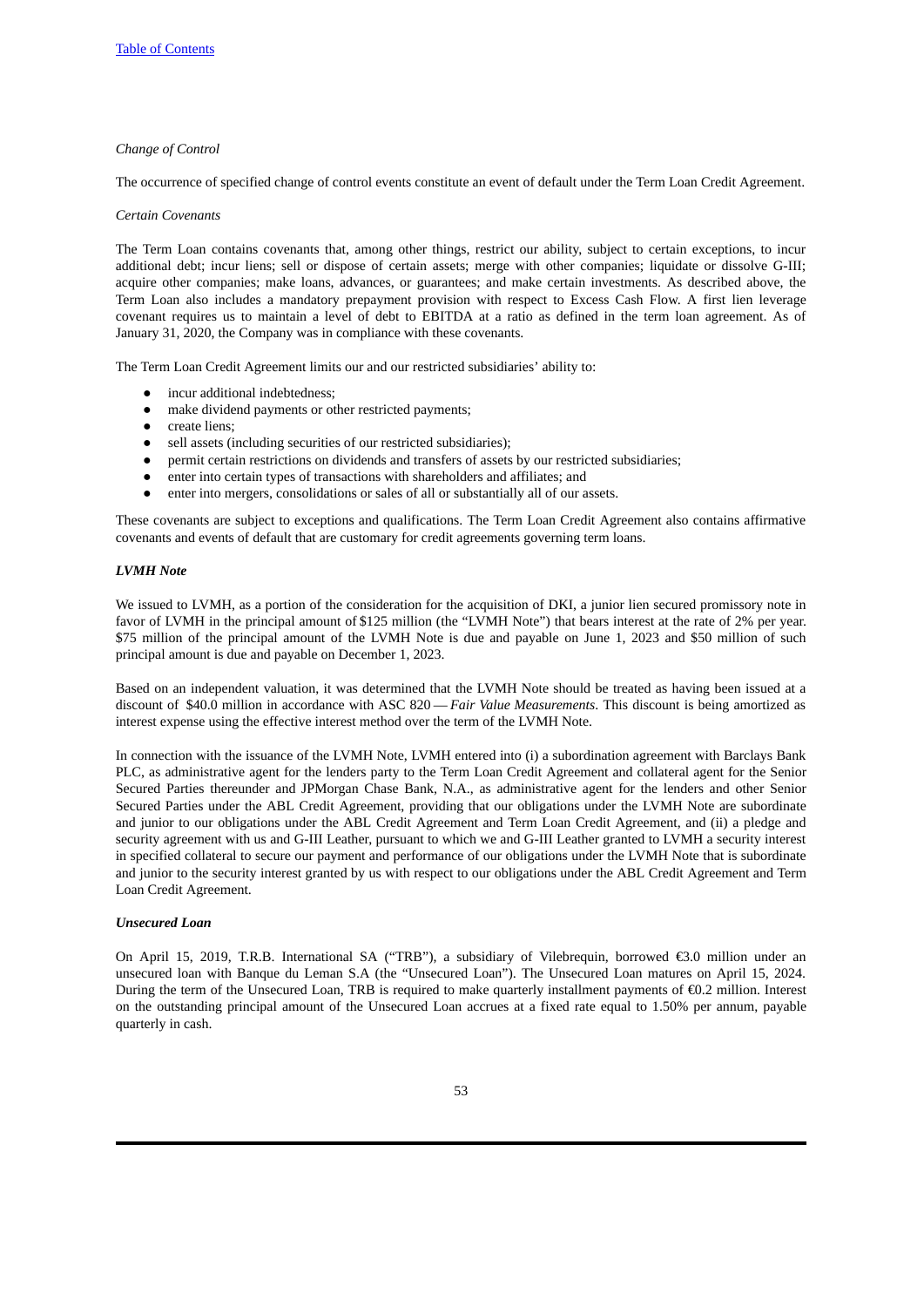### *Outstanding Borrowings*

Our primary operating cash requirements are to fund our seasonal buildup in inventories and accounts receivable, primarily during the second and third fiscal quarters each year. Due to the seasonality of our business, we generally reach our peak borrowings under our asset-based credit facility during our third fiscal quarter. The primary sources to meet our operating cash requirements have been borrowings under this credit facility and cash generated from operations.

We incurred significant additional debt in connection with our acquisition of DKI. We had no borrowings outstanding under the ABL Credit Agreement at January 31, 2020 and had no borrowings outstanding under the ABL Credit Agreement at January 31, 2019. In addition, we had \$300.0 million in borrowings outstanding under the Term Loan Credit Agreement at both January 31, 2020 and 2019. Our contingent liability under open letters of credit was approximately \$11.8 million at January 31, 2020 and \$14.8 million at January 31, 2019. In addition to the amounts outstanding under these two loan agreements, at January 31, 2020 and 2019, we had \$125.0 million of face value principal amount outstanding under the LVMH Note. As of January 31, 2020, we also had €2.6 million (\$2.9 million) outstanding under the Unsecured Loan. As of March 26, 2020, we had cash of approximately \$646.0 million and borrowing capacity under our revolving credit facility of approximately \$130.0 million. Our cash balance as of March 26, 2020 includes draw downs in March 2020 of \$500.0 million under our ABL Credit Agreement.

# *Share Repurchase Program*

Our Board of Directors has authorized a share repurchase program of 5,000,000 shares. Pursuant to this program, during fiscal 2020 we acquired 1,327,566 of our shares of common stock for an aggregate purchase price of \$35.2 million and during fiscal 2019 we acquired 723,072 of our shares of common stock for an aggregate purchase price of \$20.3 million. The timing and actual number of shares repurchased, if any, will depend on a number of factors, including market conditions and prevailing stock prices, and are subject to compliance with certain covenants contained in our loan agreement. Share repurchases may take place on the open market, in privately negotiated transactions or by other means, and would be made in accordance with applicable securities laws. As of January 31, 2020, we had 2,949,362 authorized shares remaining under this program. As of March 23, 2020, we had approximately 48,009,346 shares of common stock outstanding.

### *Cash from Operating Activities*

At January 31, 2020, we had cash and cash equivalents of \$197.4 million. We generated \$209.0 million of cash from operating activities in fiscal 2020, primarily as a result of our net income of \$143.8 million, and non-cash charges in the aggregate amount of \$151.4 million relating primarily to operating lease costs (\$73.3 million), depreciation and amortization (\$38.7 million), asset impairment charges (\$21.8 million) and share-based compensation (\$17.6 million). We also generated cash from operating activities from decreases of \$24.5 million in inventories and \$15.9 million in prepaid expenses and other current assets. These items were offset, in part, by a decrease of \$79.8 million in operating lease liabilities, an increase of \$28.0 million in accounts receivable, a decrease of \$18.6 million in accounts payable and accrued expenses, and a decrease of \$10.2 million in customer refund liabilities.

At January 31, 2019, we had cash and cash equivalents of \$70.1 million. We generated \$103.8 million of cash from operating activities in fiscal 2019, primarily as a result of our net income of \$138.1 million, a \$177.1 million increase in customer refund liabilities, non-cash depreciation and amortization of \$38.8 million and non-cash share-based compensation of \$19.7 million. These increases were offset, in part, by a \$207.9 million increase in accounts receivable, a \$48.0 million increase in prepaid expenses and other current assets, and a \$23.6 million increase in inventories. The changes in accounts receivable and customer refund liabilities are mainly the result of the adoption of ASC 606. The adoption of ASC 606 resulted in recognizing the cumulative effect adjustment to the opening balance of retained earnings and classifying, on a prospective basis, the reserves for variable consideration from accounts receivable to customer refund liabilities. The adoption of ASC 606 also resulted in the classification, on a prospective basis, of the carrying value of the inventory return asset from inventories to prepaid expenses and other current assets. Excluding the impact of ASC 606, accounts receivable would have increased approximately 10%, which is consistent with our sales growth, and inventory would have increased approximately 12%. Inventory levels at DKNY have grown consistent with the launch and development of new product lines and we received inventory earlier in fiscal 2019 in anticipation of the Chinese New Year shutdown of certain of the factories of certain of our suppliers.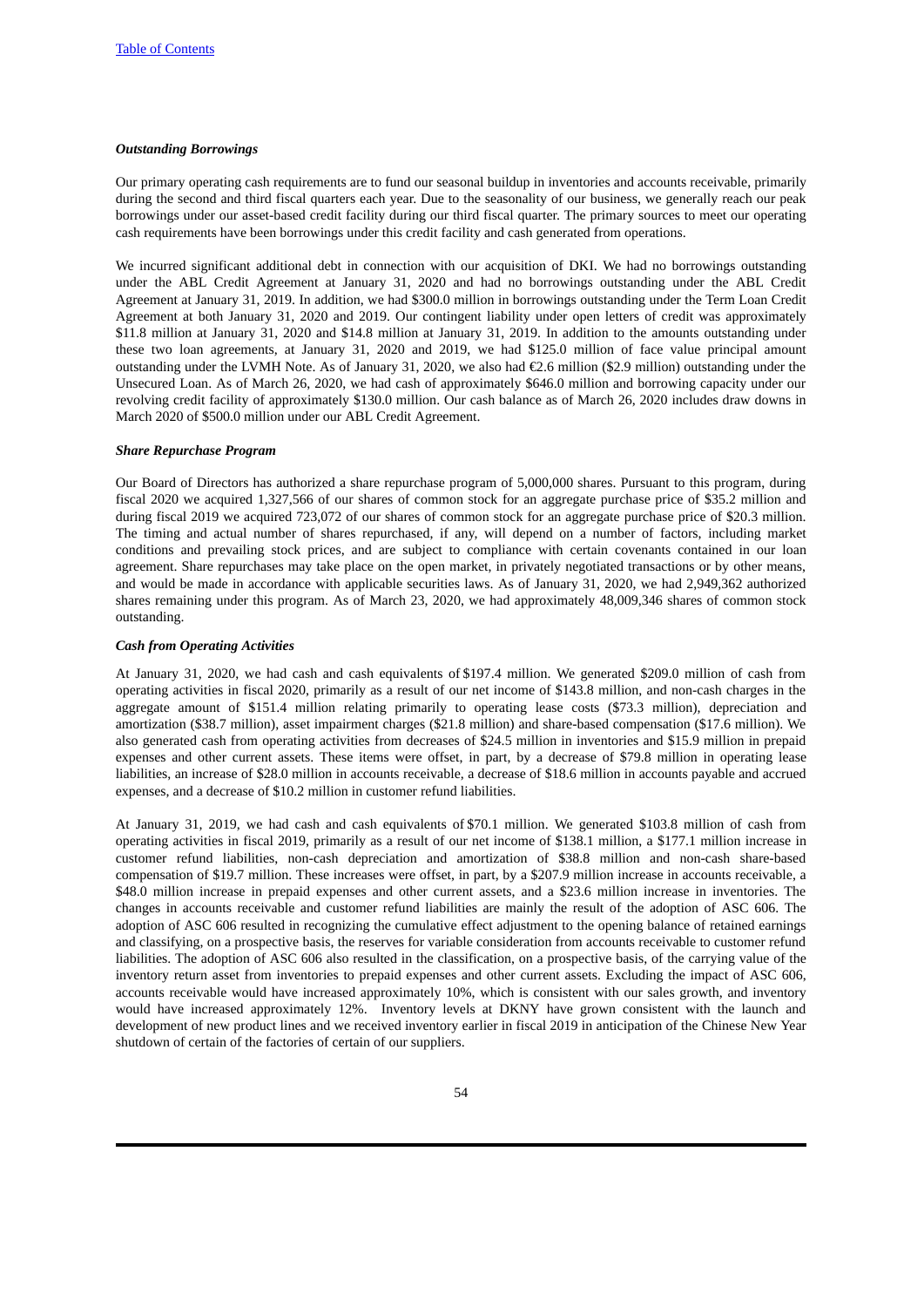### *Cash from Investing Activities*

In fiscal 2020, we used \$40.1 million of cash in investing activities for capital expenditures and initial direct costs of operating lease assets. Capital expenditures in the period primarily related to information technology expenditures and additional fixturing costs at department stores. Operating lease assets initial direct costs in the period primarily related to payments of key money and broker fees.

In fiscal 2019, we used \$37.3 million of cash in investing activities. The cash used in investing activities consisted of \$29.2 million in capital expenditures primarily related to additional fixturing costs at department stores, as well as improvements and remodels of our retail stores, and \$9.9 million for funding the remaining obligation of our investment in Fabco Holding B.V.

#### *Cash from Financing Activities*

In fiscal 2020, we used \$44.5 million of cash in financing activities. We used \$35.2 million of cash to repurchase 1,327,566 shares of our common stock under our share repurchase program and \$12.2 million for taxes paid with respect to net share settlements.

In fiscal 2019, we used \$38.0 million of cash in financing activities. We used \$20.3 million of cash to repurchase 723,072 shares of our common stock under our share repurchase program, \$12.0 million to reduce net borrowings under our revolving credit facility and \$5.7 million for taxes paid with respect to net share settlements.

### *Financing Needs*

We believe that our cash on hand and cash generated from operations, together with funds available under the ABL Credit Agreement, are sufficient to meet our expected operating and capital expenditure requirements. We may seek to acquire other businesses in order to expand our product offerings. We may need additional financing in order to complete one or more acquisitions. We cannot be certain that we will be able to obtain additional financing, if required, on acceptable terms or at all.

#### *Recent Accounting Pronouncements*

See Note A.19 – Effects of Recently Adopted and Issued Accounting Pronouncements in the accompanying notes to our Consolidated Financial Statements in this Annual Report on Form 10-K for a description of recently adopted accounting pronouncements and issued accounting pronouncements that we believe may have an impact on our Consolidated Financial Statements when adopted.

#### **Off Balance Sheet Arrangements**

We do not have any "off-balance sheet arrangements" as such term is defined in Item 303 of Regulation S-K of the SEC rules.

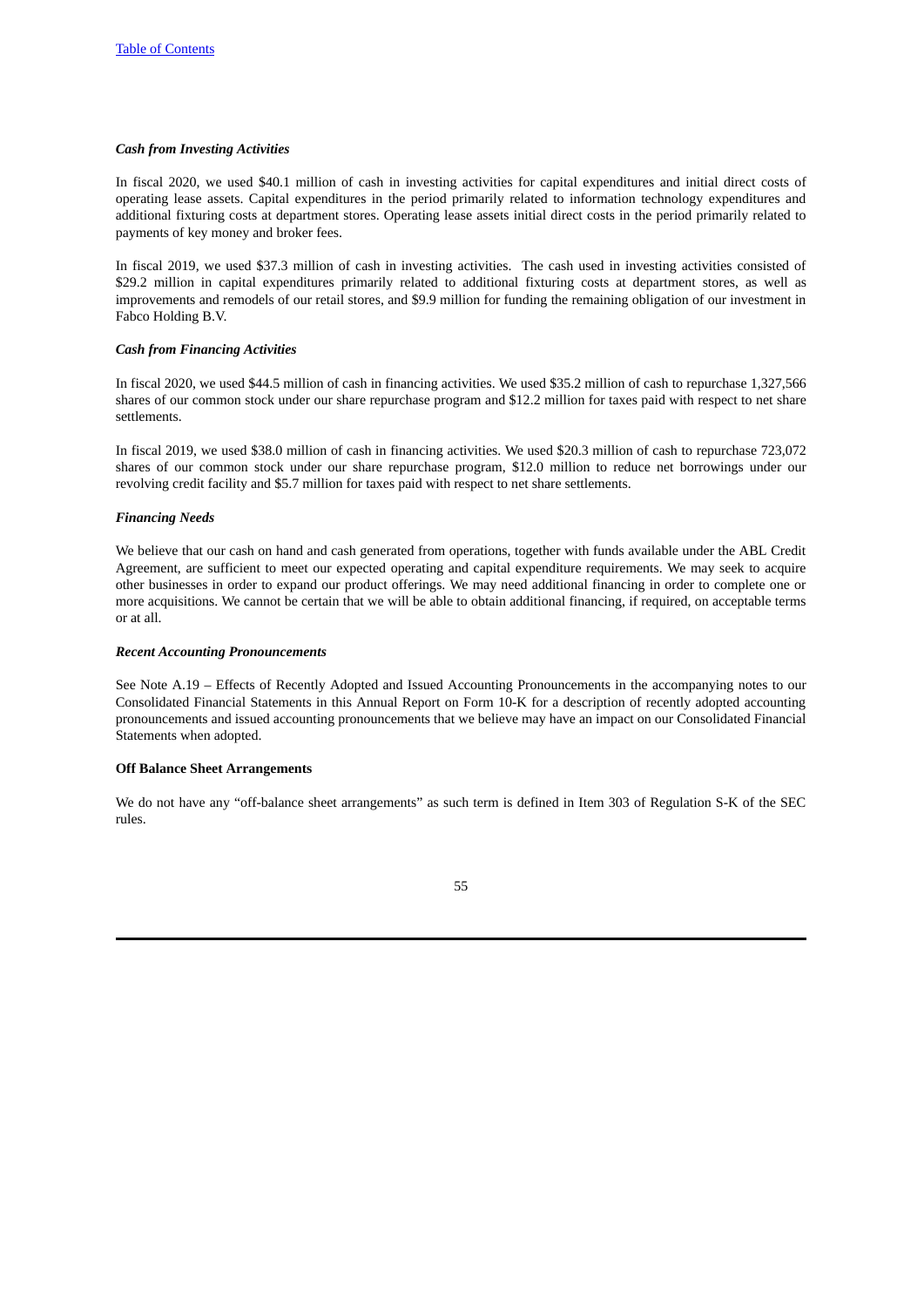### **Tabular Disclosure of Contractual Obligations**

As of January 31, 2020, our contractual obligations were as follows (in millions):

|                                  | <b>Payments Due By Period</b> |                                                          |           |           |                             |
|----------------------------------|-------------------------------|----------------------------------------------------------|-----------|-----------|-----------------------------|
| <b>Contractual Obligations</b>   | <b>Total</b>                  | <b>Less Than</b><br>1 Year                               | 1-3 Years | 4-5 Years | <b>More Than</b><br>5 Years |
| Operating lease obligations      | \$<br>384.8                   | $8^{6}$ 84.9 $8^{6}$ 145.4 $8^{6}$ 97.4 $8^{6}$          |           |           | 57.1                        |
| Minimum royalty payments $(1)$   | 370.4                         | 153.3                                                    | 164.5     | 52.6      |                             |
| Long-term debt obligations $(2)$ | 427.9                         | 0.7                                                      | 301.4     | 125.8     |                             |
| Purchase obligations (3)         | 6.5                           | 6.5                                                      |           |           |                             |
| Total                            | \$.<br>1,189.6                | $\frac{\$}{245.4}$ $\frac{\$}{611.3}$ $\frac{\$}{275.8}$ |           |           | 57.1                        |

(1) Includes obligations to pay minimum scheduled royalty, advertising and other required payments under various license agreements.

(2) Includes \$300.0 million related to our Term Loan that will mature in 2022 and \$125.0 million in face principal amount of the note issued to LVMH payable in 2023. Long-term debt obligations also includes our Unsecured Loan which matures in 2024 and requires us to make quarterly installment payments of €0.2 million. We had no borrowings outstanding under our revolving credit facility as of January 31, 2020.

(3) Includes outstanding trade letters of credit, which represent inventory purchase commitments, which typically mature in less than six months.

# **ITEM 7A.** *QUANTITATIVE AND QUALITATIVE DISCLOSURES ABOUT MARKET RISK.*

#### **Foreign Currency Exchange Rate Risks and Commodity Price Risk**

We negotiate substantially all our purchase orders with foreign manufacturers in United States dollars. Thus, notwithstanding any fluctuation in foreign currencies, our cost for any purchase order is not subject to change after the time the order is placed. However, if the value of the United States dollar against local currencies were to decrease, manufacturers might increase their United States dollar prices for products.

Our sales from the non-U.S. operations of Vilebrequin and DKI could be affected by currency fluctuations, primarily relating to the Euro. We cannot fully anticipate all of our currency exposures and therefore foreign currency fluctuations may impact our business, financial condition, and results of operations. However, we believe that the risks related to these fluctuations are not material due to the low volume of transactions by us that are denominated in currencies other than the U.S. dollar.

### **Interest Rate Exposure**

We are subject to market risk from exposure to changes in interest rates relating to our Term Loan and our revolving credit facility. We borrow under our revolving credit facility to support general corporate purposes, including capital expenditures and working capital needs. Interest rates increased in fiscal 2019 and decreased in fiscal 2020. Any future increase in interest rates by the Federal Reserve will result in increases in our interest expense under our Term Loan and ABL Credit Facility. Based on the outstanding balances of our Term Loan and our revolving credit facility as of January 31, 2020, we estimate that each 100 basis point increase in our borrowing rates would result in additional interest expense to us of approximately \$3.0 million.

### **ITEM 8.** *FINANCIAL STATEMENTS AND SUPPLEMENTARY DATA.*

Financial statements and supplementary data required pursuant to this Item begin on page F-1 of this Report.

# **ITEM 9.** *CHANGES IN AND DISAGREEMENTS WITH ACCOUNTANTS ON ACCOUNTING AND FINANCIAL DISCLOSURE.*

None.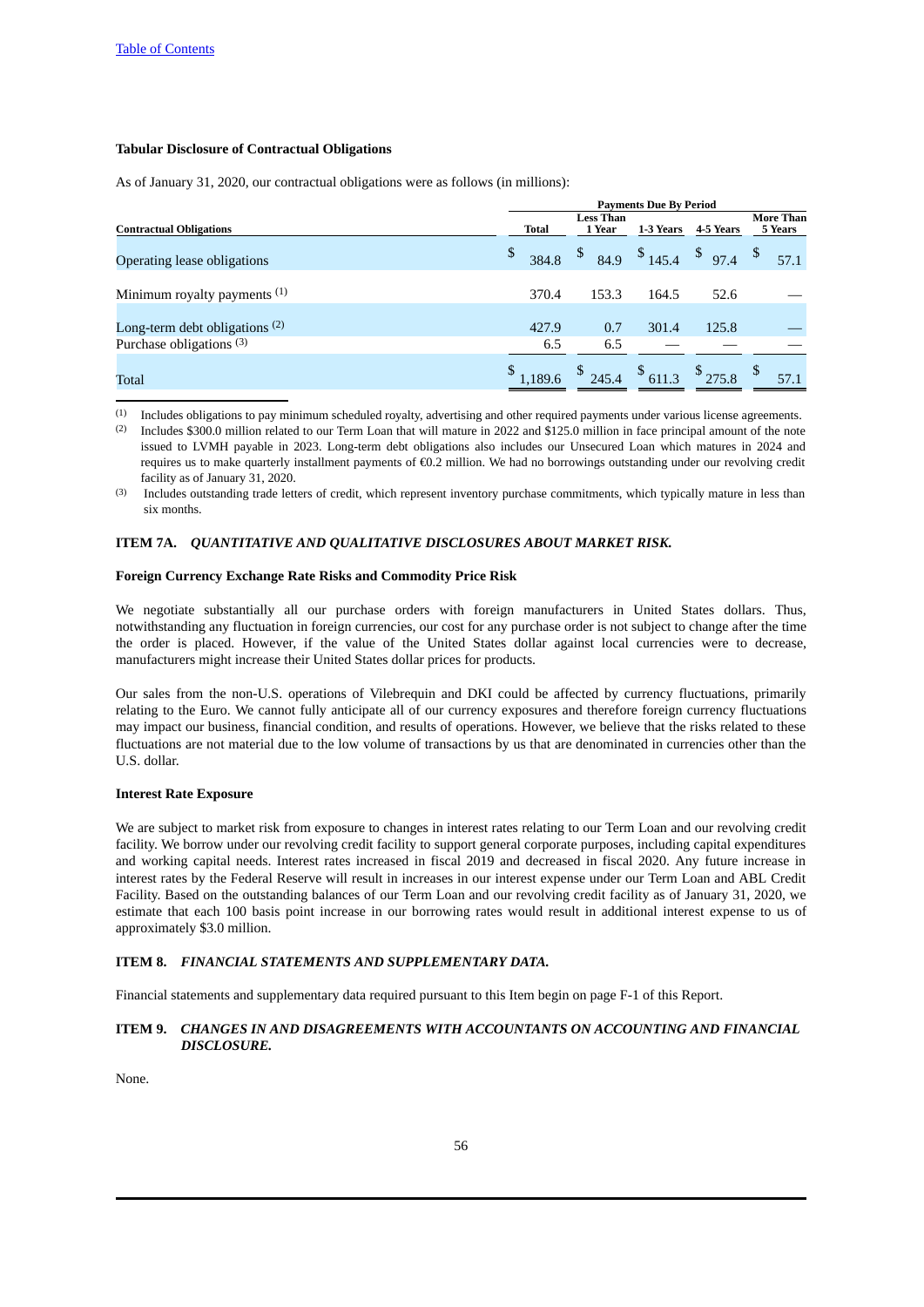# **ITEM 9A.** *CONTROLS AND PROCEDURES.*

As of January 31, 2020, our management, including the Chief Executive Officer and Chief Financial Officer, carried out an evaluation of the effectiveness of the design and operation of our disclosure controls and procedures (as such term is defined in Rule 13a-15(e) under the Exchange Act). Based on that evaluation, our Chief Executive Officer and Chief Financial Officer concluded that our disclosure controls and procedures are designed to ensure that information required to be disclosed by us in the reports that we file or submit under the Exchange Act is (i) recorded, processed, summarized and reported, within the time periods specified in the Commission's rules and forms and (ii) accumulated and communicated to our management, including our principal executive and principal financial officers, as appropriate to allow timely decisions regarding required disclosure, and thus, are effective in making known to them material information relating to G-III required to be included in this Report.

# **Changes in Internal Control over Financial Reporting**

During our last fiscal quarter, there were no changes in our internal control over financial reporting that have materially affected, or are reasonably likely to materially affect, our internal control over financial reporting.

#### **Management's Report on Internal Control over Financial Reporting**

Management is responsible for establishing and maintaining an adequate system of internal control over our financial reporting. In order to evaluate the effectiveness of internal control over financial reporting, as required by Section 404 of the Sarbanes-Oxley Act, management has conducted an assessment, including testing, using the criteria on *Internal Control — Integrated Framework (2013)*, issued by the Committee of Sponsoring Organizations of the Treadway Commission, or COSO. Our system of internal control over financial reporting is designed to provide reasonable assurance regarding the reliability of financial reporting and the preparation and fair presentation of financial statements for external purposes in accordance with accounting principles generally accepted in the United States.

Because of its inherent limitations, internal control over financial reporting may not prevent or detect misstatements. Therefore, even those systems determined to be effective can provide only reasonable assurance with respect to financial statement preparation and presentation. Also, projections of any evaluation of effectiveness of internal control over financial reporting to future periods are subject to the risk that controls may become inadequate because of changes in conditions, or that the degree of compliance with the policies or procedures may deteriorate.

Based on its assessment, management has concluded that we maintained effective internal control over financial reporting as of January 31, 2020, based on criteria in *Internal Control — Integrated Framework (2013)*, issued by the COSO.

Our independent auditors, Ernst & Young LLP, a registered public accounting firm, have audited and reported on our consolidated financial statements and the effectiveness of our internal control over financial reporting. The reports of our independent auditors appear on pages F-2 and F-3 of this Form 10-K and express unqualified opinions on the consolidated financial statements and the effectiveness of our internal control over financial reporting.

## **ITEM 9B.** *OTHER INFORMATION.*

None.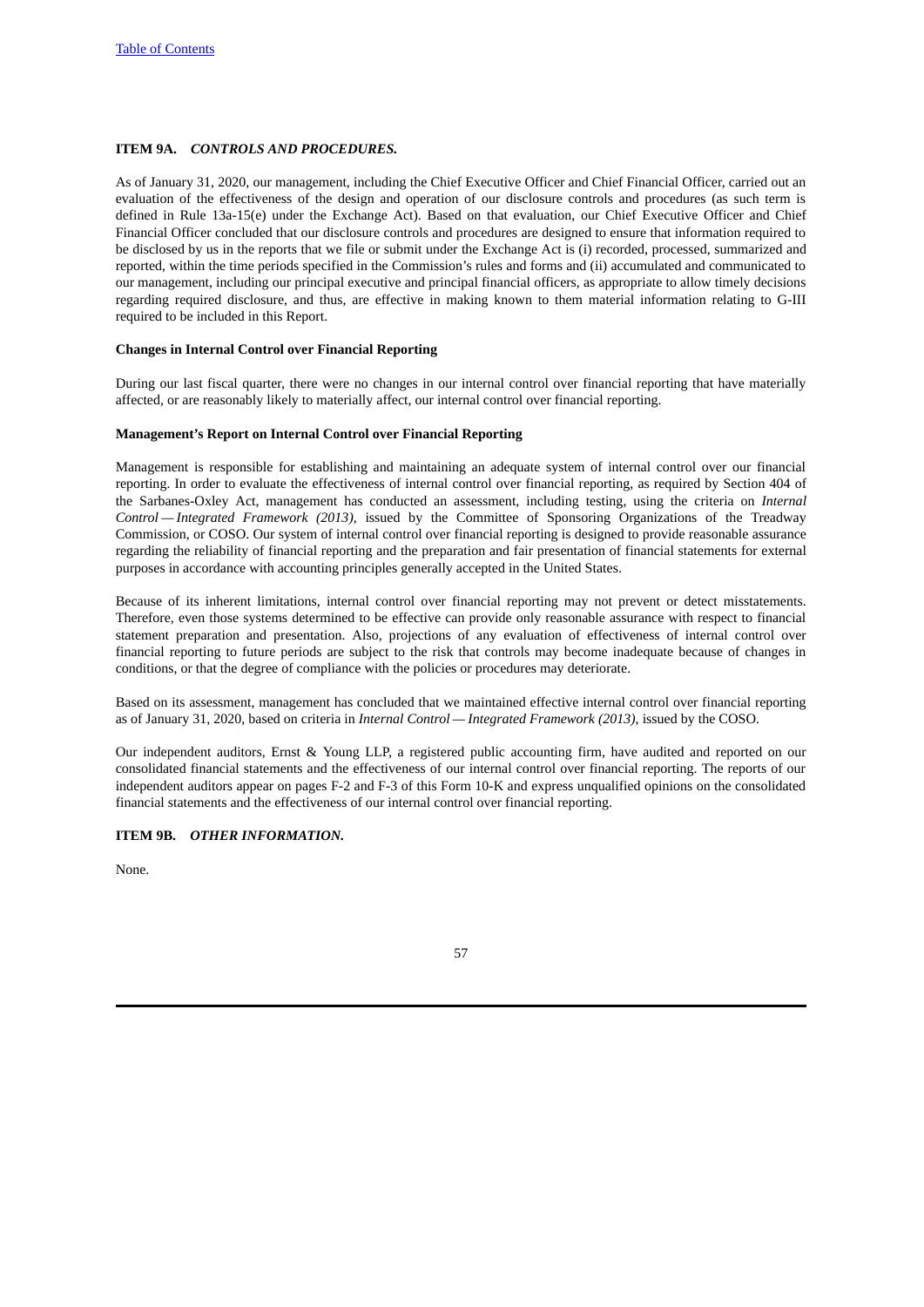# **PART III**

#### **ITEM 10.** *DIRECTORS, EXECUTIVE OFFICERS AND CORPORATE GOVERNANCE.*

We have adopted a code of ethics and business conduct, or Code of Ethics and Conduct, which applies to all of our employees, our principal executive officer, principal financial officer, principal accounting officer controller and persons performing similar functions. Our Code of Ethics and Conduct is located on our Internet website at www.g-iii.com under the heading "Corporate Governance." Any amendments to, or waivers from, a provision of our Code of Ethics and Conduct that apply to our principal executive officer, principal financial officer, principal accounting officer, controller and persons performing similar functions will be disclosed on our Internet website within five business days following such amendment or waiver. The information contained on or connected to our Internet website is not incorporated by reference into this Form 10-K and should not be considered part of this or any other report we file with or furnish to the Securities and Exchange Commission.

The information required by Item 401 of Regulation S-K regarding directors is contained under the heading "Proposal No. 1 — Election of Directors" in our definitive Proxy Statement (the "Proxy Statement") relating to our Annual Meeting of Stockholders to be held on or about June 11, 2020, to be filed pursuant to Regulation 14A of the Securities Exchange Act of 1934 with the Securities and Exchange Commission, and is incorporated herein by reference. For information concerning our executive officers, see "Business — Information About Our Executive Officers" in Item 1 in this Form 10- K.

The information required by Item 405 of Regulation S-K is contained under the heading "Delinquent Section 16(a) Reports" in our Proxy Statement and is incorporated herein by reference. The information required by Items 407(c)(3), (d)(4), and (d)(5) of Regulation S-K is contained under the heading "Corporate Governance" in our Proxy Statement and is incorporated herein by reference.

# **ITEM 11.** *EXECUTIVE COMPENSATION.*

The information required by this Item 11 is contained under the headings "Executive Compensation" and "Compensation Committee Report" in our Proxy Statement and is incorporated herein by reference.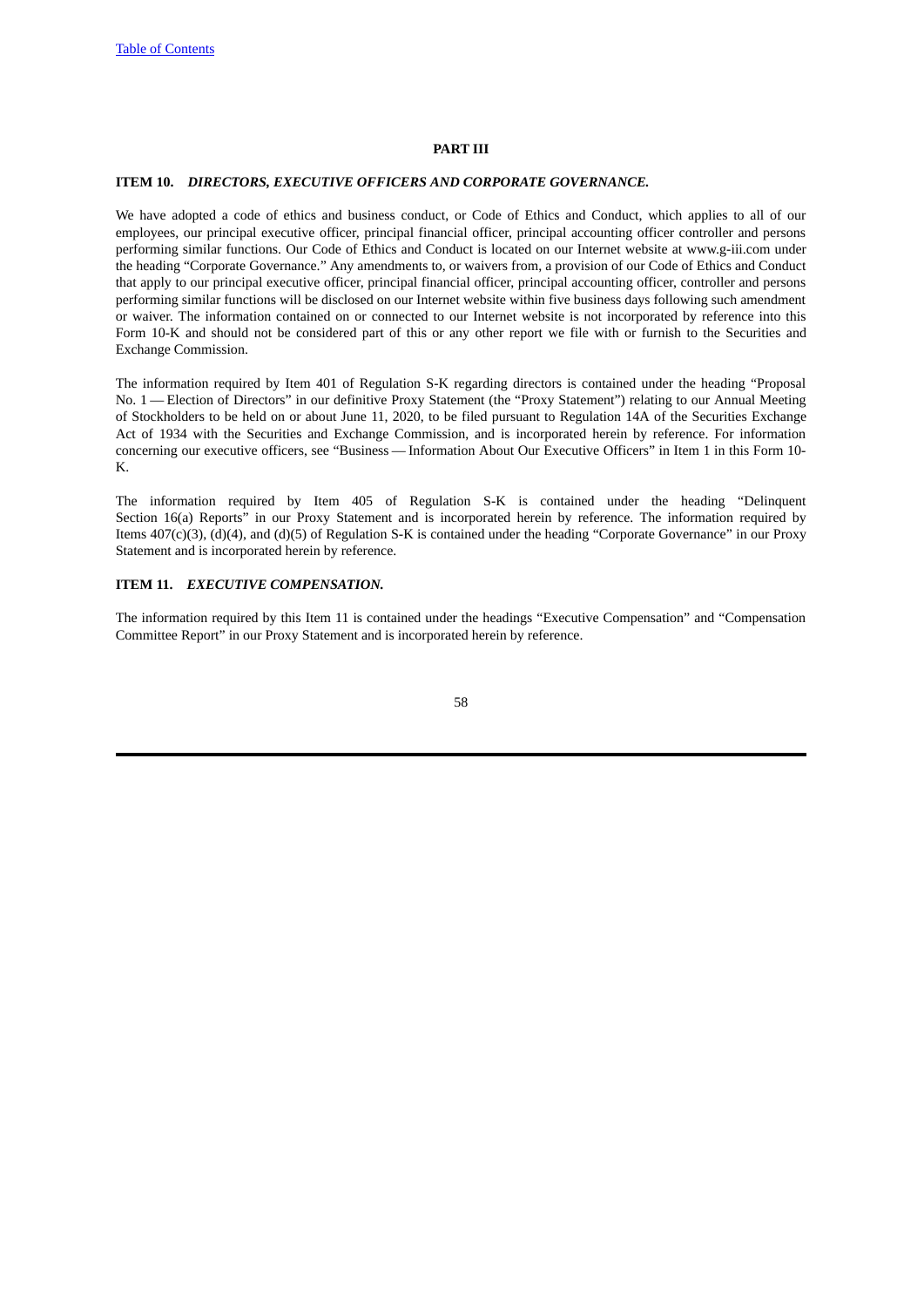### **ITEM 12.** *SECURITY OWNERSHIP OF CERTAIN BENEFICIAL OWNERS AND MANAGEMENT AND RELATED STOCKHOLDER MATTERS.*

Security ownership information of certain beneficial owners and management as called for by this Item 12 is incorporated by reference to the information set forth under the heading "Beneficial Ownership of Common Stock by Certain Stockholders and Management" in our Proxy Statement.

### **Equity Compensation Plan Information**

The following table provides information as of January 31, 2020, the last day of fiscal 2020, regarding securities issued under G-III's equity compensation plans that were in effect during fiscal 2020.

**Number of Securities**

| <b>Plan Category</b>                                          | <b>Number of Securities to</b><br>be Issued Upon Exercise<br>of Outstanding Options,<br><b>Warrants and Rights</b><br>(a) | <b>Weighted Average</b><br><b>Exercise Price of</b><br><b>Outstanding Options,</b><br><b>Warrants and Rights</b><br>(b) | Number of Securities<br><b>Remaining Available for</b><br><b>Future Issuance Under</b><br><b>Equity Compensation</b><br><b>Plans (Excluding Securities)</b><br><b>Reflected in Column (a))</b> |  |  |
|---------------------------------------------------------------|---------------------------------------------------------------------------------------------------------------------------|-------------------------------------------------------------------------------------------------------------------------|------------------------------------------------------------------------------------------------------------------------------------------------------------------------------------------------|--|--|
| Equity compensation plans approved by security                |                                                                                                                           |                                                                                                                         |                                                                                                                                                                                                |  |  |
| holders                                                       | $1,340,964$ <sup>(1)</sup>                                                                                                | 18.51(2)<br>- \$                                                                                                        | $2,756,905^{(3)}$                                                                                                                                                                              |  |  |
| Equity compensation plans not approved by<br>security holders |                                                                                                                           |                                                                                                                         |                                                                                                                                                                                                |  |  |
| Total                                                         | $1,340,964$ <sup>(1)</sup>                                                                                                | 18.51(2)                                                                                                                | $2,756,905$ <sup>(3)</sup>                                                                                                                                                                     |  |  |
|                                                               |                                                                                                                           |                                                                                                                         |                                                                                                                                                                                                |  |  |

(1) Includes outstanding awards of 1,301,653 shares of Common Stock issuable upon vesting of restricted stock units (''RSUs'') and stock options for 39,311 shares of common stock. Outstanding stock options have a weighted average exercise price of \$18.51 and a weighted average remaining term of 1.47 years.

(2) RSUs are excluded when determining the weighted average exercise price of outstanding stock options.

(3) Under our 2015 Long-Term Incentive Plan.

#### **ITEM 13.** *CERTAIN RELATIONSHIPS AND RELATED TRANSACTIONS, AND DIRECTOR INDEPENDENCE.*

The information required by this Item 13 is contained under the headings "Certain Relationships and Related Transactions" and "Corporate Governance" in our Proxy Statement and is incorporated herein by reference.

#### **ITEM 14.** *PRINCIPAL ACCOUNTING FEES AND SERVICES.*

The information required by this Item 14 is contained under the heading "Principal Accounting Fees and Services" in our Proxy Statement and is incorporated herein by reference.

#### **PART IV**

# **ITEM 15.** *EXHIBITS AND FINANCIAL STATEMENT SCHEDULES.*

- 1. Financial Statements.
- 2. Financial Statement Schedules.

The Financial Statements and Financial Statement Schedules are listed in the accompanying index to consolidated financial statements beginning on page F-1 of this report. All other schedules, for which provision is made in the applicable accounting regulations of the Securities and Exchange Commission are not required under the related instructions, are shown in the financial statements or are not applicable and therefore have been omitted.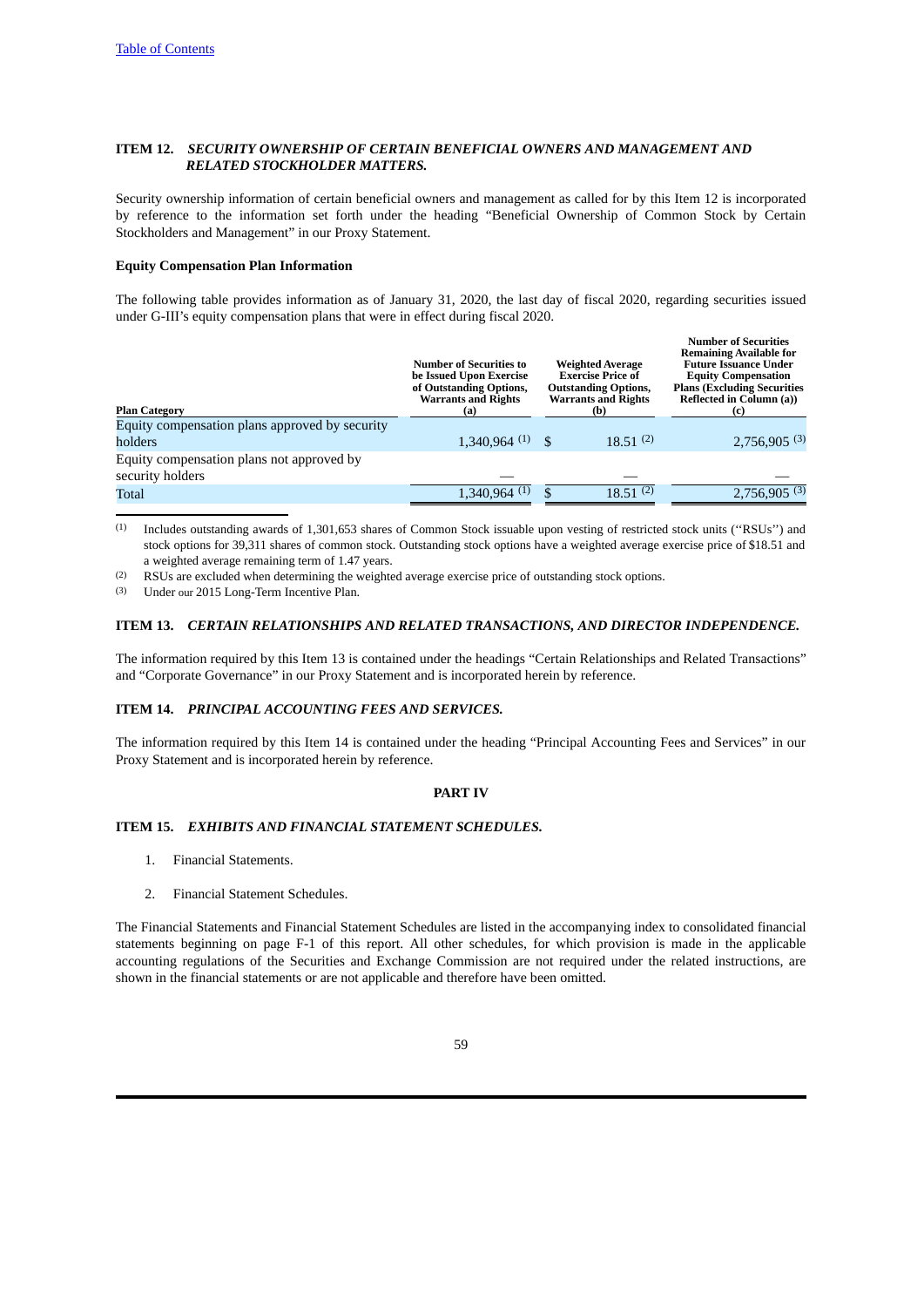# Exhibits:

The following exhibits filed as part of this report or incorporated herein by reference are management contracts or compensatory plans or arrangements: Exhibits 10.1, 10.1(a), 10.1(b), 10.1(c), 10.1(d), 10.6, 10.6(a), 10.6(b), 10.6 (c), 10.6 (d), 10.6(e), 10.7, 10.7(a), 10.7(b), 10.7(c), 10.7(d), 10.7(e), 10.8, 10.9, 10.9(a), 10.9(b), 10.9(c), 10.9(d), 10.12, 10.13, 10.13(a), 10.14, 10.15 and 10.16.

|                       |                                                                                |                 | <b>Incorporated by Reference</b> |                   |
|-----------------------|--------------------------------------------------------------------------------|-----------------|----------------------------------|-------------------|
| <b>Exhibit</b><br>No. | <b>Document</b>                                                                | Form            | File No.                         | <b>Date Filed</b> |
| 2.1                   | Stock Purchase Agreement, dated as of July 22, 2016, by and between G-III      | $8-K$           | 000-18183                        | 7/28/2016         |
|                       | Apparel Group, Ltd. ("G-III") and LVMH Moet Hennessy Louis Vuitton Inc.        |                 |                                  |                   |
|                       | ("LVMH") (including the exhibits thereto).                                     |                 |                                  |                   |
| 2.1(a)                | Amendment No. 1 to Stock Purchase Agreement, dated November 30, 2016,          | $8-K$           | 000-18183                        | 12/6/2016         |
|                       | by and between G-III and LVMH.                                                 |                 |                                  |                   |
| 3.1                   | Certificate of Incorporation.                                                  | $8-K$           | 000-18183                        | 7/2/2008          |
| 3.1(a)                | Certificate of Amendment of Certificate of Incorporation, dated June 8, 2006.  | 10-Q (Q2 2007)  | 000-18183                        | 9/13/2006         |
| 3.1(b)                | Certificate of Amendment of Certificate of Incorporation, dated June 7, 2011.  | $8-K$           | 000-18183                        | 6/9/2011          |
| 3.1(c)                | Certificate of Amendment of Certificate of Incorporation, dated June 30, 2015. | $8-K$           | 000-18183                        | 7/1/2015          |
| 3.2                   | By-Laws, as amended, of G-III.                                                 | $8-K$           | 000-18183                        | 3/15/2013         |
| 4.1                   | Promissory Note, dated December 1, 2016, from G-III to LVMH.                   | $8-K$           | 000-18183                        | 12/6/2016         |
| $4.2*$                | <b>Description of Securities</b>                                               |                 |                                  |                   |
| 10.1                  | Employment Agreement, dated February 1, 1994, between G-III and Morris         | 10-K/A (2006)   | 000-18183                        | 5/8/2006          |
|                       | Goldfarb.                                                                      |                 |                                  |                   |
| 10.1(a)               | Amendment, dated October 1, 1999, to the Employment Agreement, dated           | 10-K/A (2006)   | 000-18183                        | 5/8/2006          |
|                       | February 1, 1994, between G-III and Morris Goldfarb.                           |                 |                                  |                   |
| 10.1(b)               | Amendment, dated January 28, 2009, to Employment Agreement, dated              | $8-K$           | 000-18183                        | 2/3/2009          |
|                       | February 1, 1994, between G-III and Morris Goldfarb.                           |                 |                                  |                   |
| 10.1(c)               | Letter Amendment, dated March 13, 2013, to Employment Agreement, dated         | $8-K$           | 000-18183                        | 3/15/2013         |
|                       | February 1, 1994, between G-III and Morris Goldfarb.                           |                 |                                  |                   |
| 10.1(d)               | Letter Amendment, dated April 28, 2014, to Employment Agreement, dated         | $8-K$           | 000-18183                        | 5/14/2015         |
|                       | February 1, 1994, between G-III and Morris Goldfarb.                           |                 |                                  |                   |
| 10.2                  | Amended and Restated Credit Agreement, dated as of December 1, 2016,           | $8-K$           | 000-18183                        | 12/6/2016         |
|                       | among G-III Leather, Riviera Sun, Inc., CK Outerwear, LLC, AM Retail           |                 |                                  |                   |
|                       | Group, Inc. and The Donna Karan Company Store, LLC, as Borrowers, the          |                 |                                  |                   |
|                       | other Borrowers party thereto, the Loan Guarantors party thereto, the Lenders  |                 |                                  |                   |
|                       | party thereto and JPMorgan Chase Bank, N.A., as the Administrative Agent.      |                 |                                  |                   |
| 10.2(a)               | Credit Agreement dated as of December 1, 2016, among G-III, the other loan     | $8-K$           | 000-18183                        | 12/6/2016         |
|                       | parties thereto, the lenders party thereto and Barclays Bank PLC, as the       |                 |                                  |                   |
|                       | <b>Administrative Agent.</b>                                                   |                 |                                  |                   |
| 10.3                  | Lease, dated June 1, 1993, between 512 Seventh Avenue Associates ("512")       | 10-K/A (2006)   | 000-18183                        | 5/8/2006          |
|                       | and G-III Leather Fashions, Inc. ("G-III Leather") (34th and 35th floors).     |                 |                                  |                   |
| 10.3(a)               | Lease amendment, dated July 1, 2000, between 512 and G-III Leather (34th       | $10-K/A$ (2006) | 000-18183                        | 5/8/2006          |
|                       | and 35th floors).                                                              |                 |                                  |                   |
| 10.3(b)               | Second Amendment of Lease, dated March 26, 2010, between 500-512               | 10-Q (Q3 2011)  | 000-18183                        | 12/10/2010        |
|                       | Seventh Avenue Limited Partnership, the successor to 512 (collectively,        |                 |                                  |                   |
|                       | "512") and G-III Leather (34th and 35th floors).                               |                 |                                  |                   |
| 10.4                  | Lease, dated January 31, 1994, between 512 and G-III (33rd floor).             | 10-K/A (2006)   | 000-18183                        | 5/8/2006          |
| 10.4(a)               | Lease amendment, dated July 1, 2000, between 512 and G-III (33rd floor).       | 10-K/A (2006)   | 000-18183                        | 5/8/2006          |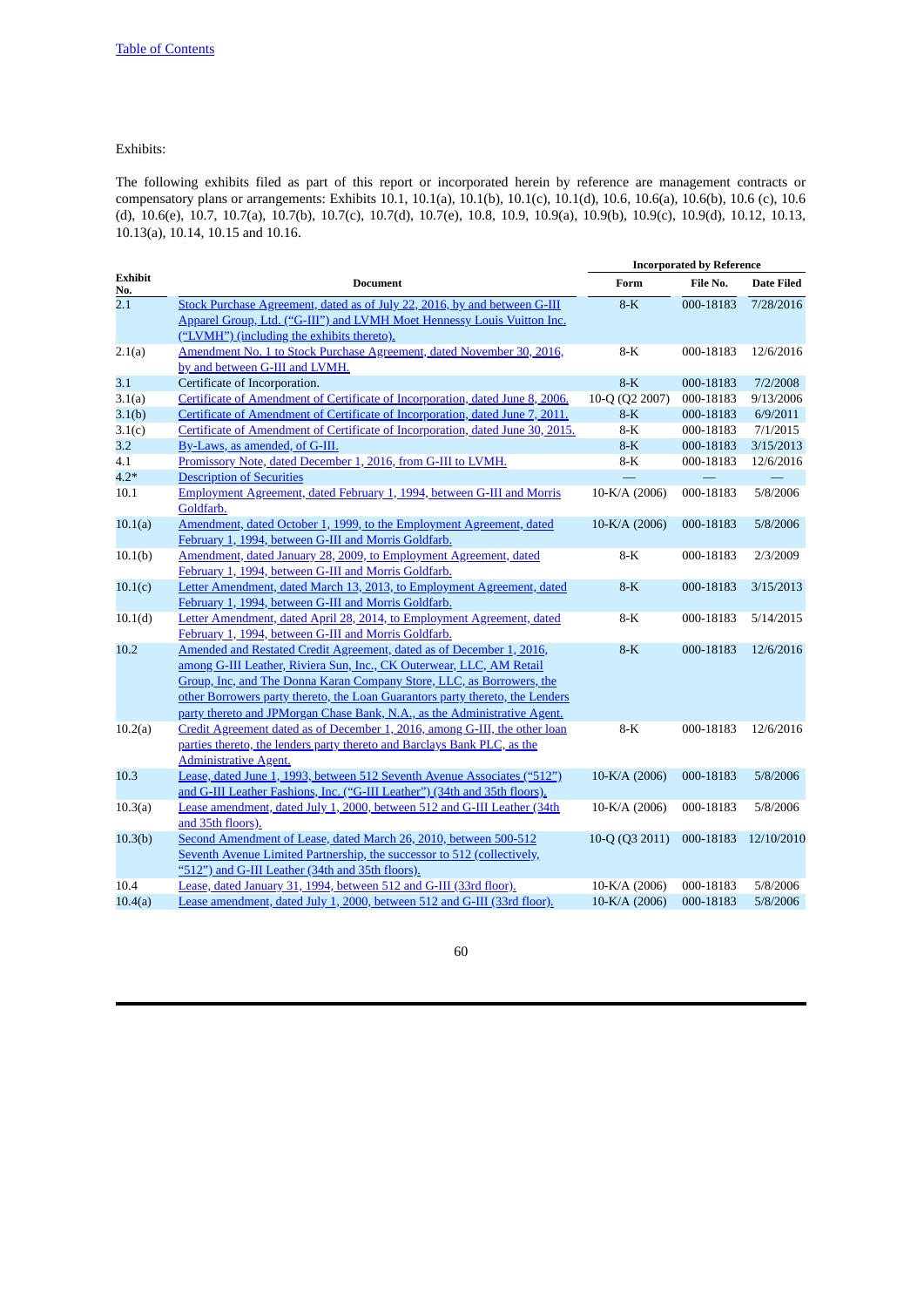|                |                                                                                                 | <b>Incorporated by Reference</b>    |           |                   |  |
|----------------|-------------------------------------------------------------------------------------------------|-------------------------------------|-----------|-------------------|--|
| Exhibit<br>No. | <b>Document</b>                                                                                 | Form                                | File No.  | <b>Date Filed</b> |  |
| 10.4(b)        | Second Amendment of Lease, dated March 26, 2010, between 512 and G-III                          | 10-Q (Q3 2011) 000-18183            |           | 12/10/2010        |  |
|                | Leather (33rd floor).                                                                           |                                     |           |                   |  |
| 10.4(c)        | Second Amendment of Lease, dated March 26, 2010, between 512 and G-III<br>Leather (10th floor). | 10-Q (Q3 2011) 000-18183 12/10/2010 |           |                   |  |
| 10.4(d)        | Third Amendment of Lease, dated March 26, 2010, between 512 and G-III                           | 10-Q (Q3 2011)                      | 000-18183 | 12/10/2010        |  |
|                | Leather (21st, 22nd, 23rd, 24th and 36th floors).                                               |                                     |           |                   |  |
| 10.4(e)        | Sixth Amendment of Lease, dated May 23, 2013, by and between G-III Leather                      | 10-Q (Q1 2014) 000-18183            |           | 6/10/2013         |  |
|                | Fashions, Inc. as Tenant and 500-512 Seventh Avenue Limited Partnership as                      |                                     |           |                   |  |
|                | Landlord, (2nd Floor (including mezzanine), 21st, 22nd, 23rd, 24th, 27th, 29th,                 |                                     |           |                   |  |
|                | 31st, 36th and 40th Floors).                                                                    |                                     |           |                   |  |
| 10.4(f)        | Seventh Amendment of Lease dated April 25, 2014, by and between G-III                           | 10-Q (Q1 2015) 000-18183            |           | 6/5/2014          |  |
|                | Leather Fashions, Inc. as Tenant and 500-512 Seventh Avenue Limited                             |                                     |           |                   |  |
|                | Partnership as Landlord (2nd Floor (including mezzanine), 21st, 22nd, 23rd,                     |                                     |           |                   |  |
|                | 24th, 27th, 29th, 31st, 36th, 39th and 40th Floors).                                            |                                     |           |                   |  |
| 10.4(g)        | Eighth Amendment Of Lease, dated June 16, 2017, by and between G-III                            | 10-K (2018)                         | 000-18183 | 4/2/2018          |  |
|                | Leather Fashions, Inc. as Tenant and 500-512 Seventh Avenue Limited                             |                                     |           |                   |  |
|                | Partnership as Landlord* (2nd Floor (including mezzanine), 3rd, 4th, 5th, 21st,                 |                                     |           |                   |  |
|                | 22nd, 23rd, 24th, 27th, 28th, 29th, 30th, 31st, 36th, 39th and 40th Floors)                     |                                     |           |                   |  |
| 10.4(h)        | Ninth Amendment of Lease, dated May 14, 2018, by and between G-III Leather                      | 10-Q (Q1 2019)                      | 000-18183 | 6/11/2018         |  |
|                | Fashions, Inc. as Tenant and 500-512 Seventh Avenue Limited Partnership as                      |                                     |           |                   |  |
|                | Landlord, (2nd Floor (including mezzanine), 3rd, 4th, 5th, 21st, 22nd, 23rd,                    |                                     |           |                   |  |
|                | 24th, 26th, 27th, 28th, 29th, 30th, 31st, 36th, 39th and 40th Floors at 512                     |                                     |           |                   |  |
|                | Seventh Avenue and 2nd and Part of 3rd at 500 Seventh Avenue).                                  |                                     |           |                   |  |
| 10.5           | Lease, dated February 10, 2009, between IRET Properties and AM Retail                           | 10-Q (Q3 2011) 000-18183 12/10/2010 |           |                   |  |
|                | Group, Inc.                                                                                     |                                     |           |                   |  |
| 10.6           | G-III 2005 Amended and Restated Stock Incentive Plan, (the "2005 Plan").                        | $8-K$                               | 000-18183 | 3/15/2013         |  |
| 10.6(a)        | Form of Option Agreement for awards made pursuant to the 2005 Plan.                             | 10-K (2009)                         | 000-18183 | 4/16/2009         |  |
| 10.6(b)        | Form of Restricted Stock Agreement for restricted stock awards made pursuant                    | $8-K$                               | 000-18183 | 6/15/2005         |  |
|                | to the 2005 Plan.                                                                               |                                     |           |                   |  |
| 10.6(c)        | Form of Deferred Stock Award Agreement for October 23, 2014 restricted                          | $8-K$                               | 000-18183 | 10/28/2014        |  |
|                | stock unit grant.                                                                               |                                     |           |                   |  |
| 10.6(d)        | Form of Deferred Stock Award Agreement for May 12, 2015 restricted stock                        | $8-K$                               | 000-18183 | 5/14/2015         |  |
|                | unit grant vesting on April 12, 2019.                                                           |                                     |           |                   |  |
| 10.6(e)        | Form of Deferred Stock Award Agreement for May 12, 2015 restricted stock                        | $8-K$                               | 000-18183 | 5/14/2015         |  |
|                | unit grant vesting on June 12, 2020.                                                            |                                     |           |                   |  |
| 10.7           | G-III 2015 Long-Term Incentive Plan, as amended.                                                | $8-K$                               | 000-18183 | 6/13/2019         |  |
| 10.7(a)        | Form of Restricted Stock Unit Agreement for December 10, 2015 restricted                        | 8-K                                 | 000-18183 | 12/14/2015        |  |
|                | stock unit grants.                                                                              |                                     |           |                   |  |
| 10.7(b)        | Form of Restricted Stock Unit Agreement for January 27, 2017 restricted stock                   | $8-K$                               | 000-18183 | 1/31/2017         |  |
|                | unit grants.                                                                                    |                                     |           |                   |  |
| 10.7(c)        | Form of Restricted Stock Unit Agreement for March 28, 2017 restricted stock                     | $8-K$                               | 000-18183 | 3/17/2017         |  |
|                | unit grants.                                                                                    |                                     |           |                   |  |
| 10.7(d)        | Form of Restricted Stock Unit Agreement for April 26, 2018 restricted stock                     | $8-K$                               | 000-18183 | 4/30/2018         |  |
|                | unit grants.                                                                                    |                                     |           |                   |  |
| 10.7(e)        | Form of Performance Share Unit Agreement for April 17, 2019 performance                         | $8-K$                               | 000-18183 | 4/23/2019         |  |
|                | share unit grants.                                                                              |                                     |           |                   |  |
| 10.8           | Form of Executive Transition Agreement, as amended.                                             | $8-K$                               | 000-18183 | 2/16/2011         |  |
| 10.9           | Employment Agreement, dated as of July 11, 2005, by and between Sammy                           | 10-Q (Q3 2011)                      | 000-18183 | 12/10/2010        |  |
|                | Aaron and G-III.                                                                                |                                     |           |                   |  |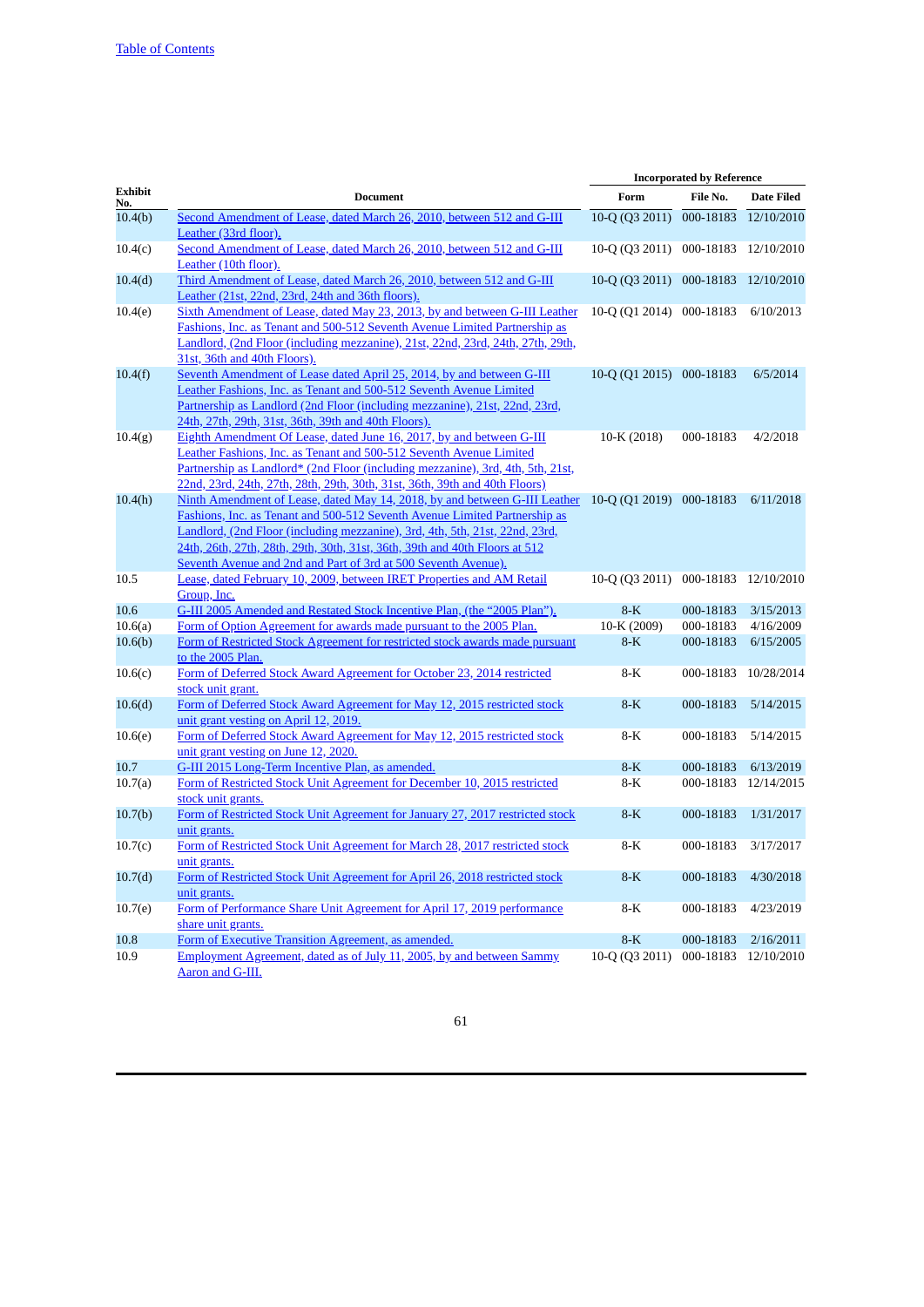| 10.9(a)               | Amendment, dated October 3, 2008, to Employment Agreement, dated as of<br>July 11, 2005, by and between Sammy Aaron and G-III.                                                                                                                                                                                                      | $8-K$                               | 000-18183                        | 10/6/2008            |
|-----------------------|-------------------------------------------------------------------------------------------------------------------------------------------------------------------------------------------------------------------------------------------------------------------------------------------------------------------------------------|-------------------------------------|----------------------------------|----------------------|
|                       |                                                                                                                                                                                                                                                                                                                                     |                                     | <b>Incorporated by Reference</b> |                      |
| <b>Exhibit</b><br>No. | <b>Document</b>                                                                                                                                                                                                                                                                                                                     | Form                                | File No.                         | <b>Date Filed</b>    |
| 10.9(b)               | Amendment, dated January 28, 2009, to Employment Agreement, dated as of<br>July 11, 2005, by and between Sammy Aaron and G-III.                                                                                                                                                                                                     | $8-K$                               | $000 - 18183$                    | 2/3/2009             |
| 10.9(c)               | Letter Amendment, dated March 13, 2013, to Employment Agreement, dated as<br>of July 11, 2005, by and between Sammy Aaron and G-III.                                                                                                                                                                                                | $8-K$                               | 000-18183                        | 3/15/2013            |
| 10.9(d)               | Letter Amendment, dated April 28, 2014, to Employment Agreement, dated as<br>of July 11, 2005, by and between Sammy Aaron and G-III.                                                                                                                                                                                                | $8-K$                               | 000-18183                        | 4/30/2014            |
| 10.10(a)              | Lease agreement dated June 29, 2006 between The Realty Associates Fund VI,<br>LP and G-III.                                                                                                                                                                                                                                         | 10-Q (Q2 2007)                      | 000-18183                        | 9/13/2006            |
| 10.10(b)              | First Amendment of Lease, dated July 31, 2012, by and between Centerpoint<br>Herrod, LLC, as successor in interest to The Realty Associates Fund VI, LP,<br>and G-III.                                                                                                                                                              | 10-K (2019)                         | 000-18183                        | 3/28/2019            |
| 10.11                 | Lease Agreement, dated December 21, 2009 and effective December 28, 2009,<br>by and between G-III, as Tenant, and Granite South Brunswick LLC, as<br>Landlord.                                                                                                                                                                      | 10-Q (Q3 2011) 000-18183 12/10/2010 |                                  |                      |
| 10.12                 | Form of Indemnification Agreement.                                                                                                                                                                                                                                                                                                  | 10-Q (Q3 2011)                      |                                  | 000-18183 12/10/2010 |
| 10.13                 | Employment Agreement, made as of January 9, 2013, between G-III and<br>Wayne S. Miller.                                                                                                                                                                                                                                             | $8-K$                               | 000-18183                        | 1/14/2013            |
| 10.13(a)              | Amendment to Employment Agreement and Executive Transition Agreement,<br>dated as of December 9, 2016, between G-III and Wayne S. Miller.                                                                                                                                                                                           | $8-K$                               |                                  | 000-18183 12/14/2016 |
| 10.14                 | Employment Agreement, dated as of December 9, 2016, between G-III and<br>Jeffrey D. Goldfarb.                                                                                                                                                                                                                                       | $8-K$                               |                                  | 000-18183 12/14/2016 |
| 10.15                 | Amendment to Executive Transition Agreement, dated as of December 9, 2016,<br>between G-III and Jeffrey D. Goldfarb.                                                                                                                                                                                                                | $8-K$                               | 000-18183                        | 12/6/2016            |
| 10.16                 | Severance Agreement, dated as of December 9, 2016, between G-III and Neal<br>Nackman.                                                                                                                                                                                                                                               | $8-K$                               |                                  | 000-18183 12/14/2016 |
| 10.17                 | Lease, dated August 1, 2006, between 240 West 40th LLC. and G-III Leather<br>Fashions, Inc.                                                                                                                                                                                                                                         | 10-K (2017)                         | 000-18183                        | 4/3/2017             |
| 10.18                 | Lease, dated December 7, 2011, between 400 Commerce Boulevard LLC. and<br>G-III Leather Fashions, Inc.                                                                                                                                                                                                                              | 10-K (2017)                         | 000-18183                        | 4/3/2017             |
| $21*$                 | Subsidiaries of G-III.                                                                                                                                                                                                                                                                                                              |                                     |                                  |                      |
| $23.1*$               | Consent of Independent Registered Public Accounting Firm, Ernst & Young<br>LLP.                                                                                                                                                                                                                                                     |                                     |                                  |                      |
| $31.1*$               | Certification by Morris Goldfarb, Chief Executive Officer of G-III Apparel<br>Group, Ltd., pursuant to Rule $13a - 14(a)$ or Rule $15d - 14(a)$ of the Securities<br>Exchange Act of 1934, as amended, in connection with G-III Apparel Group,<br>Ltd.'s Annual Report on Form 10-K for the fiscal year ended January 31, 2020.     |                                     |                                  |                      |
| $31.2*$               | Certification by Neal S. Nackman, Chief Financial Officer of G-III Apparel<br>Group, Ltd., pursuant to Rule $13a - 14(a)$ or Rule $15d - 14(a)$ of the Securities<br>Exchange Act of 1934, as amended, in connection with G-III Apparel Group,<br>Ltd.'s Annual Report on Form 10-K for the fiscal year ended January 31, 2020.     |                                     |                                  |                      |
| $32.1***$             | Certification by Morris Goldfarb, Chief Executive Officer of G-III Apparel<br>Group, Ltd., pursuant to 18 U.S.C. Section 1350, as adopted pursuant to<br>Section 906 of the Sarbanes-Oxley Act of 2002, in connection with G-III<br>Apparel Group, Ltd.'s Annual Report on Form 10-K for the fiscal year ended<br>January 31, 2020. |                                     |                                  |                      |
| $32.2**$              | Certification by Neal S. Nackman, Chief Financial Officer of G-III Apparel<br>Group, Ltd., pursuant to 18 U.S.C. Section 1350, as adopted pursuant to<br>Section 906 of the Sarbanes-Oxley Act of 2002, in connection with G-III<br>Apparel Group, Ltd.'s Annual Report on Form 10-K for the year ended<br>January 31, 2020.        |                                     |                                  |                      |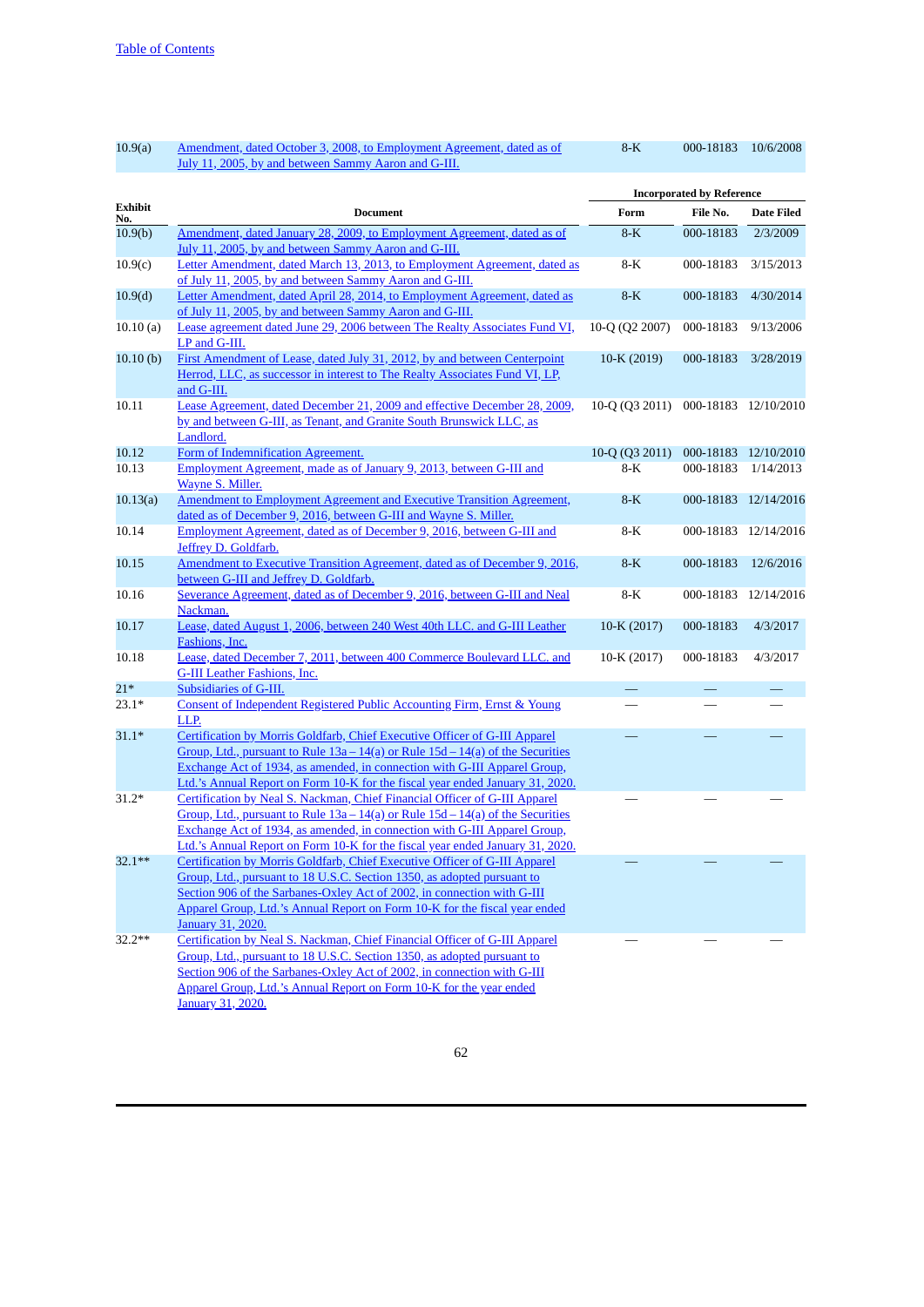| $101.$ IN $S^*$       | iXBRL Instance Document.                                                    |      |                                  |                   |
|-----------------------|-----------------------------------------------------------------------------|------|----------------------------------|-------------------|
|                       | 101.SCH* iXBRL Schema Document.                                             |      |                                  |                   |
|                       |                                                                             |      | <b>Incorporated by Reference</b> |                   |
| <b>Exhibit</b><br>No. | Document                                                                    | Form | File No.                         | <b>Date Filed</b> |
|                       | 101.CAL* iXBRL Calculation Linkbase Document.                               |      |                                  |                   |
|                       | 101.DEF* iXBRL Extension Definition.                                        |      |                                  |                   |
|                       | 101.LAB* iXBRL Label Linkbase Document.                                     |      |                                  |                   |
|                       | 101.PRE* iXBRL Presentation Linkbase Document.                              |      |                                  |                   |
| $104*$                | Cover Page Interactive Data File (embedded within the Inline XBRL document) |      |                                  |                   |

\* Filed herewith.

\*\* Exhibits 32.1 and 32.2 shall not be deemed "filed" for purposes of Section 18 of the Securities Exchange Act of 1934, or otherwise subject to the liability of that Section. Such exhibits shall not be deemed incorporated by reference into any filing under the Securities Act of 1933 or the Securities Exchange Act of 1934.

Exhibits have been included in copies of this Report filed with the Securities and Exchange Commission. We will provide, without charge, a copy of these exhibits to each stockholder upon the written request of any such stockholder. All such requests should be directed to Investor Relations, G-III Apparel Group, Ltd., 512 Seventh Avenue, 31st floor, New York, New York 10018.

### **ITEM 16.** *FORM 10-K SUMMARY.*

Not applicable.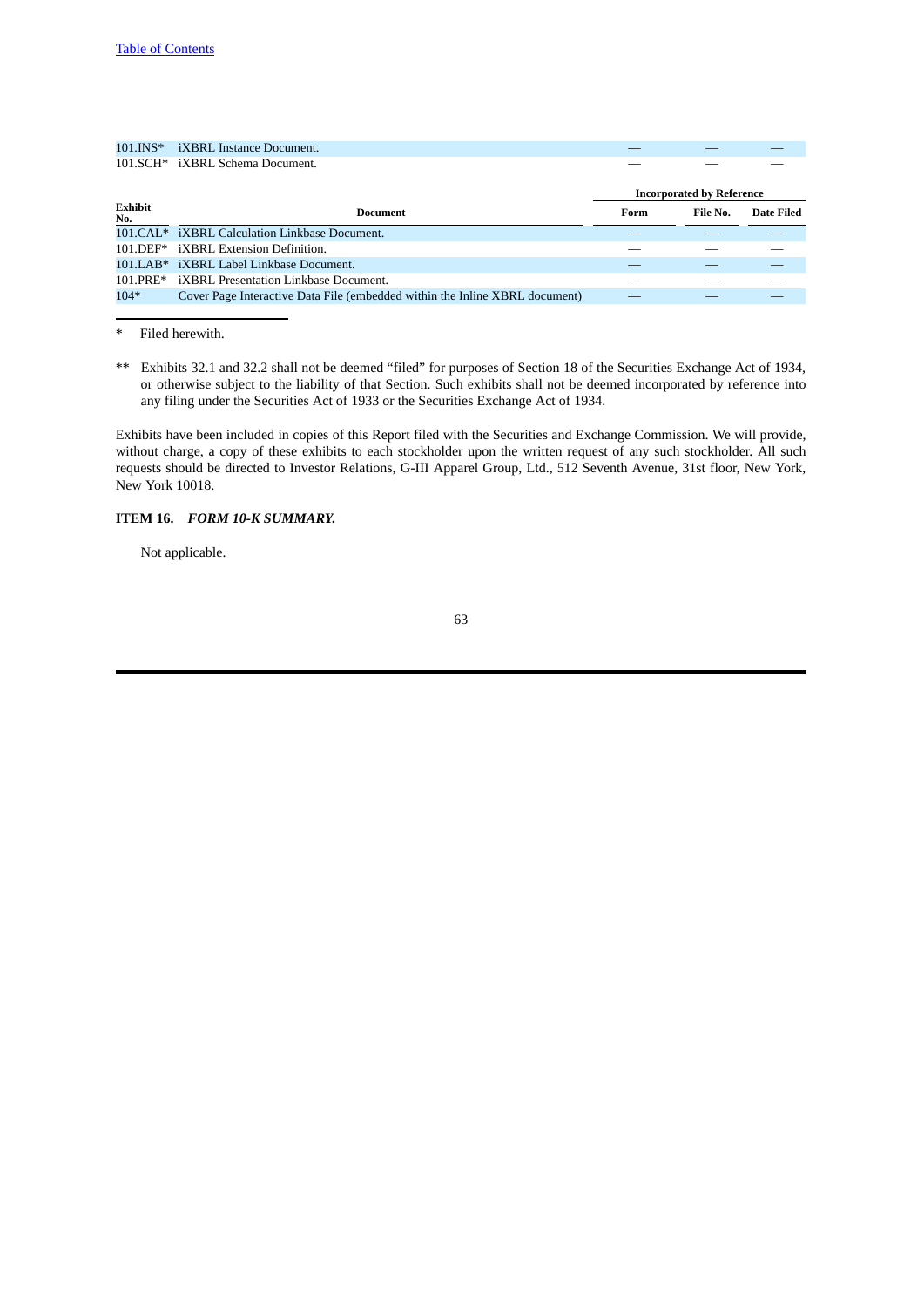# **EXHIBIT INDEX**

| 4.2            | <b>Description of Securities.</b>                                                                                            |
|----------------|------------------------------------------------------------------------------------------------------------------------------|
| 21             | Subsidiaries of G-III.                                                                                                       |
| 23.1           | Consent of Independent Registered Public Accounting Firm, Ernst & Young LLP.                                                 |
|                | Certification by Morris Goldfarb, Chief Executive Officer of G-III Apparel Group, Ltd., pursuant to                          |
|                | <u>Rule <math>13a - 14(a)</math> or Rule <math>15d - 14(a)</math> of the Securities Exchange Act of 1934, as amended, in</u> |
|                | connection with G-III Apparel Group, Ltd.'s Annual Report on Form 10-K for the fiscal year ended                             |
| 31.1           | January 31, 2020.                                                                                                            |
|                | Certification by Neal S. Nackman, Chief Financial Officer of G-III Apparel Group, Ltd., pursuant to                          |
|                | <u>Rule 13a – 14(a) or Rule 15d – 14(a) of the Securities Exchange Act of 1934, as amended, in</u>                           |
|                | connection with G-III Apparel Group, Ltd.'s Annual Report on Form 10-K for the fiscal year ended                             |
| 31.2           | January 31, 2020.                                                                                                            |
|                | Certification by Morris Goldfarb, Chief Executive Officer of G-III Apparel Group, Ltd., pursuant to                          |
|                | 18 U.S.C. Section 1350, as adopted pursuant to Section 906 of the Sarbanes-Oxley Act of 2002, in                             |
|                | connection with G-III Apparel Group, Ltd.'s Annual Report on Form 10-K for the fiscal year ended                             |
| 32.1           | January 31, 2020.                                                                                                            |
|                | Certification by Neal S. Nackman, Chief Financial Officer of G-III Apparel Group, Ltd., pursuant to                          |
|                | 18 U.S.C. Section 1350, as adopted pursuant to Section 906 of the Sarbanes-Oxley Act of 2002, in                             |
|                | connection with G-III Apparel Group, Ltd.'s Annual Report on Form 10-K for the fiscal year ended                             |
| 32.2           | January 31, 2020.                                                                                                            |
| 101.INS        | <b>iXBRL Instance Document.</b>                                                                                              |
| 101.SCH        | <b>iXBRL Schema Document.</b>                                                                                                |
| 101.CAL        | <b>iXBRL Calculation Linkbase Document.</b>                                                                                  |
| 101.DEF        | <b>iXBRL Extension Definition.</b>                                                                                           |
| 101.LAB        | <b>iXBRL Label Linkbase Document.</b>                                                                                        |
| <b>101.PRE</b> | iXBRL Presentation Linkbase Document.                                                                                        |
| 104            | Cover Page Interactive Data File (embedded within the Inline XBRL document)                                                  |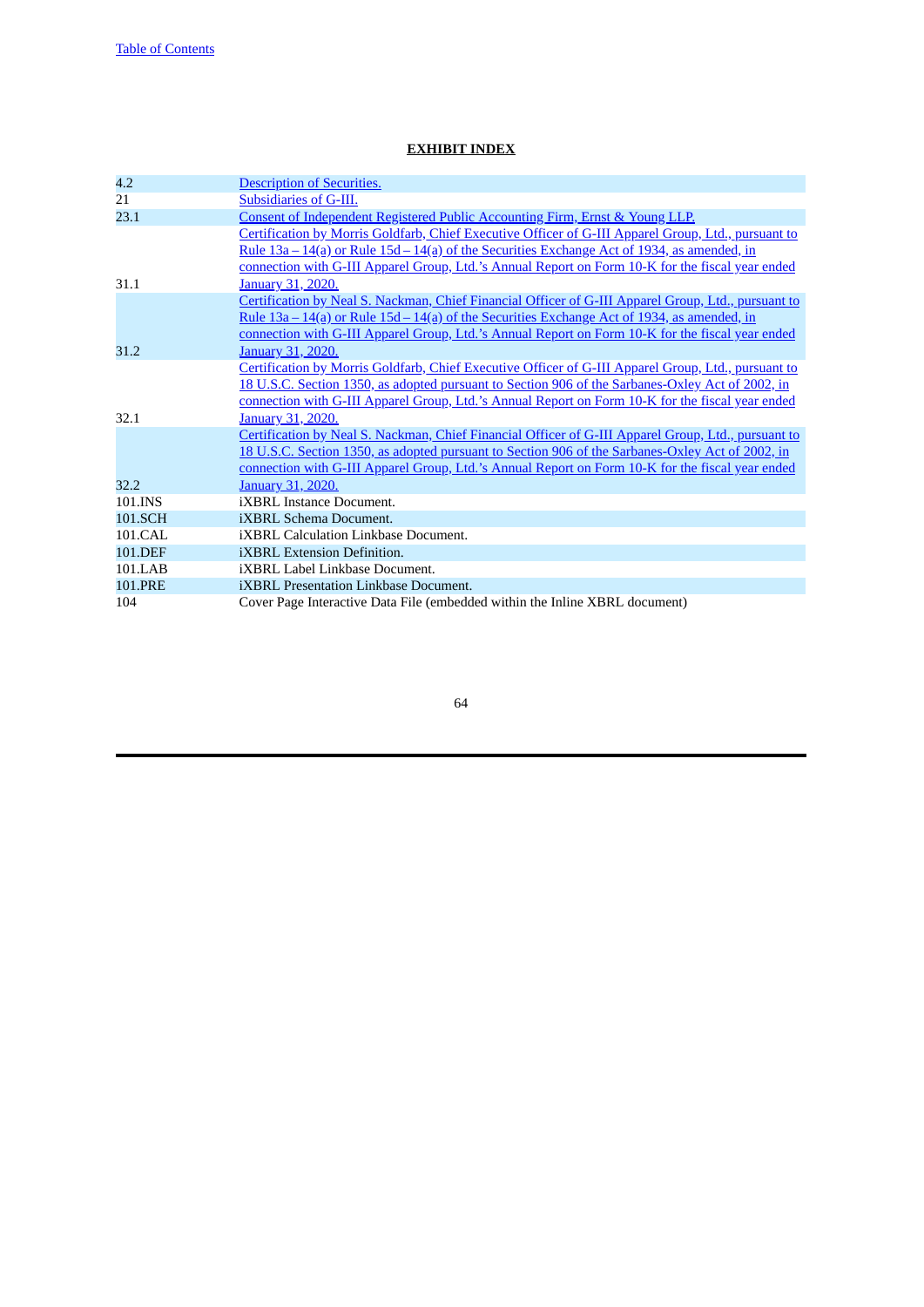# **SIGNATURES**

Pursuant to the requirements of Section 13 or 15(d) of the Securities Exchange Act of 1934, the registrant has duly caused this report to be signed on its behalf by the undersigned, thereunto duly authorized.

G-III APPAREL GROUP, LTD.

By: /s/ Morris Goldfarb

Morris Goldfarb,

Chief Executive Officer

March 30, 2020

Pursuant to the requirements of the Securities Exchange Act of 1934, this report has been signed below by the following persons on behalf of the registrant and in the capacities and on the dates indicated.

| Signature                                      | <b>Title</b>                                                                                 | <b>Date</b>    |  |
|------------------------------------------------|----------------------------------------------------------------------------------------------|----------------|--|
| /s/ Morris Goldfarb<br>Morris Goldfarb         | Director, Chairman of the Board and Chief<br>Executive Officer (principal executive officer) | March 30, 2020 |  |
| /s/ Neal S. Nackman<br>Neal S. Nackman         | Chief Financial Officer (principal financial and<br>accounting officer)                      | March 30, 2020 |  |
| /s/ Sammy Aaron<br>Sammy Aaron                 | Director, Vice Chairman and President                                                        | March 30, 2020 |  |
| /s/ Thomas J. Brosig<br>Thomas J. Brosig       | <b>Director</b>                                                                              | March 30, 2020 |  |
| /s/ Alan Feller<br>Alan Feller                 | Director                                                                                     | March 30, 2020 |  |
| /s/ Jeffrey Goldfarb<br>Jeffrey Goldfarb       | <b>Director</b>                                                                              | March 30, 2020 |  |
| /s/ Victor Herrero<br>Victor Herrero           | Director                                                                                     | March 30, 2020 |  |
| /s/ Jeanette Nostra<br>Jeanette Nostra         | Director                                                                                     | March 30, 2020 |  |
| /s/ Laura Pomerantz<br>Laura Pomerantz         | <b>Director</b>                                                                              | March 30, 2020 |  |
| /s/ Willem van Bokhorst<br>Willem van Bokhorst | Director                                                                                     | March 30, 2020 |  |
| Cheryl Vitali                                  | Director                                                                                     | March, 2020    |  |
| /s/ Richard White<br><b>Richard White</b>      | Director                                                                                     | March 30, 2020 |  |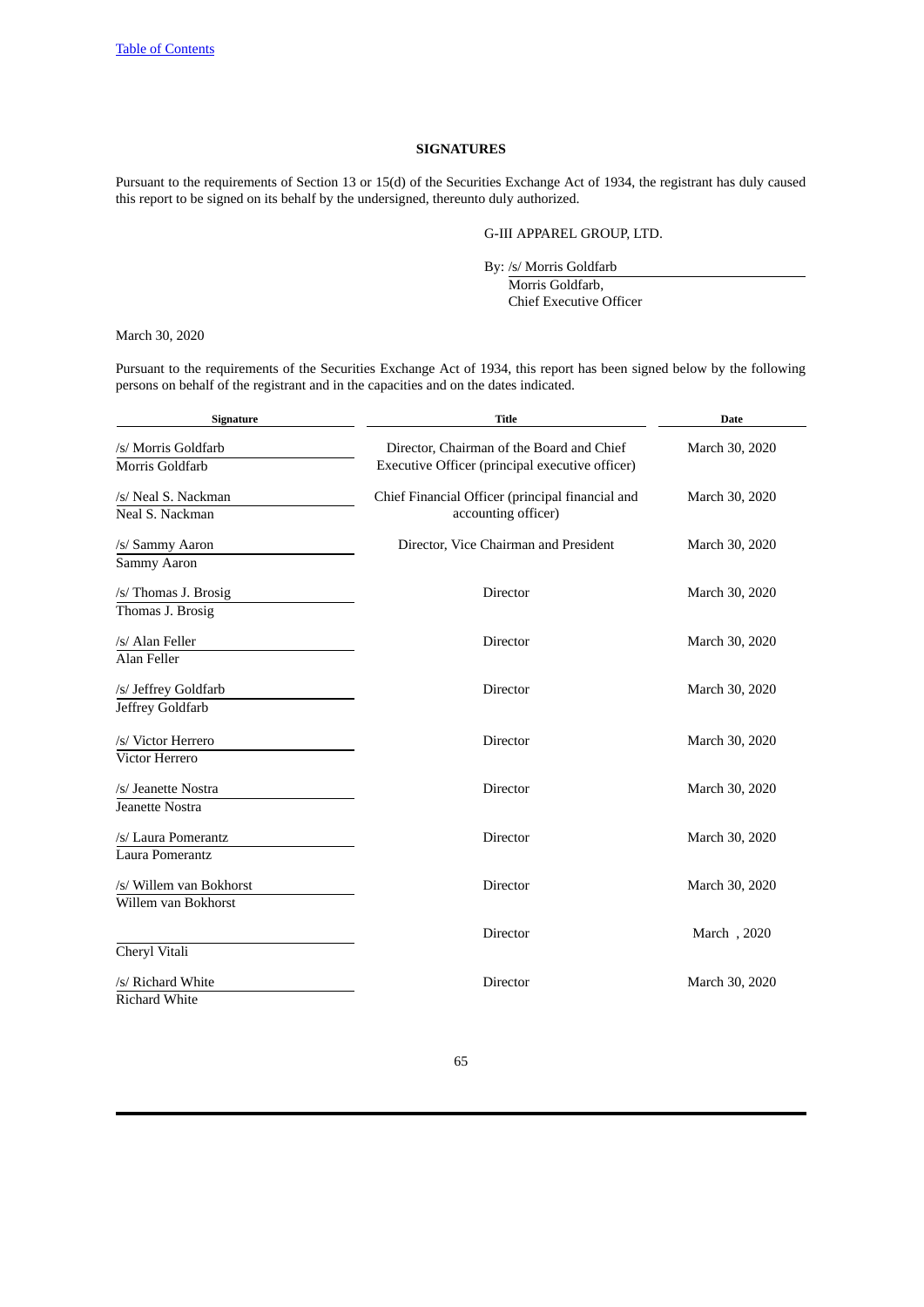# **INDEX TO CONSOLIDATED FINANCIAL STATEMENTS**

# **AND FINANCIAL STATEMENT SCHEDULE (Item 15(a)) G-III Apparel Group, Ltd. and Subsidiaries**

<span id="page-66-0"></span>

|                                                                   | Page  |
|-------------------------------------------------------------------|-------|
| Reports of Independent Registered Public Accounting Firm          | $F-1$ |
| <b>Consolidated Balance Sheets</b>                                | $F-5$ |
| <b>Consolidated Statements of Income and Comprehensive Income</b> | F-6   |
| <b>Consolidated Statements of Stockholders' Equity</b>            | $F-7$ |
| <b>Consolidated Statements of Cash Flows</b>                      | $F-8$ |
| <b>Notes to Consolidated Financial Statements</b>                 | $F-9$ |
| <b>SCHEDULE II — Valuation and Qualifying Accounts</b>            | $S-1$ |

All other schedules for which provision is made in the applicable regulations of the Securities and Exchange Commission are not required under the related instructions or are inapplicable and, accordingly, are omitted.

# F-9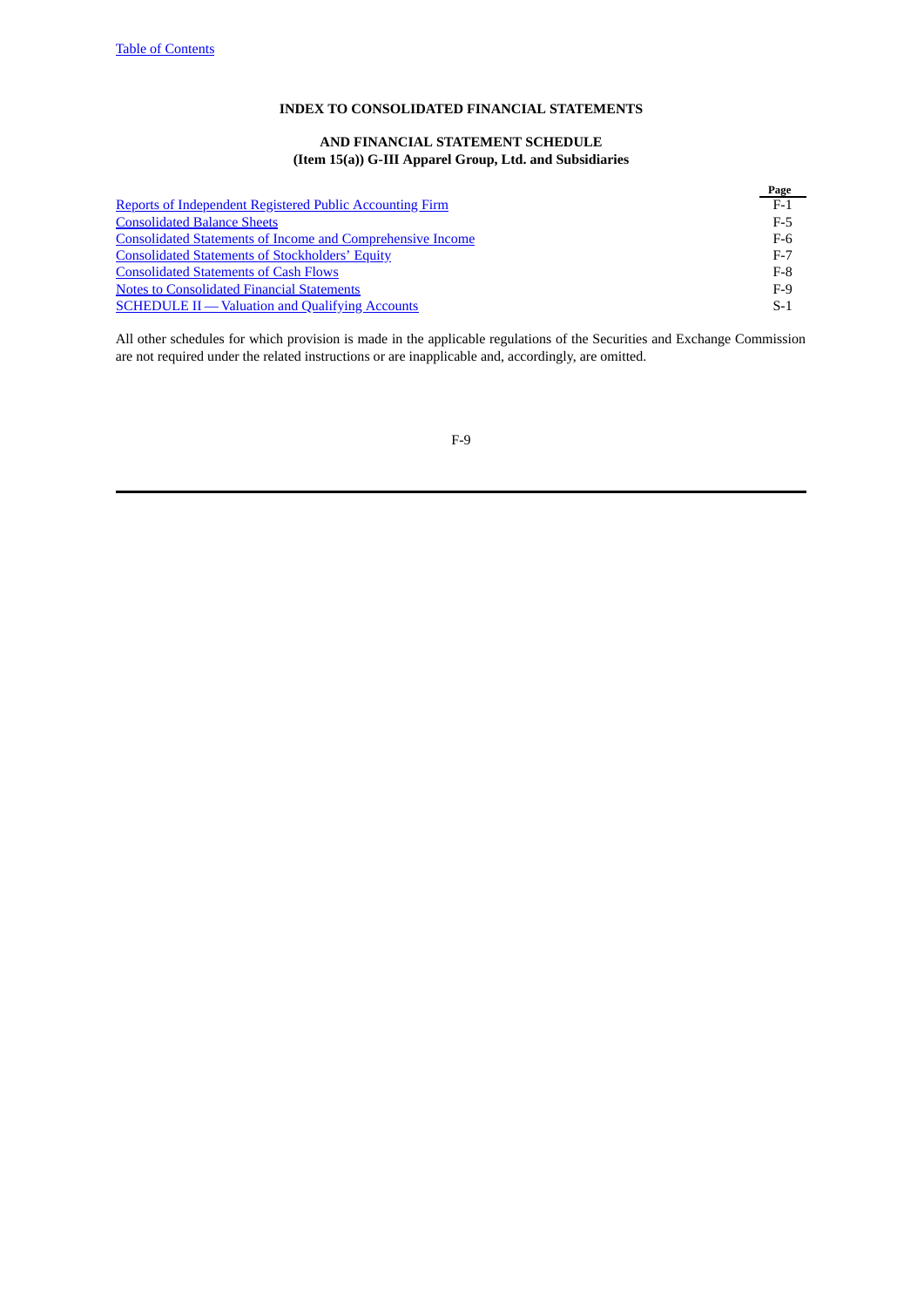# <span id="page-67-0"></span>**REPORT OF INDEPENDENT REGISTERED PUBLIC ACCOUNTING FIRM**

To the Shareholders and the Board of Directors of G-III Apparel Group, Ltd.

#### **Opinion on the Financial Statements**

We have audited the accompanying consolidated balance sheets of G-III Apparel Group, Ltd. and subsidiaries (the Company) as of January 31, 2020 and 2019, the related consolidated statements of income and comprehensive income, stockholders' equity and cash flows for each of the three years in the period ended January 31, 2020, and the related notes and financial statement schedule listed in the Index at Item 15(a) (collectively referred to as the "consolidated financial statements"). In our opinion, the consolidated financial statements present fairly, in all material respects, the financial position of the Company at January 31, 2020 and 2019, and the results of its operations and its cash flows for each of the three years in the period ended January 31, 2020, in conformity with U.S. generally accepted accounting principles.

We also have audited, in accordance with the standards of the Public Company Accounting Oversight Board (United States) (PCAOB), the Company's internal control over financial reporting as of January 31, 2020, based on criteria established in Internal Control-Integrated Framework issued by the Committee of Sponsoring Organizations of the Treadway Commission (2013 framework) and our report dated March 30, 2020 expressed an unqualified opinion thereon.

#### **Adoption of ASU No. 2014-09**

As discussed in Note B to the consolidated financial statements, the Company changed its method for recognizing revenue as a result of the adoption of Accounting Standards Update (ASU) No. 2014-09, Revenue from Contracts with Customers (Topic 606), and the amendments in ASUs 2015-14, 2016-08, 2016-10 and 2016-12 effective February 1, 2018.

#### **Adoption of ASU No. 2016-02**

As discussed in Note A to the consolidated financial statements, the Company changed its method for accounting for leases as a result of the adoption of Accounting Standards Update (ASU) No. 2016-02, Leases (Topic 842), and the related amendments effective February 1, 2019.

### **Basis for Opinion**

These financial statements are the responsibility of the Company's management. Our responsibility is to express an opinion on the Company's financial statements based on our audits. We are a public accounting firm registered with the PCAOB and are required to be independent with respect to the Company in accordance with the U.S. federal securities laws and the applicable rules and regulations of the Securities and Exchange Commission and the PCAOB.

We conducted our audits in accordance with the standards of the PCAOB. Those standards require that we plan and perform the audit to obtain reasonable assurance about whether the financial statements are free of material misstatement, whether due to error or fraud. Our audits included performing procedures to assess the risks of material misstatement of the financial statements, whether due to error or fraud, and performing procedures that respond to those risks. Such procedures included examining, on a test basis, evidence regarding the amounts and disclosures in the financial statements. Our audits also included evaluating the accounting principles used and significant estimates made by management, as well as evaluating the overall presentation of the financial statements. We believe that our audits provide a reasonable basis for our opinion.

#### **Critical Audit Matters**

The critical audit matters communicated below are matters arising from the current period audit of the financial statements that were communicated or required to be communicated to the audit committee and that: (1) relate to accounts or disclosures that are material to the financial statements and (2) involved our especially challenging, subjective or complex judgments. The communication of critical audit matters does not alter in any way our opinion on the consolidated financial statements, taken as a whole, and we are not, by communicating the critical audit matters below, providing separate opinions on the critical audit matters or on the accounts or disclosures to which they relate.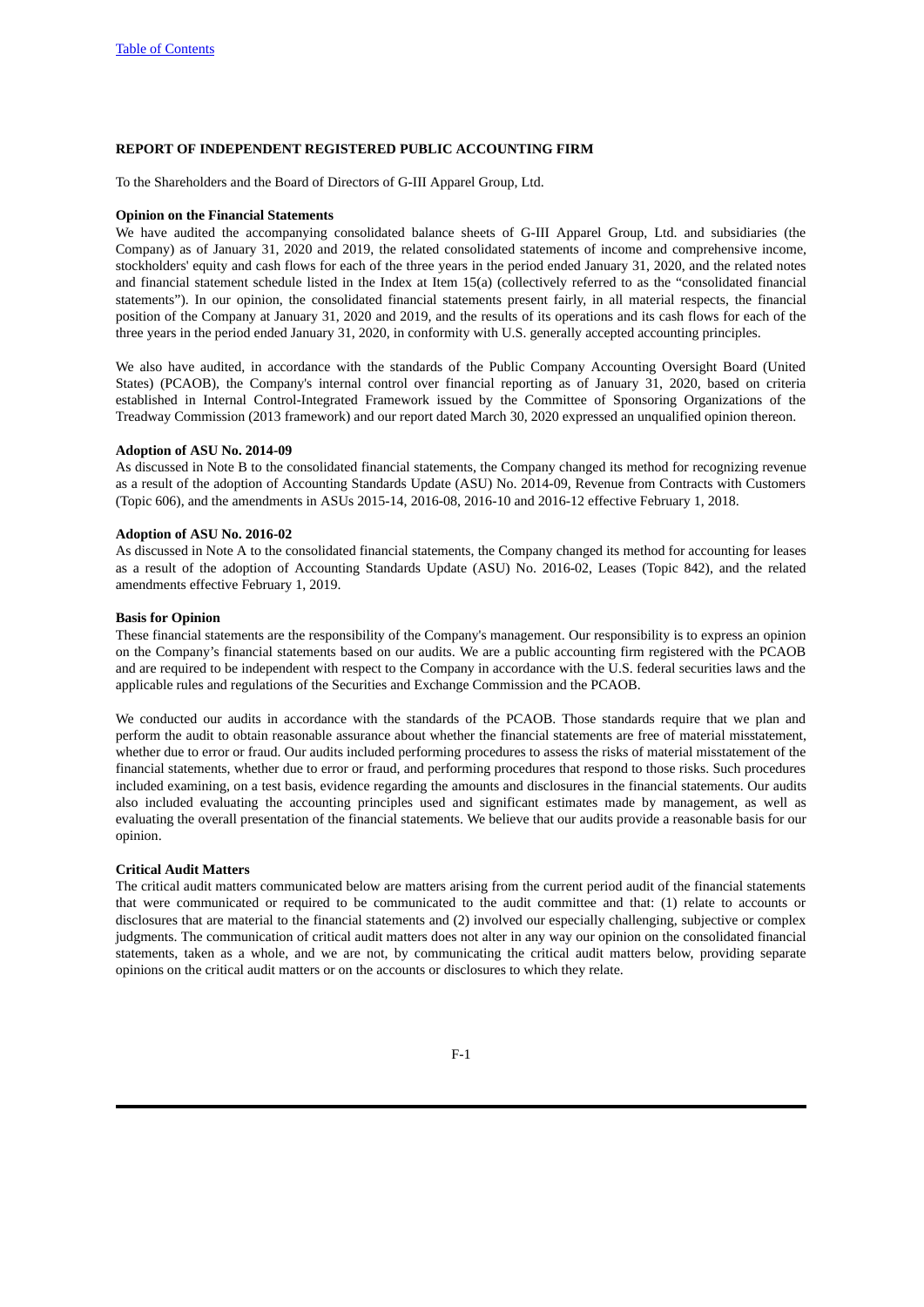#### *Wholesale revenue variable consideration*

*Description of the Matter* As described in Note A and Note B to the consolidated financial statements, wholesale revenue is adjusted by variable consideration arising from implicit or explicit obligations. The reserves for variable consideration are recorded as customer refund liabilities and totaled \$233.4 million as of January 31, 2020.

> Auditing the Company's measurement of variable consideration related to non-contractual markdowns and returns from wholesalers is especially challenging because the calculation involves subjective management assumptions about estimates of the expected markdowns and returns. For example, in addition to historical experience, estimates of future markdown allowances and returns from wholesale customers are adjusted to reflect management's assumptions about performance of the Company's merchandise, specific known events, and industry trends. Changes in the assumptions can have a material effect on the amount of variable consideration recognized.

*How We Addressed the Matter in Our Audit* We obtained an understanding, evaluated the design and tested the operating effectiveness of controls over the Company's process for estimating variable consideration. For example, we tested controls over management's review of the significant assumptions underlying the estimates of the refund liabilities for markdown allowances and returns from wholesale customers.

> To test the Company's measurement of variable consideration related to wholesale customers, our audit procedures included, among others, evaluating the significant assumptions described above and testing the completeness and accuracy of the underlying data used in management's analyses. For example, we tested the calculation of the historical chargeback and return rates and assessed management's evaluation of the appropriateness of the rates used in developing its customer refund liabilities based on economic factors and other qualitative conditions including specific known events or industry trends. Further, we performed sensitivity analyses to evaluate the changes in variable consideration that would result from changes in the significant assumptions. In addition, we performed a retrospective review of actual chargebacks and returns to evaluate the historical accuracy of the Company's estimates.

### *Fair value of operating lease assets*

*Description of the* As of January 31, 2020, the Company's operating lease assets had an aggregate carrying value of \$270 *Matter* million. As described in Note D and Note E to the consolidated financial statements, long-lived assets, including operating lease assets, are reviewed for impairment whenever events or changes in circumstances indicate that the carrying amount of an asset may not be recoverable. An impairment is recognized equal to the amount by which the carrying value of the asset exceeds its fair value. During the year ended January 31, 2020, the Company recognized an impairment charge of \$9.9 million related to the operating lease assets at certain of its retail stores. In addition, upon adoption of ASC 842, Leases, the Company recorded a \$9.6 million impairment, net of tax, of operating lease assets at certain of its retail stores as a reduction to retained earnings on February 1, 2019.

> Auditing the Company's measurement of the impairment of its operating lease assets related to retail store leases was especially challenging and involved a high degree of subjectivity as a result of the uncertainty inherent in estimating their fair value. The fair value estimates developed by the Company, with the assistance of a third-party valuation specialist, were sensitive to significant assumptions such as current comparable market rental rates, market rental growth rates, occupancy cost ratios, fixed expenses growth rates and discount rates. Changes in these assumptions could have a significant effect on the fair value of operating lease assets and the related impairment charge recognized.

*How We Addressed the Matter in Our Audit*

We obtained an understanding, evaluated the design and tested the operating effectiveness of controls related to the Company's process to evaluate its long-lived assets for impairment including the process to estimate the fair value of the operating lease assets. For example, we tested controls over management's review of the valuation of the operating lease assets prepared by management's valuation specialists as well as the calculation of the impairments recorded.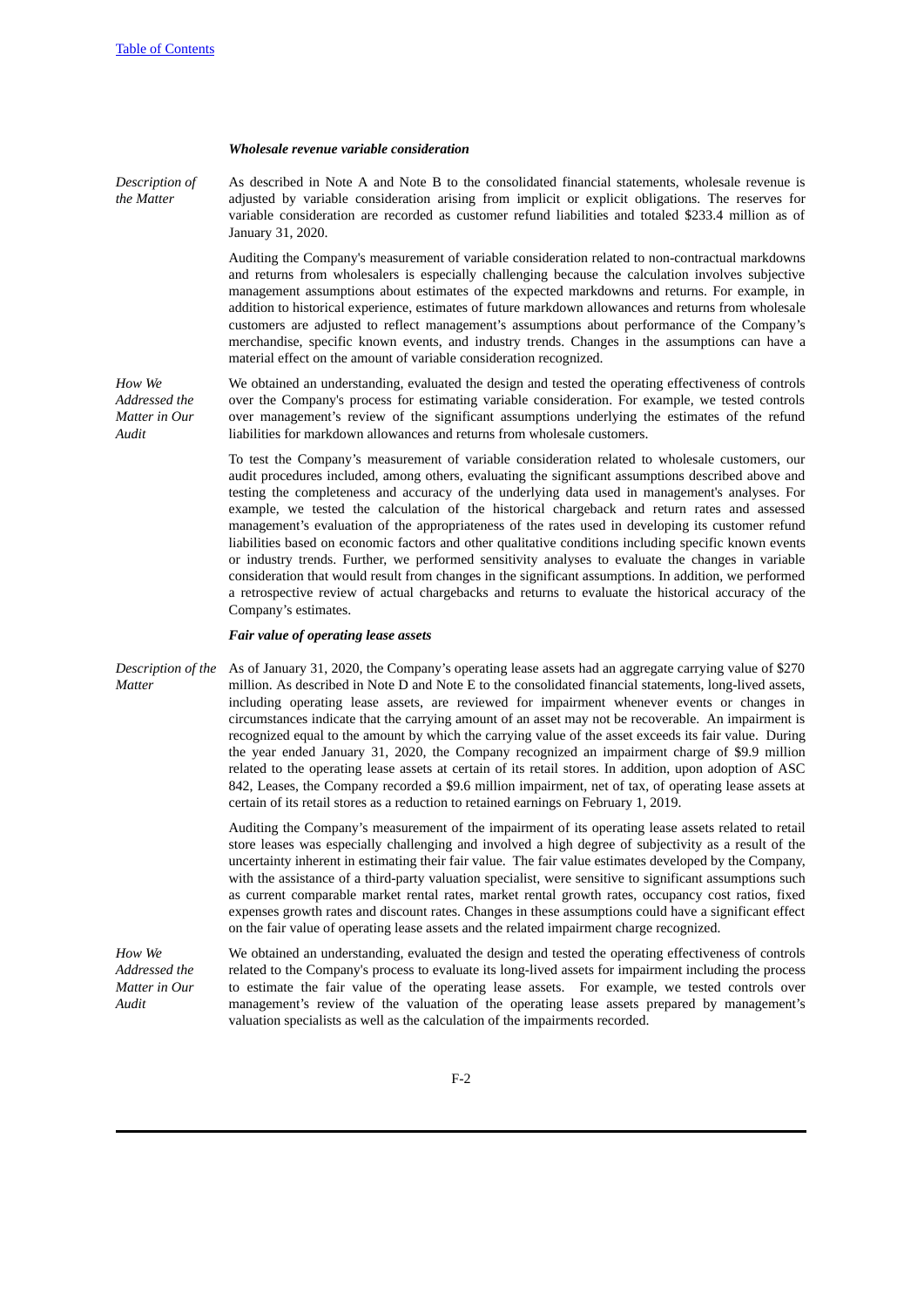To test the estimated fair value of the operating lease assets related to retail stores, our audit procedures included, among others, involving our internal valuation specialists to assist in evaluating the methodologies used and significant assumptions described above and testing the completeness and accuracy of the data used in the analyses. For example, our internal valuation specialists performed independent market research to evaluate the appropriateness of the significant assumptions used in the valuation of a sample of leases. This included identifying comparable leases for similar properties taking into consideration the remaining lease term.

/s/ Ernst & Young LLP

We have served as the Company's auditor since 2000. New York, New York March 30, 2020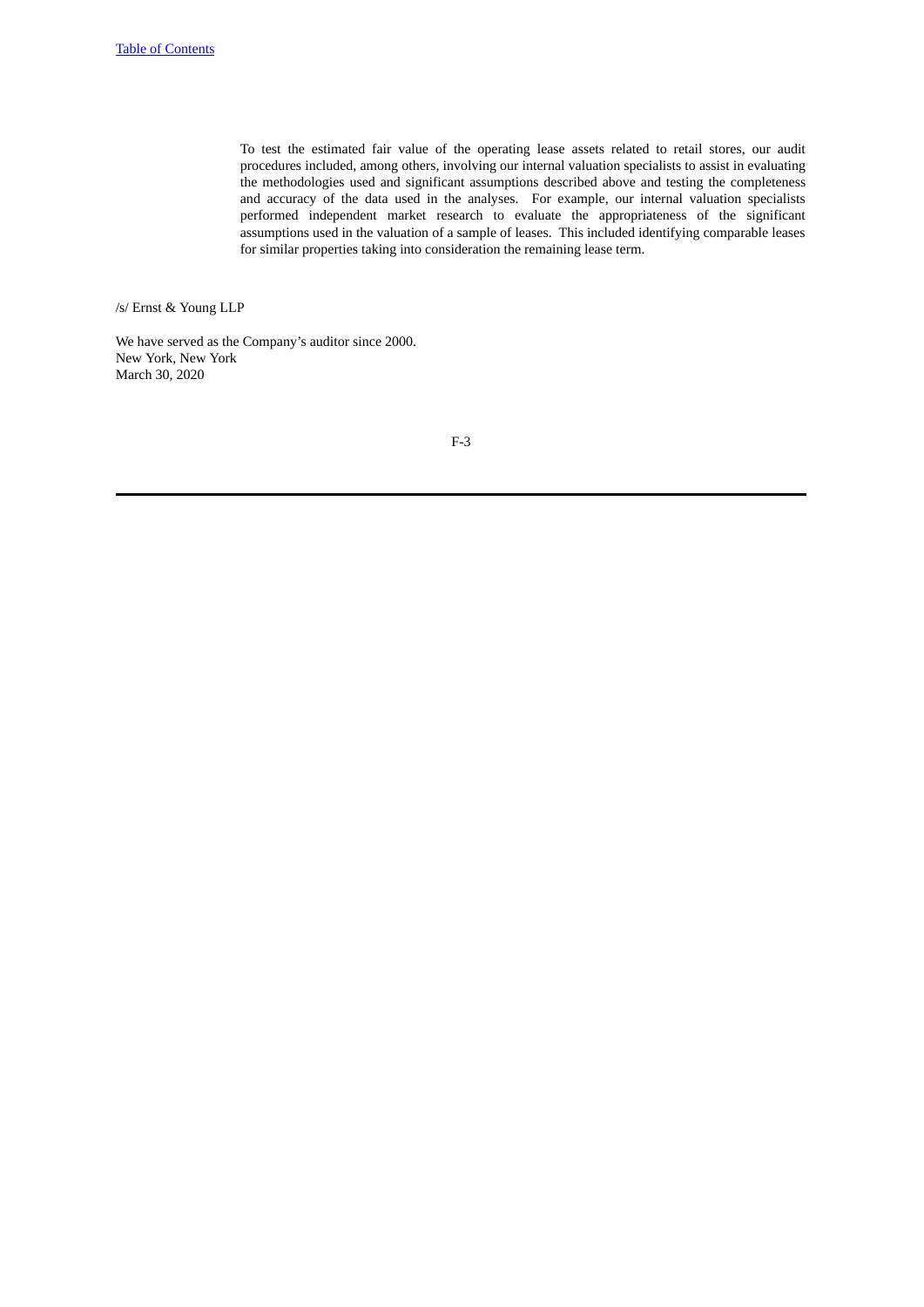#### **REPORT OF INDEPENDENT REGISTERED PUBLIC ACCOUNTING FIRM**

To the Shareholders and the Board of Directors of G-III Apparel Group, Ltd.

#### **Opinion on Internal Control Over Financial Reporting**

We have audited G-III Apparel Group, Ltd and subsidiaries' internal control over financial reporting as of January 31, 2020, based on criteria established in Internal Control—Integrated Framework issued by the Committee of Sponsoring Organizations of the Treadway Commission (2013 framework) (the COSO criteria). In our opinion, G-III Apparel Group, Ltd. and subsidiaries (the Company) maintained, in all material respects, effective internal control over financial reporting as of January 31, 2020, based on the COSO criteria.

We also have audited, in accordance with the standards of the Public Company Accounting Oversight Board (United States) (PCAOB), the consolidated balance sheets of the Company as of January 31, 2020 and 2019, the related consolidated statements of income and comprehensive income, stockholders' equity and cash flows for each of the three years in the period ended January 31, 2020, and the related notes and financial statement schedule listed in the Index at Item 15(a) and our report dated March 30, 2020 expressed an unqualified opinion thereon.

#### **Basis for Opinion**

The Company's management is responsible for maintaining effective internal control over financial reporting and for its assessment of the effectiveness of internal control over financial reporting included in the accompanying Management's Report on Internal Control over Financial Reporting. Our responsibility is to express an opinion on the Company's internal control over financial reporting based on our audit. We are a public accounting firm registered with the PCAOB and are required to be independent with respect to the Company in accordance with the U.S. federal securities laws and the applicable rules and regulations of the Securities and Exchange Commission and the PCAOB.

We conducted our audit in accordance with the standards of the PCAOB. Those standards require that we plan and perform the audit to obtain reasonable assurance about whether effective internal control over financial reporting was maintained in all material respects.

Our audit included obtaining an understanding of internal control over financial reporting, assessing the risk that a material weakness exists, testing and evaluating the design and operating effectiveness of internal control based on the assessed risk, and performing such other procedures as we considered necessary in the circumstances. We believe that our audit provides a reasonable basis for our opinion.

#### **Definition and Limitations of Internal Control Over Financial Reporting**

A company's internal control over financial reporting is a process designed to provide reasonable assurance regarding the reliability of financial reporting and the preparation of financial statements for external purposes in accordance with generally accepted accounting principles. A company's internal control over financial reporting includes those policies and procedures that (1) pertain to the maintenance of records that, in reasonable detail, accurately and fairly reflect the transactions and dispositions of the assets of the company; (2) provide reasonable assurance that transactions are recorded as necessary to permit preparation of financial statements in accordance with generally accepted accounting principles, and that receipts and expenditures of the company are being made only in accordance with authorizations of management and directors of the company; and (3) provide reasonable assurance regarding prevention or timely detection of unauthorized acquisition, use, or disposition of the company's assets that could have a material effect on the financial statements.

Because of its inherent limitations, internal control over financial reporting may not prevent or detect misstatements. Also, projections of any evaluation of effectiveness to future periods are subject to the risk that controls may become inadequate because of changes in conditions, or that the degree of compliance with the policies or procedures may deteriorate.

#### /s/ Ernst & Young LLP

New York, New York March 30, 2020

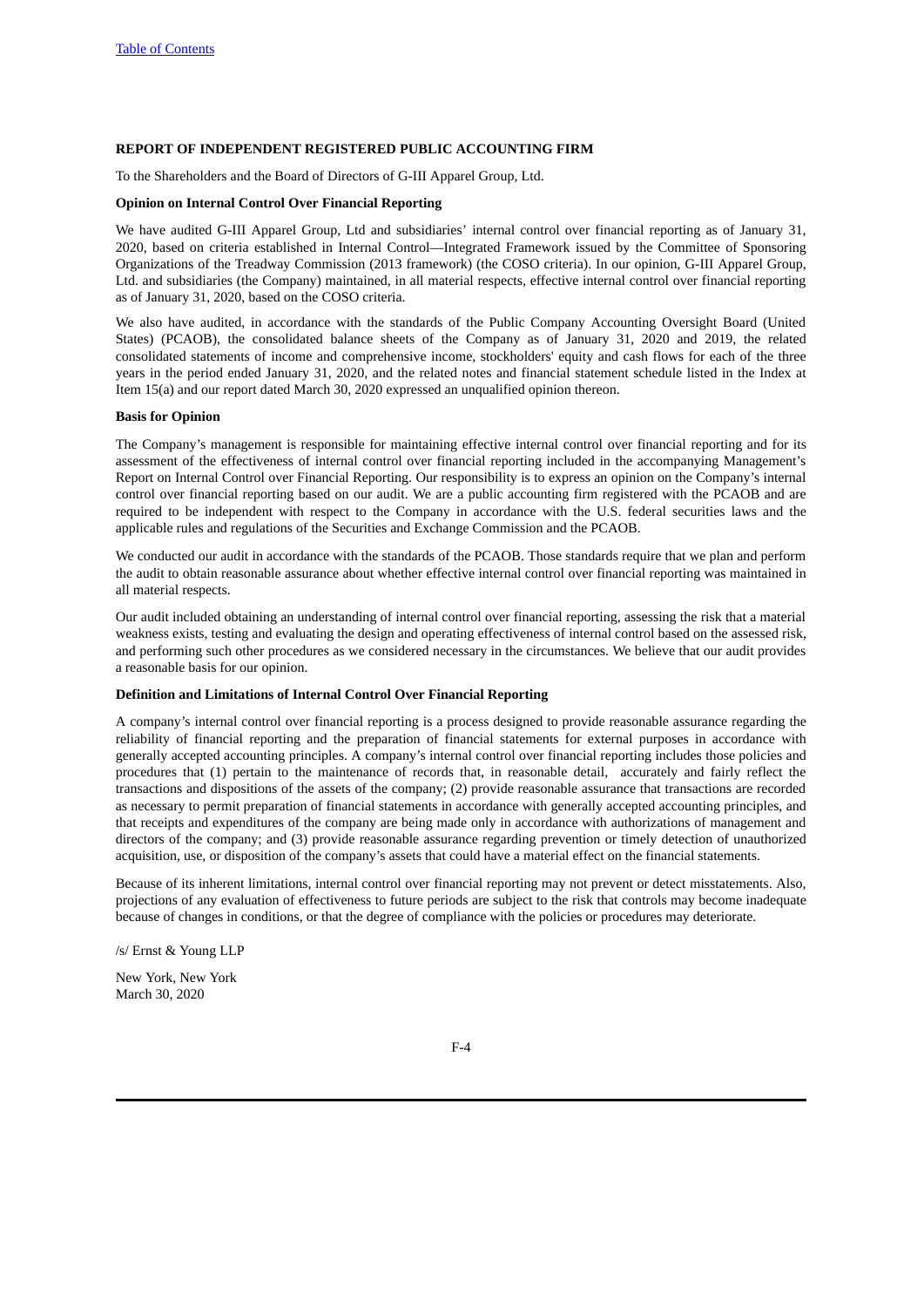# **G-III Apparel Group, Ltd. and Subsidiaries**

# **CONSOLIDATED BALANCE SHEETS**

<span id="page-71-0"></span>

|                                                                                                              |    | January 31,<br>January 31,<br>2020<br>2019 |    |           |
|--------------------------------------------------------------------------------------------------------------|----|--------------------------------------------|----|-----------|
|                                                                                                              |    | (In thousands, except per share amounts)   |    |           |
| <b>ASSETS</b>                                                                                                |    |                                            |    |           |
| Current assets                                                                                               |    |                                            |    |           |
| Cash and cash equivalents                                                                                    | \$ | 197,372                                    | \$ | 70,138    |
| Accounts receivable, net of allowance for doubtful accounts of \$0.7 million and                             |    |                                            |    |           |
| \$0.9 million, respectively                                                                                  |    | 530,137                                    |    | 502,133   |
| Inventories                                                                                                  |    | 551,918                                    |    | 576,383   |
| Prepaid income taxes                                                                                         |    | 8,566                                      |    | 8,308     |
| Prepaid expenses and other current assets                                                                    |    | 80,695                                     |    | 96,933    |
| Total current assets                                                                                         |    | 1,368,688                                  |    | 1,253,895 |
| Investments in unconsolidated affiliates                                                                     |    | 61,987                                     |    | 66,587    |
| Property and equipment, net                                                                                  |    | 76,023                                     |    | 86,407    |
| <b>Operating lease assets</b>                                                                                |    | 270,032                                    |    |           |
| Other assets, net                                                                                            |    | 32,629                                     |    | 35,459    |
| Other intangibles, net                                                                                       |    | 38,363                                     |    | 42,404    |
| Deferred income tax assets, net                                                                              |    | 18,135                                     |    | 22,427    |
| <b>Trademarks</b>                                                                                            |    | 438,658                                    |    | 439,742   |
| Goodwill                                                                                                     |    | 260,622                                    |    | 261,137   |
| Total assets                                                                                                 | \$ | 2,565,137                                  | \$ | 2,208,058 |
| LIABILITIES AND STOCKHOLDERS' EQUITY                                                                         |    |                                            |    |           |
| <b>Current liabilities</b>                                                                                   |    |                                            |    |           |
| Income tax payable                                                                                           | \$ | 8,468                                      | \$ | 8,859     |
| Accounts payable                                                                                             |    | 204,786                                    |    | 225,499   |
| Accrued expenses                                                                                             |    | 101,838                                    |    | 102,841   |
| Customer refund liabilities                                                                                  |    | 233,418                                    |    | 243,589   |
| Current operating lease liabilities                                                                          |    | 63,166                                     |    |           |
| Current portion of notes payable                                                                             |    | 673                                        |    |           |
| Other current liabilities                                                                                    |    | 1,611                                      |    |           |
| Total current liabilities                                                                                    |    | 613,960                                    |    | 580,788   |
| Notes payable, net of discount and unamortized issuance costs                                                |    | 396,794                                    |    | 386,604   |
| Deferred income tax liabilities, net                                                                         |    | 7,952                                      |    | 15,128    |
| Noncurrent operating lease liabilities                                                                       |    | 249,040                                    |    |           |
| Other non-current liabilities                                                                                |    | 6,719                                      |    | 36,529    |
| <b>Total liabilities</b>                                                                                     |    | 1,274,465                                  |    | 1,019,049 |
|                                                                                                              |    |                                            |    |           |
|                                                                                                              |    |                                            |    |           |
| Stockholders' Equity                                                                                         |    |                                            |    |           |
| Preferred stock; 1,000 shares authorized; no shares issued and outstanding                                   |    |                                            |    |           |
| Common stock - \$0.01 par value; 120,000 shares authorized; 49,396 and 49,387<br>shares issued, respectively |    | 264                                        |    | 264       |
|                                                                                                              |    |                                            |    |           |
| Additional paid-in capital                                                                                   |    | 452,142                                    |    | 464,112   |
| Accumulated other comprehensive loss                                                                         |    | (18,008)                                   |    | (15, 194) |
| Retained earnings                                                                                            |    | 893,138                                    |    | 758,881   |
| Common stock held in treasury, at cost - 1,386 and 678 shares, respectively                                  |    | (36, 864)                                  |    | (19,054)  |
| Total stockholders' equity                                                                                   |    | 1,290,672                                  |    | 1,189,009 |
| Total liabilities and stockholders' equity                                                                   | \$ | 2,565,137                                  | \$ | 2,208,058 |

*The accompanying notes are an integral part of these statements.*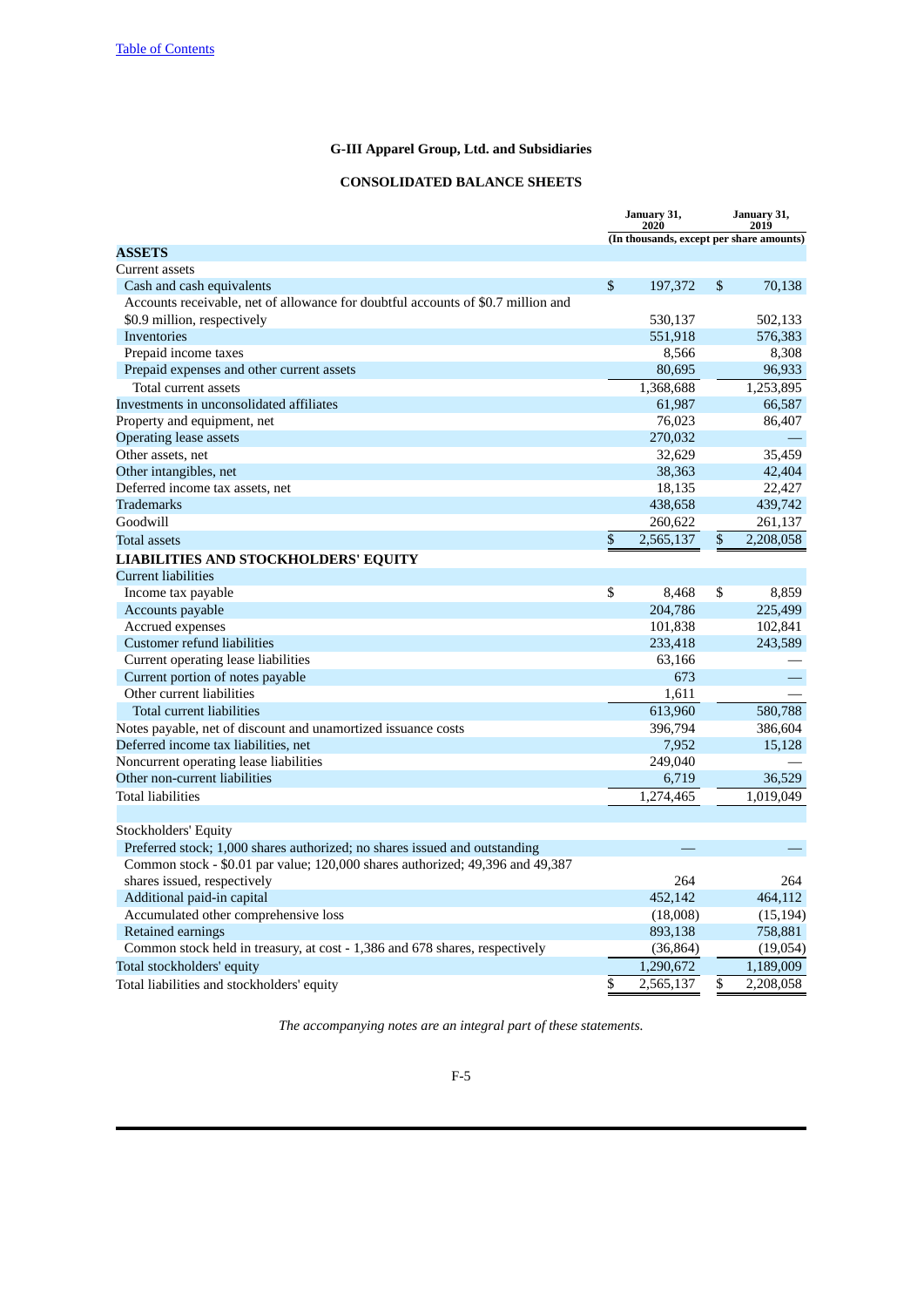# **CONSOLIDATED STATEMENTS OF INCOME AND COMPREHENSIVE INCOME**

|                                                      | <b>Year Ended January 31,</b> |                                                  |                        |  |  |  |
|------------------------------------------------------|-------------------------------|--------------------------------------------------|------------------------|--|--|--|
|                                                      | 2020                          | 2019<br>(In thousands, except per share amounts) | 2018                   |  |  |  |
| Net sales                                            | \$3,160,464                   | \$3,076,208                                      | \$2,806,938            |  |  |  |
| Cost of goods sold                                   | 2,042,524                     | 1,969,099                                        | 1,752,199              |  |  |  |
| Gross profit                                         | 1,117,940                     | 1,107,109                                        | 1,054,739              |  |  |  |
| Selling, general and administrative expenses         | 832,180                       | 834,763                                          | 855,247                |  |  |  |
| Depreciation and amortization                        | 38,735                        | 38,819                                           | 37,783                 |  |  |  |
| Asset impairments, net of gain on lease terminations | 19,371                        | 2,813                                            | 7,884                  |  |  |  |
| Operating profit                                     | 227,654                       | 230,714                                          | 153,825                |  |  |  |
| Other loss                                           | (1, 149)                      | (2,960)                                          | (1, 413)               |  |  |  |
| Interest and financing charges, net                  | (44, 407)                     | (43, 924)                                        | (42, 363)              |  |  |  |
| Income before income taxes                           | 182,098                       | 183,830                                          | 110,049                |  |  |  |
| Income tax expense                                   | 38,261                        | 45,763                                           | 47,925                 |  |  |  |
| Net income                                           | \$<br>143,837                 | $\mathbb{S}$<br>138,067                          | 62,124<br>\$           |  |  |  |
|                                                      |                               |                                                  |                        |  |  |  |
| <b>NET INCOME PER COMMON SHARE:</b>                  |                               |                                                  |                        |  |  |  |
| Basic:                                               |                               |                                                  |                        |  |  |  |
| Net income per common share                          | \$<br>2.98                    | 2.81<br><sup>\$</sup>                            | \$<br>1.27             |  |  |  |
| Weighted average number of shares outstanding        | 48,209                        | 49,140                                           | 48,820                 |  |  |  |
|                                                      |                               |                                                  |                        |  |  |  |
| Diluted:                                             |                               |                                                  |                        |  |  |  |
| Net income per common share                          | \$<br>2.94                    | $\mathfrak{s}$<br>2.75                           | $\mathfrak{s}$<br>1.25 |  |  |  |
| Weighted average number of shares outstanding        | 48,895                        | 50,274                                           | 49,750                 |  |  |  |
|                                                      |                               |                                                  |                        |  |  |  |
| Net income                                           | 143,837<br>\$                 | 138,067<br>\$                                    | \$<br>62,124           |  |  |  |
| Other comprehensive income (loss):                   |                               |                                                  |                        |  |  |  |
| Foreign currency translation adjustments             | (2,814)                       | (9,672)                                          | 22,200                 |  |  |  |
| Other comprehensive income (loss)                    | (2,814)                       | (9,672)                                          | 22,200                 |  |  |  |
| Comprehensive income                                 | \$<br>141,023                 | 128,395<br>\$                                    | \$<br>84,324           |  |  |  |

*The accompanying notes are an integral part of these statements.*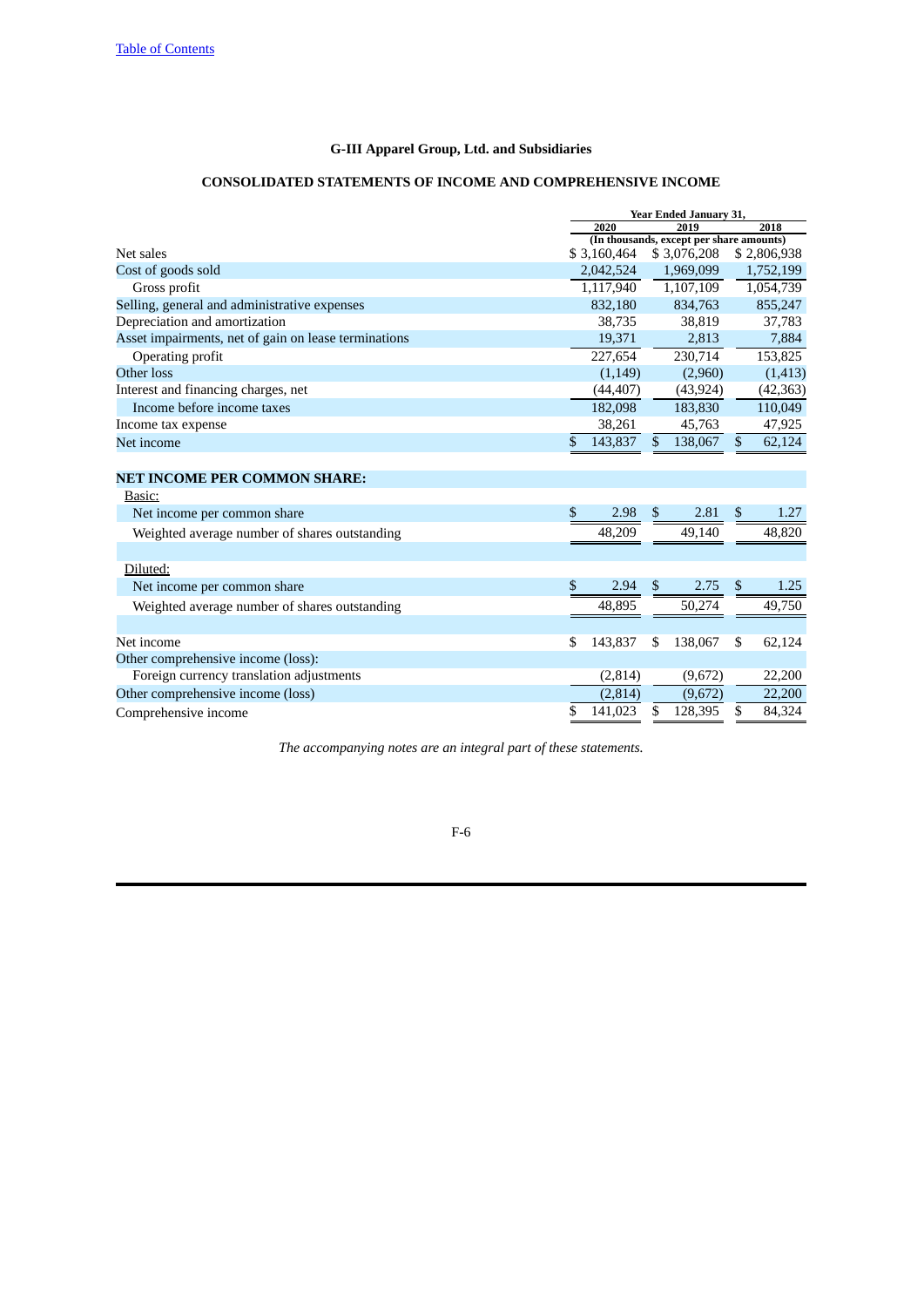# **CONSOLIDATED STATEMENTS OF STOCKHOLDERS' EQUITY**

|                                          |     | Common<br><b>Stock</b> | <b>Additional</b><br>Paid-In<br>Capital |              | <b>Accumulated</b><br>Other<br>Comprehensive<br>Loss | <b>Retained</b><br><b>Earnings</b> | Common<br><b>Stock</b><br><b>Held In</b><br><b>Treasury</b> | <b>Total</b> |
|------------------------------------------|-----|------------------------|-----------------------------------------|--------------|------------------------------------------------------|------------------------------------|-------------------------------------------------------------|--------------|
|                                          |     |                        |                                         |              |                                                      | (In thousands)                     |                                                             |              |
| Balance as of January 31, 2017           | \$. | 253                    | \$437,777                               | $\mathbb{S}$ | (27, 722)                                            | \$612,418                          | \$<br>(1,490)                                               | \$1,021,236  |
| Equity awards exercised/vested, net      |     | (8)                    | 516                                     |              |                                                      |                                    | 1,070                                                       | 1,578        |
| Share-based compensation expense         |     |                        | 19,665                                  |              |                                                      |                                    |                                                             | 19,665       |
| Taxes paid for net share settlements     |     |                        | (6, 114)                                |              |                                                      |                                    |                                                             | (6, 114)     |
| Other comprehensive gain, net            |     |                        |                                         |              | 22,200                                               |                                    |                                                             | 22,200       |
| Net income                               |     |                        |                                         |              |                                                      | 62,124                             |                                                             | 62,124       |
| Balance as of January 31, 2018           |     | 245                    | 451,844                                 |              | (5,522)                                              | 674,542                            | (420)                                                       | 1,120,689    |
| Equity awards exercised/vested, net      |     | 19                     | (1,595)                                 |              |                                                      |                                    | 1,677                                                       | 101          |
| Share-based compensation expense         |     |                        | 19,694                                  |              |                                                      |                                    |                                                             | 19,694       |
| Taxes paid for net share settlements     |     |                        | (5,738)                                 |              |                                                      |                                    |                                                             | (5,738)      |
| Other comprehensive loss, net            |     |                        | (93)                                    |              | (9,672)                                              |                                    |                                                             | (9,765)      |
| Repurchases of common stock              |     |                        |                                         |              |                                                      |                                    | (20, 311)                                                   | (20, 311)    |
| Cumulative effect of adoption of ASC 606 |     |                        |                                         |              |                                                      | (53, 728)                          |                                                             | (53, 728)    |
| Net income                               |     |                        |                                         |              |                                                      | 138,067                            |                                                             | 138,067      |
| Balance as of January 31, 2019           |     | 264                    | 464,112                                 |              | (15, 194)                                            | 758,881                            | (19,054)                                                    | 1,189,009    |
| Equity awards exercised/vested, net      |     |                        | (17,290)                                |              |                                                      |                                    | 17,406                                                      | 116          |
| Share-based compensation expense         |     |                        | 17,559                                  |              |                                                      |                                    |                                                             | 17,559       |
| Taxes paid for net share settlements     |     |                        | (12, 239)                               |              |                                                      |                                    |                                                             | (12, 239)    |
| Other comprehensive gain/loss, net       |     |                        |                                         |              | (2,814)                                              |                                    |                                                             | (2,814)      |
| Repurchases of common stock              |     |                        |                                         |              |                                                      |                                    | (35,216)                                                    | (35,216)     |
| Cumulative effect of adoption of ASC 842 |     |                        |                                         |              |                                                      | (9,580)                            |                                                             | (9,580)      |
| Net income                               |     |                        |                                         |              |                                                      | 143,837                            |                                                             | 143,837      |
| Balance as of January 31, 2020           | \$  | 264                    | \$452,142                               | \$           | (18,008)                                             | \$893,138                          | $$$ (36,864)                                                | \$1,290,672  |

*The accompanying notes are an integral part of these statements.*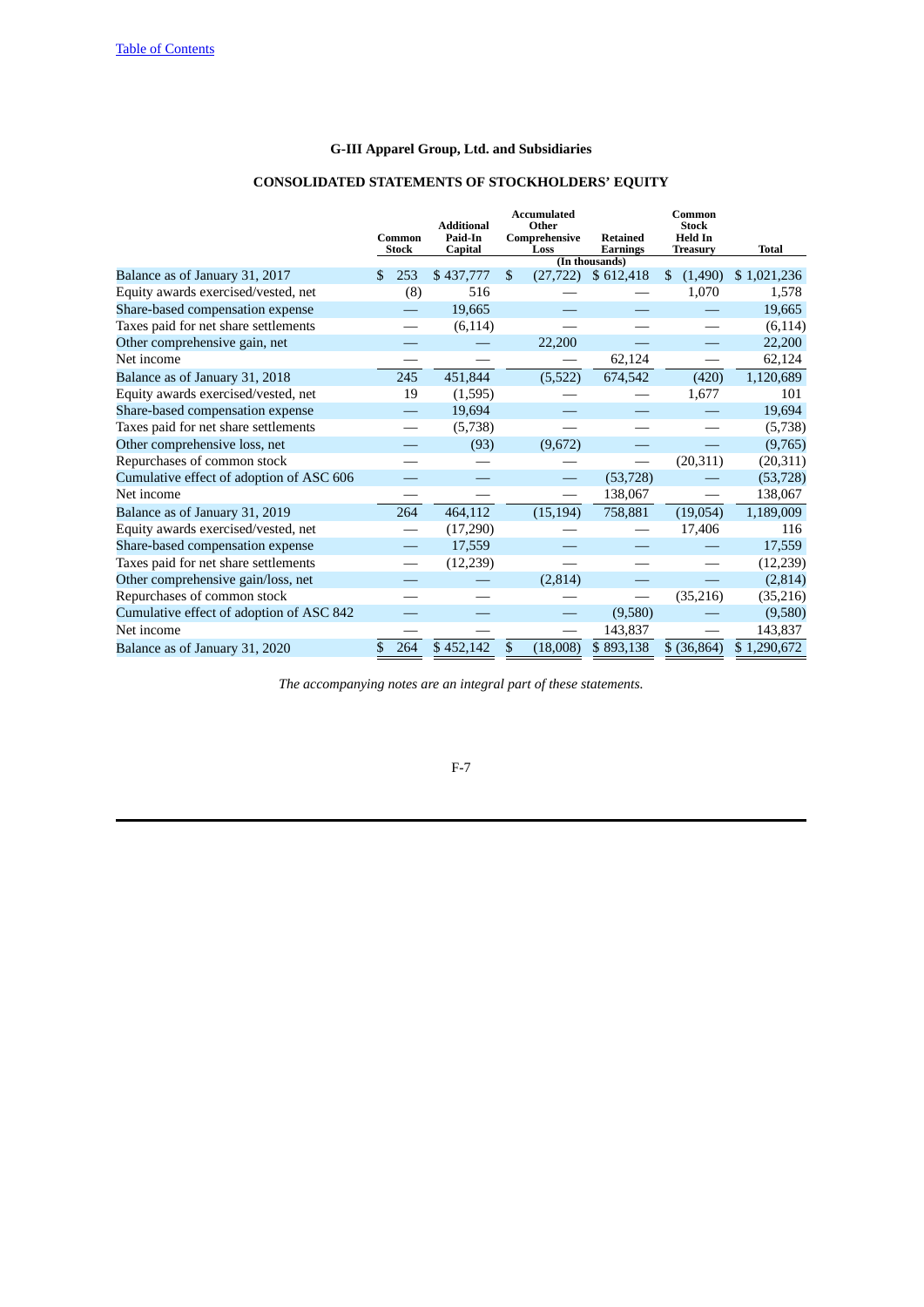# **G-III Apparel Group, Ltd. and Subsidiaries CONSOLIDATED STATEMENTS OF CASH FLOWS**

|                                                                                   | 2020          | Year Ended January 31,<br>2019 | 2018         |
|-----------------------------------------------------------------------------------|---------------|--------------------------------|--------------|
|                                                                                   |               | (In thousands)                 |              |
| Cash flows from operating activities                                              |               |                                |              |
| Net income                                                                        | \$<br>143,837 | \$<br>138,067                  | \$<br>62,124 |
| Adjustments to reconcile net income to net cash provided by operating activities, |               |                                |              |
| net of assets and liabilities acquired:                                           |               |                                |              |
| Depreciation and amortization                                                     | 38,735        | 38,819                         | 37,783       |
| Loss on disposal of fixed assets                                                  | 2,500         | 128                            | 2,922        |
| Non-cash operating lease costs                                                    | 73,273        |                                |              |
| Gain on lease terminations                                                        | (2, 415)      |                                |              |
| Asset impairments                                                                 | 21,787        | 2,813                          | 7,884        |
| Dividend received from unconsolidated affiliate                                   | 3,675         |                                | 3,575        |
| Equity (gain)/loss in unconsolidated affiliates                                   | (3,200)       | 1,543                          | 454          |
| Share-based compensation                                                          | 17,559        | 19,694                         | 19,665       |
| Deferred financing charges and debt discount amortization                         | 10,491        | 10,052                         | 10,890       |
| Deferred income taxes                                                             | 319           | 5,404                          | 4,078        |
| Changes in operating assets and liabilities:                                      |               |                                |              |
| Accounts receivable, net                                                          | (28,003)      | (207, 877)                     | (29, 947)    |
| Inventories                                                                       | 24,465        | (23, 568)                      | (68, 775)    |
| Income taxes, net                                                                 | (621)         | (3,866)                        | 11,284       |
| Prepaid expenses and other current assets                                         | 15,929        | (47,959)                       | (3,877)      |
| Other assets, net                                                                 | (731)         | (6,237)                        | 10,991       |
| Customer refund liabilities                                                       | (10, 172)     | 177,144                        |              |
| <b>Operating lease liabilities</b>                                                | (79, 843)     |                                |              |
| Accounts payable, accrued expenses and other liabilities                          | (18, 564)     | (328)                          | 10,683       |
| Net cash provided by operating activities                                         | 209,021       | 103,829                        | 79,734       |
| Cash flows from investing activities                                              |               |                                |              |
| Operating lease assets initial direct costs                                       | (2,104)       |                                |              |
| Capital expenditures                                                              | (37,990)      | (29, 205)                      | (34,507)     |
| Investment in unconsolidated affiliate                                            |               | (9,951)                        | (49)         |
| Return of capital from unconsolidated affiliate                                   |               | 1,470                          |              |
| Proceeds from sale of a retail store                                              |               | 354                            | 644          |
| Net cash used in investing activities                                             | (40,094)      | (37, 332)                      | (33, 912)    |
| Cash flows from financing activities                                              |               |                                |              |
| Repayment of borrowings - revolving credit facility                               | (2,388,766)   | (2,315,935)                    | (2,018,892)  |
| Proceeds from borrowings - revolving credit facility                              | 2,388,766     | 2,303,932                      | 1,939,774    |
| Repayment of borrowings - unsecured term loan                                     | (504)         |                                |              |
| Proceeds from borrowings - unsecured term loan                                    | 3,362         |                                |              |
| Proceeds from exercise of equity awards                                           | 115           | 101                            | 1,578        |
| Purchase of treasury shares                                                       | (35, 216)     | (20, 311)                      |              |
| Taxes paid for net share settlements                                              | (12, 239)     | (5,738)                        | (6, 114)     |
| Net cash used in financing activities                                             | (44,482)      | (37,951)                       | (83,654)     |
|                                                                                   |               |                                |              |
| Foreign currency translation adjustments                                          | 2,789         | (4, 184)                       | 3,651        |
| Net increase (decrease) in cash and cash equivalents                              | 127,234       | 24,362                         | (34, 181)    |
| Cash and cash equivalents at beginning of year                                    | 70,138        | 45,776                         | 79,957       |
| Cash and cash equivalents at end of year                                          | \$<br>197,372 | \$<br>70,138                   | \$<br>45,776 |
| Supplemental disclosures of cash flow information                                 |               |                                |              |
| Cash payments:                                                                    |               |                                |              |
| Interest, net                                                                     | \$<br>34,311  | \$<br>35,807                   | \$<br>31,644 |
| Income tax payments, net                                                          | 39,020        | 44,045                         | 32,934       |

*The accompanying notes are an integral part of these statements.*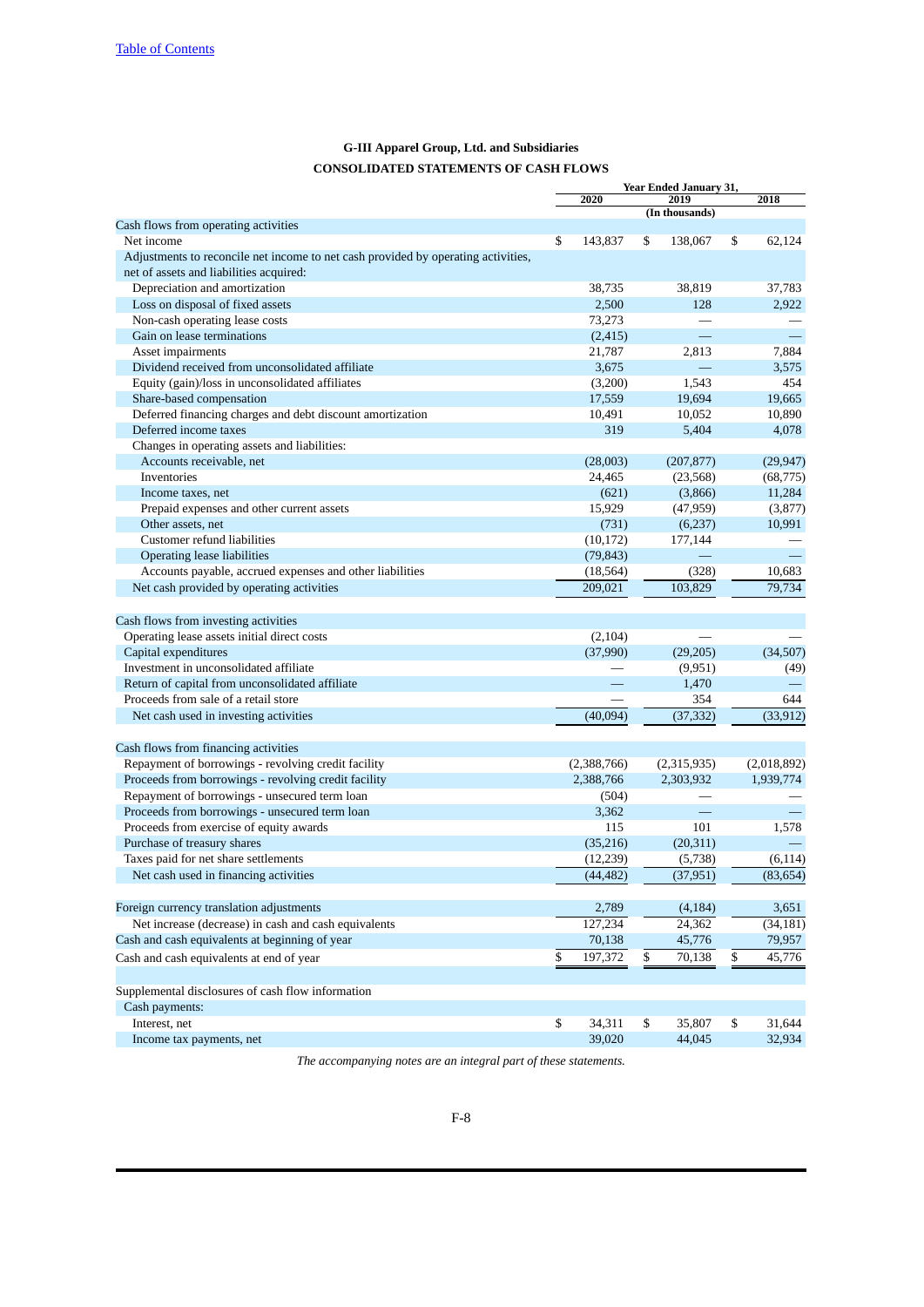#### **NOTES TO CONSOLIDATED FINANCIAL STATEMENTS January 31, 2020, 2019 and 2018**

#### **NOTE A— SIGNIFICANT ACCOUNTING POLICIES**

A summary of the significant accounting policies consistently applied in the preparation of the accompanying consolidated financial statements follows:

#### *1. Business Activity and Principles of Consolidation*

As used in these financial statements, the term "Company" or "G-III" refers to G-III Apparel Group, Ltd. and its subsidiaries. The Company designs, sources and markets an extensive range of apparel, including outerwear, dresses, sportswear, swimwear, women's suits and women's performance wear, as well as women's handbags, footwear, small leather goods, cold weather accessories and luggage. The Company also operates retail stores and licenses its proprietary brands under several product categories.

The Company consolidates the accounts of all its wholly-owned and majority-owned subsidiaries. KL North America B.V. ("KLNA") and Fabco Holding B.V. ("Fabco") are Dutch joint venture limited liability companies that are 49% owned by the Company. Karl Lagerfeld Holding B.V. ("KLH") is a Dutch limited liability company that is 19% owned by the Company. These investments are accounted for using the equity method of accounting. All material intercompany balances and transactions have been eliminated.

Vilebrequin International SA ("Vilebrequin"), a Swiss corporation that is wholly-owned by the Company, KLH, KLNA and Fabco report results on a calendar year basis rather than on the January 31 fiscal year basis used by the Company. Accordingly, the results of Vilebrequin, KLH, KLNA and Fabco are, and will be, included in the financial statements for the year ended or ending closest to the Company's fiscal year. For example, with respect to the Company's results for the year ended January 31, 2020, the results of Vilebrequin, KLH, KLNA and Fabco are included for the year ended December 31, 2019. The Company's retail operations segment reports results on a 52/53-week fiscal year. The Company's years ended January 31, 2020 and 2019 were both 52-week fiscal years for the retail operations segment. The Company's year ended January 31, 2018 was a 53-week fiscal year for the retail operations segment. For fiscal 2020, 2019 and 2018, the retail operations segment year end was February 1, 2020, February 2, 2019 and February 3, 2018, respectively.

#### *2. Cash Equivalents*

The Company considers all highly liquid investments purchased with a maturity of three months or less to be cash equivalents.

### *3. Revenue Recognition*

On February 1, 2018, the Company adopted Financial Accounting Standards Board ("FASB") Accounting Standard Codification ("ASC") Topic 606 – *Revenue From Contracts With Customers* ("ASC 606") using the modified retrospective method as of January 31, 2018. Under ASC 606, wholesale revenue is recognized when control transfers to the customer. The Company considers control to have been transferred when the Company has transferred physical possession of the product, the Company has a right to payment for the product, the customer has legal title to the product and the customer has the significant risks and rewards of the product. Wholesale revenues are adjusted by variable considerations arising from implicit or explicit obligations. Variable consideration includes trade discounts, end of season markdowns, sales allowances, cooperative advertising, return liabilities and other customer allowances. Under ASC 606, the Company estimates the anticipated variable consideration and records this estimate as a reduction of revenue in the period the related product revenue is recognized. Prior to adopting ASC 606, certain components of variable consideration were recorded at a later date when the liability was known or incurred.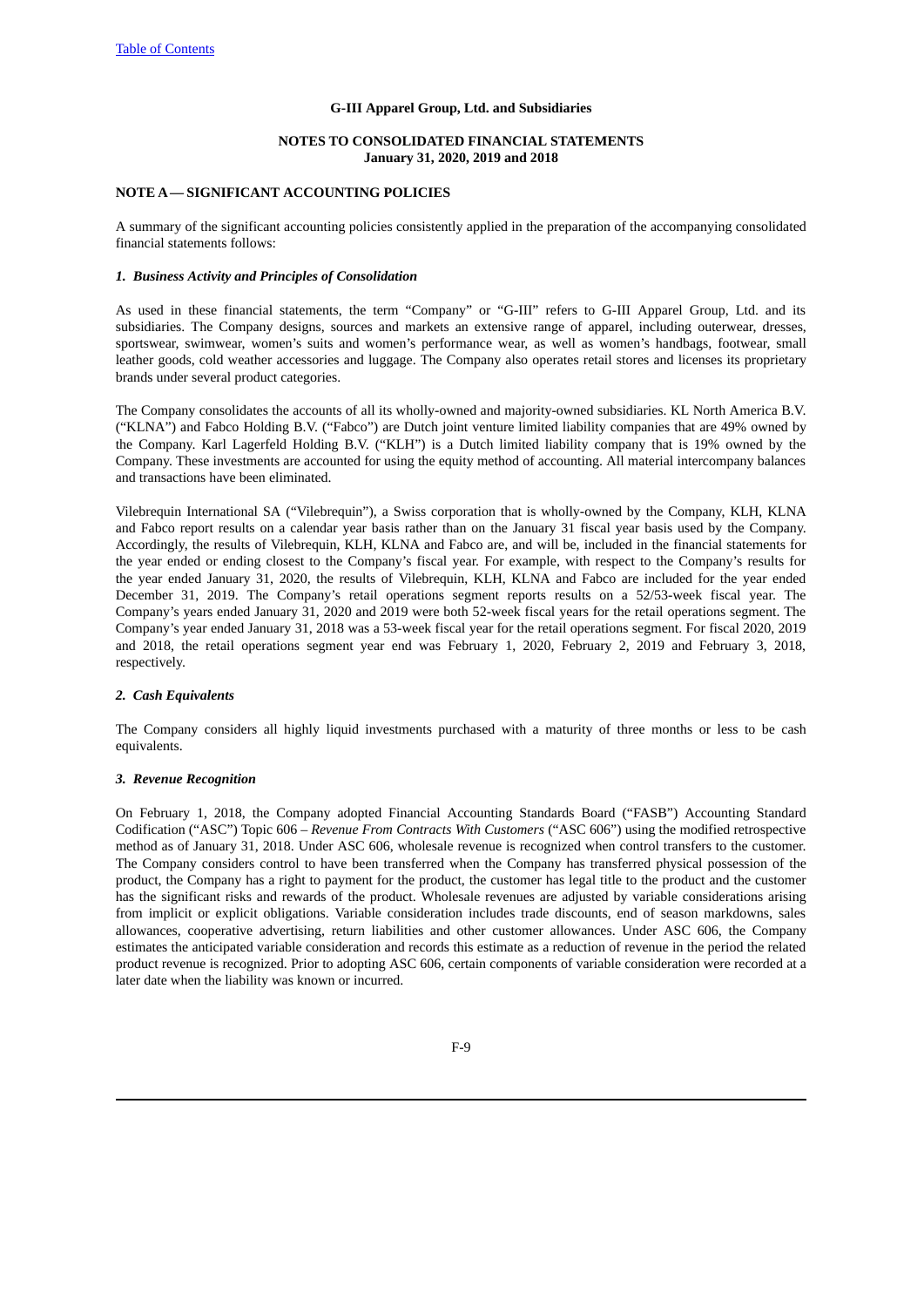## **NOTES TO CONSOLIDATED FINANCIAL STATEMENTS — (Continued)**

Variable consideration is estimated based on historical experience, current contractual and statutory requirements, specific known events and industry trends. The reserves for variable consideration are recorded under customer refund liabilities. Customer refund liabilities were recorded as a reduction to accounts receivable prior to the adoption of ASC 606. Historical return rates are calculated on a product line basis. The remainder of the historical rates for variable consideration are calculated by customer by product lines.

The Company recognizes retail sales when the customer takes possession of the goods and tenders payment, generally at the point of sale. E-commerce revenues from customers through the Company's e-commerce platforms are recognized when the customer takes possession of the goods. The Company's sales are recorded net of applicable sales taxes.

Both wholesale revenues and retail store revenues are shown net of returns, discounts and other allowances. Under ASC 606, the Company now classifies cooperative advertising as a reduction of net sales. Previously, cooperative advertising was recorded in selling, general and administrative expenses.

Royalty revenue is recognized at the higher of royalty earned or guaranteed minimum royalty.

### *4. Accounts Receivable*

In the normal course of business, the Company extends credit to its wholesale customers based on pre-defined credit criteria. Accounts receivable are net of an allowance for doubtful accounts. In circumstances where the Company is aware of a specific customer's inability to meet its financial obligation (such as in the case of bankruptcy filings, extensive delay in payment or substantial downgrading by credit sources), a specific reserve for bad debts is recorded against amounts due to reduce the net recognized receivable to the amount reasonably expected to be collected. For all other wholesale customers, an allowance for doubtful accounts is determined through analysis of the aging of accounts receivable at the date of the financial statements, assessments of collectability based on historical trends and an evaluation of the impact of economic conditions.

Estimated costs associated with trade discounts, advertising allowances, markdowns, and reserves for returns are reflected as a reduction of net sales. Under ASC 606, all of these reserves, which constitute variable consideration, are classified as current liabilities under "Customer refund liabilities". Prior to ASC 606, these reserves were part of the allowances netted against accounts receivable. The Company reserves against known chargebacks, as well as for an estimate of potential future deductions by customers. These provisions result from seasonal negotiations with the Company's customers, as well as historical deduction trends, net of historical recoveries and the evaluation of current market conditions.

#### *5. Inventories*

Wholesale inventories are stated at the lower of cost (determined by the first-in, first-out method) or net realizable value, which comprises a significant portion of the Company's inventory. Retail inventories are valued at the lower of cost or market as determined by the retail inventory method. Vilebrequin inventories are stated at the lower of cost (determined by the weighted average method) or net realizable value.

### *6. Goodwill and Other Intangibles*

Goodwill represents the excess of purchase price over the fair value of net assets acquired in business combinations accounted for under the purchase method of accounting. Goodwill and certain intangible assets deemed to have indefinite lives are not amortized, but are subject to annual impairment tests using a qualitative evaluation or a quantitative test combining a discounted cash flow analysis and a market approach. Other intangibles with finite lives, including license agreements, trademarks and customer lists are amortized on a straight-line basis over the estimated useful lives of the assets (currently ranging from 5 to 17 years). Impairment charges, if any, on intangible assets with finite lives are recorded when indicators of impairment are present and the discounted cash flows estimated to be derived from those assets are less than the carrying amounts of the assets.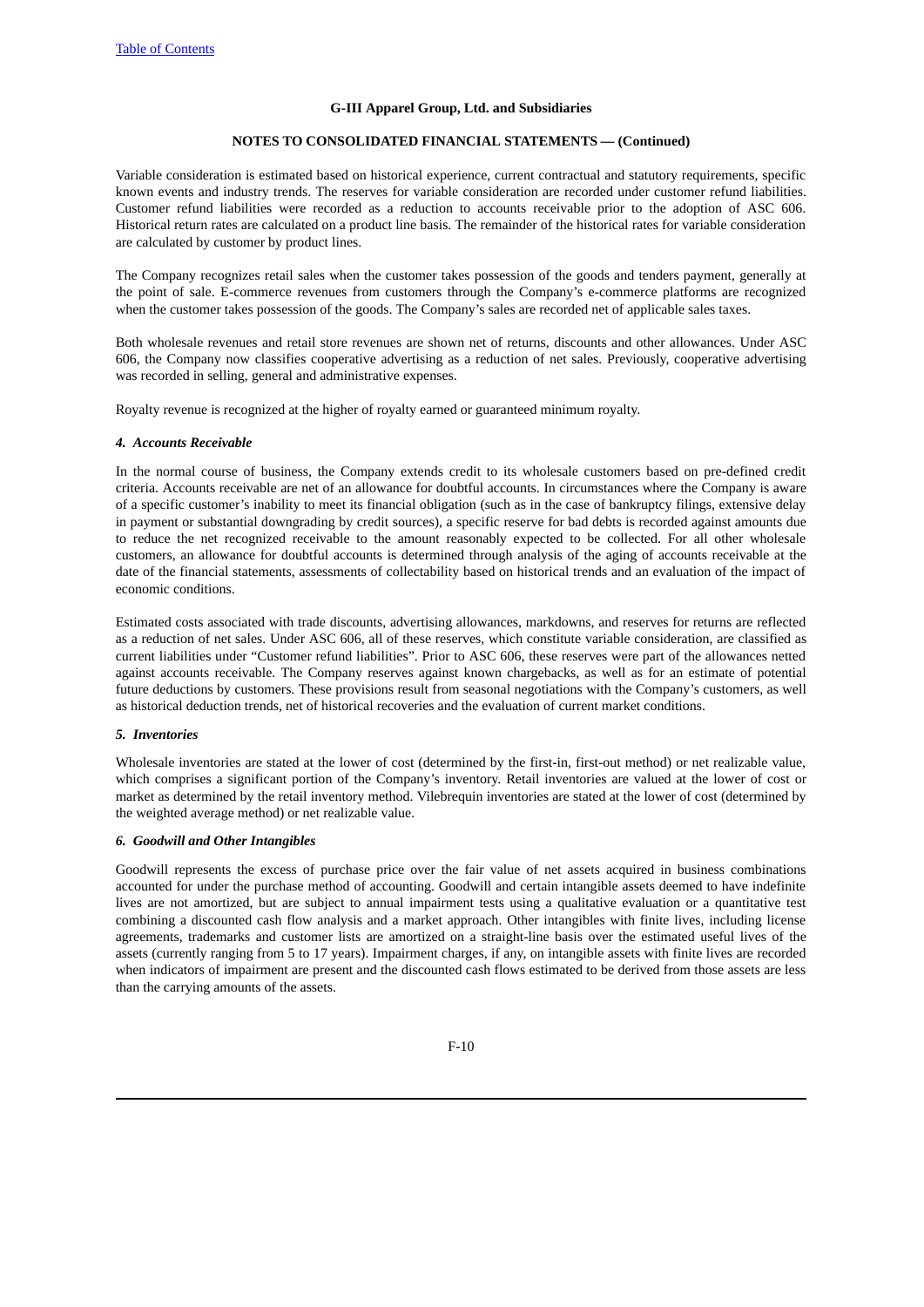### **NOTES TO CONSOLIDATED FINANCIAL STATEMENTS — (Continued)**

In fiscal 2018, the Company wrote off goodwill of \$0.7 million related to the retail operations segment, as a result of the performance of the retail operations segment.

#### *7. Leases*

On February 1, 2019, the Company adopted ASC Topic 842 – *Leases* ("ASC 842") using the optional transition method to apply the standard as of the effective date. The Company determines if an arrangement is, or contains, a lease at contract inception. Leases with an initial term of 12 months or less are not recorded on the balance sheet. For leases with an initial term greater than 12 months, a lease liability is recorded on the balance sheet at the present value of future payments discounted at the incremental borrowing rate (discount rate) corresponding with the lease term. An operating lease asset is recorded based on the initial amount of the lease liability, plus any lease payments made to the lessor before or at the lease commencement date and any initial direct costs incurred, less any tenant improvement allowance incentives received. The difference between the minimum rents paid and the straight-line rent (deferred rent) is reflected within the associated operating lease asset. The Company has elected to account for lease and non-lease components as a single component.

The lease classification evaluation begins at the commencement date. The lease term used in the evaluation includes the non-cancellable period for which the Company has the right to use the underlying asset, together with renewal option periods when the exercise of the renewal option is reasonably certain or the failure to exercise such option would result in an economic penalty. All of the Company's leases are classified as operating leases.

#### *8. Depreciation and Amortization*

Property and equipment are recorded at cost. Depreciation and amortization are computed by the straight-line method over the estimated useful lives of the assets. Leasehold improvements are amortized using the straight-line method over the life of the lease or the useful life of the improvement, whichever is shorter.

### *9. Impairment of Long-Lived Assets*

All property and equipment and other long-lived assets are reviewed for potential impairment when events or changes in circumstances indicate that the asset's carrying value may not be recoverable. If such indicators are present, it is determined whether the sum of the estimated undiscounted future cash flows attributable to such assets is less than the carrying value of the assets. A potential impairment has occurred if projected future undiscounted cash flows are less than the carrying value of the assets.

In fiscal 2020, the Company recorded a \$21.8 million impairment charge primarily related to leasehold improvements, furniture and fixtures and operating lease assets at certain of its Wilsons Leather, G.H. Bass and DKNY stores as a result of the performance at these stores.

In fiscal 2019, the Company recorded a \$2.8 million impairment charge related to leasehold improvements and furniture and fixtures at certain of our Wilsons Leather, G.H. Bass and DKNY stores as a result of the performance at these stores.

In fiscal 2018, the Company recorded a \$6.5 million impairment charge related to leasehold improvements and furniture and fixtures at certain of our Wilsons Leather, G.H. Bass and Vilebrequin stores as a result of the performance at these stores. In addition, the Company recorded a \$0.7 million impairment charge with respect to furniture and fixtures located in certain customers' stores.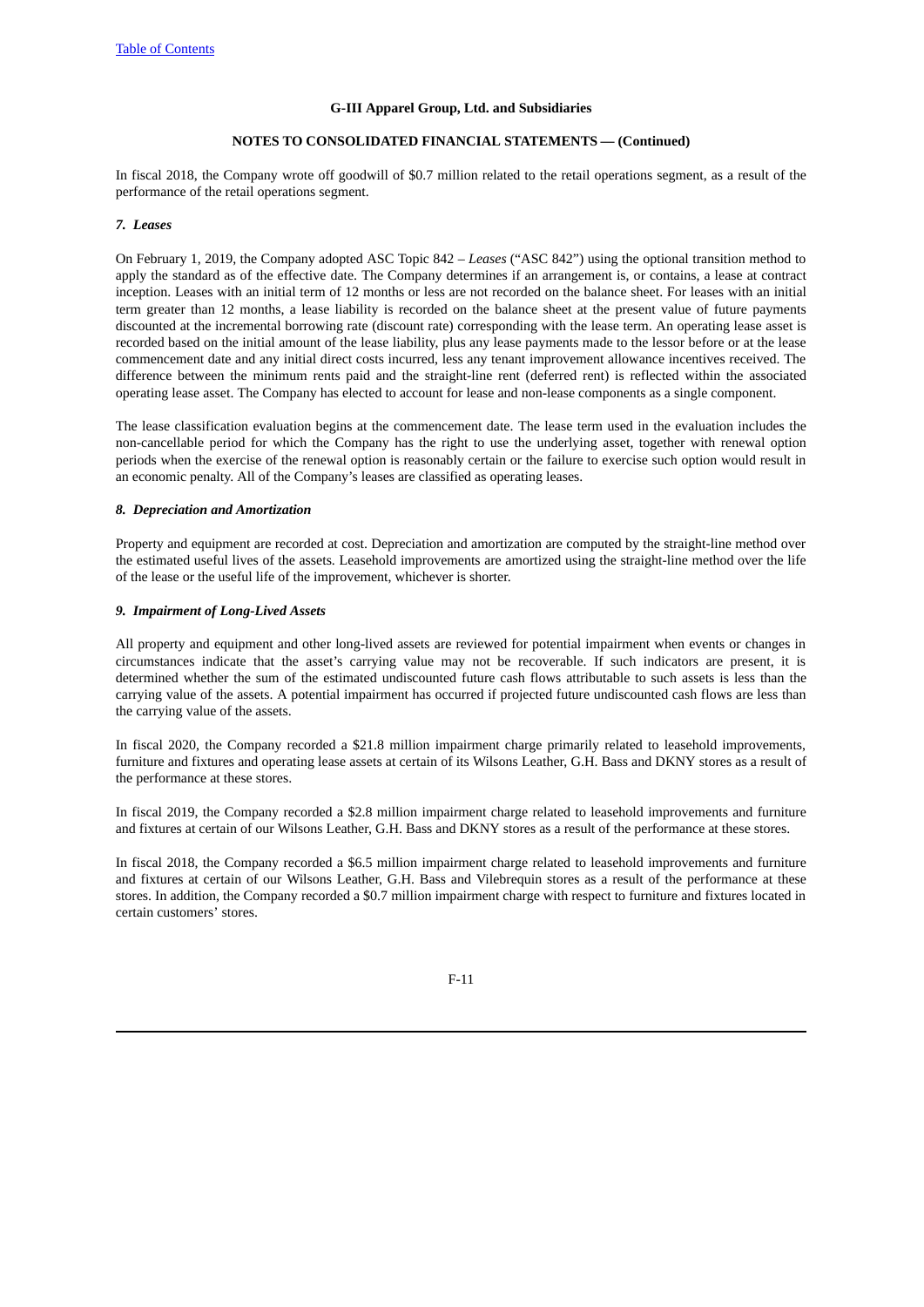## **NOTES TO CONSOLIDATED FINANCIAL STATEMENTS — (Continued)**

#### *10. Income Taxes*

The Company accounts for income taxes and uncertain tax positions in accordance with ASC Topic 740 — *Income Taxes* ("ASC 740"). Income taxes are accounted for under the liability method, which requires the recognition of deferred tax assets and liabilities for the expected future tax consequences of events that have been included in the financial statements. Under this method, deferred tax assets and liabilities are determined on the basis of differences between the tax bases of assets and liabilities and their financial reporting amounts using enacted tax rates in effect for the year in which the differences are expected to reverse. The effect of a change in tax rates on deferred tax assets and liabilities is recognized in income in the period that includes the enactment date.

ASC 740 prescribes a recognition threshold and measurement attribute for the financial statement recognition and measurement of a tax position taken or expected to be taken in a return, as well as guidance on de-recognition, classification, interest and penalties and financial statement reporting disclosures. It is also the Company's policy to provide for uncertain tax positions and the related interest and penalties based upon management's assessment of whether a tax benefit is more likely than not to be sustained upon examination by tax authorities. To the extent the Company prevails in matters for which a liability for an unrecognized tax benefit is established, or is required to pay amounts in excess of the liability, or when other facts and circumstances change, the Company's effective tax rate in a given financial statement period may be materially affected.

The Tax Cuts and Jobs Act of 2017 ("TCJA") provides for a reduced corporate income tax rate of 21% and requires that certain income earned by foreign subsidiaries, known as global intangible low-tax income ("GILTI"), must be included in the gross income of their U.S. shareholder. For fiscal 2020, the Company recognized an immaterial provision for GILTI and has elected to treat the tax effect of GILTI as a current period expense. For the current and future tax years, the Company expects other TCJA tax implications to be immaterial.

On May 19, 2019, Switzerland approved the Federal Act on Tax Reform and Old-Age and Survivors Insurance Financing. The effective date of the Swiss tax reform for federal and cantonal jurisdictions began on January 1, 2020. Tax implications on the enacted Swiss tax reform are discussed in Note H - Income Taxes.

#### *11. Net Income Per Common Share*

Basic net income per common share has been computed using the weighted average number of common shares outstanding during each period. Diluted net income per share is computed using the weighted average number of common shares and potential dilutive common shares, consisting of unvested restricted stock unit awards and stock options outstanding during the period. Approximately 692,000, 336,000 and 466,000 shares for the years ended January 31, 2020, 2019 and 2018, respectively, have been excluded from the diluted net income per share calculation. In addition, all share-based payments outstanding that vest based on the achievement of performance and/or market price conditions, and for which the respective performance and/or market price conditions have not been achieved, have been excluded from the diluted per share calculation. The Company issued 8,851, 168,179 and 201,968 shares of common stock in connection with the exercise or vesting of equity awards during the years ended January 31, 2020, 2019 and 2018, respectively. In addition, the Company re-issued 619,651 and 150,809 treasury shares in connection with the vesting of equity awards in fiscal 2020 and fiscal 2019, respectively.

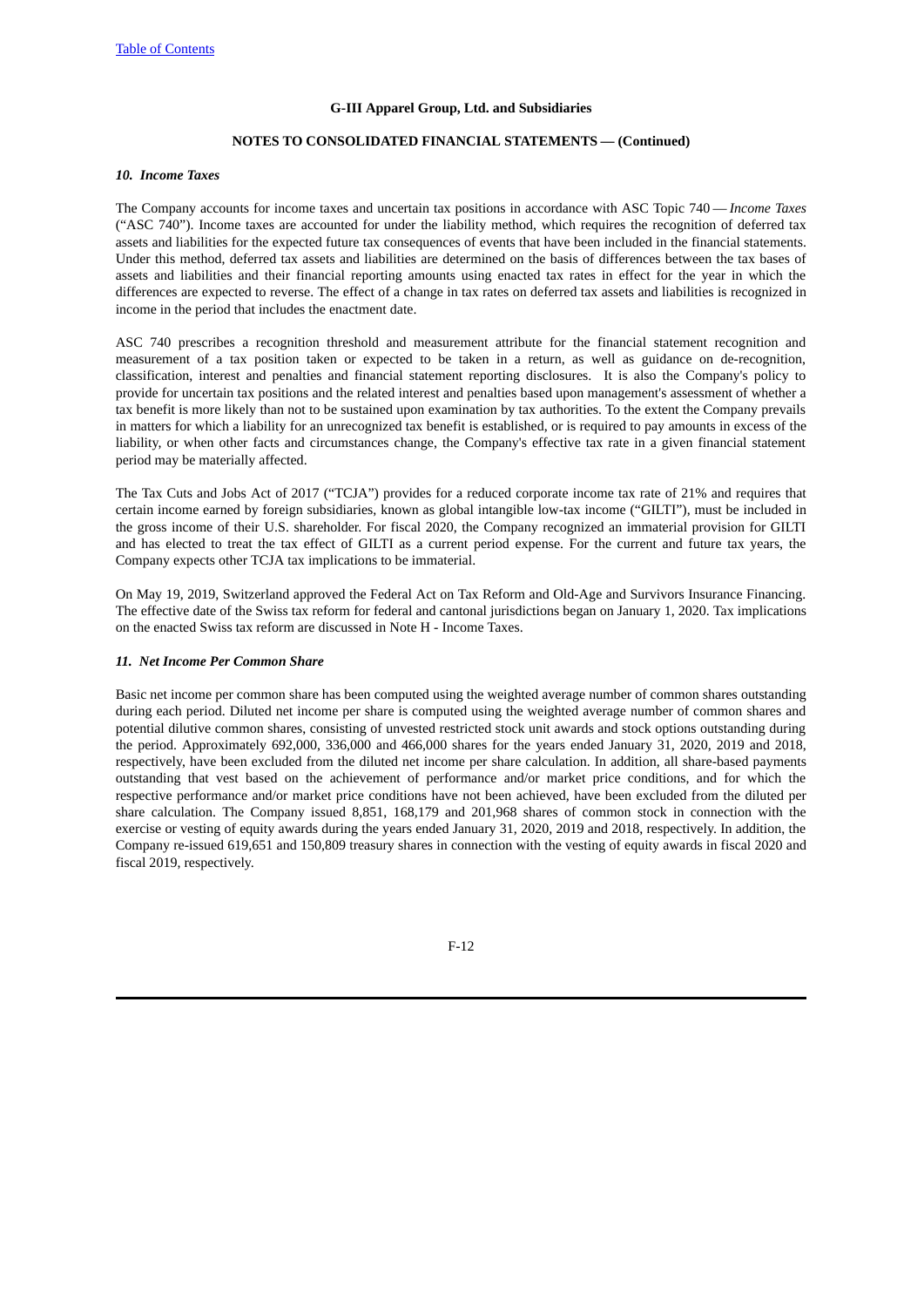### **NOTES TO CONSOLIDATED FINANCIAL STATEMENTS — (Continued)**

The following table reconciles the numerators and denominators used in the calculation of basic and diluted net income per share:

|                                                    | <b>Year Ended January 31.</b> |                                          |     |           |              |        |
|----------------------------------------------------|-------------------------------|------------------------------------------|-----|-----------|--------------|--------|
|                                                    |                               | 2020                                     |     | 2019      |              | 2018   |
|                                                    |                               | (In thousands, except per share amounts) |     |           |              |        |
| Net income                                         |                               | \$143,837                                |     | \$138,067 | $\mathbb{S}$ | 62,124 |
| Basic net income per share:                        |                               |                                          |     |           |              |        |
| Basic common shares                                |                               | 48,209                                   |     | 49,140    |              | 48,820 |
| Basic net income per share                         |                               | 2.98                                     | \$. | 2.81      |              | 1.27   |
|                                                    |                               |                                          |     |           |              |        |
| Diluted net income per share:                      |                               |                                          |     |           |              |        |
| Basic common shares                                |                               | 48,209                                   |     | 49,140    |              | 48,820 |
| Dilutive restricted stock awards and stock options |                               | 686                                      |     | 1,134     |              | 930    |
| Diluted common shares                              |                               | 48,895                                   |     | 50.274    |              | 49,750 |
| Diluted net income per share                       |                               | 2.94                                     |     | 2.75      |              | 1.25   |

#### *12. Equity Award Compensation*

ASC Topic 718, *Compensation — Stock Compensation*, requires all share-based payments to employees, including grants of restricted stock unit awards and employee stock options, to be recognized as compensation expense over the service period (generally the vesting period) based on their fair values.

The Company accounts for forfeited awards as they occur as permitted by Accounting Standard Update ("ASU") 2016-09. Ultimately, the actual expense recognized over the vesting period will be for those shares that vested. Restricted stock units ("RSU's") are time based awards that do not have market or performance conditions and generally vest over a three year period. Performance based restricted stock units ("PRSU's") granted to executives prior to fiscal 2020 include (i) market price performance conditions that provide for the award to vest only after the average closing price of the Company's stock trades above a predetermined market level and (ii) another performance condition that requires the achievement of an operating performance target. PRSU's generally vest over a two to five year period. Performance stock units ("PSU's") were granted to executives in fiscal 2020 and vest after a three year performance period during which certain earnings before interest and taxes and return on invested capital performance standards must be satisfied for vesting to occur. PSU's are also subject to a lock up period that prevents the sale, contract to sell or transfer of shares for two years subsequent to the date of vesting. RSU's and employee stock options are expensed on a straight-line basis. PRSU's are expensed under the requisite acceleration method. PSU's are expensed under the requisite acceleration method and based on an estimated percentage of achievement of certain pre-established goals.

It is the Company's policy to grant stock options at prices not less than the fair market value on the date of the grant. Option terms, vesting and exercise periods vary, except that the term of an option may not exceed ten years.

Also, in accordance with ASU 2016-09, excess tax benefits arising from the lapse or exercise of an equity award are no longer recognized in additional paid-in capital. The assumed proceeds from applying the treasury stock method when computing net income per share is amended to exclude the amount of excess tax benefits that would be recognized in additional paid-in capital.

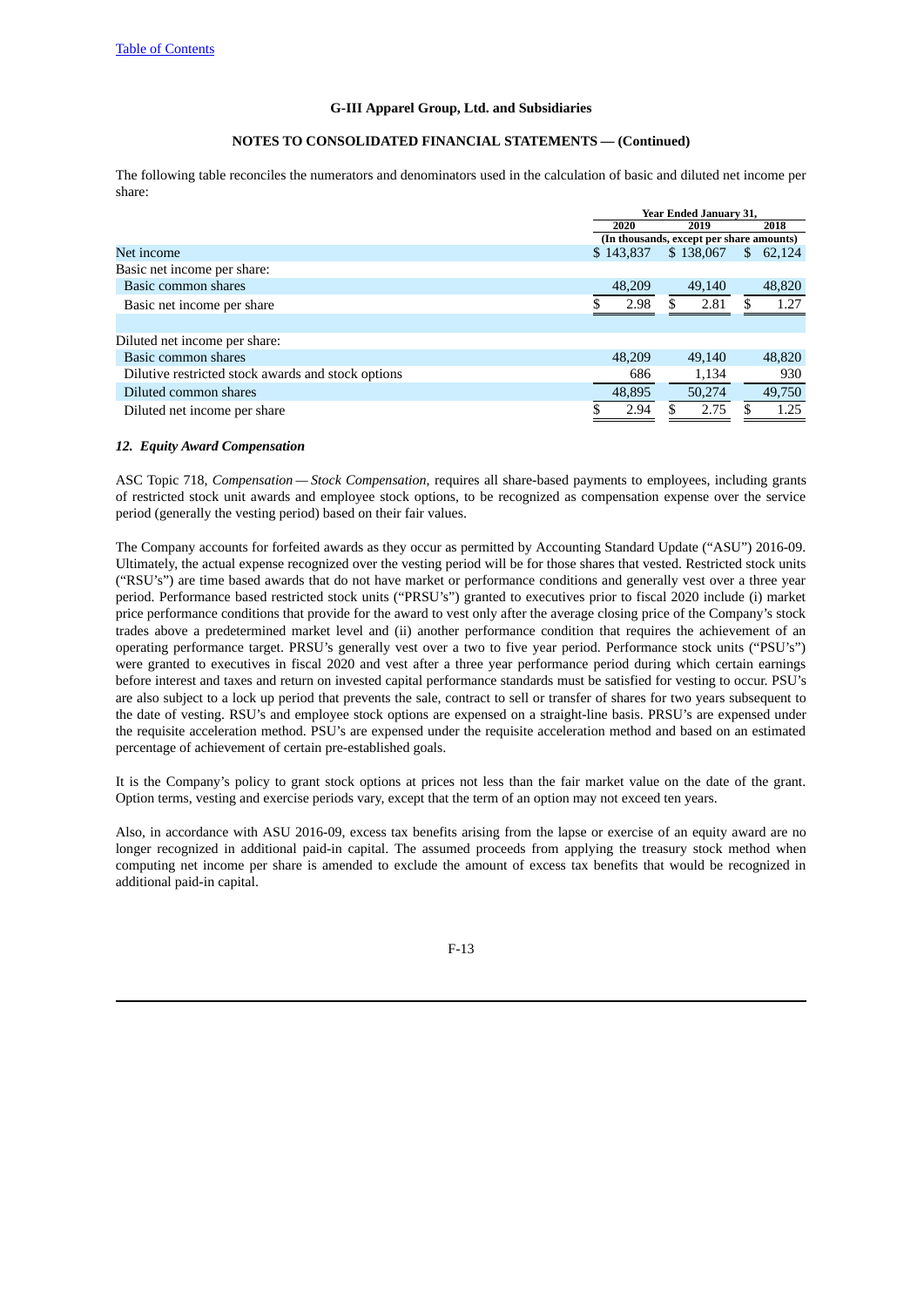## **NOTES TO CONSOLIDATED FINANCIAL STATEMENTS — (Continued)**

#### *13. Cost of Goods Sold*

Cost of goods sold includes the expenses incurred to acquire, produce and prepare inventory for sale, including product costs, warehouse staff wages, freight in, import costs, packaging materials, the cost of operating the overseas offices and royalty expense. Gross margins may not be directly comparable to those of the Company's competitors, as income statement classifications of certain expenses may vary by company. Additionally, ASC 606 requires that costs expected to be incurred when products are returned should be accrued for upon the sale of the product as a component of cost of goods sold. These restocking costs were previously recognized when incurred and recorded in selling, general and administrative expenses.

### *14. Shipping and Handling Costs*

Shipping and handling costs consist of warehouse facility costs, third party warehousing, freight out costs, and warehouse supervisory wages and are included in selling, general and administrative expenses. Shipping and handling costs included in selling, general and administrative expenses were \$138.8 million, \$125.9 million and \$120.2 million for the years ended January 31, 2020, 2019 and 2018, respectively.

### *15. Advertising Costs*

The Company expenses advertising costs as incurred and includes these costs in selling, general and administrative expenses. Advertising paid as a percentage of sales under license agreements are expensed in the period in which the sales occur or are accrued to meet guaranteed minimum requirements under license agreements. Advertising expense was \$94.7 million, \$87.8 million and \$105.6 million for the years ended January 31, 2020, 2019 and 2018, respectively. Prepaid advertising, which represents advance payments to licensors for minimum guaranteed payments for advertising under the Company's licensing agreements, was \$8.7 million and \$9.0 million at January 31, 2020 and 2019, respectively.

## *16. Use of Estimates*

In preparing financial statements in conformity with accounting principles generally accepted in the United States ("GAAP"), management is required to make estimates and assumptions that affect the reported amounts of assets and liabilities, the disclosure of contingent assets and liabilities at the date of the financial statements, and the reported amounts of revenues and expenses during the reporting period. In determining these estimates, management must use amounts that are based upon its informed judgments and best estimates. The Company continually evaluates its estimates, including those related to customer allowances and discounts, product returns, bad debts, inventories, equity awards, income taxes, carrying values of intangible assets and long-lived assets including right of use assets. Estimates are based on historical experience and on various other assumptions that the Company believes are reasonable under the circumstances. The results of these estimates form the basis for making judgments about the carrying values of assets and liabilities that are not readily apparent from other sources. Actual results may differ from these estimates under different assumptions and conditions.

### *17. Fair Value of Financial Instruments*

GAAP establishes a three-level valuation hierarchy for disclosure of fair value measurements. The determination of the applicable level within the hierarchy for a particular asset or liability depends on the inputs used in its valuation as of the measurement date, notably the extent to which the inputs are market-based (observable) or internally-derived (unobservable). A financial instrument's categorization within the valuation hierarchy is based upon the lowest level of input that is significant to the fair value measurement. The three levels are defined as follows:

Level 1 — inputs to the valuation methodology based on quoted prices (unadjusted) for identical assets or liabilities in active markets.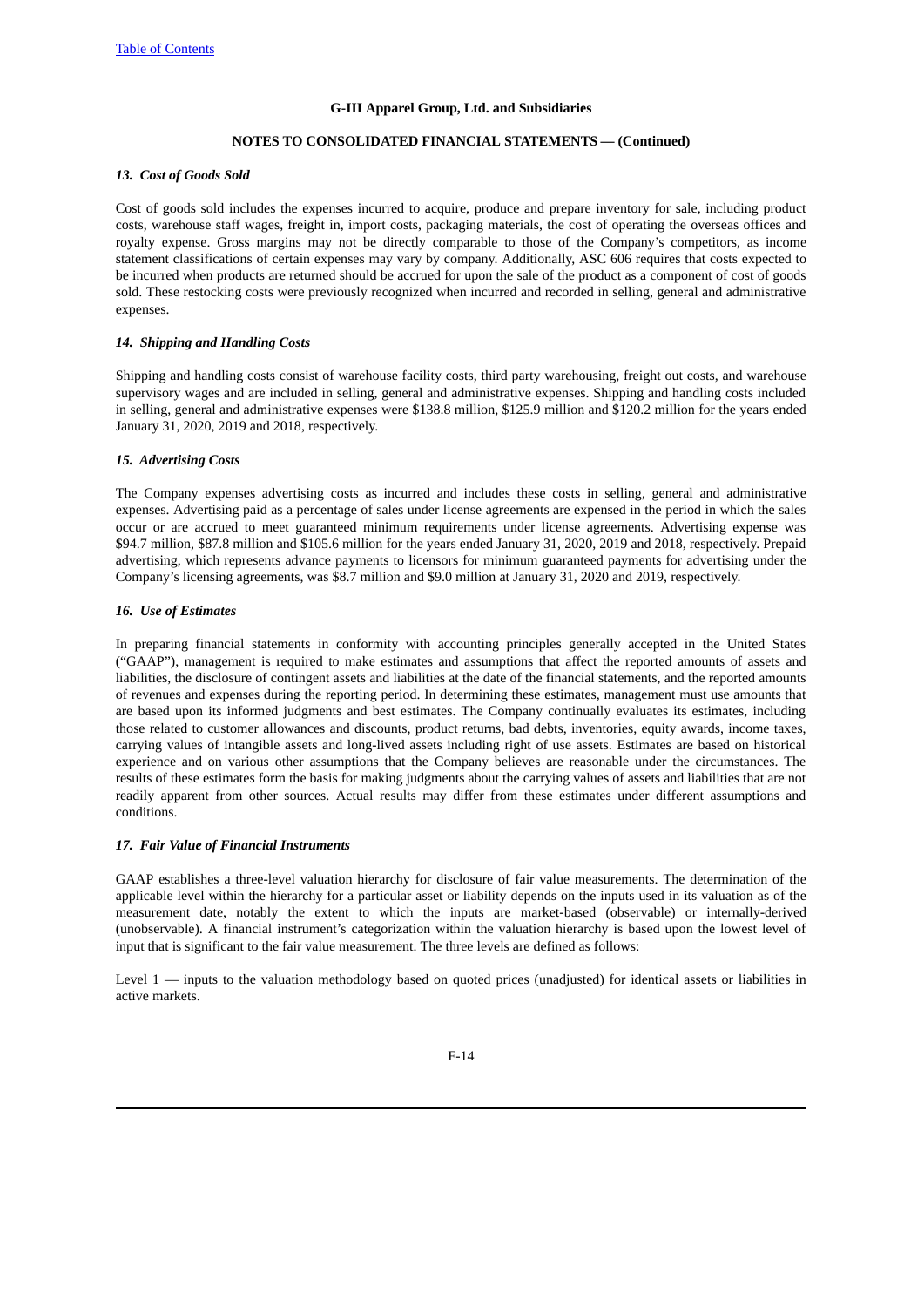## **NOTES TO CONSOLIDATED FINANCIAL STATEMENTS — (Continued)**

Level 2 — inputs to the valuation methodology based on quoted prices for similar assets or liabilities in active markets for substantially the full term of the financial instrument; quoted prices for identical or similar instruments in markets that are not active for substantially the full term of the financial instrument; and model-derived valuations whose inputs or significant value drivers are observable.

Level 3 — inputs to the valuation methodology based on unobservable prices or valuation techniques that are significant to the fair value measurement.

The following table summarizes the carrying values and the estimated fair values of the Company's debt instruments:

|                             |       | <b>Carrying Value</b> |   |                     |                     |         | <b>Fair Value</b> |                     |
|-----------------------------|-------|-----------------------|---|---------------------|---------------------|---------|-------------------|---------------------|
| <b>Financial Instrument</b> | Level | January 31,<br>2020   |   | January 31,<br>2019 | January 31,<br>2020 |         |                   | January 31,<br>2019 |
|                             |       |                       |   |                     | (In thousands)      |         |                   |                     |
| Term loan                   |       | \$<br>300,000         | S | 300,000             | \$                  | 300,000 |                   | 300,000             |
| Revolving credit facility   |       |                       |   |                     |                     |         |                   |                     |
| Note issued to LVMH         |       | 102,009               |   | 96.618              |                     | 95.126  |                   | 88,608              |
| Unsecured loan              |       | 2,860                 |   |                     |                     | 2,860   |                   |                     |

The Company's debt instruments are recorded at their carrying values in its consolidated balance sheets, which may differ from their respective fair values. The carrying amount of the Company's variable rate debt approximates the fair value, as interest rates change with the market rates. Furthermore, the carrying value of all other financial instruments potentially subject to valuation risk (principally consisting of cash, accounts receivable and accounts payable) also approximates fair value due to the short-term nature of these accounts.

The 2% note issued to LVMH Moet Hennessy Louis Vuitton Inc. ("LVMH") in connection with the acquisition of DKI was issued at a discount of \$40.0 million in accordance with ASC 820 — *Fair Value Measurements*. For purposes of this fair value disclosure, the Company based its fair value estimate for the note issued to LVMH on the initial fair value as determined at the date of the acquisition of DKI and records the amortization using the effective interest method over the term of the note.

The fair value of the note issued to LVMH was considered a Level 3 valuation in the fair value hierarchy.

### *Non-Financial Assets and Liabilities*

The Company's non-financial assets that are measured at fair value on a nonrecurring basis include long-lived assets, which consist primarily of property and equipment and operating lease assets. The Company reviews these assets for impairment whenever events or changes in circumstances indicate that their carrying value may not be fully recoverable. For impaired assets, an impairment loss is recognized equal to the difference between the carrying amount of the asset or asset group and its estimated fair value. For operating lease assets, the Company determines the fair value of the assets by discounting the estimated market rental rates over the remaining term of the lease. These fair value measurements are considered level 3 measurements in the fair value hierarchy. During the fourth quarter of fiscal 2020, the Company recorded a \$21.8 million impairment charge primarily related to leasehold improvements, furniture and fixtures and operating lease assets at certain Wilsons Leather, G.H. Bass and DKNY stores as a result of the performance at these stores. In addition, during the first quarter of fiscal 2020, the Company recorded an impairment of \$9.6 million, net of tax, in connection with the adoption of ASC 842 – *Leases* ("ASC 842") that was recognized through retained earnings.

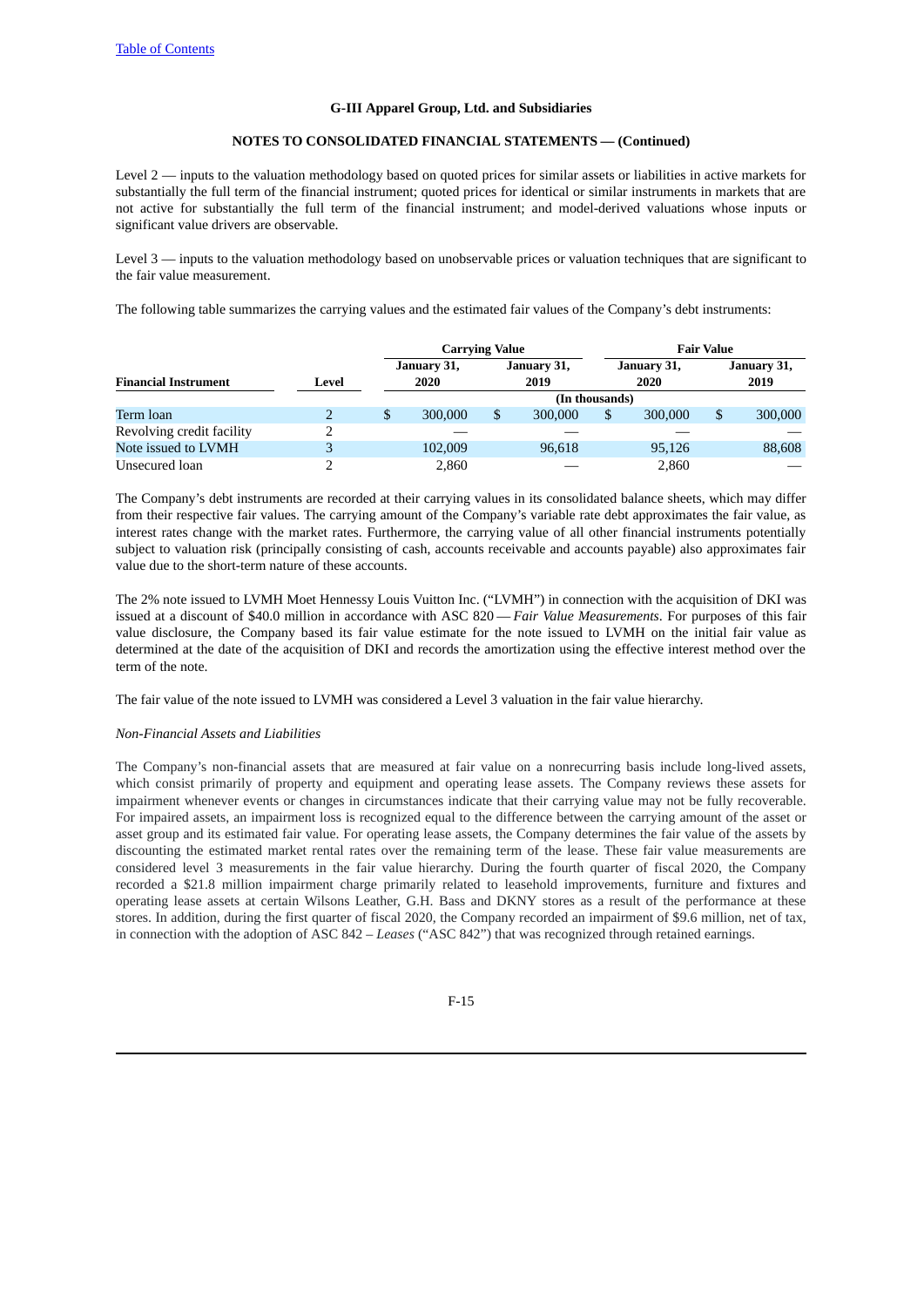## **NOTES TO CONSOLIDATED FINANCIAL STATEMENTS — (Continued)**

#### *18. Foreign Currency Translation*

Certain of the Company's international subsidiaries use different functional currencies, which are, for the most part, the local currency. In accordance with the authoritative guidance, assets and liabilities of the Company's foreign operations are translated from foreign currency into U.S. dollars at period-end rates, while income and expenses are translated at the weighted average exchange rates for the period. The related translation adjustments are reflected as a foreign currency translation adjustment in accumulated other comprehensive loss within stockholders' equity.

#### *19. Effects of Recently Adopted and Issued Accounting Pronouncements*

#### *Recently Adopted Accounting Guidance*

In February 2016, the FASB issued ASU 2016-02, "Leases (Topic 842)." ASU 2016-02 requires that a lessee recognize in the statement of financial position a liability to make lease payments (the lease liability) and a right-of-use asset representing its right to use the underlying asset for the lease term (other than leases that meet the definition of a short-term lease). The liability will be equal to the present value of lease payments. The asset will be based on the liability, subject to certain adjustments. The Company adopted ASU 2016-02 during the first quarter of fiscal 2020 using the optional transition method to apply the standard as of the effective date. As a result of adopting this standard, as of February 1, 2019, the Company recognized operating lease liabilities of \$384.5 million and corresponding operating lease assets of \$341.2 million. In addition, the Company recorded a \$9.6 million impairment of the operating lease assets, net of tax, at adoption. The impairment was recorded as a reduction to retained earnings.

In June 2018, the FASB issued ASU 2018-07, "FASB Simplifies Guidance on Nonemployee Share-Based Payments," which supersedes ASC 505-50 and expands the scope of ASC 718 to include all share-based payment arrangements related to the acquisition of goods and services from both nonemployees and employees. As a result, most of the guidance in ASC 718 associated with employee share-based payments, including most of its requirements related to classification and measurement, applies to nonemployee share-based payment arrangements. The Company adopted ASU 2018-07 during the first quarter of fiscal 2020. The adoption did not have an impact on the Company's consolidated financial statements.

In February 2018, the FASB issued ASU 2018-02, "Income Statement — Reporting Comprehensive Income (Topic 220): Reclassification of Certain Tax Effects from Accumulated Other Comprehensive Income," which provides financial statement preparers with an option to reclassify stranded tax effects within accumulated other comprehensive income to retained earnings in each period in which the effect of the change in the U.S. federal corporate income tax rate (or portion thereof) in the TCJA is recorded. The Company adopted ASU 2018-02 during the first quarter of fiscal 2020. The adoption did not have an impact on the Company's consolidated financial statements.

#### *Accounting Guidance Issued Being Evaluated for Adoption*

In June 2016, the FASB issued ASU 2016-13, "Financial Instruments-Credit Losses (Topic 326): Measurement of Credit Losses on Financial Instruments." Subsequently, the FASB issued amendments to clarify the codification, in addition to also clarifying the implementation dates and the items that fall within the scope of the pronouncement. This pronouncement will change how entities account for credit impairment for trade and other receivables, as well as for certain financial assets and other instruments. ASU 2016-13 will replace the current "incurred loss" model with an "expected loss" model. Under the "incurred loss" model, a loss (or allowance) is recognized only when an event has occurred (such as a payment delinquency) that causes the entity to believe that a loss is probable (i.e., that it has been "incurred"). Under the "expected loss" model, an entity will recognize a loss (or allowance) upon initial recognition of the asset that reflects all future events that may lead to a loss being realized, regardless of whether it is probable that the future event will occur. The "incurred loss" model considers past events and current conditions, while the "expected loss" model includes expectations for the future which have yet to occur. The new standard will require entities to record a cumulativeeffect adjustment to the balance sheet as of the beginning of the first reporting period in which the guidance is effective.

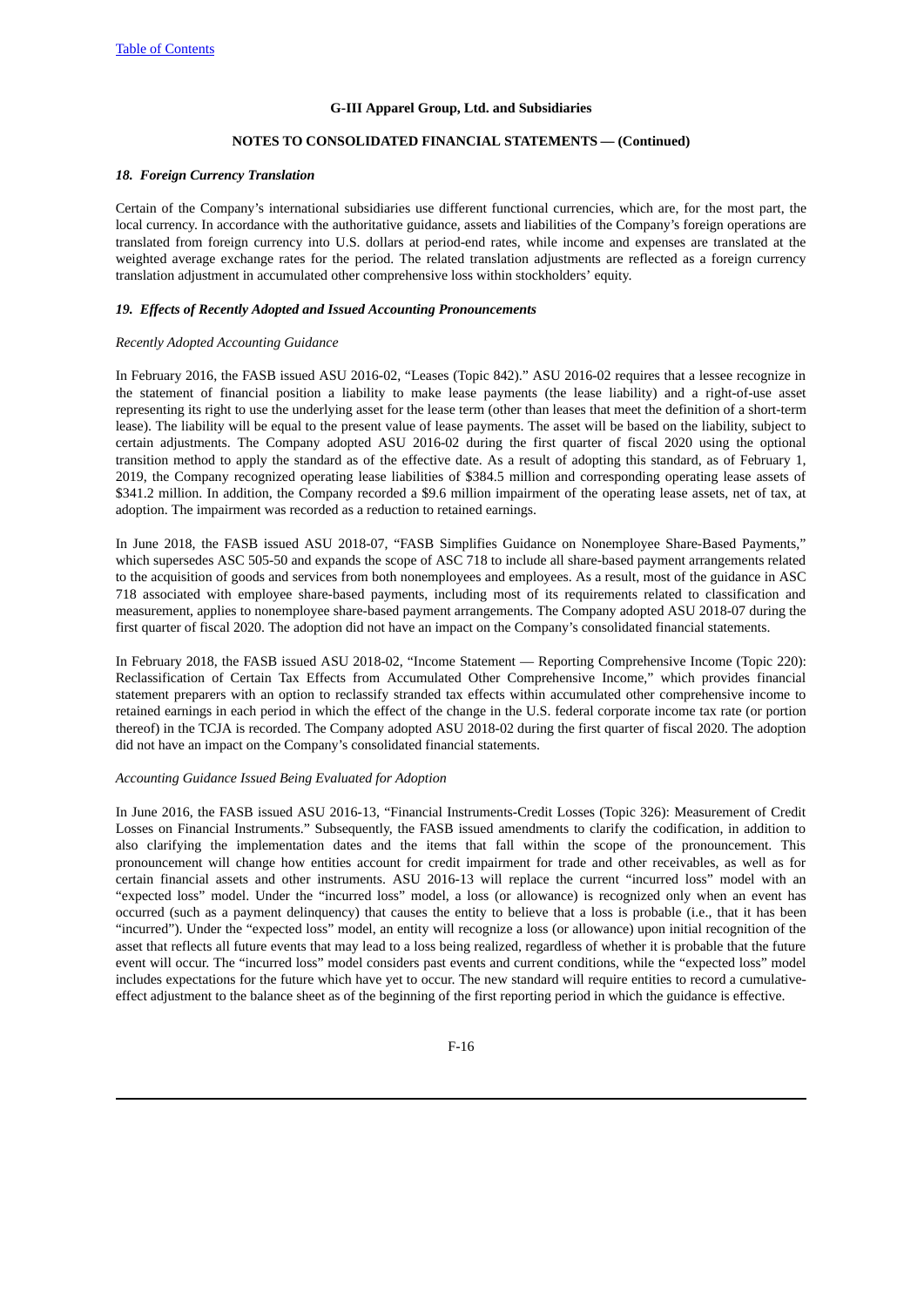## **NOTES TO CONSOLIDATED FINANCIAL STATEMENTS — (Continued)**

ASU 2016-13 is effective for all entities for fiscal years beginning after December 15, 2019, including interim periods within those fiscal years, with early adoption permitted. The Company adopted the standard effective February 1, 2020. The Company does not expect the adoption of ASU 2016-13 to result in a material change to its consolidated financial statements.

In August 2018, the FASB issued ASU 2018-13, "Fair Value Measurement (Topic 820): Disclosure Framework – Changes to the Disclosure Requirements for Fair Value Measurement," which makes a number of changes meant to add, modify or remove certain disclosure requirements associated with the movement among or hierarchy associated with Level 1, Level 2 and Level 3 fair value measurements. The amendments in ASU 2018-13 modify the disclosure requirements with respect to fair value measurements based on the concepts in FASB Concepts Statement, Conceptual Framework for Financial Reporting—Chapter 8: Notes to Financial Statements, including the consideration of costs and benefits. The amendments to changes in unrealized gains and losses, the range and weighted average of significant unobservable inputs used to develop Level 3 fair value measurements, and the narrative description of measurement uncertainty should be applied prospectively for only the most recent interim or annual period presented in the initial fiscal year of adoption. All other amendments should be applied retrospectively to all periods presented upon their effective date. The amendments are effective for all entities for fiscal years beginning after December 15, 2019, and interim periods within those fiscal years, with early adoption permitted. The Company adopted the standard effective February 1, 2020. The Company does not expect the adoption of ASU 2018-13 to result in a material change to its consolidated financial statements.

On August 29, 2018, the FASB issued ASU 2018-15, Customers Accounting for Implementation Costs Incurred in a Cloud Computing Arrangement That Is A Service Contract which addresses the accounting for implementation costs incurred in a cloud computing arrangement ("CCA") that is a service contract. ASU 2018-15 aligns the accounting for costs incurred to implement a CCA that is a service arrangement with the guidance on capitalizing costs associated with developing or obtaining internal-use software. Specifically, ASU 2018-15 amends ASC 350 to include in its scope implementation costs of a CCA that is a service contract and clarifies that a customer should apply ASC 350-40 to determine which implementation costs should be capitalized in a CCA that is considered a service contract. The Company adopted ASU 2018-15 effective February 1, 2020. The Company does not expect the adoption ASU 2018-15 to result in a material change to its consolidated financial statements.

### **NOTE B** — **REVENUE RECOGNITION**

On February 1, 2018, the Company adopted ASC 606 using the modified retrospective method as of January 31, 2018. The Company recognized a cumulative effect adjustment to the opening balance of stockholders' equity at February 1, 2018 that reduced stockholders' equity by \$53.7 million, net of tax, as a result of the adoption of ASC 606.

Prospectively, the adoption of ASC 606 primarily affects the timing of recognition of certain adjustments that are recorded in net sales for the wholesale operations segment. Under ASC 606, revenue is recognized upon the transfer of goods to customers in an amount that reflects the expected consideration to be received in exchange for these goods. The difference between the amount initially billed and the amount collected represents variable consideration. Variable consideration includes trade discounts, end of season markdowns, sales allowances, cooperative advertising, return liabilities and other customer allowances. Under ASC 606, the Company estimates the anticipated variable consideration and records this estimate as a reduction of revenue in the period the related product revenue is recognized. Prior to adopting ASC 606, certain components of variable consideration were recorded at a later date when the liability was known or incurred.

The adoption of ASC 606 also resulted in prospectively changing the presentation of certain items on the Consolidated Balance Sheets and the Consolidated Statements of Income and Comprehensive Income. Under the prior guidance, the liability recorded in connection with variable consideration was recorded as a reduction to accounts receivable. With the adoption of ASC 606, these amounts have been classified as a current liability under "Customer refund liabilities" in the Consolidated Balance Sheet. Additionally, the Company now classifies cooperative advertising as a reduction of net sales

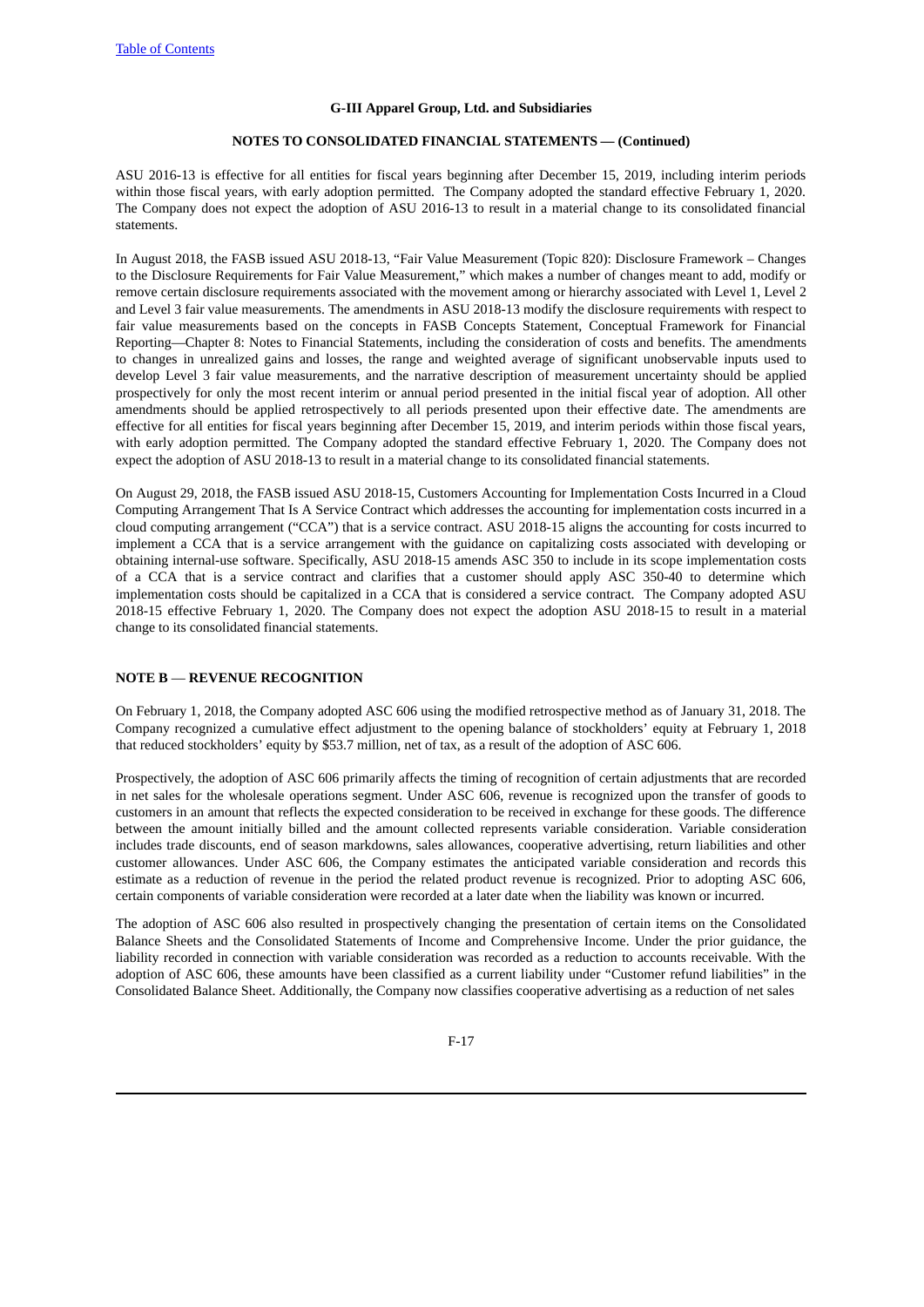### **NOTES TO CONSOLIDATED FINANCIAL STATEMENTS — (Continued)**

in the Consolidated Statements of Income and Comprehensive Income. Previously, cooperative advertising was recorded in selling, general and administrative expenses. ASC 606 requires that costs expected to be incurred when products are returned should be accrued for upon the sale of the product as a component of cost of goods sold. These restocking costs were previously recognized when incurred and recorded in selling, general and administrative expenses.

The adoption of ASC 606 had no net impact on the Company's cash flows from operations.

#### **Disaggregation of Revenue**

In accordance with ASC 606, the Company elected to disclose its revenues by segment. Each segment presents its own characteristics with respect to the timing of revenue recognition and the type of customer. In addition, disaggregating revenues using a segment basis is consistent with how the Company's Chief Operating Decision Maker manages the Company. The Company identified the wholesale operations segment and the retail operations segment as distinct sources of revenue.

*Wholesale Operations Segment.* Wholesale revenues include sales of products to retailers under owned, licensed and private label brands, as well as sales related to the Vilebrequin business. Wholesale revenues from sales of products are recognized when control transfers to the customer. The Company considers control to have been transferred when the Company has transferred physical possession of the product, the Company has a right to payment for the product, the customer has legal title to the product and the customer has the significant risks and rewards of the product. Wholesale revenues are adjusted by variable considerations arising from implicit or explicit obligations. Wholesale revenues also include revenues from license agreements related to the DKNY, Donna Karan, G.H. Bass, Andrew Marc and Vilebrequin trademarks owned by the Company. As of January 31, 2020, revenues from license agreements represented an insignificant portion of wholesale revenues.

*Retail Operations Segment.* Retail store revenues are generated by direct sales to consumers through company-operated stores and product sales through the Company's owned websites for the DKNY, Donna Karan, Wilsons Leather, G.H. Bass, Andrew Marc and Karl Lagerfeld Paris businesses. Retail stores primarily consist of Wilsons Leather, G.H. Bass and DKNY retail stores, substantially all of which are operated as outlet stores. Retail operations segment revenues are recognized at the point of sale when the customer takes possession of the goods and tenders payment. E-commerce revenues primarily consist of sales to consumers through the Company's e-commerce platforms. E-commerce revenue is recognized when a customer takes possession of the goods. Retail sales are recorded net of applicable sales tax.

*Variable Consideration*. The difference between the amount initially billed and the amount collected represents variable consideration. The Company may provide customers with discounts, rebates, credit returns and price reductions. The Company may also contribute to customers' promotional activities or incur charges for compliance violations. These adjustments to the initial selling price often occur after the sales process is completed.

The Company identified the following elements of variable consideration:

*Markdowns*. Markdown allowances consist of accommodations in the form of price reductions to wholesale customers for purchased merchandise. In general, markdowns are granted to full price customers, such as department stores. Markdowns may vary year-over-year and are granted based on the performance of Company merchandise at a customer's retail stores.

*Term Discounts.* Term discounts represent a discount from the initial wholesale sales price to certain wholesale customers consistent with customary industry practice.

*Sales Allowances*. Sales allowances are reductions of the selling price agreed upon with wholesale customers. Sales allowances may be contractual or may be granted on a case-by-case basis. Non-contractual sales allowances may be granted in connection with billing adjustments and, in some cases, for product related issues.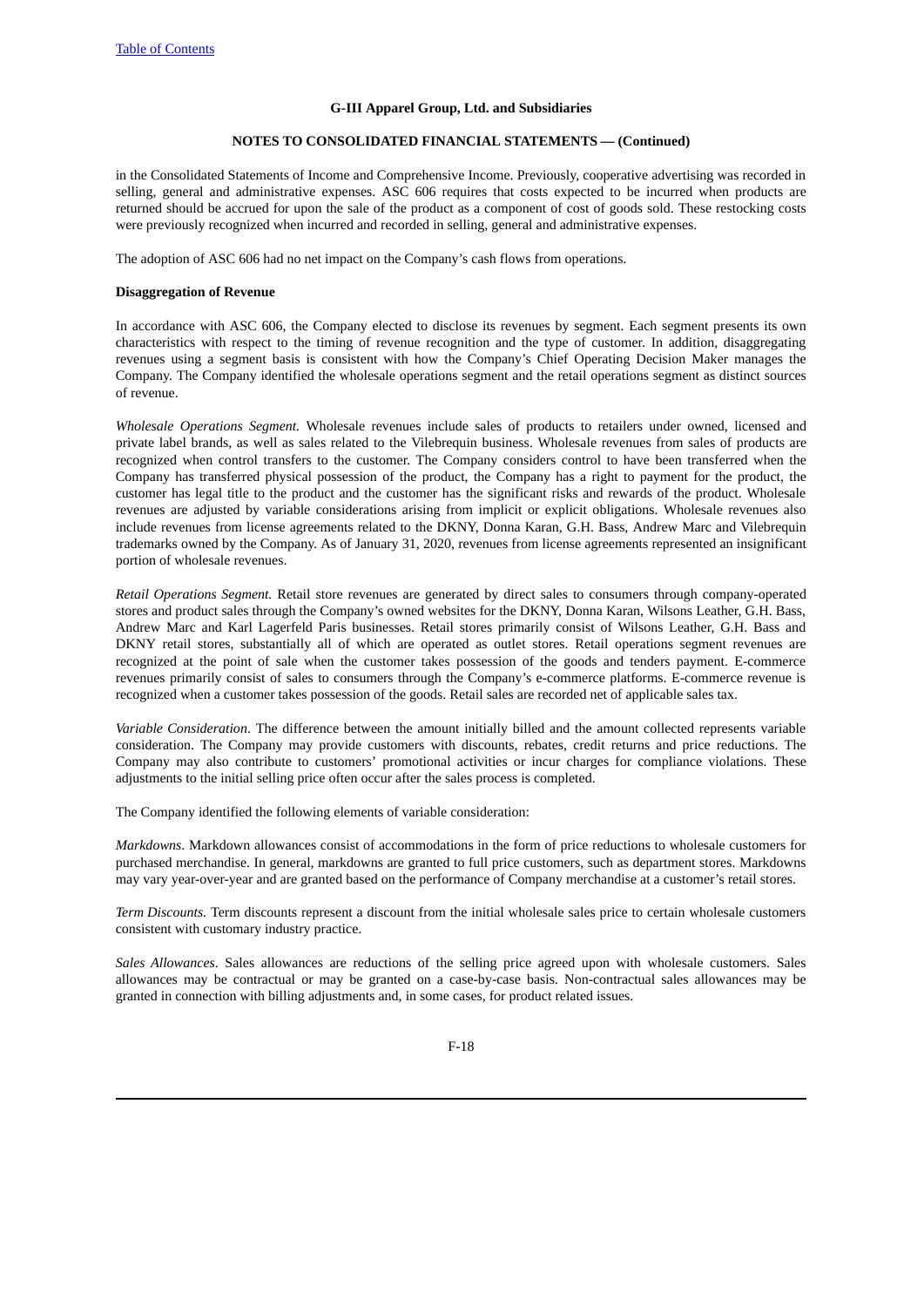## **NOTES TO CONSOLIDATED FINANCIAL STATEMENTS — (Continued)**

*Advertising Allowances*. Advertising allowances consist of the Company's financial participation in the promotional efforts of its wholesale customers. Wholesale customers may charge back a portion of the advertising expense incurred against open invoices. Advertising programs are generally agreed upon at the beginning of a season.

*Other Allowances*. General allowances consist of price reductions granted to a wholesale customer and may relate to the Company's participation in costs incurred by the customer during the sales process, as well as price differences, shortages and charges for operational non-compliance.

*Return of Merchandise*. For wholesale customers, the Company may make accommodations for returns of merchandise that is underperforming at a customer's retail stores. For retail customers, as a matter of Company policy, whether merchandise is purchased at the Company's stores or on its e-commerce platforms, the consumer generally has up to 90 days to return merchandise from the date of purchase.

Variable consideration is estimated based on historical experience, current contractual and statutory requirements, specific known events and industry trends. The reserves for variable consideration are recorded under customer refund liabilities. As of January 31, 2020 and 2019, customer refund liabilities amounted to \$233.4 million and \$243.6 million, respectively. Historical return rates are calculated on a product line basis. The remainder of the historical rates for variable consideration are calculated by customer by product lines.

#### **Contract Liabilities**

The Company's contract liabilities, which are recorded within accrued expenses in the accompanying Consolidated Balance Sheets, primarily consist of gift card liabilities and advance payments from licensees. In some of its retail concepts, the Company also offers a limited loyalty program where customers accumulate points redeemable for cash discount certificates that expire 90 days after issuance. Total contract liabilities were \$5.9 million and \$6.4 million at January 31, 2020 and 2019, respectively. The Company recognized \$6.3 million in revenue for the year ended January 31, 2020 which related to contract liabilities that existed at January 31, 2019. There were no contract assets recorded as of January 31, 2020 and January 31, 2019. Substantially all of the advance payments from licenses as of January 31, 2020 are expected to be recognized as revenue within the next twelve months.

### **NOTE C — INVENTORIES**

Wholesale inventories, which comprise a significant portion of the Company's inventory, are stated at the lower of cost (determined by the first-in, first-out method) or net realizable value. Retail inventories are valued at the lower of cost or market as determined by the retail inventory method. Vilebrequin inventories are stated at the lower of cost (determined by the weighted average method) or net realizable value. Substantially all of the Company's inventories consist of finished goods.

The inventory return asset, which consists of the amount of goods that are anticipated to be returned by customers, represented \$31.0 million and \$42.4 million at January 31, 2020 and 2019, respectively. The inventory return asset is recorded within prepaid expenses and other current assets as of January 31, 2020 and 2019.

Inventory held on consignment by the Company's customers totaled \$9.1 million and \$4.9 million at January 31, 2020 and 2019, respectively. Consignment inventory is stored at the facilities of the Company's customers. The Company reflects this inventory on its consolidated balance sheets.

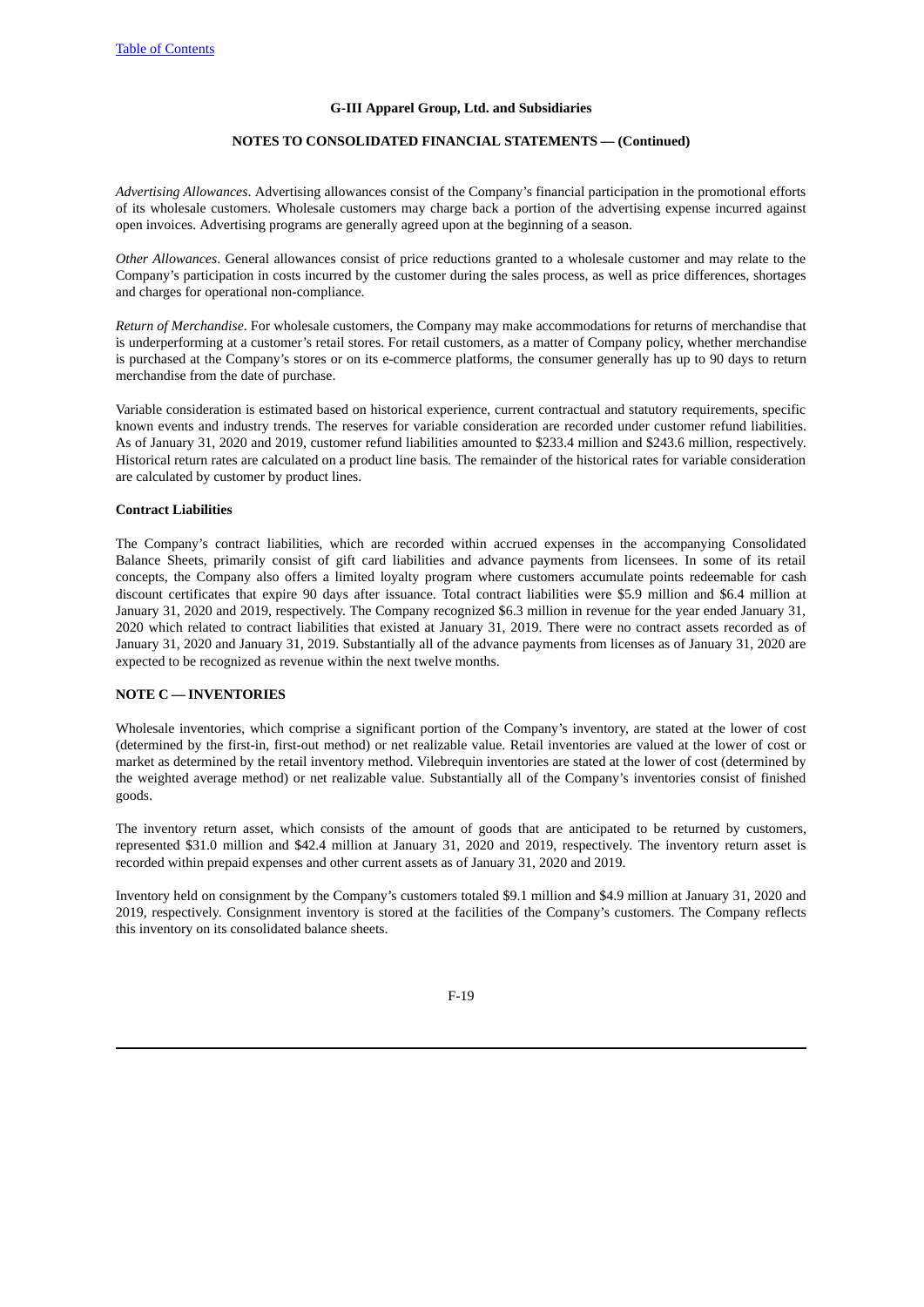## **NOTES TO CONSOLIDATED FINANCIAL STATEMENTS — (Continued)**

#### **NOTE D — PROPERTY AND EQUIPMENT**

Property and equipment consist of:

|                                 |                       | January 31,    |   |            |
|---------------------------------|-----------------------|----------------|---|------------|
|                                 | <b>Estimated life</b> | 2020           |   | 2019       |
|                                 |                       | (In thousands) |   |            |
| Machinery and equipment         | 5 years               | \$<br>1,867    | S | 2,270      |
| Leasehold improvements          | 3-13 years            | 75,808         |   | 78,403     |
| Furniture and fixtures          | 3-10 years            | 109,284        |   | 97,133     |
| Computer equipment and software | 2-5 years             | 41,040         |   | 32,537     |
|                                 |                       | 227.999        |   | 210,343    |
| Less: accumulated depreciation  |                       | (151, 976)     |   | (123, 936) |
|                                 |                       | 76,023         |   | 86,407     |

The Company wrote off fixed assets of \$5.4 million and \$2.0 million, net of accumulated depreciation, for the years ended January 31, 2020 and 2019. Depreciation expense was \$33.8 million, \$33.9 million and \$32.8 million for the years ended January 31, 2020, 2019 and 2018, respectively. For the year ended January 31, 2020, the Company recorded a \$11.5 million impairment charge related to leasehold improvements and furniture and fixtures of certain Wilsons Leather, G.H. Bass and DKNY stores as a result of the performance of these stores. For the year ended January 31, 2019, the Company recorded a \$2.8 million impairment charge related to leasehold improvements and furniture and fixtures of certain Wilsons Leather, G.H. Bass and Vilebrequin stores as a result of the performance of these stores. For the year ended January 31, 2018, the Company recorded a \$10.5 million impairment charge on leasehold improvements and furniture and fixtures of certain of its Wilsons Leather and G.H. Bass stores as a result of the performance of these stores and a \$0.7 million impairment charge with respect to furniture and fixtures located in certain customers' stores.

The Company evaluates long-lived assets, which consist primarily of property and equipment and operating lease assets, for impairment whenever events or changes in circumstances indicate that the carrying amount of an asset may not be recoverable. In the evaluation process, the Company first compares the carrying value of the asset to the estimated future cash flows (undiscounted and without interest charges plus proceeds expected from disposition, if any). If the estimated undiscounted cash flows are less than the carrying value of the asset, the Company needs to determine the fair value of the assets. The Company compares the carrying value of the asset or asset group to its estimated fair value. If the fair value is less than the carrying value, the Company recognizes an impairment charge. The carrying amount of the asset or asset group is reduced to the estimated fair value based on a discounted cash flow valuation. Assets to be disposed of are reported at the lower of the carrying amount of the asset or fair value less costs to sell. The Company reviews retail store assets for potential impairment based on historical cash flows, lease termination provisions and forecasted future retail store operating results. If the Company recognizes an impairment charge for a depreciable long-lived asset, the adjusted carrying amount of the asset becomes its new cost basis and will be depreciated (amortized) over the remaining useful life of that asset.

### **NOTE E** — **LEASES**

On February 1, 2019, the Company adopted ASC 842 using the optional transition method to apply the standard as of the effective date and, therefore, the standard has not been applied retroactively to the comparative periods presented in its financial statements. The Company has elected the transition package of three practical expedients permitted within the standard, which eliminates the requirements to reassess prior conclusions about lease identification, lease classification and initial direct costs. Further, the Company elected the short-term lease exception policy, permitting it to not apply the recognition requirements of this standard to short-term leases (i.e. leases with terms of 12 months or less) and an accounting policy to account for lease and non-lease components as a single component.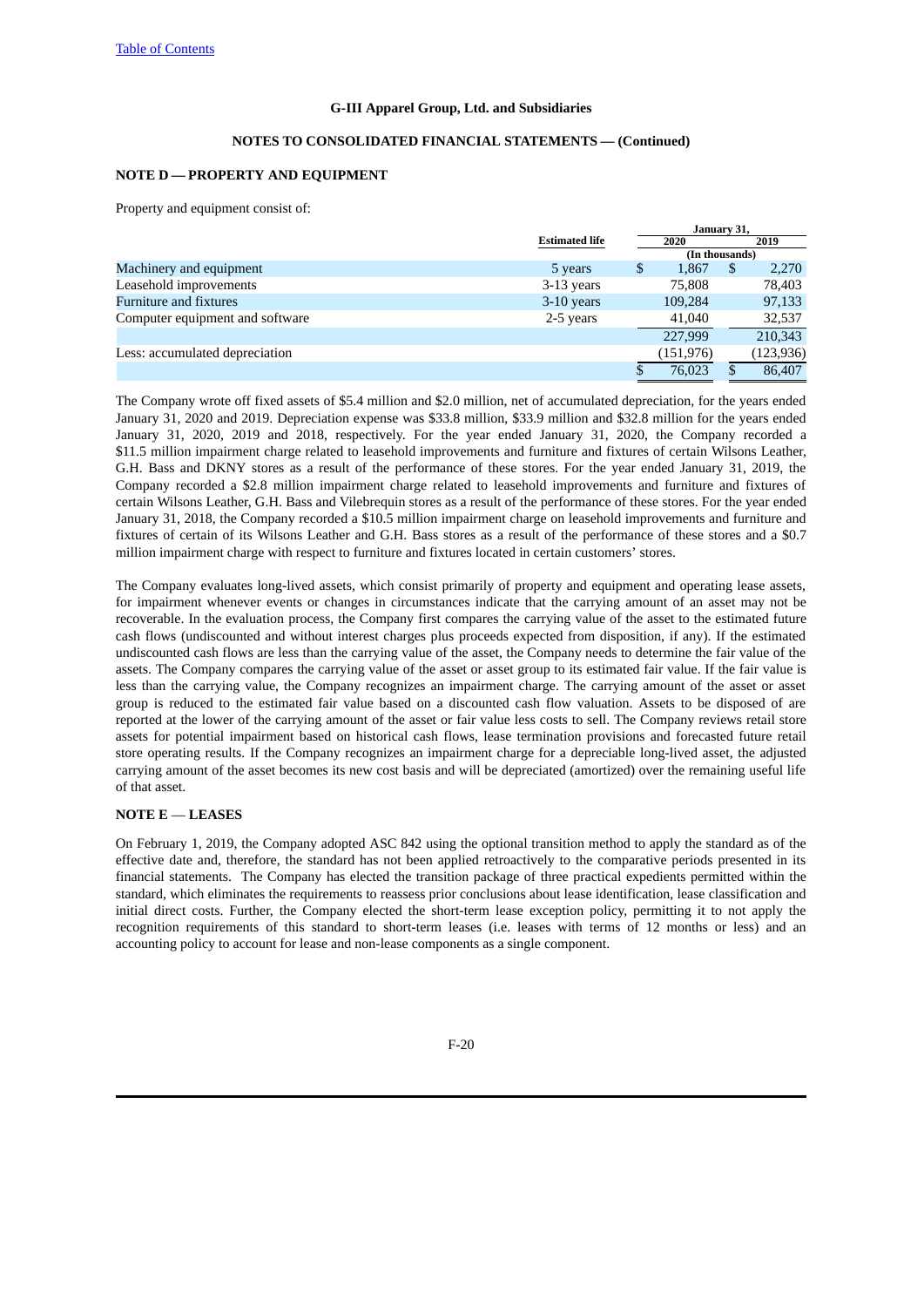### **NOTES TO CONSOLIDATED FINANCIAL STATEMENTS — (Continued)**

The Company determines whether an arrangement is, or contains, a lease at contract inception. The Company leases certain retail stores, warehouses, distribution centers, office space and equipment. Leases with an initial term of 12 months or less are not recorded on the balance sheet. The Company recognizes lease expense for these leases on a straight-line basis over the lease term.

Total rent payable is recorded during the lease term, including rent escalations in which the amount of future rent is certain or fixed on the straight-line basis over the term of the lease (including any rent holiday periods beginning upon control of the premises and any fixed payments stated in the lease). For leases with an initial term greater than 12 months, a lease liability is recorded on the balance sheet at the present value of future payments discounted at the incremental borrowing rate (discount rate) corresponding with the lease term. An operating lease asset is recorded based on the initial amount of the lease liability, plus any lease payments made to the lessor before or at the lease commencement date and any initial direct costs incurred, less any tenant improvement allowance incentives received. The difference between the minimum rents paid and the straight-line rent (deferred rent) is reflected within the associated operating lease asset.

The lease classification evaluation begins at the commencement date. The lease term used in the evaluation includes the non-cancellable period for which the Company has the right to use the underlying asset, together with renewal option periods when the exercise of the renewal option is reasonably certain or the failure to exercise such option would result in an economic penalty. All retail store, warehouse, distribution center and office leases are classified as operating leases. The Company does not have any finance leases. Operating lease expense is generally recognized on a straight-line basis over the lease term.

Certain leases contain provisions that require contingent rent payments based upon sales volume (variable lease cost). Contingent rent is accrued each period as the liabilities are incurred.

Most leases are for a term of one to ten years. Some leases include one or more options to renew, with renewal terms that can extend the lease term from one to ten years. Several of the Company's retail store leases include an option to terminate the lease based on failure to achieve a specified sales volume. The exercise of lease renewal options is generally at the Company's sole discretion. The exercise of lease termination options is generally by mutual agreement between the Company and the lessor.

Certain of the Company's lease agreements include rental payments based on a percentage of retail sales over contractual levels and others include rental payments adjusted periodically for inflation. The Company's leases do not contain any material residual value guarantees or material restrictive covenants.

The Company's lease assets and liabilities as of January 31, 2020 consist of the following:

| Leases                  | <b>Classification</b>                  | <b>January 31, 2020</b> |
|-------------------------|----------------------------------------|-------------------------|
|                         |                                        | (In thousands)          |
| <b>Assets</b>           |                                        |                         |
| <b>Operating</b>        | Operating lease assets                 | 270,032                 |
| Total lease assets      |                                        | 270,032                 |
|                         |                                        |                         |
| Liabilities             |                                        |                         |
| Current operating       | Current operating lease liabilities    | 63,166                  |
| Noncurrent operating    | Noncurrent operating lease liabilities | 249,040                 |
| Total lease liabilities |                                        | 312,206                 |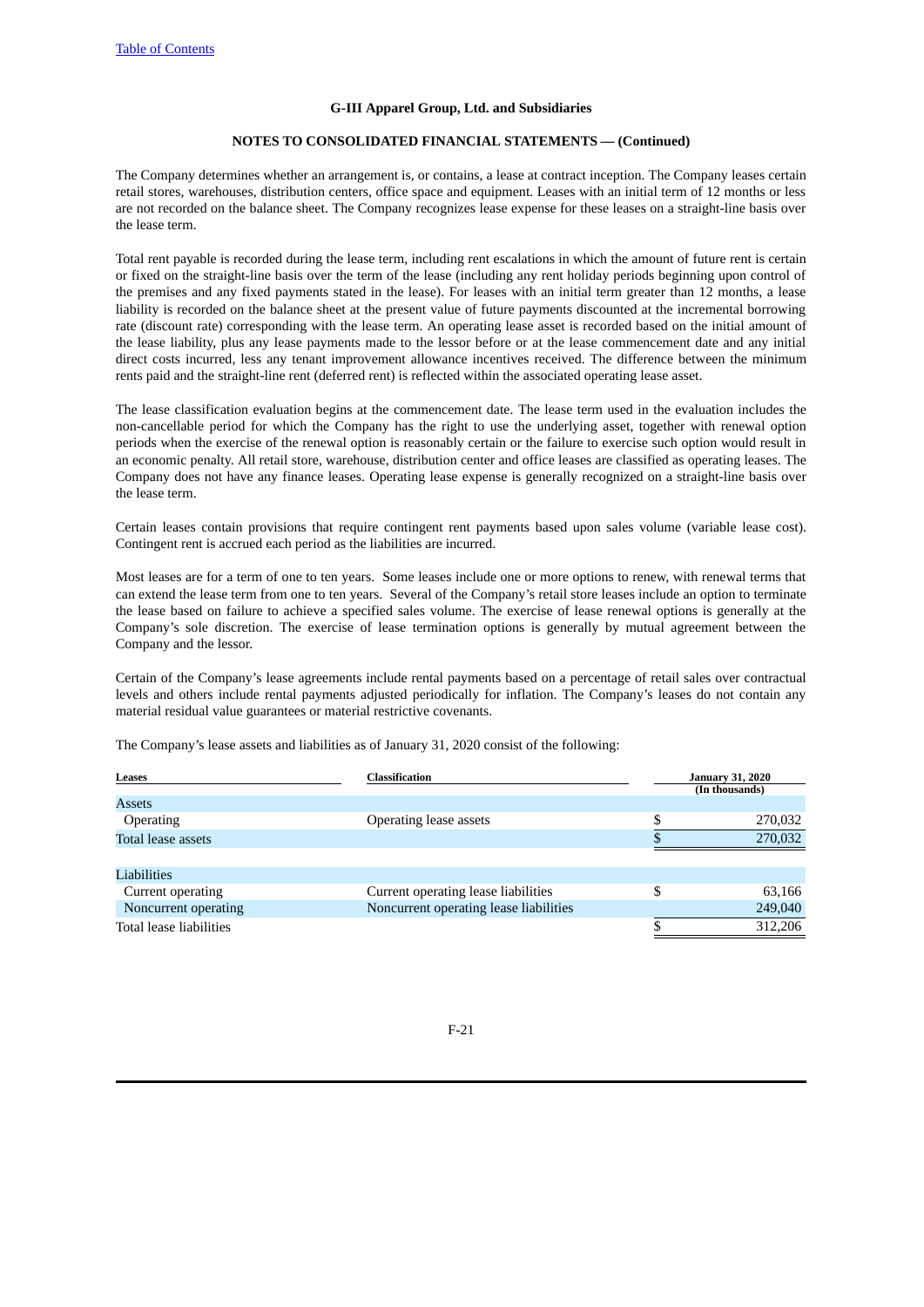### **NOTES TO CONSOLIDATED FINANCIAL STATEMENTS — (Continued)**

The Company's leases do not provide the rate of interest implicit in the lease. Therefore, the Company uses its incremental borrowing rate based on the information available at commencement date in determining the present value of lease payments. For transition purposes, the incremental borrowing rate on February 1, 2019 was used for operating leases that commenced prior to that date.

The Company recorded lease costs of \$98.4 million during the year ended January 31, 2020. Lease costs are recorded within selling, general and administrative expenses in the Company's consolidated statements of income and comprehensive income. The Company recorded variable lease costs and short-term lease costs of \$16.8 million for the year ended January 31, 2020. Short-term lease costs are immaterial. During fiscal 2020, the Company recorded a \$9.9 million impairment charge related to the operating lease assets at certain of our Wilsons Leather, G.H. Bass and DKNY stores as a result of the performance of these stores. The Company determines the fair value of operating lease assets by discounting the estimated market rental rates over the remaining term of the lease.

As of January 31, 2020, the Company's maturity of operating lease liabilities in the years ending up to January 31, 2025 and thereafter are as follows:

|    | <b>Amount</b>  |
|----|----------------|
|    | (In thousands) |
| \$ | 84,407         |
|    | 77,162         |
|    | 67,646         |
|    | 53,962         |
|    | 43,425         |
|    | 57,137         |
| S  | 383,739        |
|    | 71,533         |
|    | 312,206        |
|    |                |

As of January 31, 2020, there are no material leases that are legally binding but have not yet commenced.

As of January 31, 2020, the weighted average remaining lease term related to operating leases is 5.2 years. The weighted average discount rate related to operating leases is 7.8%.

Cash paid for amounts included in the measurement of operating lease liabilities is \$100.8 million as of January 31, 2020. Right-of-use assets obtained in exchange for lease obligations were \$27.0 million during the year ended January 31, 2020.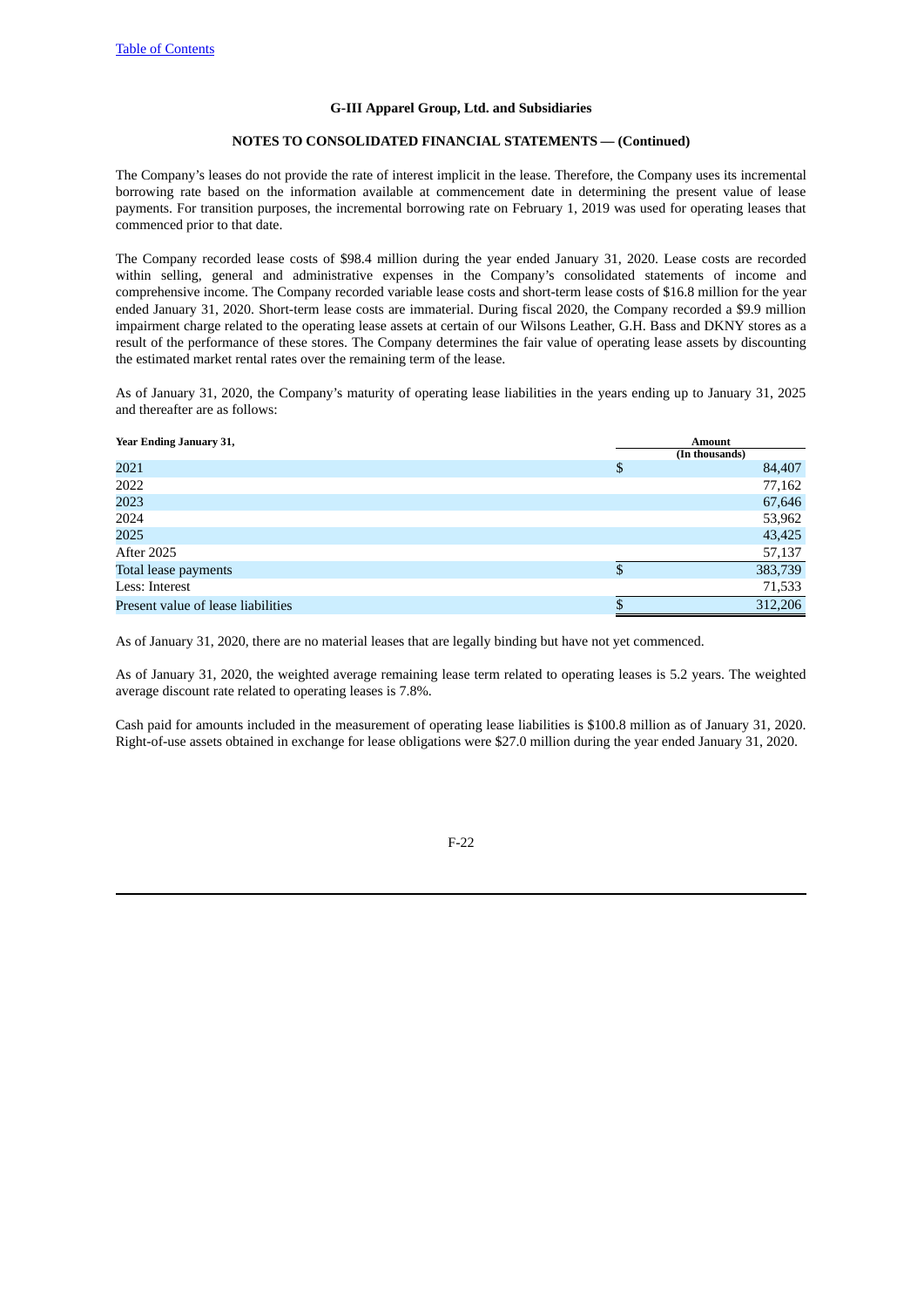# **NOTES TO CONSOLIDATED FINANCIAL STATEMENTS — (Continued)**

## **NOTE F— INTANGIBLE ASSETS**

Intangible assets consist of:

| <b>January 31, 2020</b>                  | <b>Estimated Life</b> | <b>Gross Carrying</b><br>Amount |        | Accumulated<br>Amortization |                |     | <b>Net Carrying</b><br><b>Amount</b> |  |
|------------------------------------------|-----------------------|---------------------------------|--------|-----------------------------|----------------|-----|--------------------------------------|--|
|                                          |                       |                                 |        |                             | (In thousands) |     |                                      |  |
| Finite-lived intangible assets           |                       |                                 |        |                             |                |     |                                      |  |
| Licenses                                 | 14 years              | \$                              | 19,258 | \$                          | (16, 107)      | -S  | 3,151                                |  |
| Trademarks                               | 8-12 years            |                                 | 2,194  |                             | (2, 194)       |     |                                      |  |
| Customer relationships                   | $15-17$ years         |                                 | 48.214 |                             | (14, 831)      |     | 33,383                               |  |
| Other                                    | 5-10 years            |                                 | 7,757  |                             | (5,928)        |     | 1,829                                |  |
| Total finite-lived intangible assets     |                       | ፍ                               | 77,423 | \$                          | (39,060)       | \$. | 38,363                               |  |
| Indefinite-lived intangible assets       |                       |                                 |        |                             |                |     |                                      |  |
| Goodwill                                 |                       |                                 |        |                             |                |     | 260,622                              |  |
| <b>Trademarks</b>                        |                       |                                 |        |                             |                |     | 438,658                              |  |
| Total indefinite-lived intangible assets |                       |                                 |        |                             |                |     | 699,280                              |  |
| Total intangible assets, net             |                       |                                 |        |                             |                | \$  | 737,643                              |  |

| <b>January 31, 2019</b>                  | <b>Estimated Life</b> | <b>Gross Carrying</b><br>Amount |        | Accumulated<br><b>Amortization</b> |     | <b>Net Carrying</b><br><b>Amount</b> |
|------------------------------------------|-----------------------|---------------------------------|--------|------------------------------------|-----|--------------------------------------|
|                                          |                       |                                 |        | (In thousands)                     |     |                                      |
| Finite-lived intangible assets           |                       |                                 |        |                                    |     |                                      |
| Licenses                                 | 14 years              | \$                              | 19,395 | \$<br>(15,692)                     | \$  | 3,703                                |
| Trademarks                               | 8-12 years            |                                 | 2,194  | (2, 194)                           |     |                                      |
| Customer relationships                   | $15-17$ years         |                                 | 48,261 | (11, 887)                          |     | 36,374                               |
| Other                                    | 5-10 years            |                                 | 7,313  | (4,986)                            |     | 2,327                                |
| Total finite-lived intangible assets     |                       |                                 | 77,163 | \$<br>(34,759)                     | \$. | 42,404                               |
| Indefinite-lived intangible assets       |                       |                                 |        |                                    |     |                                      |
| Goodwill                                 |                       |                                 |        |                                    |     | 261,137                              |
| <b>Trademarks</b>                        |                       |                                 |        |                                    |     | 439,742                              |
| Total indefinite-lived intangible assets |                       |                                 |        |                                    |     | 700,879                              |
| Total intangible assets, net             |                       |                                 |        |                                    | \$  | 743,283                              |

*Amortization expense*

Amortization expense with respect to finite-lived intangibles amounted to \$4.5 million, \$4.6 million and \$4.5 million for the years ended January 31, 2020, 2019 and 2018, respectively.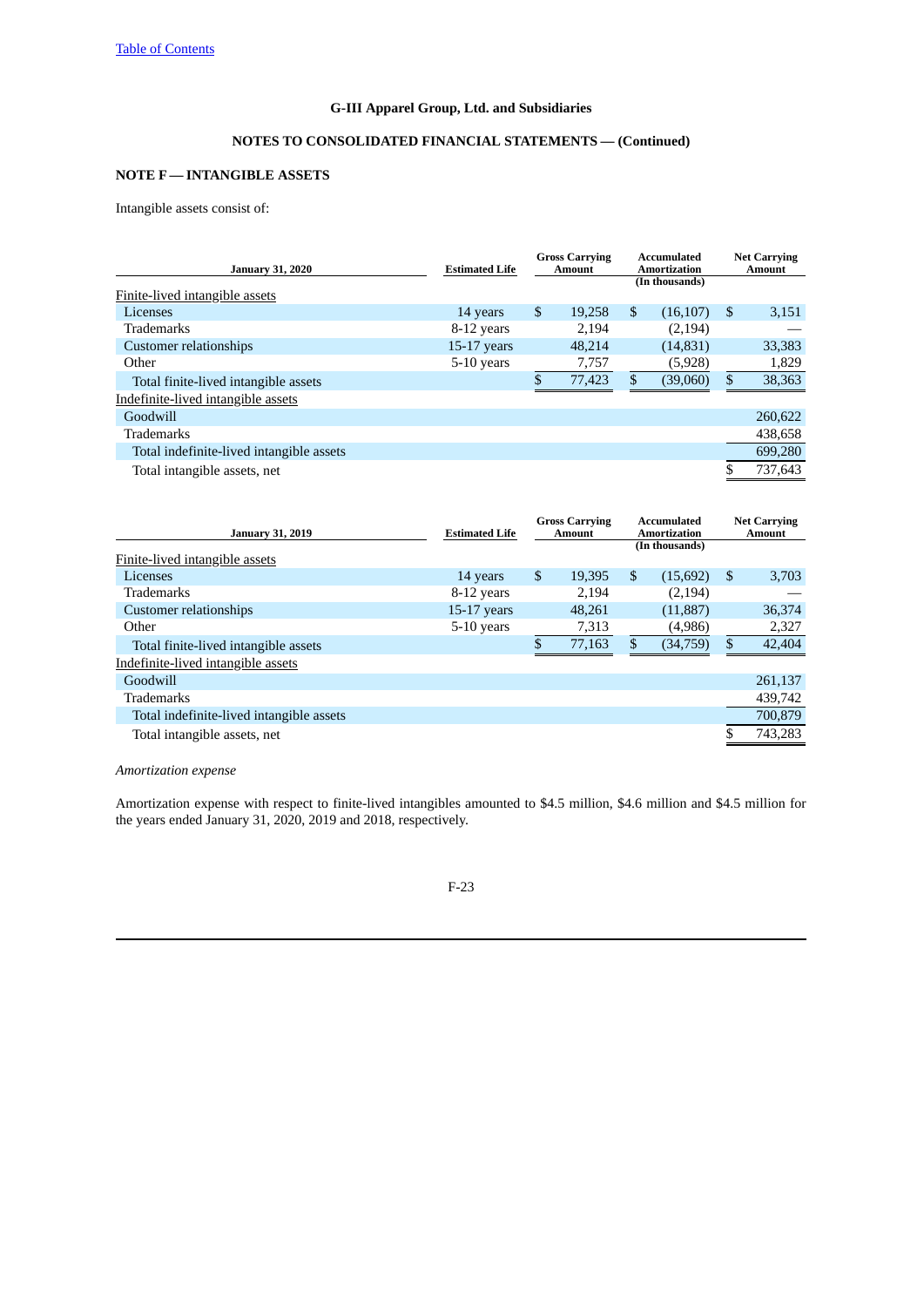## **NOTES TO CONSOLIDATED FINANCIAL STATEMENTS — (Continued)**

The estimated amortization expense with respect to intangibles for the next five years is as follows:

| <b>Year Ending January 31,</b> | <b>Amortization Expense</b> |       |
|--------------------------------|-----------------------------|-------|
|                                | (In thousands)              |       |
| 2021                           | \$                          | 3,999 |
| 2022                           |                             | 3,523 |
| 2023                           |                             | 3,200 |
| 2024                           |                             | 2,962 |
| 2025                           |                             | 2.934 |

Intangible assets with finite lives are amortized over their estimated useful lives and measured for impairment when events or circumstances indicate that the carrying value may be impaired.

#### *Change in Goodwill*

Changes in the amounts of goodwill for each of the years ended January 31, 2020 and 2019 are summarized by reportable segment as follows (in thousands):

|                      | Wholesale<br>Retail |  | <b>Total</b> |
|----------------------|---------------------|--|--------------|
| January 31, 2018     | 262,710             |  | 262,710      |
| Currency translation | (1,573)             |  | (1,573)      |
| January 31, 2019     | 261,137             |  | 261,137      |
| Currency translation | (515)               |  | (515)        |
| January 31, 2020     | 260,622             |  | 260,622      |

Goodwill represents the excess of the purchase price and related costs over the value assigned to net tangible and identifiable intangible assets of businesses acquired and accounted for under the purchase method. The Company reviews and tests its goodwill and intangible assets with indefinite lives for impairment at least annually, or more frequently if events or changes in circumstances indicate that the carrying amount of such assets may be impaired. The Company performs the test as of January 31 of each year using a qualitative evaluation or a quantitative test that is a combination of a discounted cash flow analysis and a market approach. The discounted cash flow approach requires that certain assumptions and estimates be made regarding industry economic factors and future profitability. The market approach estimates the fair value based on comparisons with the market values and market multiples of earnings and revenues of similar public companies.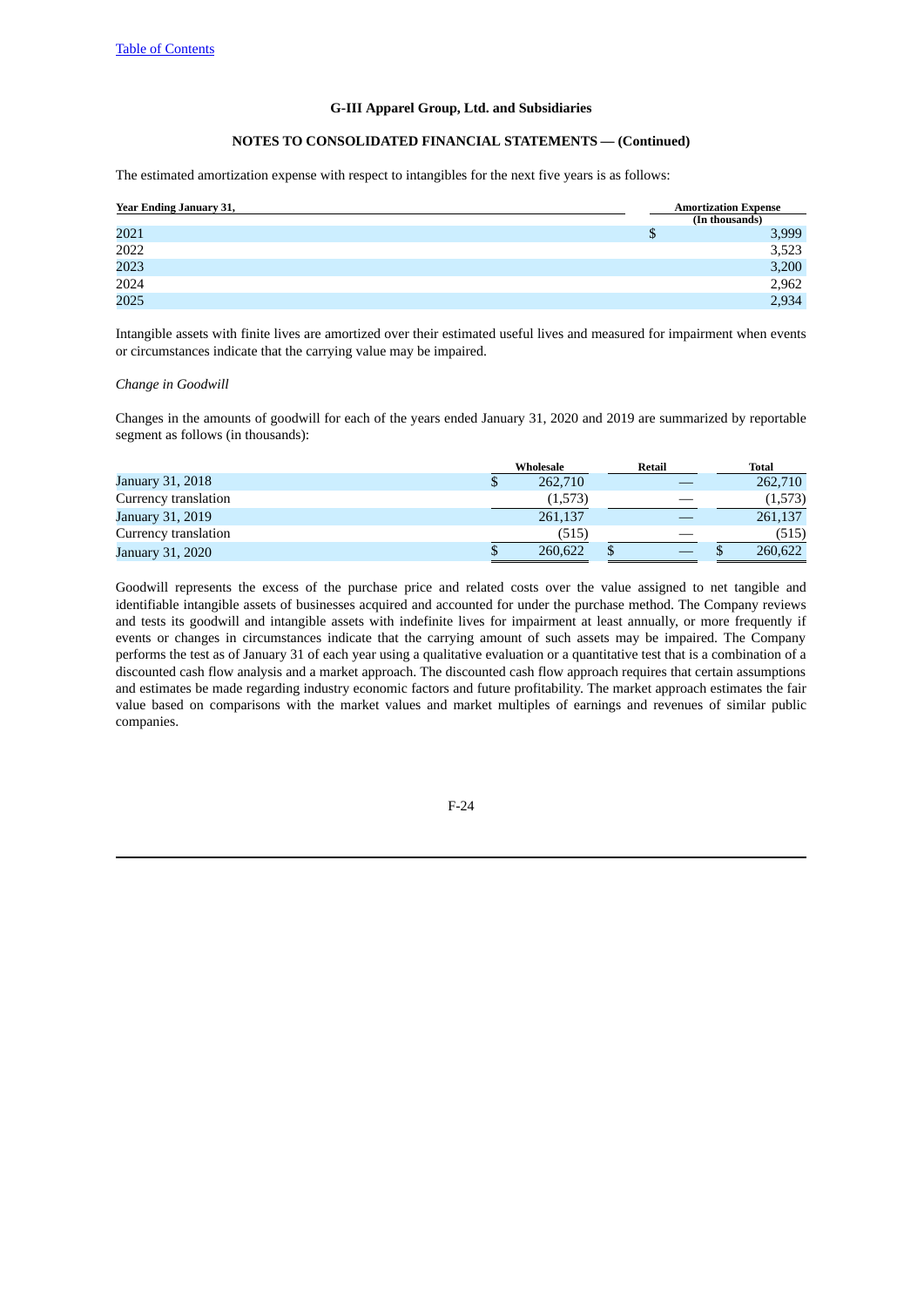## **NOTES TO CONSOLIDATED FINANCIAL STATEMENTS — (Continued)**

### **NOTE G — NOTES PAYABLE AND OTHER LIABILITIES**

*Long-term debt*

Long-term debt consists of the following:

|                                     | <b>January 31, 2020</b> |    | <b>January 31, 2019</b> |
|-------------------------------------|-------------------------|----|-------------------------|
|                                     | (in thousands)          |    |                         |
| Term loan                           | \$<br>300,000           | -S | 300,000                 |
| Revolving credit facility           |                         |    |                         |
| Note issued to LVMH                 | 125,000                 |    | 125,000                 |
| Unsecured loan                      | 2,860                   |    |                         |
| Subtotal                            | 427,860                 |    | 425,000                 |
| Less: Net debt issuance costs $(1)$ | (7, 402)                |    | (10, 014)               |
| Debt discount                       | (22, 991)               |    | (28, 382)               |
| Current portion of long-term debt   | (673)                   |    |                         |
| Total                               | 396,794                 | S  | 386,604                 |
|                                     |                         |    |                         |

(1) Does not include the debt issuance costs, net of amortization, totaling \$4.6 million and \$7.1 million as of January 31, 2020 and 2019, respectively, related to the revolving credit facility. The debt issuance costs have been deferred and are classified in prepaid expenses and other current assets in the accompanying Consolidated Balance Sheets as required under ASU 2015-15.

#### *Term Loan*

The Company borrowed \$350.0 million under a senior secured term loan facility (the "Term Loan") that matures in December 2022. The Company prepaid \$50.0 million in principal amount of the Term Loan, reducing the principal balance of the Term Loan to \$300 million. The Term Loan is guaranteed by certain of the Company's subsidiaries.

Interest on the outstanding principal amount of the Term Loan accrues at a rate equal to the London Interbank Offered Rate ("LIBOR"), subject to a 1% floor, plus an applicable margin of 5.25% or an alternate base rate (defined as the greatest of (i) the "prime rate" as published by the Wall Street Journal from time to time, (ii) the federal funds rate plus 0.5% or (iii) the LIBOR rate for a borrowing with an interest period of one month) plus 4.25%, per annum, payable in cash.

Subject to certain permitted liens and other exclusions and exceptions, the Term Loan is secured (i) on a first-priority basis by a lien on the Company's real estate assets, equipment and fixtures, equity interests and intellectual property and certain related rights owned by the Company and by certain of the Company's subsidiaries and (ii) by a second-priority security interest in other assets of the Company and certain of its subsidiaries, which secure on a first-priority basis the Company's asset-based loan facility described below under the caption "Revolving Credit Facility".

The Term Loan contains covenants that, among other things, restrict the Company's ability, subject to certain exceptions, to incur additional debt; incur liens; sell or dispose of certain assets; merge with other companies; liquidate or dissolve the Company; acquire other companies; make loans, advances, or guarantees; and make certain investments. A first lien leverage covenant requires the Company to maintain a level of debt to EBITDA at a ratio as defined in the term loan agreement. As of January 31, 2020, the Company was in compliance with these covenants.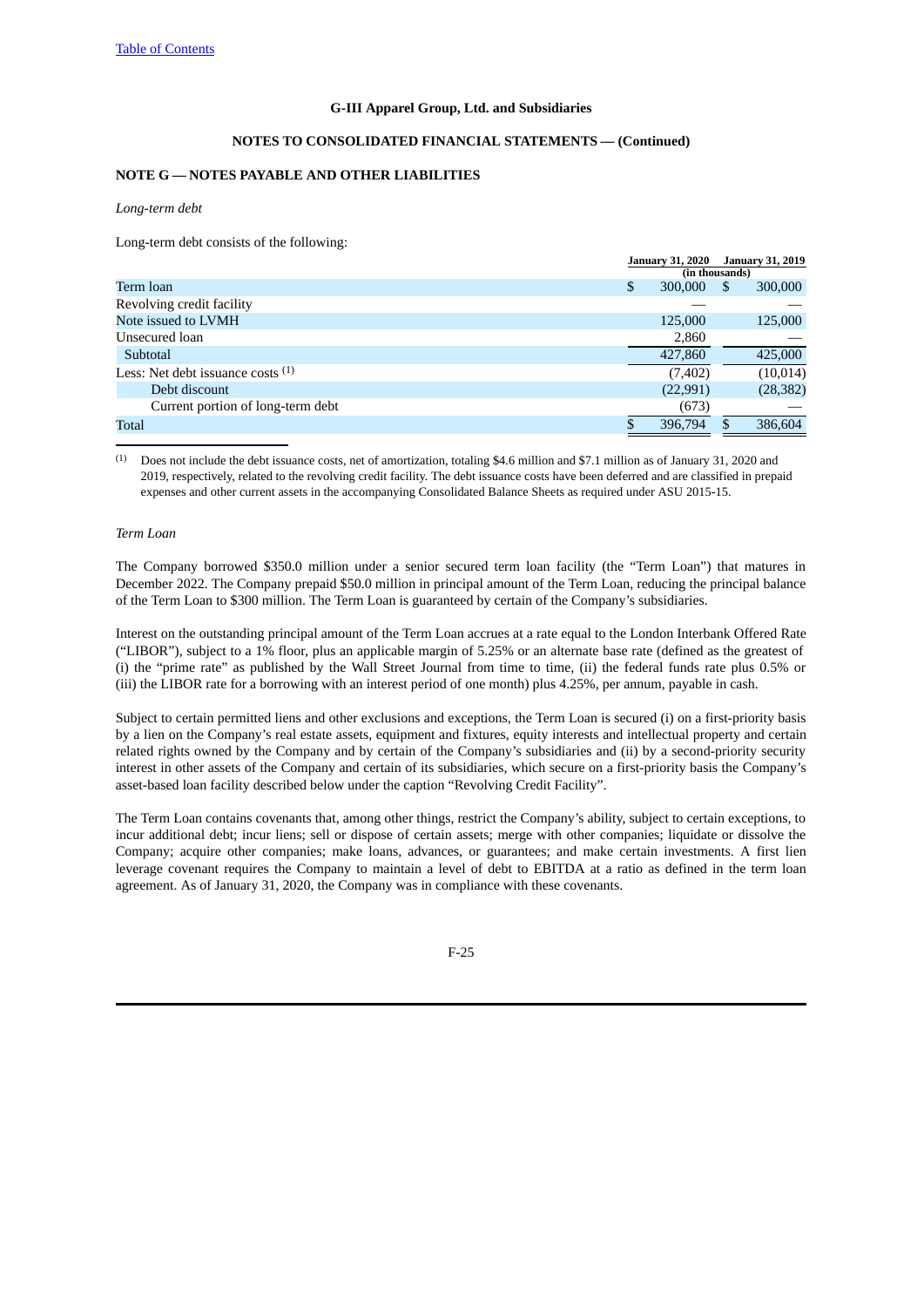## **NOTES TO CONSOLIDATED FINANCIAL STATEMENTS — (Continued)**

The Term Loan may be prepaid, at the option of the Company, in whole or in part, at any time at par plus accrued interest. The Term Loan is required to be prepaid with the proceeds of certain asset sales if such proceeds are not applied as required by the Term Loan within certain specified deadlines. The Term Loan is also required to be prepaid in an amount equal to 75% of the "Excess Cash Flow" (as defined in the Term Loan) of the Company with respect to each fiscal year ending on or after January 31, 2018. The percentage of Excess Cash Flow that must be so applied is reduced to 50% if the Company's senior secured leverage ratio is less than 3.00 to 1.00, to 25% if the Company's senior secured leverage ratio is less than 2.75 to 1.00 and to 0% if the Company's senior secured leverage ratio is less than 2.25 to 1.00. As of January 31, 2020, the Company was not required to make a mandatory prepayment provision on excess cash flow as defined within the Term Loan.

The Company also incurred debt issuance costs totaling \$18.3 million related to the Term Loan, of which \$2.6 million were expensed during each of the years ended January 31, 2020, 2019 and 2018 in connection with the \$50 million prepayment. In accordance with ASU 2015-15, the debt issuance costs have been deferred and are presented as a contra-liability, offsetting the outstanding balance of the Term Loan, and are amortized using the effective interest method over the remaining life of the Term Loan.

The weighted average interest rate for amounts borrowed under the Term Loan was 7.58% for the year ended January 31, 2020. A 25 basis point change in the interest rates applied to the Term Loan would change annual interest expense under the Term Loan by \$0.8 million.

#### *Revolving Credit Facility*

The Company has a \$650 million credit agreement (the "revolving credit facility") under which amounts available are subject to borrowing base formulas and over advances as specified in the revolving credit facility agreement. Borrowings bear interest, at the Company's option, at LIBOR plus a margin of 1.25% to 1.75% or an alternate base rate (defined as the greatest of (i) the "prime rate" of JPMorgan Chase Bank, N.A. from time to time, (ii) the federal funds rate plus 0.5% or (iii) the LIBOR rate for a borrowing with an interest period of one month) plus a margin of 0.25% to 0.75%, with the applicable margin determined based on the availability under the revolving credit facility agreement. The revolving credit facility has a five-year term ending December 1, 2021. In addition to paying interest on any outstanding borrowings under the revolving credit facility, the Company is required to pay a commitment fee to the lenders under the credit agreement with respect to the unutilized commitments. The commitment fee accrues at a rate equal to 0.25% per annum on the average daily amount of the available commitments.

The Company also incurred debt issuance costs totaling \$12.4 million related to the revolving credit facility. As permitted under ASU 2015-15, the debt issuance costs have been deferred and are presented as an asset, which is amortized ratably over the term of the revolving credit facility.

The revolving credit facility is secured by specified assets of the Company and certain of its subsidiaries.

The revolving credit facility contains covenants that, among other things, restrict the Company's ability, subject to specified exceptions, to incur additional debt; incur liens; sell or dispose of certain assets; merge with other companies; liquidate or dissolve the Company; acquire other companies; make loans, advances, or guarantees; and make certain investments. In certain circumstances, the revolving credit facility also requires the Company to maintain a fixed charge coverage ratio, as defined in the agreement, not less than 1.00 to 1.00 for each period of twelve consecutive fiscal months of the Company. As of January 31, 2020, the Company was in compliance with these covenants.

As of January 31, 2020, interest under the revolving credit facility was being charged at the weighted average rate of 3.26% per annum. The revolving credit facility also includes amounts available for letters of credit. As of January 31, 2020, the Company had no borrowings outstanding under the revolving credit facility. As of January 31, 2020, there were outstanding trade and standby letters of credit amounting to \$6.5 million and \$5.3 million, respectively.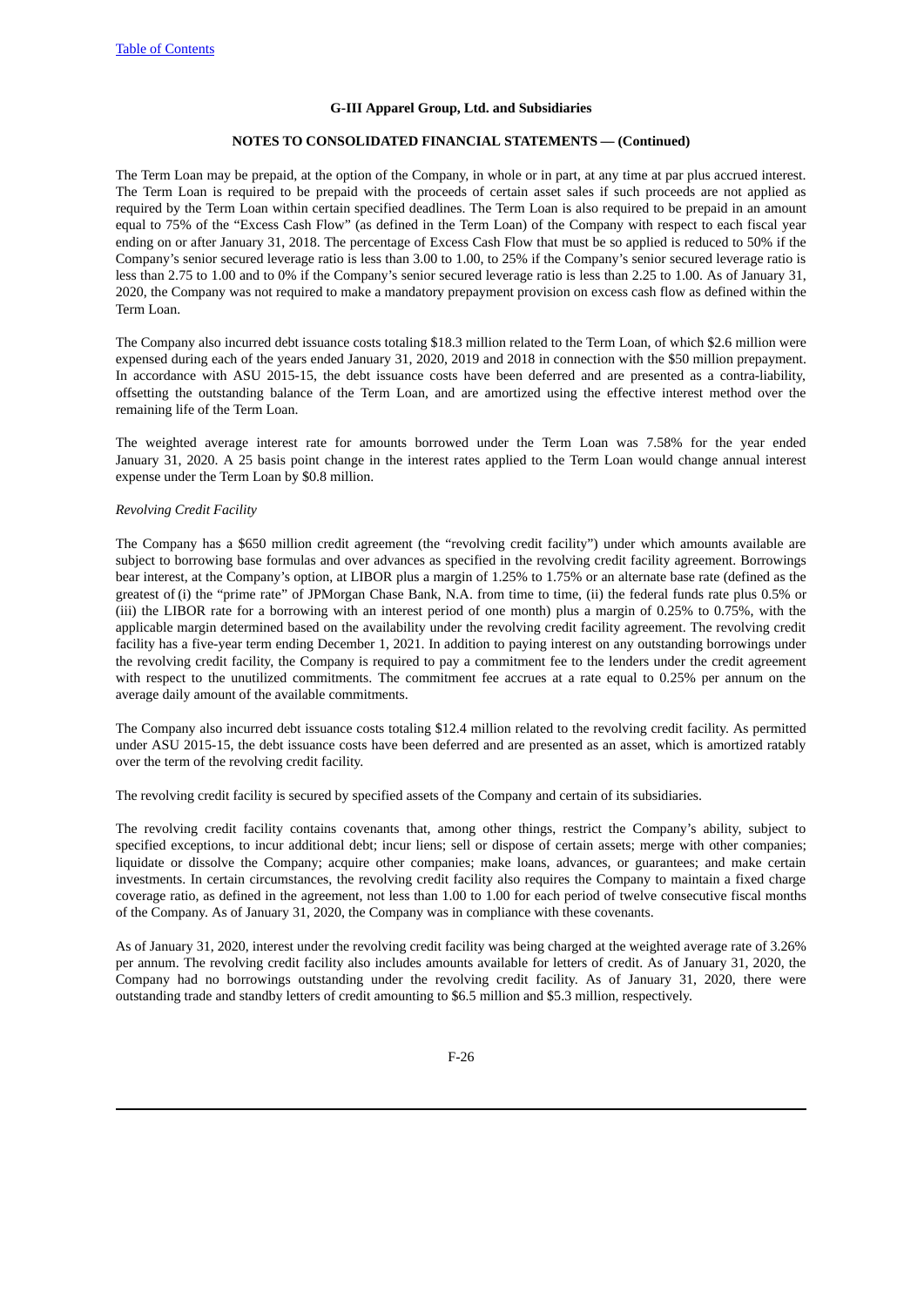## **NOTES TO CONSOLIDATED FINANCIAL STATEMENTS — (Continued)**

#### *LVMH Note*

As a portion of the consideration for the acquisition of DKI, the Company issued to LVMH a junior lien secured promissory note in the principal amount of \$125.0 million (the "LVMH Note") that bears interest at the rate of 2% per year. \$75.0 million of the principal amount of the LVMH Note is due and payable on June 1, 2023 and \$50.0 million of such principal amount is due and payable on December 1, 2023.

In connection with the issuance of the LVMH Note, LVMH entered into (i) a subordination agreement providing that the Company's obligations under the LVMH Note are subordinate and junior to the Company's obligations under the revolving credit facility and the Term Loan, and (ii) a pledge and security agreement with the Company and its subsidiary, G-III Leather Fashions, Inc., pursuant to which the Company and G-III Leather Fashions, Inc. granted to LVMH a security interest in specified collateral to secure the Company's payment and performance of the Company's obligations under the LVMH Note that is subordinate and junior to the security interest granted by the Company with respect to the Company's obligations under the revolving credit facility agreement and Term Loan.

ASC 820 requires the note to be recorded at fair value at issuance. As a result, the Company recorded a \$40.0 million debt discount. This discount is being amortized as interest expense using the effective interest method over the term of the LVMH Note.

#### *Unsecured Loan*

On April 15, 2019, T.R.B. International SA ("TRB"), a subsidiary of Vilebrequin, borrowed €3.0 million under an unsecured loan with Banque du Leman S.A (the "Unsecured Loan"). The Unsecured Loan matures on April 15, 2024. During the term of the Unsecured Loan, TRB is required to make quarterly installment payments of  $\epsilon$ 0.2 million. Interest on the outstanding principal amount of the Unsecured Loan accrues at a fixed rate equal to 1.50% per annum, payable quarterly in cash.

#### *Future Debt Maturities*

As of January 31, 2020, the Company's mandatory debt repayments mature in the years ending up to January 31, 2025 or thereafter.

#### **Year Ending January 31, Amount**

|                     |   | (In thousands) |
|---------------------|---|----------------|
| 2021                | Φ | 673            |
| 2022                |   | 673            |
| 2023                |   | 300,673        |
| 2024                |   | 125,673        |
| 2025 and thereafter |   | 168            |
|                     |   |                |

*Accrued expenses*

Accrued expenses consist of the following:

|                        | January 31, 2020 January 31, 2019 |                |  |         |
|------------------------|-----------------------------------|----------------|--|---------|
|                        |                                   | (in thousands) |  |         |
| Accrued bonuses        |                                   | 40,980         |  | 44.519  |
| Other accrued expenses |                                   | 60.858         |  | 58.322  |
| Total                  |                                   | 101.838        |  | 102.841 |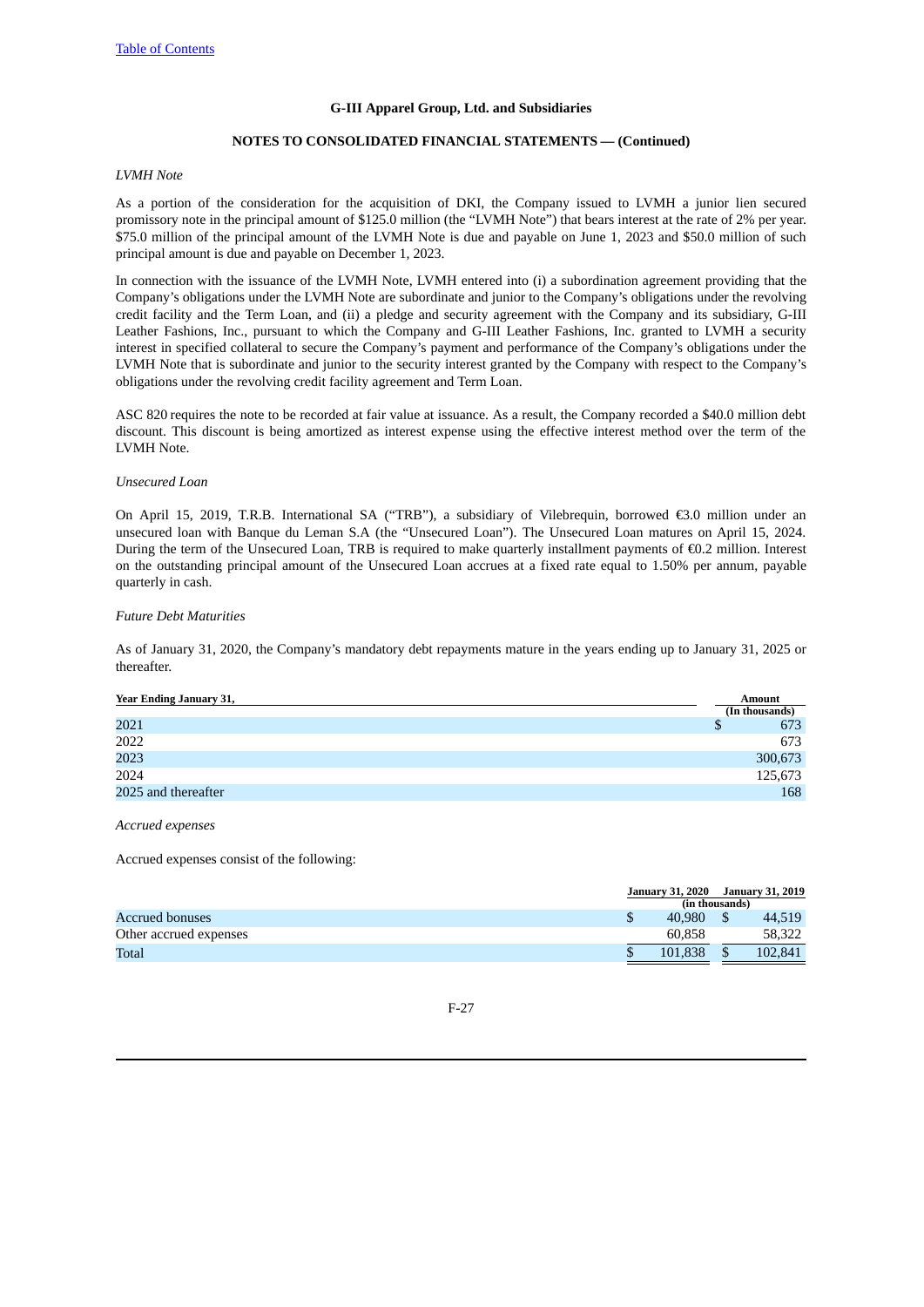# **NOTES TO CONSOLIDATED FINANCIAL STATEMENTS — (Continued)**

### **NOTE H — INCOME TAXES**

The income tax provision is comprised of the following:

|                            | Year Ended January 31, |      |                |              |         |
|----------------------------|------------------------|------|----------------|--------------|---------|
|                            | 2020                   | 2019 |                |              | 2018    |
|                            |                        |      | (In thousands) |              |         |
| <b>Current</b>             |                        |      |                |              |         |
| Federal                    | \$<br>22,471           | \$   | 23.463         | \$           | 28,723  |
| State and city             | 4,856                  |      | 5,907          |              | 2,592   |
| Foreign                    | 10,615                 |      | 10,989         |              | 12,532  |
|                            | 37,942                 |      | 40,359         |              | 43,847  |
| Deferred                   |                        |      |                |              |         |
| Federal                    | 8,250                  |      | 4,419          |              | 4,084   |
| State and city             | 315                    |      | 191            |              | 1,285   |
| Foreign                    | (8, 246)               |      | 794            |              | (1,291) |
|                            | 319                    |      | 5,404          |              | 4,078   |
| Income tax expense         | \$<br>38,261           | \$   | 45,763         | $\mathbb{S}$ | 47,925  |
| Income before income taxes |                        |      |                |              |         |
| <b>United States</b>       | \$138,292              | \$.  | 137,748        | \$           | 93,691  |
| <b>Non-United States</b>   | 43,806                 |      | 46,082         |              | 16,358  |
|                            | \$182,098              | \$   | 183,830        | \$           | 110,049 |

During the fourth quarter of fiscal 2020, the United States Treasury issued final regulations related to certain aspects of the TCJA. The tax implications of the final regulations were not material to the Company's consolidated financial statements as the majority of the TCJA tax implications was recorded in fiscal years prior to January 31, 2020.

Effective January 1, 2018, TCJA subjects a U.S. parent company to current tax on its GILTI. The Company has elected to account for any tax on GILTI in the period in which it was incurred. At January 31, 2020, the Company incurred a GILTI net tax impact of \$0.1 million.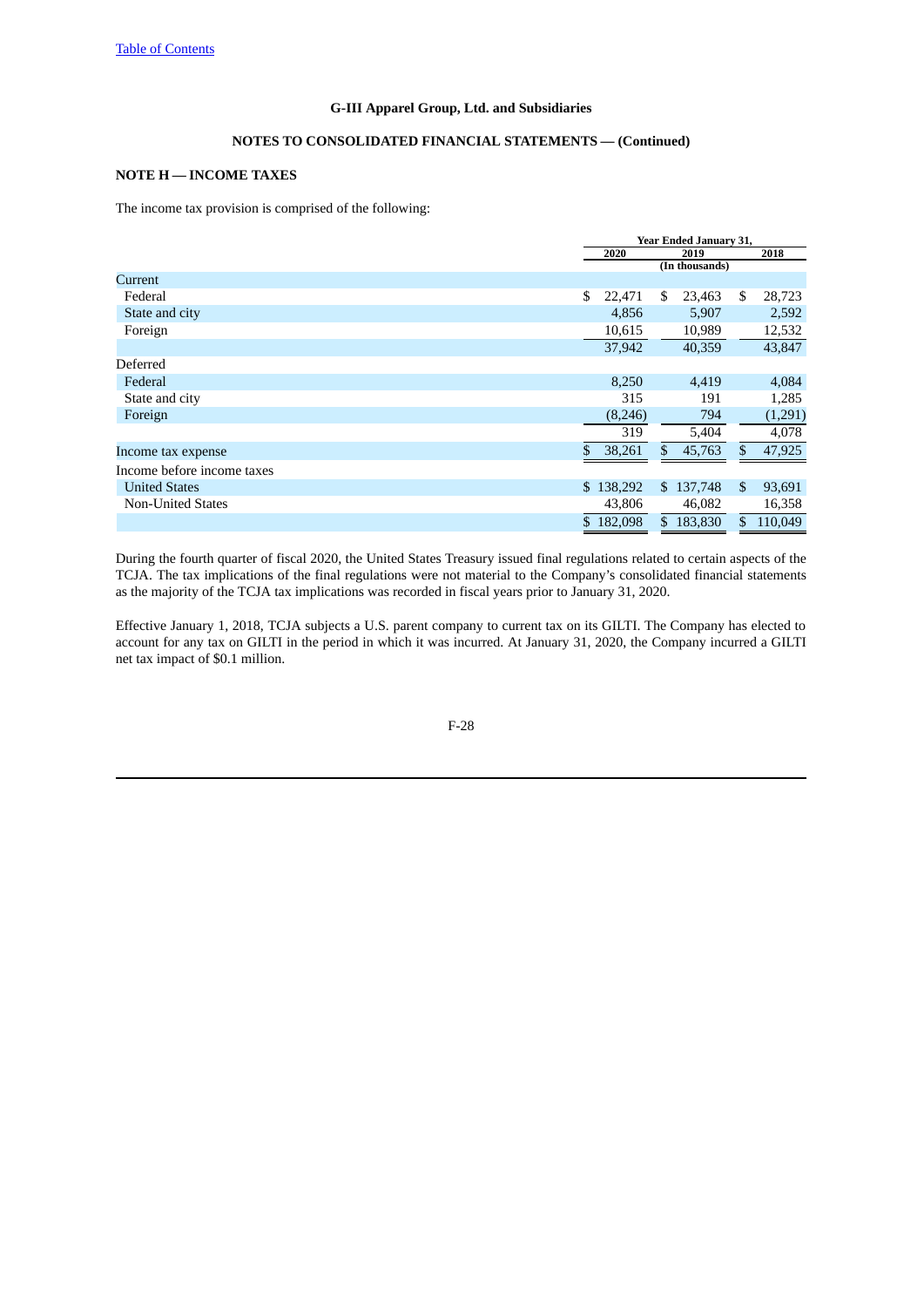## **NOTES TO CONSOLIDATED FINANCIAL STATEMENTS — (Continued)**

The significant components of the Company's net deferred tax asset at January 31, 2020 and 2019 are summarized as follows:

|                                              |              | 2020           |     | 2019      |  |
|----------------------------------------------|--------------|----------------|-----|-----------|--|
|                                              |              | (In thousands) |     |           |  |
| Deferred income tax assets:                  |              |                |     |           |  |
| Compensation                                 | $\mathbb{S}$ | 8,379          | \$. | 10,605    |  |
| Inventory                                    |              | 4,498          |     | 2,244     |  |
| Straight-line lease                          |              |                |     | 6,642     |  |
| Provision for bad debts and sales allowances |              | 34,197         |     | 33,221    |  |
| Supplemental employee retirement plan        |              | 511            |     | 401       |  |
| Net operating loss                           |              | 4,877          |     | 3,362     |  |
| Operating lease liability                    |              | 67,044         |     |           |  |
| Other                                        |              | 1,148          |     | 2,891     |  |
| Gross deferred income tax assets             |              | 120,654        |     | 59,366    |  |
| Less: valuation allowance                    |              | (4,929)        |     | (2,303)   |  |
| Net deferred income tax assets               |              | 115,725        |     | 57,063    |  |
| Deferred income tax liabilities:             |              |                |     |           |  |
| Depreciation and amortization                |              | (33,539)       |     | (25, 617) |  |
| Intangibles                                  |              | (13,602)       |     | (21,742)  |  |
| <b>Operating lease asset</b>                 |              | (55, 801)      |     |           |  |
| Prepaid expenses and other                   |              | (2,600)        |     | (2,405)   |  |
| Total deferred income tax liabilities        |              | (105, 542)     |     | (49, 764) |  |
| Net deferred tax assets                      | \$           | 10,183         | \$  | 7,299     |  |

As of January 31, 2020 and 2019, deferred tax liabilities of \$7.9 million and \$15.1 million, respectively, relate to intangible assets in Switzerland. In May 2019, Switzerland approved the Federal Act on Tax Reform and Old-Age and Survivors Insurance Financing as adopted by its Federal Parliament last fall. The tax reform replaces certain preferential tax regimes and provides a broad reduction of the cantonal corporate tax rates. As a result of this Swiss tax reform, the Company recognized a \$6.1 million tax benefit related to revaluing its Swiss deferred tax liabilities.

The total undistributed earnings of the Company's foreign subsidiaries are approximately \$85.0 million for the fiscal year ended January 31, 2020. Those earnings are considered indefinitely reinvested. Even though the undistributed earnings can be distributed back generally without U.S. federal income tax as a result of the one-time transition tax under the TCJA regime, the Company will not change its indefinite reinvestment assertion with respect to those earnings. Upon distribution of those earnings in the form of dividends, the Company does not anticipate any material tax costs. As such, no deferred taxes have been provided for withholding taxes or other taxes that would result upon repatriation of undistributed foreign earnings.

The following is a reconciliation of the statutory federal income tax rate to the effective rate reported in the financial statements for the years ended January 31:

|                                                           | 2020   | 2019   | 2018   |
|-----------------------------------------------------------|--------|--------|--------|
| Provision for Federal income taxes at the statutory rate  | 21.0 % | 21.0 % | 33.8 % |
| State and local income taxes, net of Federal tax benefit  | 1.9    | 2.4    | 0.5    |
| Permanent differences resulting in Federal taxable income | 5.9    | 6.6    | 8.8    |
| Tax reform                                                |        |        | 7.5    |
| Foreign tax rate differential                             | (3.8)  | 0.5    | 0.2    |
| Share-based payments                                      | (0.8)  | (0.6)  | (1.2)  |
| Foreign tax credit                                        | (3.5)  | (5.5)  | (7.7)  |
| Valuation allowance                                       | 0.9    | 0.2    | 1.5    |
| Other, net                                                | (0.6)  | 0.3    | 0.2    |
| Actual provision for income taxes                         | 21.0 % | 24.9 % | 43.6 % |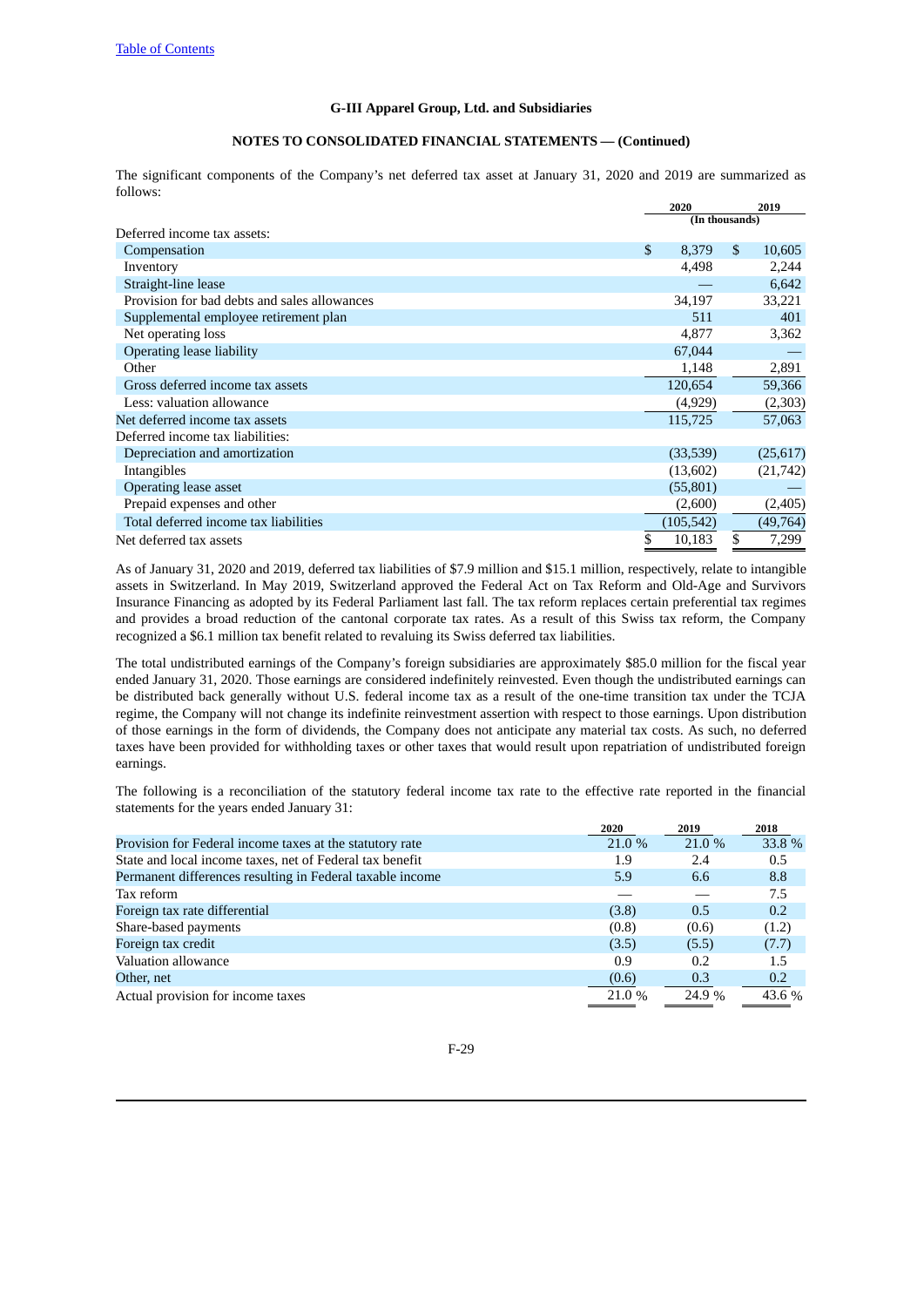### **NOTES TO CONSOLIDATED FINANCIAL STATEMENTS — (Continued)**

Our effective tax rate decreased 3.9% percent in fiscal 2020 compared to fiscal 2019. The decrease in the tax rate is primarily attributable to the Swiss tax reform that was enacted in May 2019. Our effective tax rate decreased 18.7% percent in fiscal 2019 as compared to fiscal 2018. This decrease in the tax rate was primarily due to the effects of the TCJA, which included the reduction in the statutory U.S. federal corporate income tax rate from 35% to 21% and a one-time transition tax on the mandatory deemed repatriation of cumulative foreign earnings.

Valuation allowances represent deferred tax benefits where management is uncertain if the Company will have the ability to recognize those benefits in the future. During the year ended January 31, 2020, the Company recorded an additional valuation allowance of \$1.9 million against its deferred tax assets for its standalone state tax losses.

### *Unrecognized Tax Benefits*

A reconciliation of the beginning and ending amounts of gross unrecognized tax benefits (excluding interest and penalties) is as follows:

|                                            | 2020  | 2019 |                | 2018   |
|--------------------------------------------|-------|------|----------------|--------|
|                                            |       |      | (In thousands) |        |
| Balance at February 1,                     |       |      | 82             | 1.094  |
| Additions for tax positions of prior years | 2.111 |      |                |        |
| Lapses of statues of limitations           |       |      | (82)           | 1,012) |
| Balance at January 31,                     |       |      |                | 82     |

The Company accounts for uncertain income tax positions in accordance with ASC 740 — *Income Taxes*. The Company files income tax returns in the U.S. federal jurisdiction and various state and foreign jurisdictions. As of January 31, 2020, there was an increase in the unrecognized tax position reserve of \$2.1 million related to recent state and local tax return filings.

The Company's policy on classification is to include interest in interest and financing charges, net and penalties in selling, general and administrative expenses in the accompanying Consolidated Statements of Income and Comprehensive Income. The Company and certain of its subsidiaries are subject to U.S. Federal income tax as well as the income tax of multiple state, local, and foreign jurisdictions.

Of the major jurisdictions, the Company and its subsidiaries are subject to examination in the United States and various foreign jurisdictions for fiscal year 2014 and forward. The Company is currently under audit examination by New York, New Jersey and Canada for fiscal years 2014 through 2018. The Company believes that it is reasonably possible there will be no change to its unrecognized income tax position reserves during the next twelve months due to the applicable statues of limitations.

### **NOTE I — COMMITMENTS AND CONTINGENCIES**

#### *License Agreements*

The Company has entered into license agreements that provide for royalty payments based on net sales of licensed products. The Company incurred royalty expense (included in cost of goods sold) of \$178.8 million, \$165.7 million and \$154.3 million for the years ended January 31, 2020, 2019 and 2018, respectively. Contractual advertising expense, which is included in selling, general and administrative expenses and is normally based on a percentage of net sales associated with certain license agreements, was \$48.3 million, \$46.2 million and \$43.4 million for the years ended January 31, 2020,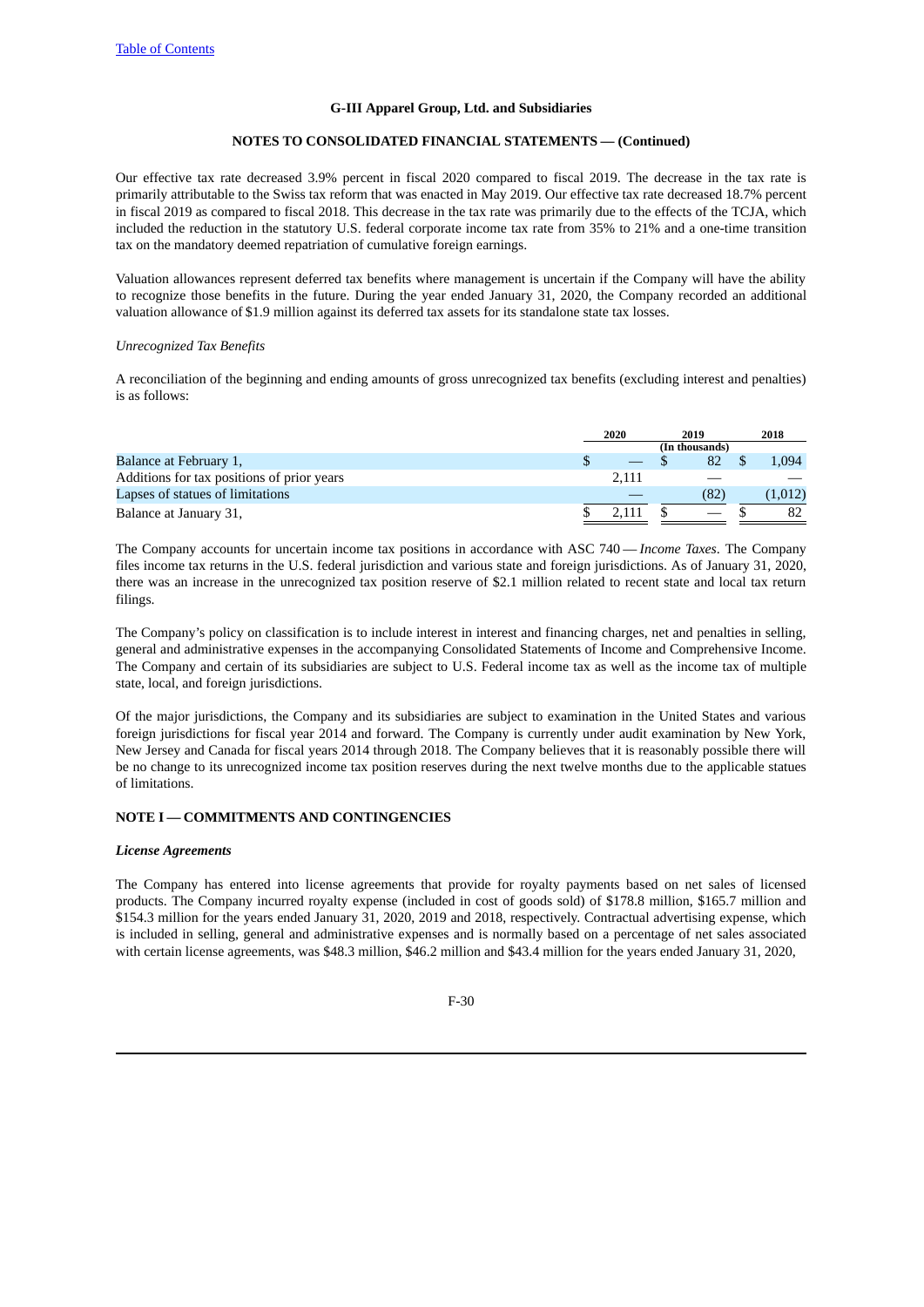### **NOTES TO CONSOLIDATED FINANCIAL STATEMENTS — (Continued)**

2019 and 2018, respectively. Based on minimum net sales requirements, future minimum royalty and advertising payments required under these agreements are:

| <b>Year Ending January 31,</b> | Amount         |
|--------------------------------|----------------|
|                                | (In thousands) |
| 2021                           | 153,265        |
| 2022                           | 100,835        |
| 2023                           | 63,711         |
| 2024                           | 52,629         |
| 2025                           |                |
| Thereafter                     |                |
|                                | 370,440<br>Φ   |

### *Legal Proceedings*

In the ordinary course of business, the Company is subject to periodic claims, investigations and lawsuits. Although the Company cannot predict with certainty the ultimate resolution of claims, investigations and lawsuits, asserted against the Company, it does not believe that any currently pending legal proceeding or proceedings to which it is a party could have a material adverse effect on its business, financial condition or results of operations.

#### *Canadian Customs Duty Examination*

In October 2017, the Canada Border Service Agency ("CBSA") issued a final audit report to G-III Apparel Canada ULC ("G-III Canada"), a wholly-owned subsidiary of the Company. The report challenged the valuation used by G-III Canada for certain goods imported into Canada. The period covered by the examination is February 1, 2014 through October 27, 2017, the date of the final report. The CBSA has requested G-III Canada to reassess its customs entries for that period using the price paid or payable by the Canadian retail customers for certain imported goods rather than the price paid by G-III Canada to the vendor. The CBSA has also requested that G-III Canada change the valuation method used to pay duties with respect to goods imported in the future.

In March 2018, G-III Canada provided a bond to guarantee payment to the CBSA for additional duties payable as a result of the reassessment required by the final audit report. The Company secured a bond in the amount of CAD\$26.9 million (\$20.9 million) representing customs duty and interest through December 31, 2017 that is claimed to be owed to the CBSA. In March 2018, the Company amended the duties filed for the month of January 2018 under the new valuation method. This amount was paid to the CBSA. Beginning February 1, 2018, the Company began paying duties based on the new valuation method. Expense amounts deferred for the year ended January 31, 2020, related to the higher dutiable values, were CAD\$12.8 million (\$9.7 million).

Effective June 1, 2019, G-III commenced paying based on the dutiable value of G-III Canada's imports based on the preaudit levels. G-III continued to defer the additional duty paid through the month of May 2019 pending the final outcome of the appeal.

G-III Canada, based on the advice of counsel, believes it has positions that support its ability to receive a refund of amounts claimed to be owed to the CBSA on appeal and intends to vigorously contest the findings of the CBSA. G-III Canada filed its appeal with the CBSA in May 2018.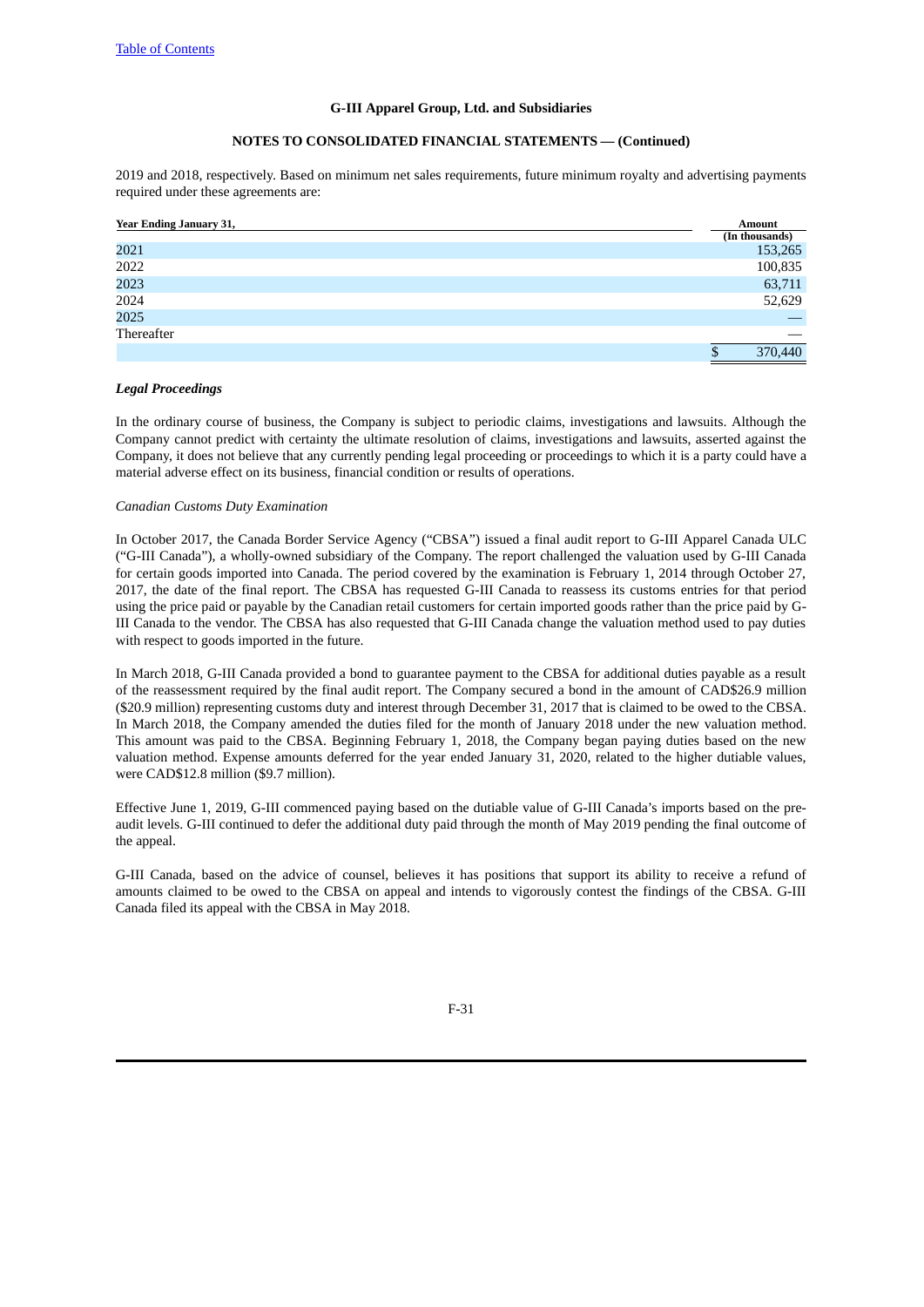## **NOTES TO CONSOLIDATED FINANCIAL STATEMENTS — (Continued)**

#### **NOTE J — STOCKHOLDERS' EQUITY**

#### *Share Repurchase Program*

The Company's Board of Directors has authorized a share repurchase program of 5,000,000 shares. The timing and actual number of shares repurchased, if any, will depend on a number of factors, including market conditions and prevailing stock prices, and are subject to compliance with certain covenants contained in the loan agreement. Share repurchases may take place on the open market, in privately negotiated transactions or by other means, and would be made in accordance with applicable securities laws.

During fiscal 2020, pursuant to this program, the Company acquired 1,327,566 of its shares of common stock for an aggregate purchase price of \$35.2 million. During fiscal 2019, the Company acquired 723,072 of its shares of common stock for an aggregate purchase price of \$20.3 million.

#### *Long-Term Incentive Plan*

As of January 31, 2020, the Company had 2,756,905 shares available for grant under its long-term incentive plan. The plan provides for the grant of equity and cash awards, including restricted stock awards, stock options and other stock unit awards to directors, officers and employees. RSU's generally vest over a three year period. PRSU's granted to executives prior to fiscal 2020 include (i) market price performance conditions that provide for the award to vest only after the average closing price of the Company's stock trades above a predetermined market level and (ii) another performance condition that requires the achievement of an operating performance target. PSU's granted to executives in fiscal 2020 vest after a three year performance period during which certain earnings before interest and taxes and return on invested capital performance standards must be satisfied for vesting to occur. PSU's are also subject to a lock up period that prevents the sale, contract to sell or transfer of shares for two years subsequent to the date of vesting. It is the Company's policy to grant stock options at prices not less than the fair market value on the date of the grant. Option terms, vesting and exercise periods vary, except that the term of an option may not exceed ten years.

#### *Restricted Stock Units and Performance Based Restricted Stock Units*

|                                 |                       | <b>Restricted Stock Units</b>                                     |       |                              |               | <b>Performance Based Restricted Stock Units</b>                   |
|---------------------------------|-----------------------|-------------------------------------------------------------------|-------|------------------------------|---------------|-------------------------------------------------------------------|
|                                 | Awards<br>Outstanding | <b>Weighted Average</b><br><b>Grant Date</b><br><b>Fair Value</b> |       | <b>Awards</b><br>Outstanding |               | <b>Weighted Average</b><br><b>Grant Date</b><br><b>Fair Value</b> |
| Unvested as of January 31, 2017 | 435,102               | \$                                                                | 30.36 | 1,599,472                    | <sup>\$</sup> | 30.32                                                             |
| Granted                         | 52.891                | \$                                                                | 26.83 | 190.875                      | \$            | 13.36                                                             |
| <b>Vested</b>                   | (150, 588)            | \$                                                                | 28.75 | (344, 784)                   | \$            | 25.35                                                             |
| Cancelled                       | (10, 391)             | \$                                                                | 28.42 |                              | \$            |                                                                   |
| Unvested as of January 31, 2018 | 327,014               | \$                                                                | 30.59 | 1,445,563                    | \$            | 29.26                                                             |
| Granted                         | 137,723               | \$                                                                | 38.32 | 391,530                      | \$            | 30.23                                                             |
| <b>Vested</b>                   | (159, 663)            | \$                                                                | 30.38 | (292, 266)                   | \$            | 25.91                                                             |
| Cancelled                       | (23, 249)             | \$                                                                | 29.69 | (5,033)                      | \$            | 27.10                                                             |
| Unvested as of January 31, 2019 | 281,825               | \$                                                                | 34.56 | 1,539,794                    | \$            | 30.15                                                             |
| Granted                         | 142,594               | \$                                                                | 37.74 | 332.651                      | \$            | 35.77                                                             |
| <b>Vested</b>                   | (168, 781)            | \$                                                                | 32.32 | (810, 655)                   | \$            | 24.58                                                             |
| Cancelled                       | (12, 695)             | \$                                                                | 35.09 | (3,080)                      | \$            | 42.41                                                             |
| Unvested as of January 31, 2020 | 242,943               | \$                                                                | 37.95 | 1.058.710                    | \$            | 36.15                                                             |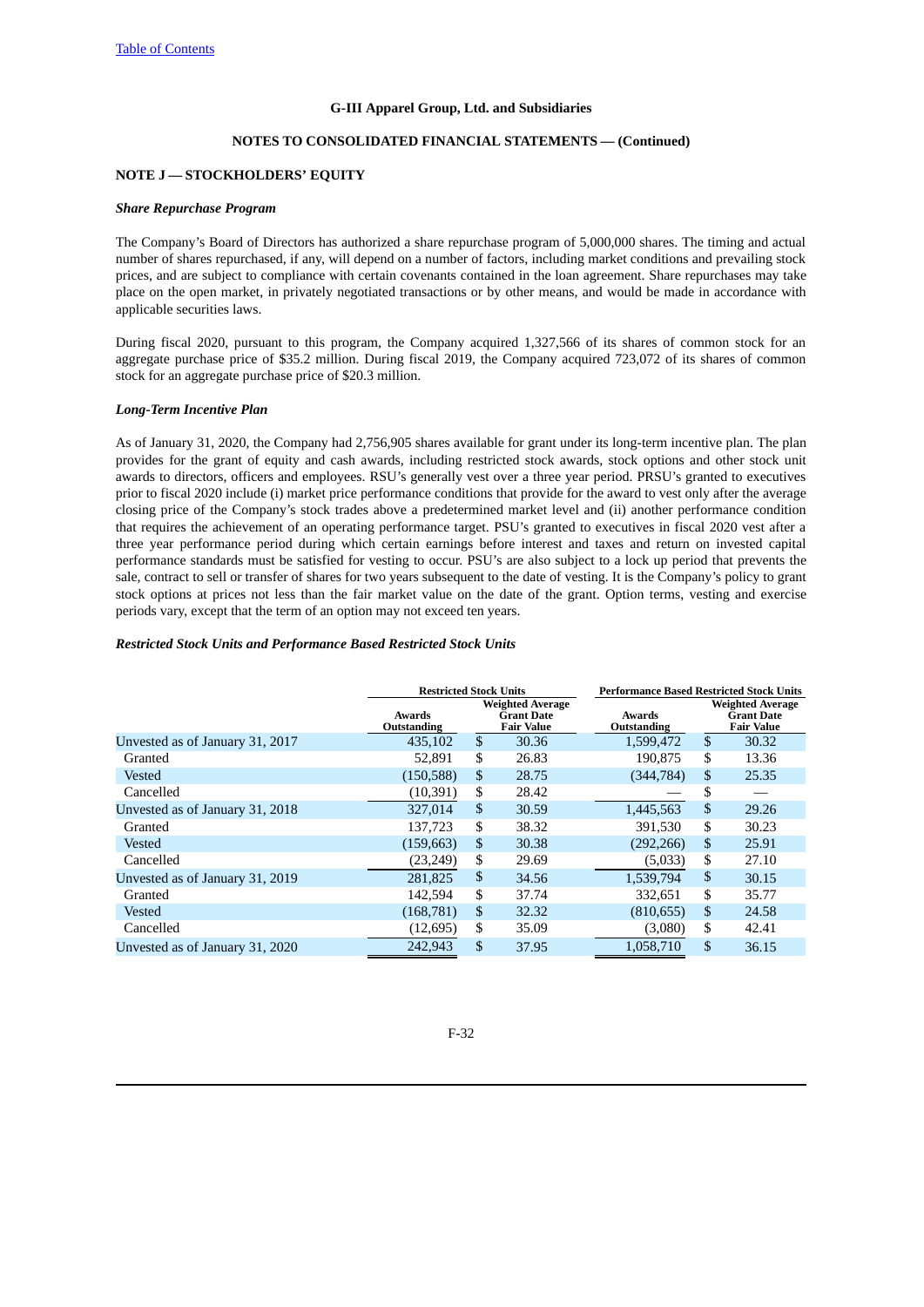## **NOTES TO CONSOLIDATED FINANCIAL STATEMENTS — (Continued)**

#### *Restricted Stock Units*

Restricted stock units ("RSU's") are time based awards that do not have market or performance conditions and vest over a three year period. The grant date fair value for RSU's are based on the quoted market price on the date of grant. Compensation expense for RSU's is recognized in the consolidated financial statements on a straight-line basis over the service period based on their grant date fair value.

#### *Performance Based Restricted Stock Units*

Performance based restricted stock units consist of both performance based restricted stock units ("PRSU's") and performance stock units ("PSU's").

PRSU's were granted to executives prior to fiscal 2020 and included (i) market price performance conditions that provide for the award to vest only after the average closing price of the Company's stock trades above a predetermined market level and (ii) another performance condition that requires the achievement of an operating performance target. PRSU's generally vest over a two to five year period. For restricted stock units with market conditions, the Company estimates the grant date fair value using a Monte Carlo simulation model. This valuation methodology utilizes the closing price of the Company's common stock on grant date and several key assumptions, including expected volatility of the Company's stock price, and risk-free rates of return. This valuation is performed with the assistance of a third party valuation specialist. PRSU's are expensed over the service period under the requisite acceleration method.

PSU's were granted to executives in fiscal 2020 and vest after a three year performance period during which certain earnings before interest and taxes and return on invested capital performance standards must be satisfied for vesting to occur. PSU's are also subject to a lock up period that prevents the sale, contract to sell or transfer shares for two years subsequent to the date of vesting. PSU's are expensed over the service period under the requisite acceleration method and based on an estimated percentage of achievement of certain pre-established goals.

The Company accounts for forfeited awards as they occur as permitted by ASU 2016-09. Ultimately, the actual expense recognized over the vesting period will be for those shares that vest.

The Company recognized \$17.5 million, \$19.7 million and \$19.7 million in share-based compensation expense for the years ended January 31, 2020, 2019 and 2018, respectively, related to restricted stock unit grants. At January 31, 2020, 2019 and 2018, unrecognized costs related to the restricted stock units totaled \$18.7 million, \$19.4 million and \$23.0 million, respectively. The total fair value of awards for which restrictions lapsed was \$31.0 million, \$17.5 million and \$14.3 million as of January 31, 2020, 2019 and 2018, respectively.

#### *Stock Options*

|                                                | 2020     |                                        |       |          | 2019 |       | 2018       |   |       |  |  |               |  |  |  |                                 |               |  |                                 |
|------------------------------------------------|----------|----------------------------------------|-------|----------|------|-------|------------|---|-------|--|--|---------------|--|--|--|---------------------------------|---------------|--|---------------------------------|
|                                                | Shares   | Weighted<br>Average<br><b>Exercise</b> |       |          |      |       |            |   |       |  |  | <b>Shares</b> |  |  |  | Weighted<br>Average<br>Exercise | <b>Shares</b> |  | Weighted<br>Average<br>Exercise |
| Stock options outstanding at beginning of year | 55,311   | S                                      | 15.70 | 62,666   | \$   | 11.50 | 251,131    | S | 9.16  |  |  |               |  |  |  |                                 |               |  |                                 |
| Exercised                                      | (13,200) | \$                                     | 8.71  | (15,600) |      | 6.55  | (188, 465) |   | 8.38  |  |  |               |  |  |  |                                 |               |  |                                 |
| Granted                                        |          |                                        |       | 8,245    | S.   | 30.32 |            |   |       |  |  |               |  |  |  |                                 |               |  |                                 |
| Cancelled or forfeited                         | (2,800)  | S                                      | 9.20  |          |      |       |            |   |       |  |  |               |  |  |  |                                 |               |  |                                 |
| Stock options outstanding at end of year       | 39,311   |                                        | 18.51 | 55,311   |      | 15.70 | 62.666     |   | 11.50 |  |  |               |  |  |  |                                 |               |  |                                 |
| Exercisable                                    | 35,188   |                                        | 17.12 | 47,066   |      | 13.14 | 62,666     |   | 11.50 |  |  |               |  |  |  |                                 |               |  |                                 |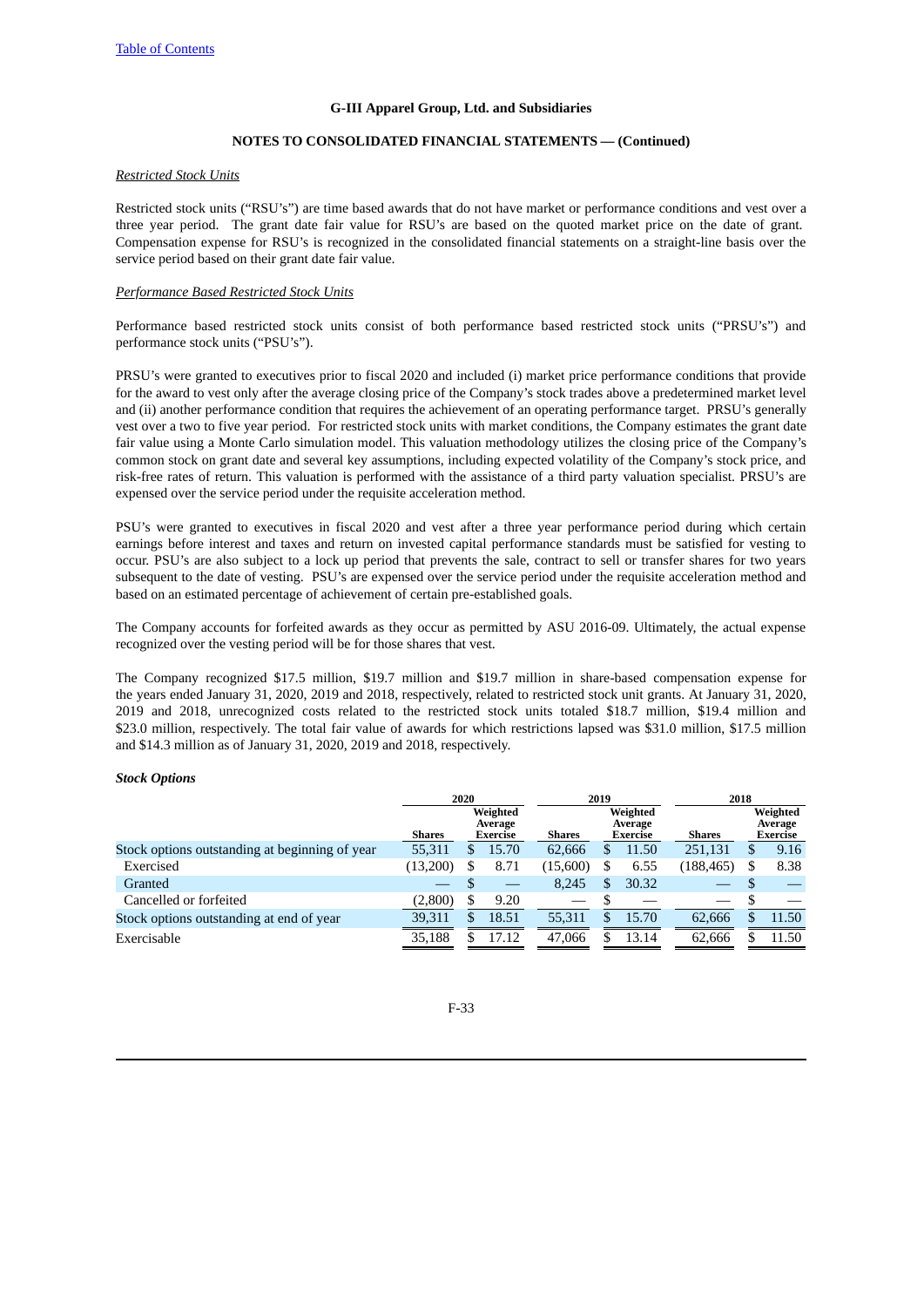## **NOTES TO CONSOLIDATED FINANCIAL STATEMENTS — (Continued)**

The following table summarizes information about stock options outstanding:

| <b>Range of Exercise Prices</b> | Number<br>Outstanding as of<br>January 31,<br>2020 | Weighted<br>Average<br><b>Remaining</b><br>Contractual Life | Weighted<br>Average<br>Exercise<br>Price | <b>Number</b><br><b>Exercisable as of</b><br>January 31,<br>2020 | Weighted<br>Average<br>Exercise<br>Price |
|---------------------------------|----------------------------------------------------|-------------------------------------------------------------|------------------------------------------|------------------------------------------------------------------|------------------------------------------|
| $$12.51 - $17.45$               | 21,066                                             | 0.56                                                        | 14.07                                    | 21,066                                                           | \$<br>14.07                              |
| $$18.11 - $30.32$               | 18.245                                             | 2.51                                                        | \$<br>23.63                              | 14.122                                                           | \$<br>21.67                              |
|                                 | 39,311                                             |                                                             |                                          | 35,188                                                           |                                          |

### *Stock Options*

Compensation expense for employee stock options is recognized in the consolidated financial statements over the service period (generally the vesting period) based on their fair value. Stock options are valued using the Black-Scholes option pricing model. The Black-Scholes model requires subjective assumptions regarding dividend yields, expected volatility, expected life of options and risk-free interest rates. These assumptions reflect management's best estimates. Changes in these inputs and assumptions can materially affect the estimate of fair value and the amount of our compensation expenses for stock options. No stock options were granted during the years ended January 31, 2020 and January 31, 2018. The Company granted 8,245 stock options during the year ended January 31, 2019.

The Company accounts for forfeited awards as they occur as permitted by ASU 2016-09. Ultimately, the actual expense recognized over the vesting period will be for those shares that vest.

The weighted average remaining term for stock options outstanding was 1.5 years at January 31, 2020. The aggregate intrinsic value at January 31, 2020 was \$0.4 million for stock options outstanding and \$0.4 million for stock options exercisable. The intrinsic value for stock options is calculated based on the exercise price of the underlying awards and the market price of the Company's common stock as of January 31, 2020, the reporting date.

Proceeds received from the exercise of stock options were \$0.1 million during the years ended January 31, 2020 and 2019. The intrinsic value of stock options exercised was \$0.3 million and \$0.4 million for the years ended January 31, 2020 and 2019, respectively. A portion of this amount is currently deductible for tax purposes.

The Company recognized \$0.1 million in compensation expense for the year ended January 31, 2020 related to stock options. The Company recognized a nominal amount in compensation expense for the year ended January 31, 2019. No compensation expense related to stock options was recognized for the year ended January 31, 2018.

### **NOTE K — CONCENTRATION**

#### *Major Customers*

Two customers in the wholesale operations segment accounted for approximately 26.3% and 13.2%, respectively, of the Company's net sales for the year ended January 31, 2020. Two customers accounted for 24.8% and 12.4% of the Company's net sales for the year ended January 31, 2019. One customer accounted for 22.2% of the Company's net sales for the year ended January 31, 2018. Three customers in the wholesale operations segment accounted for approximately 25.7%, 17.0% and 10.0%, respectively, of the Company's net accounts receivable as of January 31, 2020. Two customers accounted for approximately 27.5% and 16.5%, respectively, of the Company's net accounts receivable as of January 31, 2019.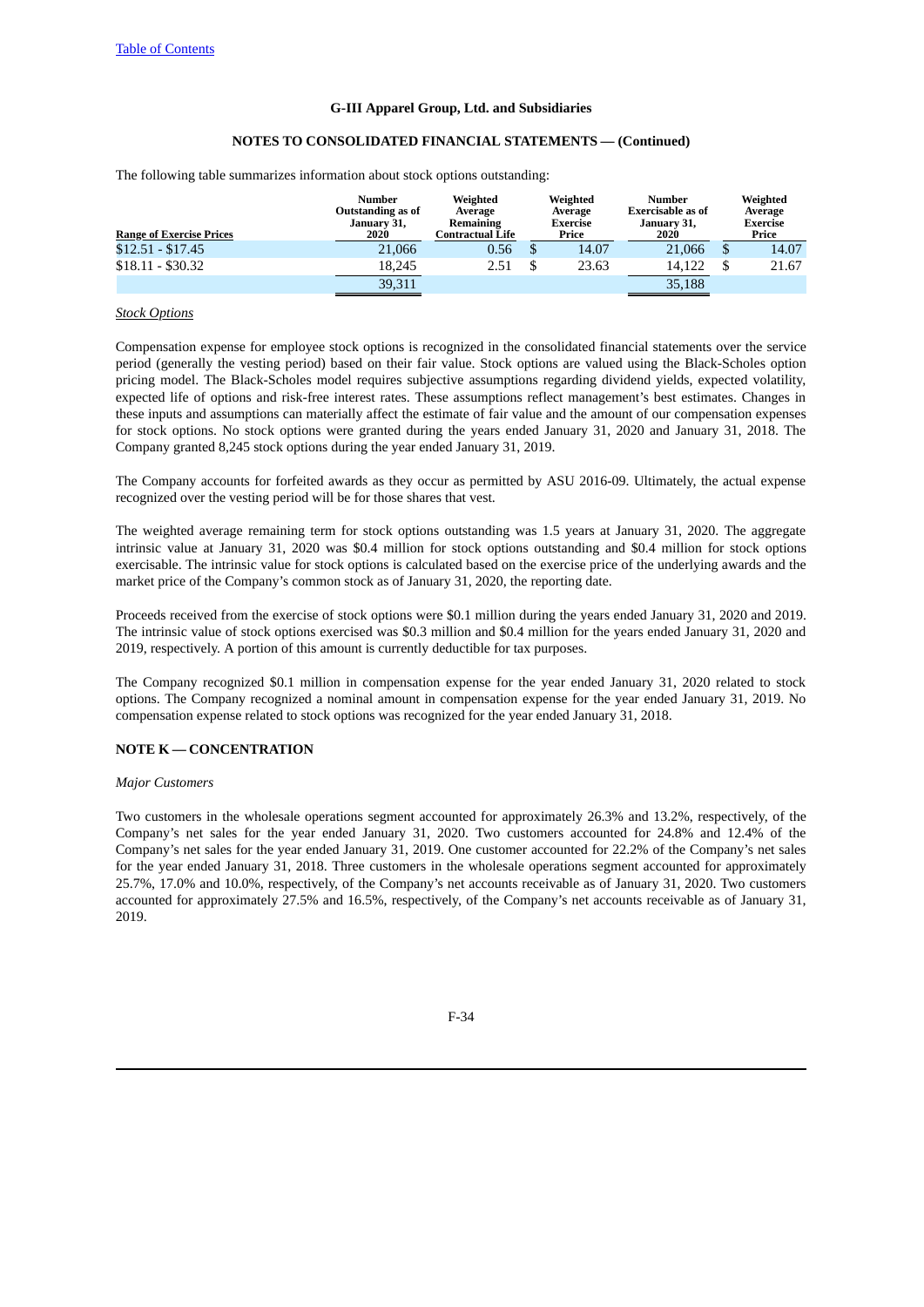## **NOTES TO CONSOLIDATED FINANCIAL STATEMENTS — (Continued)**

#### *Inventory Sourcing*

The Company sourced from China approximately 49.5%, 61.5% and 65.1% of the inventory purchased for the years ended January 31, 2020, 2019 and 2018, respectively. During the years ended January 31, 2020, 2019 and 2018, respectively, the Company sourced 11.4%, 14.4% and 14.7% of its purchases from one vendor in China. The Company believes it has alternative manufacturing sources available to meet its current and future production requirements in the event the Company is required to change current manufacturers or current manufacturers are unavailable to fulfill the Company's production needs.

#### **NOTE L— EMPLOYEE BENEFIT PLANS**

The Company maintains a 401(k) plan (the "GIII Plan") and trust for non-union employees. The Plan provides for a Safe Harbor (non-discretionary) matching contribution of 100% of the first 3% of the participant's contributed pay plus 50% of the next 2% of the participant's contributed pay. The Company made matching contributions of \$4.7 million, \$3.8 million and \$3.6 million for the years ended January 31, 2020, 2019 and 2018, respectively. The DKI 401(k) plan and trust for U.S. based non-union employees was merged with the GIII Plan on June 1, 2017.

### **NOTE M — SEGMENTS**

The Company's reportable segments are business units that offer products through different channels of distribution. The Company has two reportable segments: wholesale operations and retail operations. The wholesale operations segment includes sales of products under the Company's owned, licensed and private label brands, as well as sales related to the Vilebrequin business. Wholesale revenues also include revenues from license agreements related to our owned trademarks including DKNY, Donna Karan, Vilebrequin, G.H. Bass and Andrew Marc. The retail operations segment consists primarily of direct sales to consumers through Company-operated stores, consisting primarily of Wilsons Leather, G.H. Bass and DKNY stores, substantially all of which are operated as outlet stores, as well as a smaller number of Karl Lagerfeld Paris and Calvin Klein Performance stores. Sales through the Company's owned websites, with the exception of Vilebrequin, are also included in the retail operations segment.

The following segment information, in thousands, is presented for the fiscal years ended:

|                                                      | <b>January 31, 2020</b> |           |     |                             |    |           |   |              |  |  |
|------------------------------------------------------|-------------------------|-----------|-----|-----------------------------|----|-----------|---|--------------|--|--|
|                                                      |                         | Wholesale |     | Elimination $(1)$<br>Retail |    |           |   | <b>Total</b> |  |  |
| Net sales                                            | S.                      | 2,862,889 | \$. | 385,910                     | S. | (88, 335) | S | 3,160,464    |  |  |
| Cost of goods sold                                   |                         | 1,925,062 |     | 205,797                     |    | (88, 335) |   | 2,042,524    |  |  |
| Gross profit                                         |                         | 937,827   |     | 180,113                     |    |           |   | 1,117,940    |  |  |
| Selling, general and administrative expenses         |                         | 604,377   |     | 227,803                     |    |           |   | 832,180      |  |  |
| Depreciation and amortization                        |                         | 30,806    |     | 7.929                       |    |           |   | 38,735       |  |  |
| Asset impairments, net of gain on lease terminations |                         | 412       |     | 18,959                      |    |           |   | 19,371       |  |  |
| <b>Operating profit (loss)</b>                       |                         | 302.232   |     | (74, 578)                   | \$ |           |   | 227.654      |  |  |

|                                              | <b>January 31, 2019</b> |           |  |           |    |                   |   |              |  |  |
|----------------------------------------------|-------------------------|-----------|--|-----------|----|-------------------|---|--------------|--|--|
|                                              | Wholesale               |           |  | Retail    |    | Elimination $(1)$ |   | <b>Total</b> |  |  |
| Net sales                                    |                         | 2,716,958 |  | 476.764   | S  | (117,514)         | S | 3,076,208    |  |  |
| Cost of goods sold                           |                         | 1,837,335 |  | 249,278   |    | (117, 514)        |   | 1,969,099    |  |  |
| Gross profit                                 |                         | 879,623   |  | 227,486   |    |                   |   | 1,107,109    |  |  |
| Selling, general and administrative expenses |                         | 570,290   |  | 264,473   |    |                   |   | 834,763      |  |  |
| Depreciation and amortization                |                         | 29.644    |  | 9,175     |    |                   |   | 38,819       |  |  |
| Asset impairments                            |                         |           |  | 2,813     |    |                   |   | 2,813        |  |  |
| <b>Operating profit (loss)</b>               |                         | 279,689   |  | (48, 975) | \$ |                   |   | 230,714      |  |  |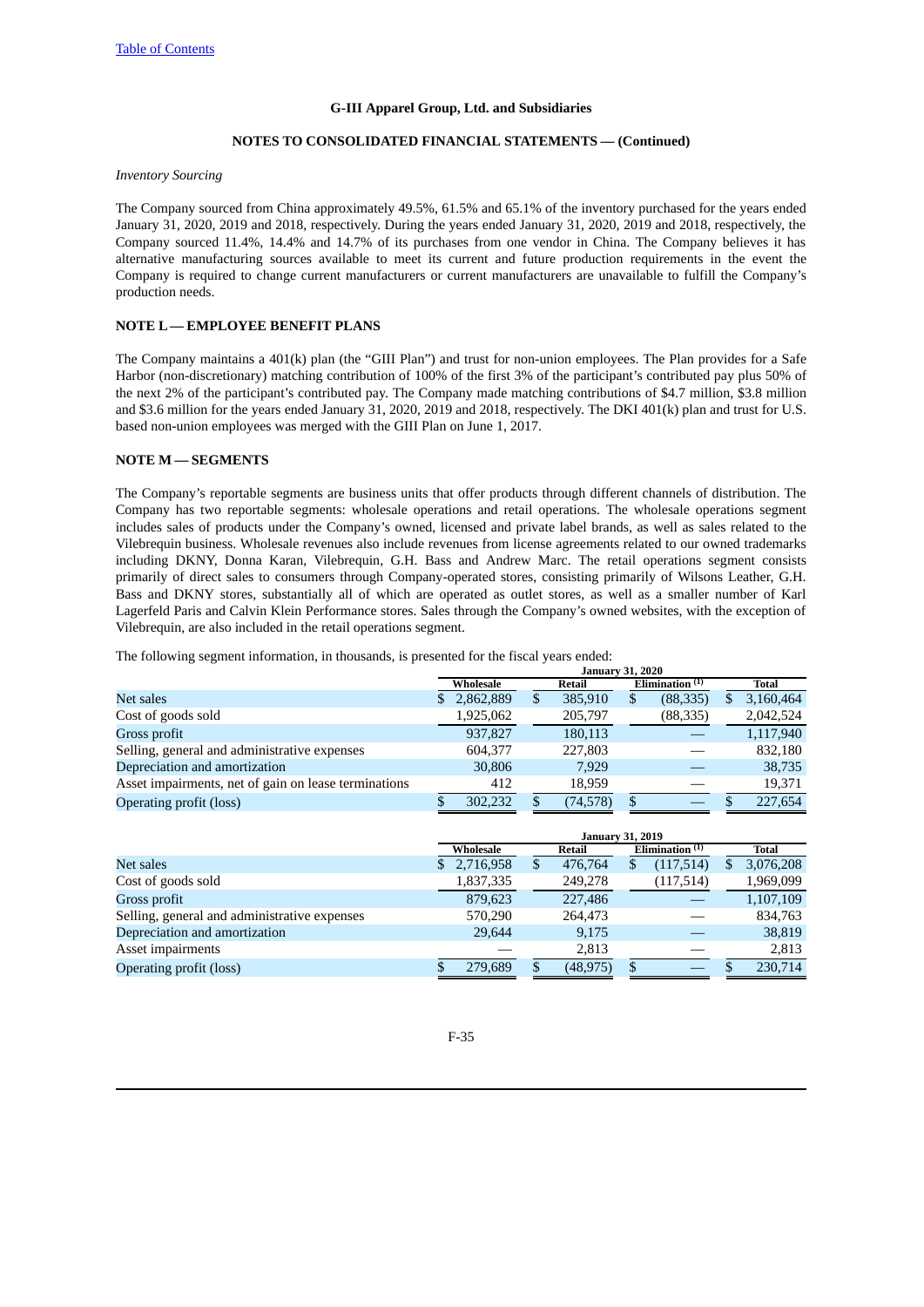## **NOTES TO CONSOLIDATED FINANCIAL STATEMENTS — (Continued)**

|                                              | <b>January 31, 2018</b> |           |   |           |    |                   |   |              |  |
|----------------------------------------------|-------------------------|-----------|---|-----------|----|-------------------|---|--------------|--|
|                                              |                         | Wholesale |   | Retail    |    | Elimination $(1)$ |   | <b>Total</b> |  |
| Net sales                                    | S.                      | 2,454,008 | S | 502,494   | \$ | (149, 564)        | S | 2,806,938    |  |
| Cost of goods sold                           |                         | 1,650,084 |   | 251,679   |    | (149, 564)        |   | 1,752,199    |  |
| Gross profit                                 |                         | 803.924   |   | 250,815   |    |                   |   | 1,054,739    |  |
| Selling, general and administrative expenses |                         | 571,164   |   | 284,083   |    |                   |   | 855,247      |  |
| Depreciation and amortization                |                         | 27,679    |   | 10,104    |    |                   |   | 37,783       |  |
| Asset impairments                            |                         | 2,310     |   | 5,574     |    |                   |   | 7,884        |  |
| <b>Operating profit (loss)</b>               |                         | 202,771   |   | (48, 946) | \$ |                   |   | 153,825      |  |

(1) Represents intersegment sales to the Company's retail operations segment.

The Company allocates overhead to its business segments on various bases, which include units shipped, space utilization, inventory levels, and relative sales levels, among other factors. The method of allocation has been applied consistently on a year-to-year basis.

The total assets for each of the Company's reportable segments, as well as assets not allocated to a segment, are as follows:

|                     |   | January 31,<br>2020 | January 31,<br>2019 |           |  |
|---------------------|---|---------------------|---------------------|-----------|--|
|                     |   |                     | (In thousands)      |           |  |
| Wholesale           | Φ | 1,912,175           | Φ                   | 1,834,610 |  |
| Retail              |   | 272,832             |                     | 190,996   |  |
| Corporate           |   | 380,130             |                     | 182,452   |  |
| <b>Total Assets</b> |   | 2,565,137           |                     | 2,208,058 |  |

The total net sales and long-lived assets by geographic region are as follows:

|                          | 2020             |  | 2019                        |                  | 2018                        |                           |                             |  |
|--------------------------|------------------|--|-----------------------------|------------------|-----------------------------|---------------------------|-----------------------------|--|
| <b>Geographic Region</b> | <b>Net Sales</b> |  | <b>Long-Lived</b><br>Assets | <b>Net Sales</b> | <b>Long-Lived</b><br>Assets | <b>Net Sales</b>          | <b>Long-Lived</b><br>Assets |  |
| <b>United States</b>     | \$2,774,492      |  | 964.476                     | \$2,656,479      | \$762,444                   | \$2,466,107               | \$770,128                   |  |
| Non-United States        | 385.972          |  | 231.973                     | 419.729          | 191.719                     | 340.831                   | 185.448                     |  |
|                          | \$3.160,464      |  | \$1,196,449                 | \$3,076,208      | \$954,163                   | $\mathbf{S}$<br>2.806.938 | \$955.576                   |  |

Capital expenditures for locations outside of the United States totaled \$4.6 million, \$4.3 million and \$3.7 million for the years ended January 31, 2020, 2019 and 2018, respectively.

## **NOTE N — EQUITY INVESTMENTS**

### *Investment in Fabco Holding B.V.*

In August 2017, the Company entered into a joint venture agreement with Amlon Capital B.V. ("Amlon"), a private company incorporated in the Netherlands, to produce and market women's and men's apparel and accessories pursuant to a long-term license for DKNY and Donna Karan in the People's Republic of China, including Macau, Hong Kong and Taiwan. The Company owns 49% of the joint venture, with Amlon owning the remaining 51%. The joint venture was funded with \$25 million of equity to be used to strengthen the DKNY and Donna Karan brands and accelerate the growth of the business in the region. Of this amount, the Company contributed an aggregate of \$10.0 million. Starting January 1, 2018, this joint venture is the exclusive seller of women's and men's apparel, handbags, luggage and certain accessories under the DKNY and Donna Karan brands in the territory. The investment in Fabco, which is being accounted for under the equity method of accounting, is reflected in Investment in Unconsolidated Affiliates on the Consolidated Balance Sheets at January 31, 2020 and 2019.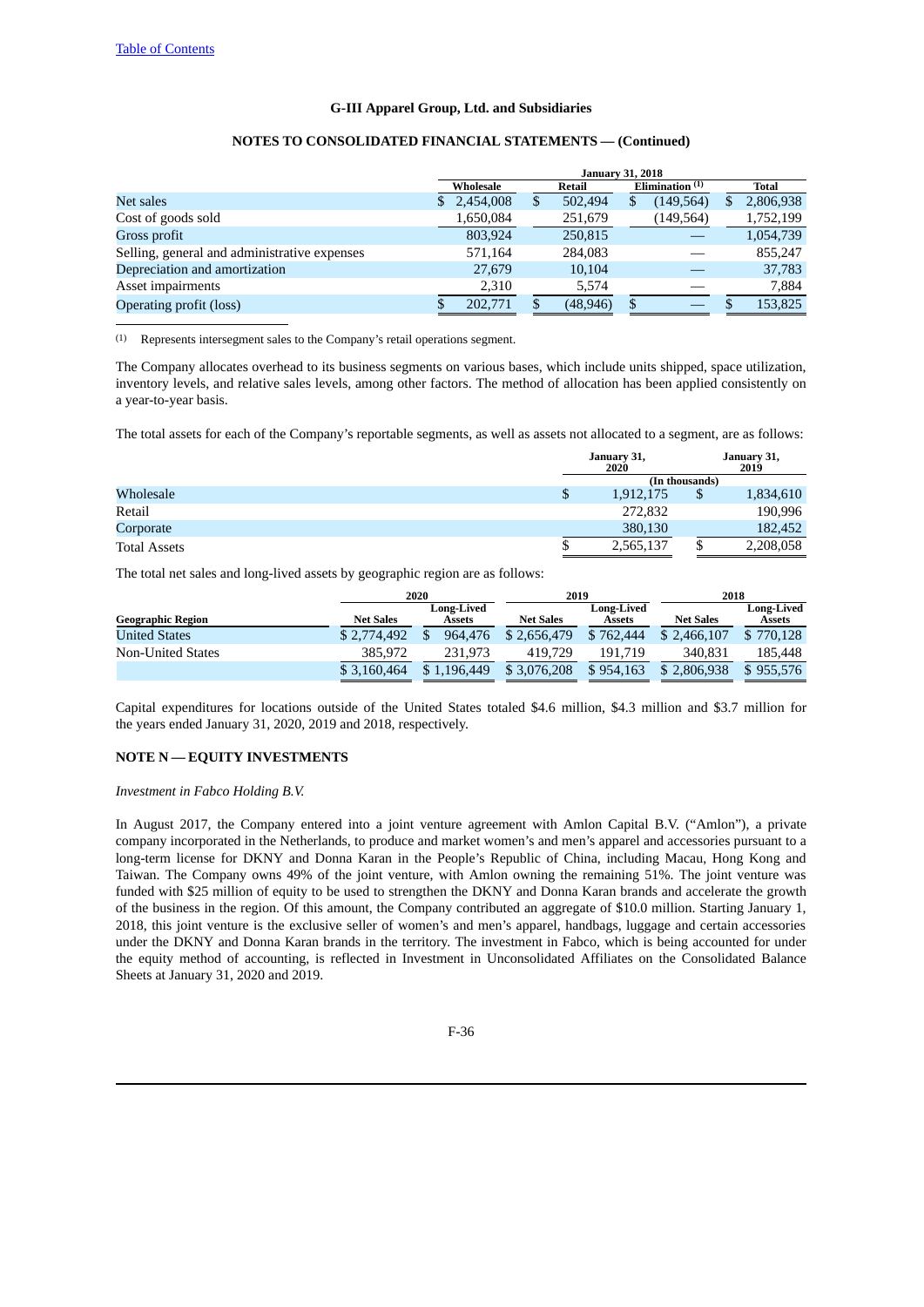## **NOTES TO CONSOLIDATED FINANCIAL STATEMENTS — (Continued)**

#### *Investment in Karl Lagerfeld Holding B.V.*

In February 2016, the Company acquired a 19% minority interest in KLH, the parent company of the group that holds the worldwide rights to the Karl Lagerfeld brand. The Company paid 32.5€ million (equal to \$35.4 million at the date of the transaction) for this interest. This investment was intended to expand the partnership between the Company and the owners of Karl Lagerfeld brand and extend their business development opportunities on a global scale. The investment in KLH, which is being accounted for under the equity method of accounting, is reflected in Investment in Unconsolidated Affiliates on the Consolidated Balance Sheets at January 31, 2020 and 2019.

#### *Investment in KL North America*

In June 2015, the Company entered into a joint venture agreement with Karl Lagerfeld Group BV ("KLBV"). The Company paid KLBV \$25.0 million for a 49% ownership interest in KLNA. KLNA holds brand rights to all Karl Lagerfeld trademarks, including the Karl Lagerfeld Paris brand the Company currently uses, for all consumer products (except eyewear, fragrance, cosmetics, watches, jewelry, and hospitality services) and apparel in the United States, Canada and Mexico. The investment in KLNA, which is being accounted for under the equity method of accounting, is reflected in Investment in Unconsolidated Affiliates on the Consolidated Balance Sheets at January 31, 2020 and 2019.

#### **NOTE O — RELATED PARTY TRANSACTIONS**

#### *Transactions with Fabco*

G-III owns a 49% ownership interest in Fabco and is considered a related party of Fabco (see Note N). The Company sells inventory to Fabco and granted Fabco's subsidiary the right to use certain Donna Karan and DKNY trademarks. In fiscal 2020, the Company sold \$4.4 million in inventory to Fabco. The Company recorded \$3.1 million and \$2.2 million of licensing revenue from Fabco during the years ended January 31, 2020 and 2019, respectively. As of January 31, 2020, Fabco prepaid \$0.5 million to the Company for minimum royalties and marketing fees relating to the first quarter of 2020 and has a \$0.1 million payable balance relating to inventory purchased from the Company and its subsidiaries.

#### *Transactions with KL North America*

G-III owns a 49% ownership interest in KLNA and is considered a related party of KLNA (see Note N). The Company entered into a licensing agreement to use the brand rights to certain Karl Lagerfeld trademarks held by KLNA. The Company incurred royalty and advertising expense of \$6.8 million, \$6.4 million and \$4.8 million for the years ended January 31, 2020, 2019 and 2018, respectively.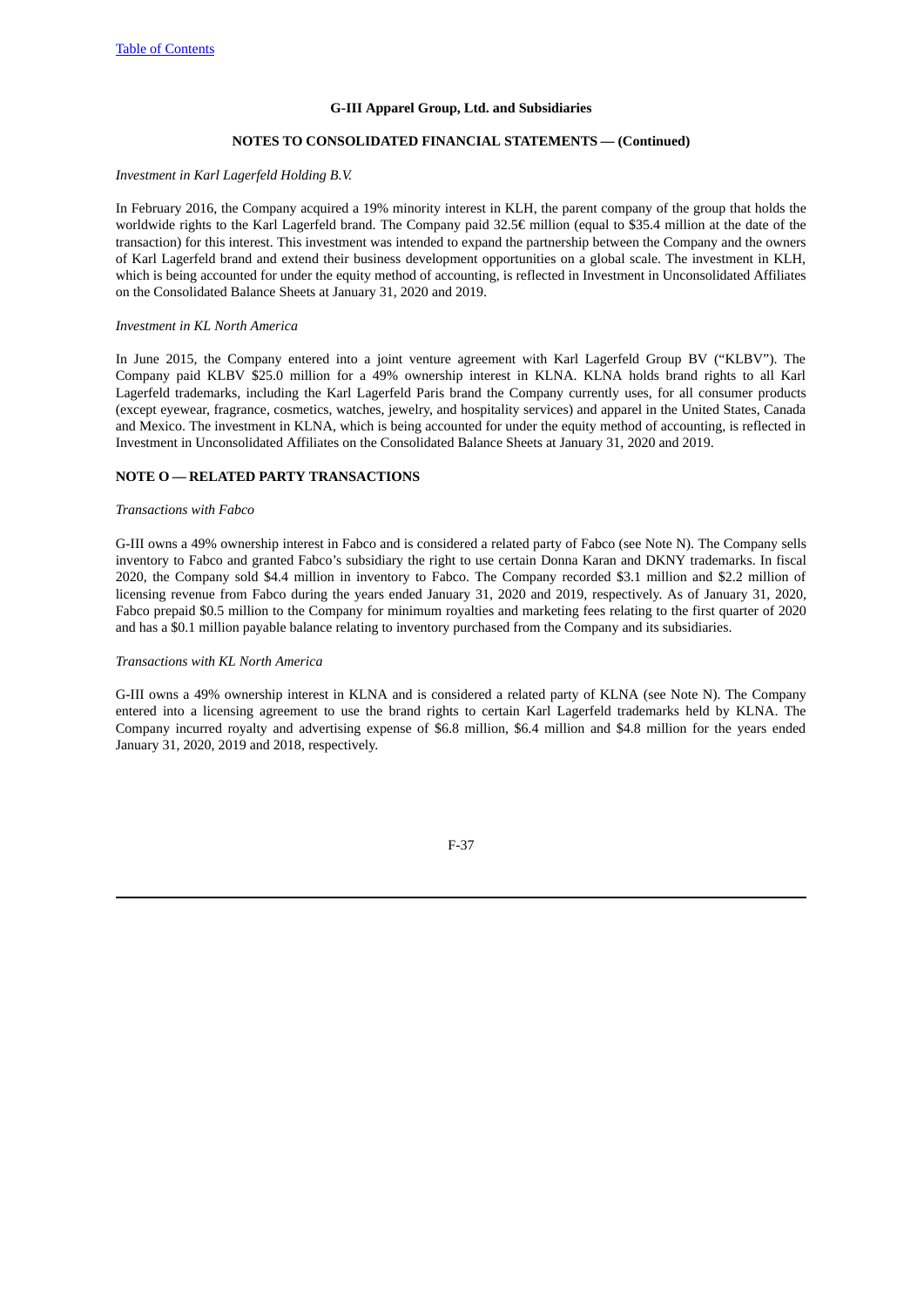## **NOTES TO CONSOLIDATED FINANCIAL STATEMENTS — (Continued)**

### **NOTE P— QUARTERLY FINANCIAL DATA (UNAUDITED)**

Summarized quarterly financial data for the fiscal years ended January 31, 2020 and 2019 are as follows (in thousands, except per share amounts): **Quarter Ended**

|                             |              | Ouarter Ended     |               |                         |                     |             |     |                        |  |
|-----------------------------|--------------|-------------------|---------------|-------------------------|---------------------|-------------|-----|------------------------|--|
|                             |              | April 30,<br>2019 |               | <b>July 31,</b><br>2019 | October 31.<br>2019 |             |     | January 31,<br>2020(1) |  |
| Net sales                   | $\mathbb{S}$ | 633,552           | \$            | 643.892                 |                     | \$1,128,403 | \$  | 754,617                |  |
| Gross profit                |              | 236,064           |               | 231,769                 |                     | 399,019     |     | 251,088                |  |
| Net income                  |              | 12,043            |               | 11,119                  |                     | 95,387      |     | 25,288                 |  |
| Net income per common share |              |                   |               |                         |                     |             |     |                        |  |
| <b>Basic</b>                | \$           | 0.25              | <sup>\$</sup> | 0.23                    | S.                  | 2.00        | \$  | 0.53                   |  |
| <b>Diluted</b>              | \$           | 0.24              | \$            | 0.23                    | \$                  | 1.97        | \$. | 0.52                   |  |
|                             |              |                   |               | <b>Quarter Ended</b>    |                     |             |     |                        |  |
|                             |              | April 30,<br>2018 |               | <b>July 31,</b><br>2018 | October 31,<br>2018 |             |     | January 31,<br>2019(2) |  |
|                             |              |                   |               |                         |                     |             |     |                        |  |
| Net sales                   | \$.          | 611.743           | \$.           | 624.698                 |                     | \$1,072,982 | \$  | 766,785                |  |
| Gross profit                |              | 234,527           |               | 231,544                 |                     | 382,100     |     | 258,938                |  |
| Net income                  |              | 9,885             |               | 10,077                  |                     | 94,025      |     | 24,080                 |  |
| Net income per common share |              |                   |               |                         |                     |             |     |                        |  |
| Basic                       | \$           | 0.20              | \$            | 0.20                    | \$                  | 1.91        | \$  | 0.49                   |  |

(1) During the fourth quarter of fiscal 2020, the Company recorded a \$21.8 million impairment charge primarily related to leasehold improvements, furniture and fixtures and operating lease assets at certain Wilsons Leather, G.H. Bass and DKNY stores as a result of the performance at these stores.

(2) During the fourth quarter of fiscal 2019, the Company recorded a \$2.8 million impairment charge related to leasehold improvements and furniture and fixtures at certain of Wilsons Leather, G.H. Bass and DKNY stores as a result of the performance at these stores.

## **NOTE Q — SUBSEQUENT EVENTS**

### *Coronavirus*

On March 11, 2020, the World Health Organization declared the novel strain of coronavirus a global pandemic and recommended containment and mitigation measures worldwide. As of the date of this filing, the Company's retail stores and the stores of some of its department store partners globally have been impacted by temporary closures. The Company cannot reasonably estimate the length or severity of this pandemic, but it currently anticipates a material adverse impact on the consolidated financial statements in fiscal 2021.

#### *Revolving Credit Facility*

During March 2020, the Company borrowed an aggregate of \$500.0 million under its revolving credit facility.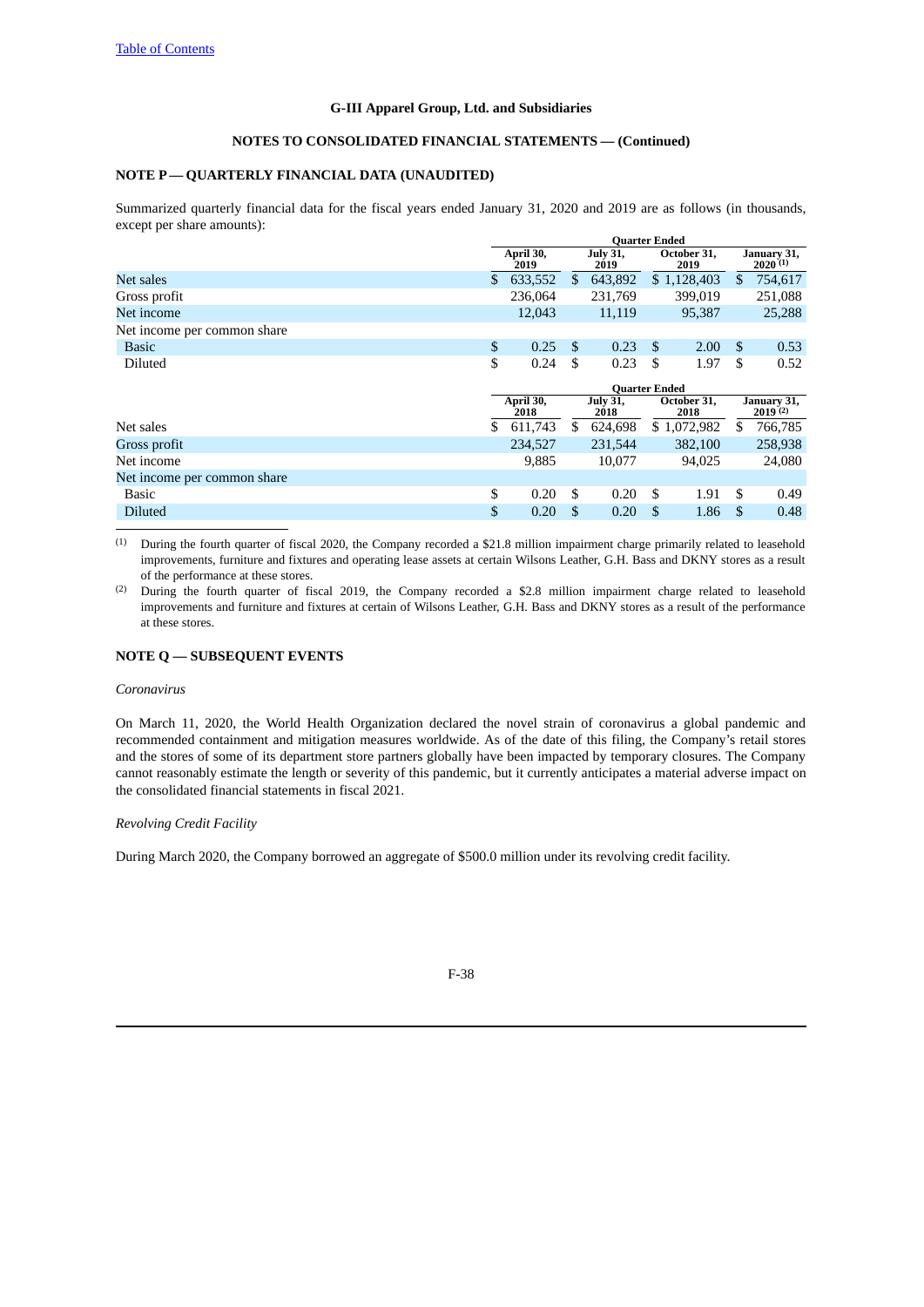# **SCHEDULE II** — **VALUATION AND QUALIFYING ACCOUNTS Years ended January 31, 2020, 2019 and 2018**

| <b>Description</b>                 | <b>Balance</b> at<br>Beginning<br>of Period | <b>ASC 606</b><br><b>Transition</b><br><b>Adjustment</b> |          | <b>Charges to</b><br>Cost and<br><b>Expenses</b> |           |               | Deductions <sup>(1)</sup> |               | <b>Balance</b> at<br>End of<br>Period |
|------------------------------------|---------------------------------------------|----------------------------------------------------------|----------|--------------------------------------------------|-----------|---------------|---------------------------|---------------|---------------------------------------|
|                                    |                                             |                                                          |          | (In thousands)                                   |           |               |                           |               |                                       |
| Year ended January 31, 2020        |                                             |                                                          |          |                                                  |           |               |                           |               |                                       |
| Deducted from asset accounts       |                                             |                                                          |          |                                                  |           |               |                           |               |                                       |
| Allowance for doubtful accounts    | \$<br>924                                   | -\$                                                      |          | $\mathbb{S}$                                     | (72)      | <sup>\$</sup> | 142                       | \$            | 710                                   |
| Reserve for returns                | 62,278                                      |                                                          |          |                                                  | 56,440    |               | 72,229                    |               | 46,489                                |
| Reserve for sales allowances $(2)$ | 181,312                                     |                                                          |          |                                                  | 422,628   |               | 417,011                   |               | 186,929                               |
|                                    | \$244,514                                   | \$.                                                      |          |                                                  | \$478,996 |               | \$489,382                 |               | \$234,128                             |
| Year ended January 31, 2019        |                                             |                                                          |          |                                                  |           |               |                           |               |                                       |
| Deducted from asset accounts       |                                             |                                                          |          |                                                  |           |               |                           |               |                                       |
| Allowance for doubtful accounts    | \$<br>2,093                                 | -\$                                                      |          | \$                                               | (140)     | <sup>\$</sup> | 1,029                     | <sup>\$</sup> | 924                                   |
| Reserve for returns                | 61.179                                      |                                                          |          |                                                  | 57,777    |               | 56,678                    |               | 62,278                                |
| Reserve for sales allowances $(2)$ | 102,144                                     |                                                          | 66,617   |                                                  | 375,118   |               | 362,567                   |               | 181,312                               |
|                                    | \$165,416                                   |                                                          | \$66,617 |                                                  | \$432,755 |               | \$420,274                 |               | \$244,514                             |
| Year ended January 31, 2018        |                                             |                                                          |          |                                                  |           |               |                           |               |                                       |
| Allowance for doubtful accounts    | \$<br>$1,192$ \$                            |                                                          |          | \$                                               | 854       | \$            | (47)                      | \$            | 2,093                                 |
| Reserve for returns                | 59,802                                      |                                                          |          |                                                  | 32,710    |               | 31,333                    |               | 61,179                                |
| Reserve for sales allowances $(2)$ | 94,494                                      |                                                          |          |                                                  | 303,734   |               | 296,084                   |               | 102,144                               |
|                                    | \$155,488                                   | \$                                                       |          |                                                  | \$337,298 |               | \$ 327,370                |               | \$165,416                             |

 $(1)$  Accounts written off as uncollectible, net of recoveries.

(2) See Note A in the accompanying Notes to Consolidated Financial Statements for a description of sales allowances.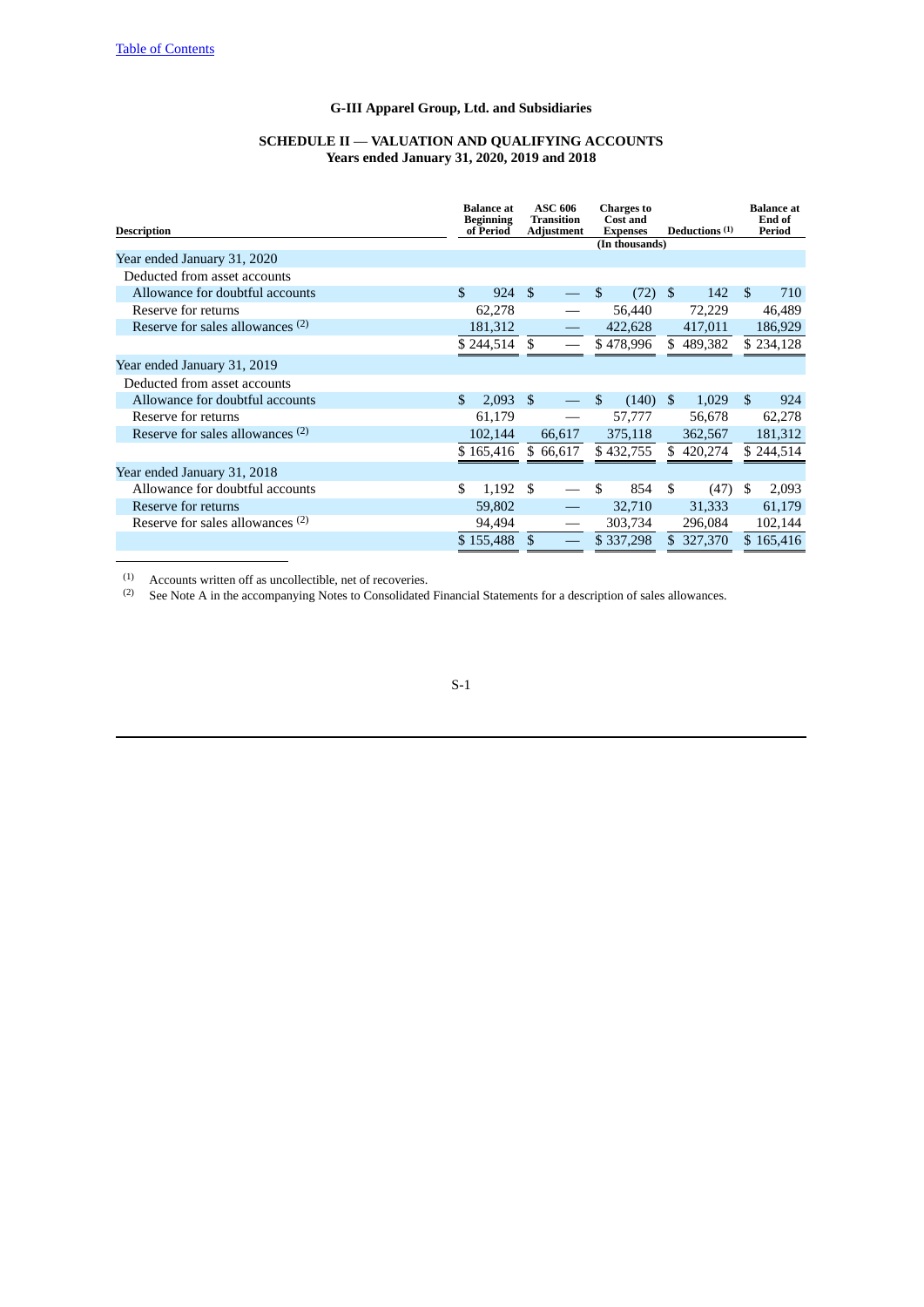### **DESCRIPTION OF REGISTRANT'S SECURITIES REGISTERED PURSUANT TO SECTION 12 OF THE SECURITIES EXCHANGE ACT OF 1934**

The following description of the capital stock of G-III Apparel Group, Ltd. ("us," "our," "we" or "our company") is a summary of the rights of our capital stock and summarizes certain provisions of our certificate of incorporation, as amended through March 30, 2020 (our "Certificate of Incorporation") and our bylaws as in effect as of that date (our "Bylaws"). This summary does not purport to be complete and is qualified in its entirety by the provisions of our Certificate of Incorporation and our Bylaws, copies of which have been filed as exhibits to this Annual Report on Form 10-K, as well as to the applicable provisions of the Delaware General Corporation Law. Our common stock is the only class of securities of our company registered under Section 12 of the Securities Exchange Act of 1934, as amended.

#### *Authorized Capital Stock*

Our Certificate of Incorporation authorizes the issuance of 121,000,000 shares of all classes of stock, consisting of 120,000,000 shares of common stock, \$.01 par value per share, and 1,000,000 shares of preferred stock, \$.01 par value per share. The preferred stock may be issued in one or more series with such terms as the board of directors may determine. The outstanding shares of our common stock are duly authorized, validly issued, and fully paid. We do not have any shares of preferred stock outstanding.

#### *Common Stock*

*Voting rights*. Holders of our common stock are entitled to one vote for each share held by them on all matters on which stockholders are entitled to vote, including the election of directors, and do not have cumulative voting rights.

*Dividend rights*. Subject to any preferential rights of any then outstanding preferred stock, holders of our common stock are entitled to receive, as, when and if declared by our board of directors from time to time, such dividends and other distributions in cash, stock or property from our assets or funds legally available for such purposes.

*Liquidation rights*. In the event of any distribution of capital assets or winding-up of our company, whether voluntary or involuntary, holders of our common stock are entitled to receive *pro rata* the assets remaining after creditors have been paid in full.

*Other rights*. There are no preemptive, subscription or conversion rights applicable to our common stock. Our common stock has no sinking fund or redemption provisions. Holders of our common stock may act by written consent as provided in our Bylaws.

#### *Preferred Stock*

Our board of directors has the authority, without stockholder approval, to issue up to 1,000,000 shares of preferred stock in one or more series. Our board also has the authority to fix the designations, powers, preferences, privileges and relative, participating, optional or special rights and the qualifications, limitations or restrictions of any series of preferred stock issued, including dividend rights, conversion rights, voting rights, or other rights, any or all of which may be greater than the rights of the common stock. Preferred stock could be issued with terms that could delay or prevent a change in control of our company or make removal of management more difficult. In addition, the issuance of preferred stock may decrease the market price of the common stock and may adversely affect the voting and other rights of the holders of common stock.

### *Anti-Takeover Effects of Certain Provisions of Our Certificate of Incorporation and Bylaws*

Our Certificate of Incorporation and Bylaws contains provisions that could make it more difficult to acquire control of our company. A description of these provisions is set forth below.

1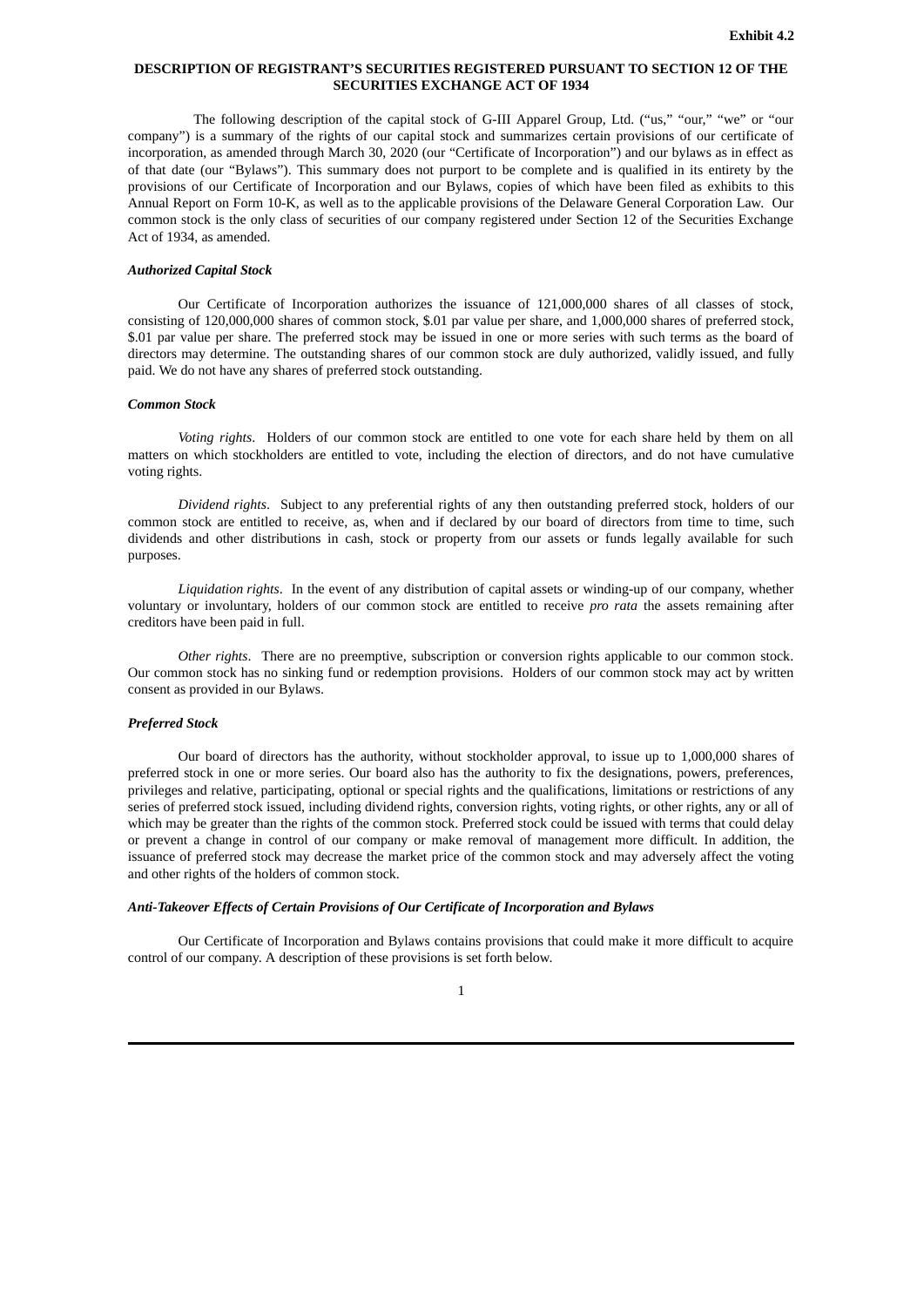*Authorized but Unissued Shares of Common Stock and Preferred Stock*. The authorized but unissued shares of common stock and preferred stock are available for future issuance without stockholder approval, unless such approval is required by applicable law or the rules of any stock exchange on which our securities may be listed. These additional shares may be utilized for a variety of corporate purposes, including future public offerings to raise additional capital, corporate acquisitions and employee benefit plans. The existence of authorized but unissued shares of common stock and preferred stock could impede the completion of a merger, tender offer or other takeover attempt that some, or a majority, of the stockholders might believe to be in their best interests or in which stockholders might receive a premium for their stock over the then prevailing market price of the stock.

*Special Stockholder Meetings*. Our Bylaws provide that special meetings of the stockholders for any purpose or purposes, unless prescribed by statute or our Certificate of Incorporation, may be called by the president or secretary and shall be called by our chairman, president or secretary at the request in writing of a majority of the board of directors, or at the request in writing of stockholders owning a majority in amount of our entire capital stock issued and outstanding and entitled to vote. Any such request shall state the purpose or purposes of the proposed meeting.

*Advanced Notice Procedure*. Our Bylaws provide an advance notice procedure for stockholder meetings.

With respect to annual meetings of stockholders, our Bylaws require stockholders to deliver notice to us of their intention to make director nominations or bring other business before the meeting not later than the close of business on the 90th day, nor earlier than the close of business on the 120th day, in advance of the anniversary of the previous year's annual meeting if the meeting is to be held on a day which is not more than 30 days in advance of the anniversary of the previous year's annual meeting or not later than 70 days after the anniversary of the previous year's annual meeting. With respect to any other annual meeting of stockholders, we must receive stockholder notices by the close of business on the tenth day following the date of public disclosure of the meeting date. In addition, our Bylaws prescribe information that the stockholder's notice must contain, both as to itself and its proposed director nominee, if the stockholder wishes to nominate a candidate for the annual meeting director election, and prescribes information that the stockholder's notice must contain if the stockholder wishes to bring business other than a director nomination before the annual meeting.

With respect to special meetings of stockholders, written notice of a special meeting stating the place (if any), date, hour and means of remote communication, if any, of the meeting and the purpose or purposes for which the meeting is called must be given not less than ten nor more than sixty days before the date of the meeting, to each stockholder entitled to vote at such meeting. The only business that may be brought before the meeting will be the business described in the notice of meeting delivered to the stockholders. In the event we call a special meeting of stockholders for the purpose of electing one or more directors to the board of directors, any stockholder entitled to vote in such election of directors may nominate a person or persons (as the case may be) for election to such position(s) as specified in our notice of meeting, if the stockholder provides us written notice no later than the close of business on the 90th day prior to such special meeting and not earlier than the close of business on the later of the 120th day prior to such special meeting or the tenth (10th) day following the date of public disclosure of the date of the special meeting and of the nominees proposed by the board of directors to be elected at such meeting.

These advance notice provisions may have the effect of precluding the conduct of certain business at a meeting if the proper procedures are not followed or may discourage or deter a potential acquirer from conducting a solicitation of proxies to elect its own slate of directors or otherwise attempt to obtain control of us.

#### *Anti-Takeover Provisions of Delaware Law*

A number of provisions under Delaware law may make it more difficult to acquire control of us. These provisions could deprive the stockholders of opportunities to realize a premium on the shares of common stock owned by them. In addition, these provisions may adversely affect the prevailing market price of the common stock. These provisions are intended to:

enhance the likelihood of continuity and stability in the composition of the board and in the policies formulated by the board;

### 2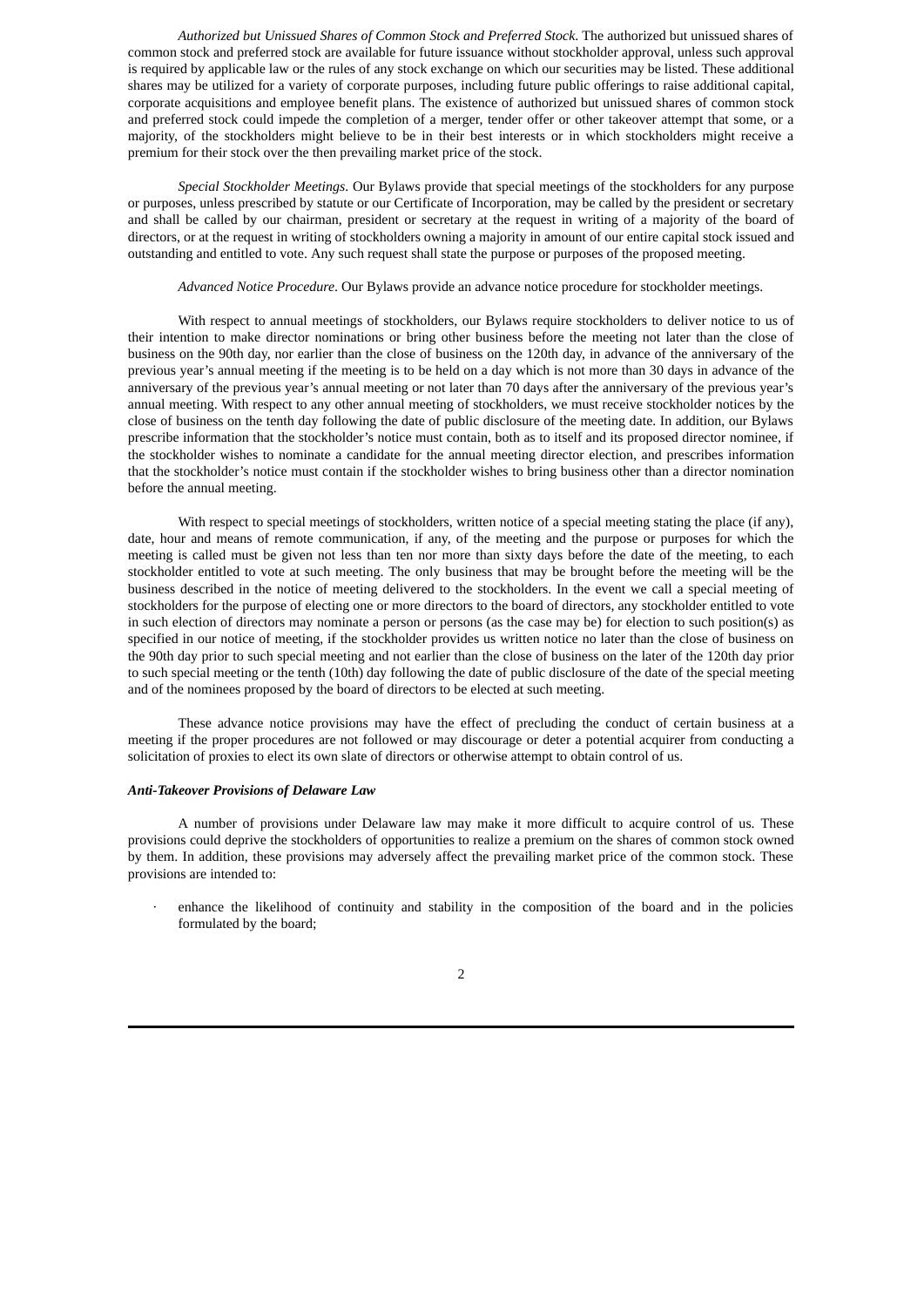- discourage certain types of transactions which may involve an actual or threatened change in control of our company;
- discourage certain tactics that may be used in proxy fights; and
- · encourage persons seeking to acquire control of our company to consult first with the board of directors to negotiate the terms of any proposed business combination or offer.

We are subject to the provisions of Section 203 of the Delaware General Corporation Law, an anti-takeover law. Subject to exceptions, the statute prohibits a Delaware corporation that has a class of voting stock listed on a national securities exchange or held of record by more than 2,000 stockholders from engaging in a "business combination" with an "interested stockholder" for a period of three years after the date of the transaction in which the person became an interested stockholder, unless:

- Prior to such date, the board of directors of the corporation approved either the business combination or the transaction which resulted in the stockholder becoming an interested stockholder;
- · Upon consummation of the transaction which resulted in the stockholder becoming an interested stockholder, the interested stockholder owned at least 85% of the voting stock of the corporation outstanding at the time the transaction commenced, excluding for purposes of determining the number of shares outstanding (but not the outstanding voting stock owned by the interested stockholder), those shares owned (1) by persons who are directors and also officers and (2) by employee stock plans in which employee participants do not have the right to determine confidentially whether shares held subject to the plan will be tendered in a tender or exchange offer; or
- On or after such date, the business combination is approved by the board of directors and authorized at an annual or special meeting of stockholders and not by written consent, by the affirmative vote of at least 66 2/3% of the outstanding voting stock which is not owned by the interested stockholder.

For purposes of Section 203, a "business combination" includes a merger, asset sale or other transaction resulting, directly or indirectly (except proportionately as a stockholder of our company), in a financial benefit to the interested stockholder, with an "interested stockholder" being defined as a person who, together with affiliates and associates, owns, or within three years prior to the date of determination whether the person is an "interested stockholder," did own, 15% or more of the corporation's voting stock.

### *Limitation on Liability and Indemnification Matters*

Our Certificate of Incorporation and Bylaws provide for the indemnification of our officers and directors to the fullest extent permitted under Delaware law.

### *Transfer Agent and Registrar*

The transfer agent and registrar for our common stock is EQ Shareowner Services.

### *Nasdaq Stock Market Listing*

Our common stock is traded on the Nasdaq Global Select Market under the trading symbol "GIII".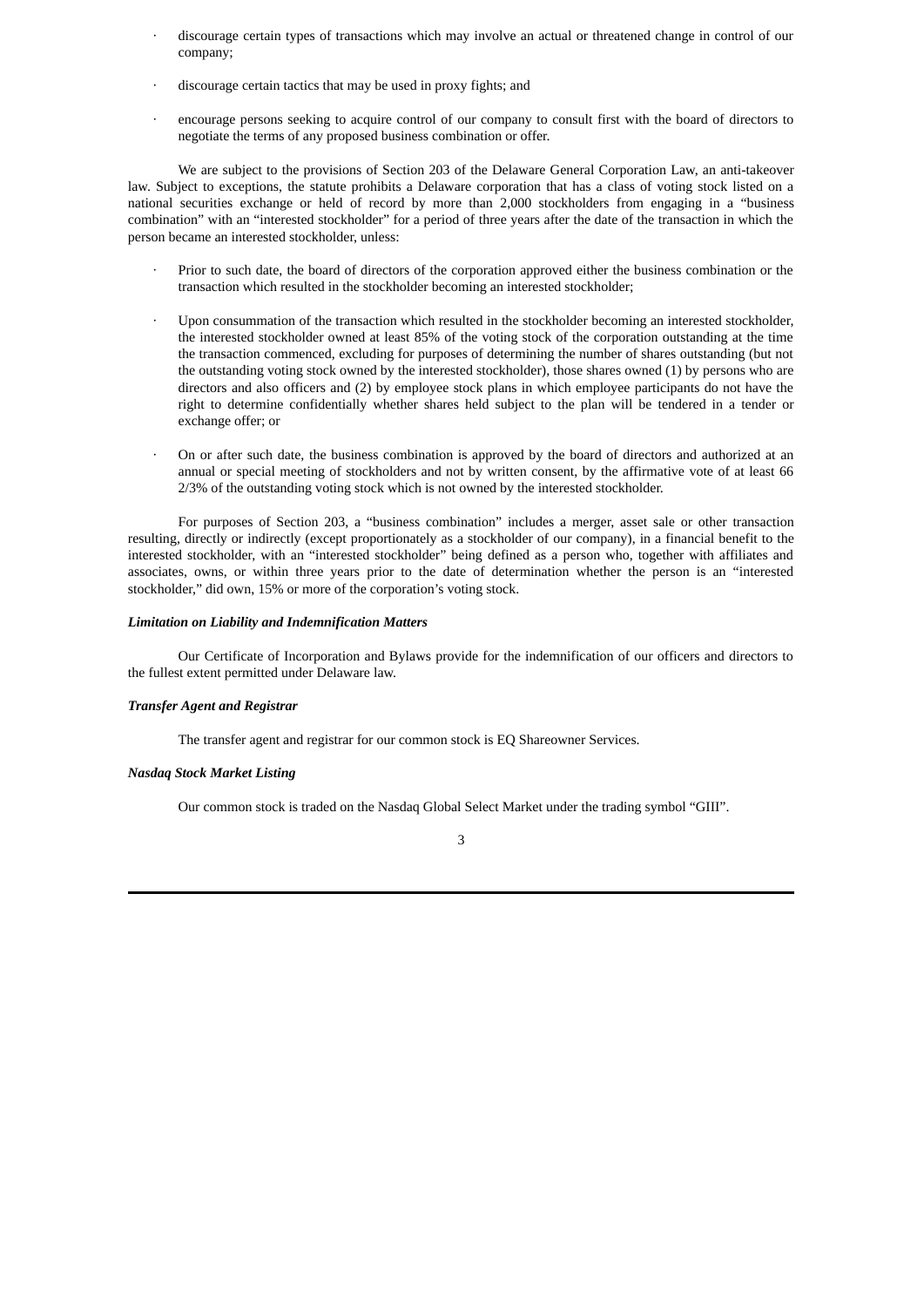# **Subsidiaries of G-III**

| <b>NAME OF SUBSIDIARY</b>                            | <b>JURISDICTION OF ORGANIZATION</b> |
|------------------------------------------------------|-------------------------------------|
| G-III Leather Fashions, Inc.                         | New York                            |
| AM Retail Group, Inc.                                | Delaware                            |
| CK Outerwear LLC                                     | New York                            |
| G-III Apparel Canada ULC                             | British Columbia, Canada            |
| G-III Hong Kong Limited                              | <b>Hong Kong</b>                    |
| Kostroma Limited                                     | Hong Kong                           |
| Hangzhou G-III Apparel Trading Co., Ltd              | China                               |
| G-III License Company, LLC                           | Delaware                            |
| Riviera Sun, Inc.                                    | Delaware                            |
| Vilebrequin International SA                         | Switzerland                         |
| GKL Holdings B.V.                                    | <b>Netherlands</b>                  |
| T.R.B. International SA                              | Switzerland                         |
| Tropezina S.L.                                       | Spain                               |
| Vilebrequin France SAS                               | France                              |
| TRB (Singapore) S.E. Asia PTE Ltd.                   | Singapore                           |
| <b>Lobst SAS</b>                                     | France                              |
| <b>TRB Belgique SPRL</b>                             | Belgium                             |
| <b>Riley SA</b>                                      | Switzerland                         |
| Sole SRL                                             | Italy                               |
| La Plage Ltd.                                        | <b>United Kingdom</b>               |
| T.R.B. Hong Kong Ltd.                                | <b>Hong Kong</b>                    |
| TRB Macao Ltd.                                       | Macao                               |
| Riley & Cie S.C.S.                                   | Monaco                              |
| TRB Portugal, Comercio de Vestuario Unipessoal LDA   | Portugal                            |
| Vilebrequin Shanghai Apparel and Accessory Co., Ltd. | China                               |
| Naiman GmbH                                          | Switzerland                         |
| Vilebrequin Saint Maarten                            | St. Maarten                         |
| Vilebrequin Deutschland GmbH                         | Germany                             |
| Donna Karan International Inc.                       | <b>Delaware</b>                     |
| Gabrielle Studio, Inc.                               | New York                            |
| The Donna Karan Company Store LLC                    | New York                            |
| Donna Karan Studio LLC                               | New York                            |
| Donna Karan Service Company B.V.                     | <b>Netherlands</b>                  |
| Donna Karan Company Store Ireland Limited            | Ireland                             |
| Donna Karan Company Stores UK Holding Ltd.           | <b>United Kingdom</b>               |
| The Donna Karan Company Store (UK) Limited           | <b>United Kingdom</b>               |
| Donna Karan Company Stores UK Retail Ltd.            | <b>United Kingdom</b>               |
| Donna Karan Management Company UK Ltd.               | <b>United Kingdom</b>               |
| Donna Karan Company Store (Germany) GmbH             | Germany                             |
| DKNY Stores (Spain), S.L.                            | Spain                               |
| DKNY Stores (Portugal), Unipessoal Lda               | Portugal                            |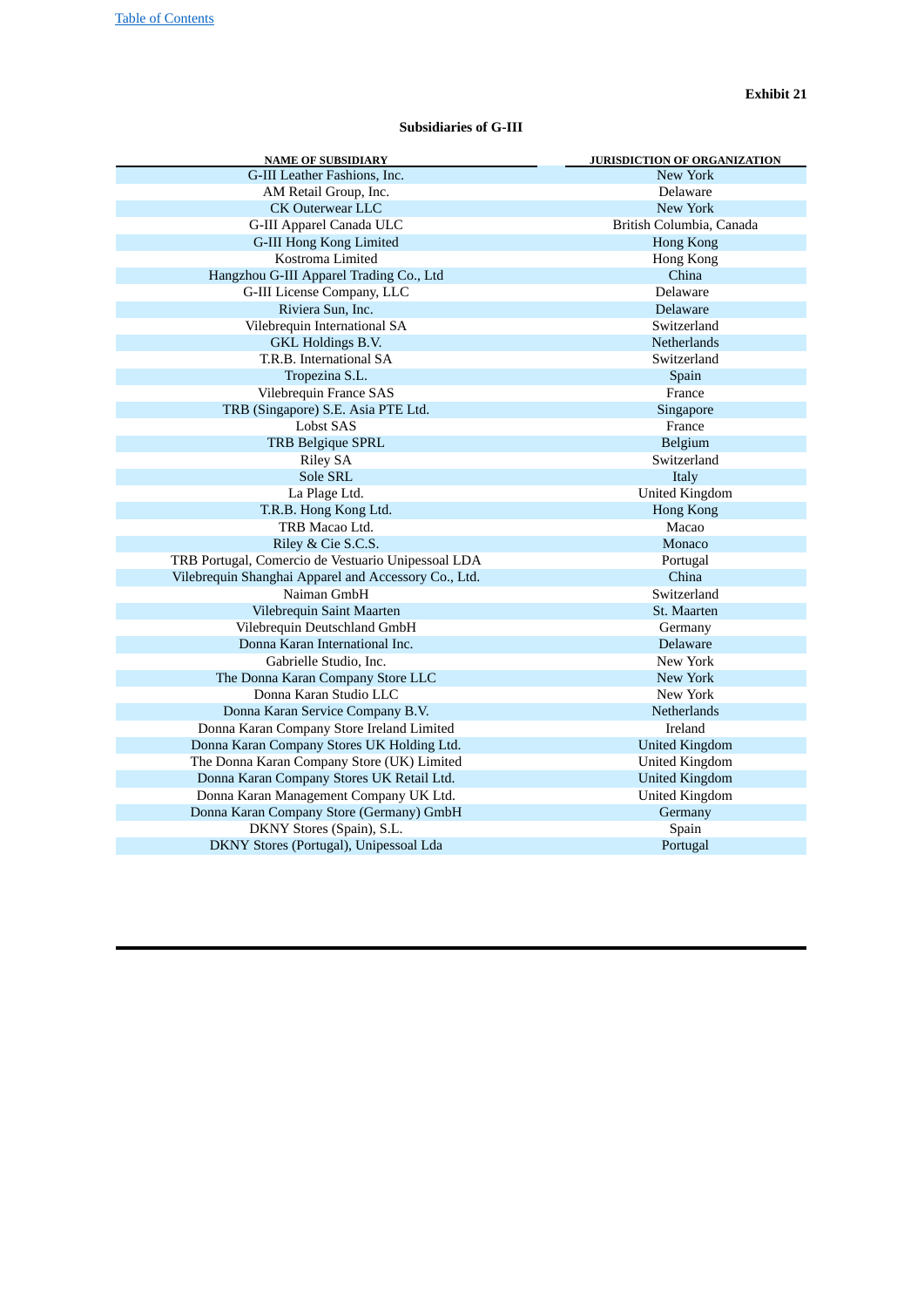### **Consent of Independent Registered Public Accounting Firm**

We consent to the incorporation by reference in the following Registration Statements:

- (1) Registration Statement (Form S-8 No. 333-80937) of G-III Apparel Group, Ltd.,
- (2) Registration Statement (Form S-8 No. 333-115010) of G-III Apparel Group, Ltd.,
- (3) Registration Statement (Form S-8 No. 333-125804) of G-III Apparel Group, Ltd.,
- (4) Registration Statement (Form S-8 No. 333-143974) of G-III Apparel Group, Ltd.,
- (5) Registration Statement (Form S-8 No. 333-160056) of G-III Apparel Group, Ltd., (6) Registration Statement (Form S-8 No. 333-205602) of G-III Apparel Group, Ltd., and
- (7) Registration Statement (Form S-8 No. 333-232338) of G-III Apparel Group, Ltd.

of our reports dated March 30, 2020, with respect to the consolidated financial statements and schedule of G-III Apparel Group, Ltd. and subsidiaries and the effectiveness of internal control over financial reporting of G-III Apparel Group, Ltd. and subsidiaries included in this Annual Report (Form 10-K) of G-III Apparel Group, Ltd. and subsidiaries for the year ended January 31, 2020.

/s/ Ernst & Young LLP New York, New York March 30, 2020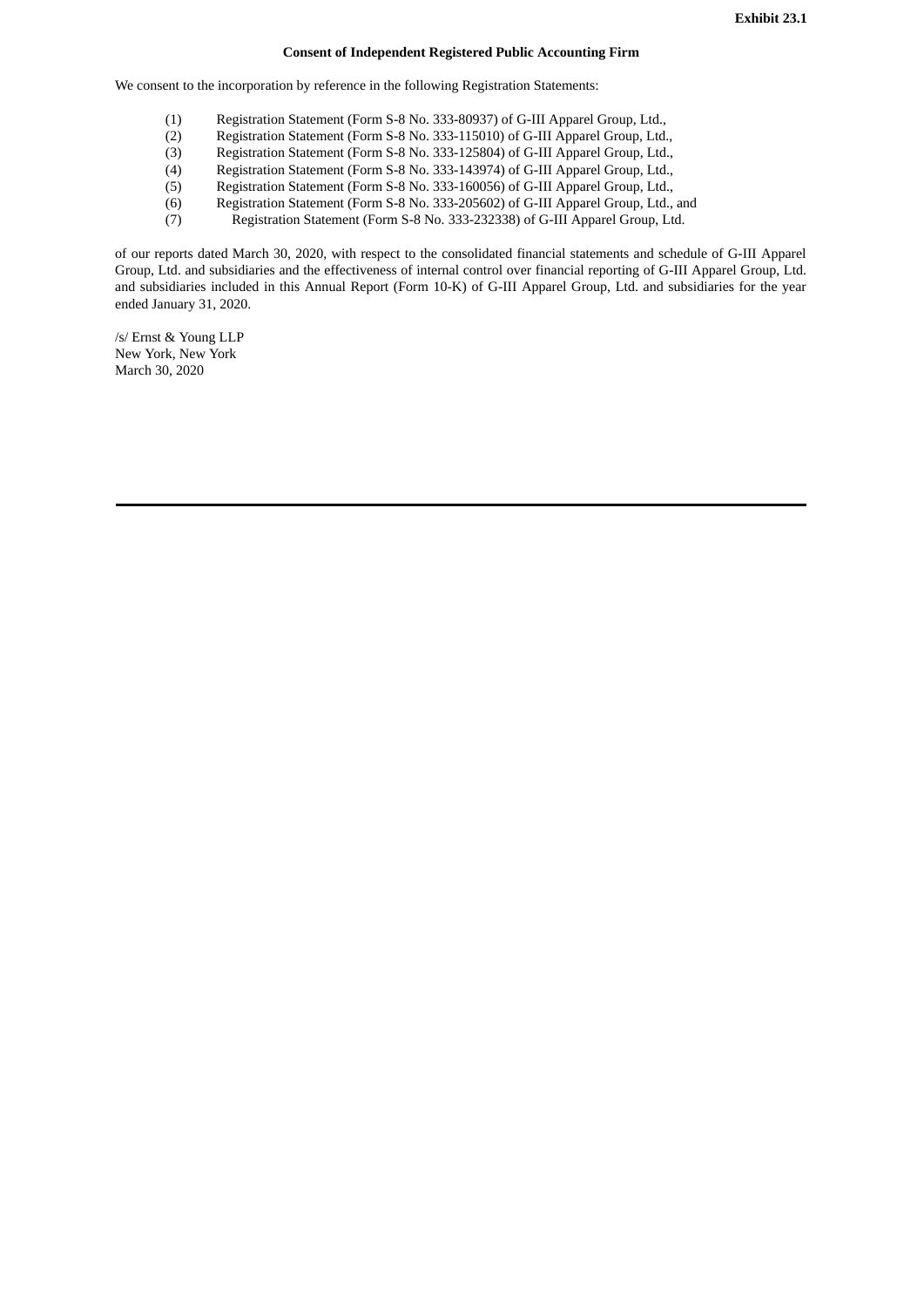## **CERTIFICATION PURSUANT TO RULE 13a – 14(a) OR RULE 15d – 14(a) OF THE SECURITIES EXCHANGE ACT OF 1934, AS AMENDED**

#### I, Morris Goldfarb, certify that:

- 1. I have reviewed this Annual Report on Form 10-K of G-III Apparel Group, Ltd.;
- 2. Based on my knowledge, this report does not contain any untrue statement of a material fact or omit to state a material fact necessary to make the statements made, in light of the circumstances under which such statements were made, not misleading with respect to the period covered by this report;
- 3. Based on my knowledge, the financial statements, and other financial information included in this report, fairly present in all material respects the financial condition, results of operations and cash flows of the registrant as of, and for, the periods presented in this report;
- 4. The registrant's other certifying officer and I are responsible for establishing and maintaining disclosure controls and procedures (as defined in Exchange Act Rules 13a-15(e) and 15d-15(e)) and internal control over financial reporting (as defined in Exchange Act Rules 13a-15(f) and 15d-15(f)) for the registrant and have:
	- (a) Designed such disclosure controls and procedures, or caused such disclosure controls and procedures to be designed under our supervision, to ensure that material information relating to the registrant, including its consolidated subsidiaries, is made known to us by others within those entities, particularly during the period in which this report is being prepared;
	- (b) Designed such internal control over financial reporting, or caused such internal control over financial reporting to be designed under our supervision, to provide reasonable assurance regarding the reliability of financial reporting and the preparation of financial statements for external purposes in accordance with generally accepted accounting principles;
	- (c) Evaluated the effectiveness of the registrant's disclosure controls and procedures and presented in this report our conclusions about the effectiveness of the disclosure controls and procedures, as of the end of the period covered by this report based on such evaluation; and
	- (d) Disclosed in this report any change in the registrant's internal control over financial reporting that occurred during the registrant's most recent fiscal quarter (the registrant's fourth fiscal quarter in the case of an annual report) that has materially affected, or is reasonably likely to materially affect, the registrant's internal control over financial reporting; and
- 5. The registrant's other certifying officer and I have disclosed, based on our most recent evaluation of internal control over financial reporting, to the registrant's auditors and the audit committee of the registrant's board of directors (or persons performing the equivalent functions):
	- (a) All significant deficiencies and material weaknesses in the design or operation of internal control over financial reporting which are reasonably likely to adversely affect the registrant's ability to record, process, summarize and report financial information; and
	- (b) Any fraud, whether or not material, that involves management or other employees who have a significant role in the registrant's internal control over financial reporting.

Date: March 30, 2020

/s/ Morris Goldfarb

Morris Goldfarb Chief Executive Officer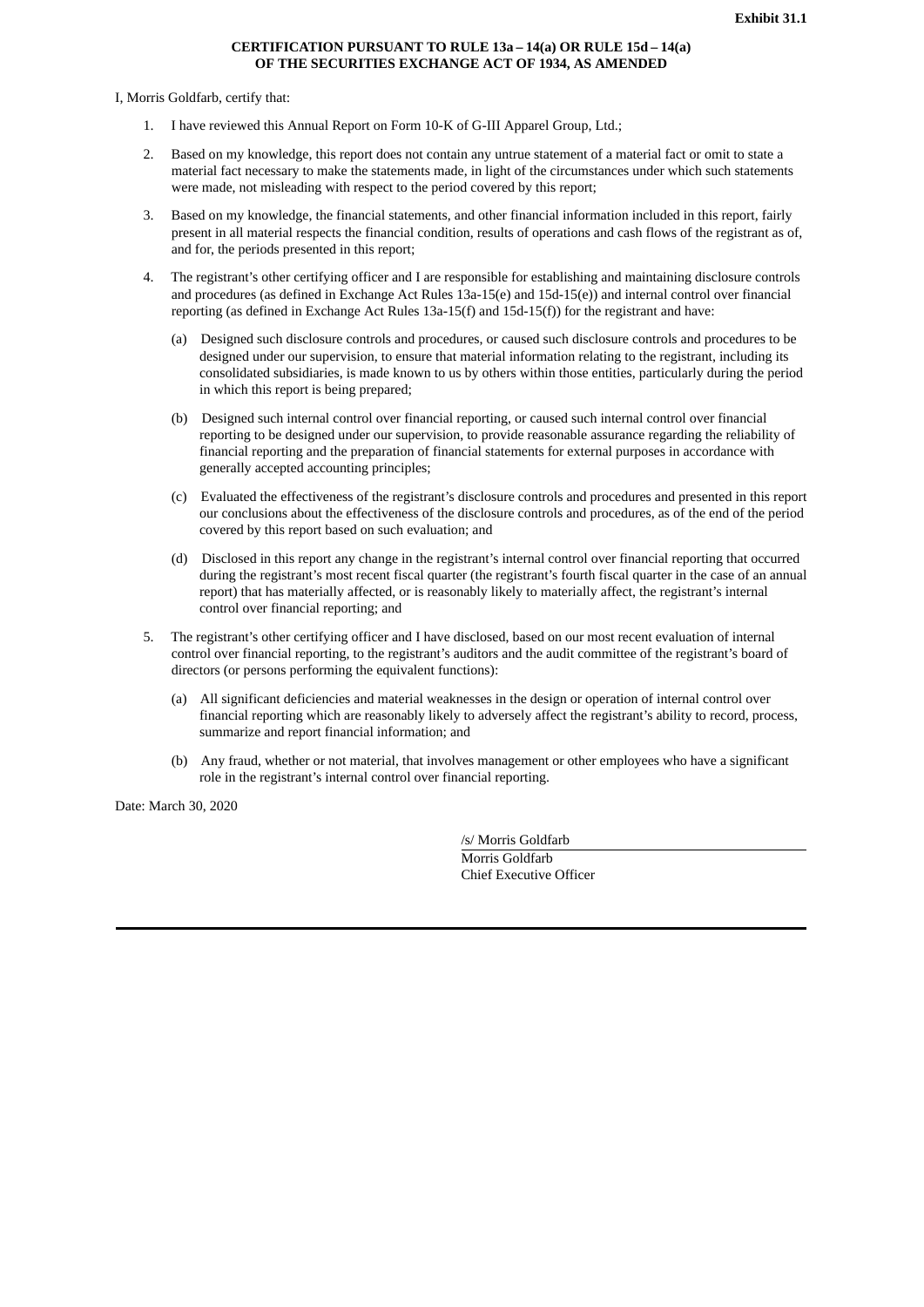## **CERTIFICATION PURSUANT TO RULE 13a – 14(a) OR RULE 15d – 14(a) OF THE SECURITIES EXCHANGE ACT OF 1934, AS AMENDED**

I, Neal S. Nackman, certify that:

- 1. I have reviewed this Annual Report on Form 10-K of G-III Apparel Group, Ltd.;
- 2. Based on my knowledge, this report does not contain any untrue statement of a material fact or omit to state a material fact necessary to make the statements made, in light of the circumstances under which such statements were made, not misleading with respect to the period covered by this report;
- 3. Based on my knowledge, the financial statements, and other financial information included in this report, fairly present in all material respects the financial condition, results of operations and cash flows of the registrant as of, and for, the periods presented in this report;
- 4. The registrant's other certifying officer and I are responsible for establishing and maintaining disclosure controls and procedures (as defined in Exchange Act Rules 13a-15(e) and 15d-15(e)) and internal control over financial reporting (as defined in Exchange Act Rules 13a-15(f) and 15d-15(f)) for the registrant and have:
	- (a) Designed such disclosure controls and procedures, or caused such disclosure controls and procedures to be designed under our supervision, to ensure that material information relating to the registrant, including its consolidated subsidiaries, is made known to us by others within those entities, particularly during the period in which this report is being prepared;
	- (b) Designed such internal control over financial reporting, or caused such internal control over financial reporting to be designed under our supervision, to provide reasonable assurance regarding the reliability of financial reporting and the preparation of financial statements for external purposes in accordance with generally accepted accounting principles;
	- (c) Evaluated the effectiveness of the registrant's disclosure controls and procedures and presented in this report our conclusions about the effectiveness of the disclosure controls and procedures, as of the end of the period covered by this report based on such evaluation; and
	- (d) Disclosed in this report any change in the registrant's internal control over financial reporting that occurred during the registrant's most recent fiscal quarter (the registrant's fourth fiscal quarter in the case of an annual report) that has materially affected, or is reasonably likely to materially affect, the registrant's internal control over financial reporting; and
- 5. The registrant's other certifying officer and I have disclosed, based on our most recent evaluation of internal control over financial reporting, to the registrant's auditors and the audit committee of the registrant's board of directors (or persons performing the equivalent functions):
	- (a) All significant deficiencies and material weaknesses in the design or operation of internal control over financial reporting which are reasonably likely to adversely affect the registrant's ability to record, process, summarize and report financial information; and
	- (b) Any fraud, whether or not material, that involves management or other employees who have a significant role in the registrant's internal control over financial reporting.

Date: March 30, 2020

/s/ Neal S. Nackman Neal S. Nackman Chief Financial Officer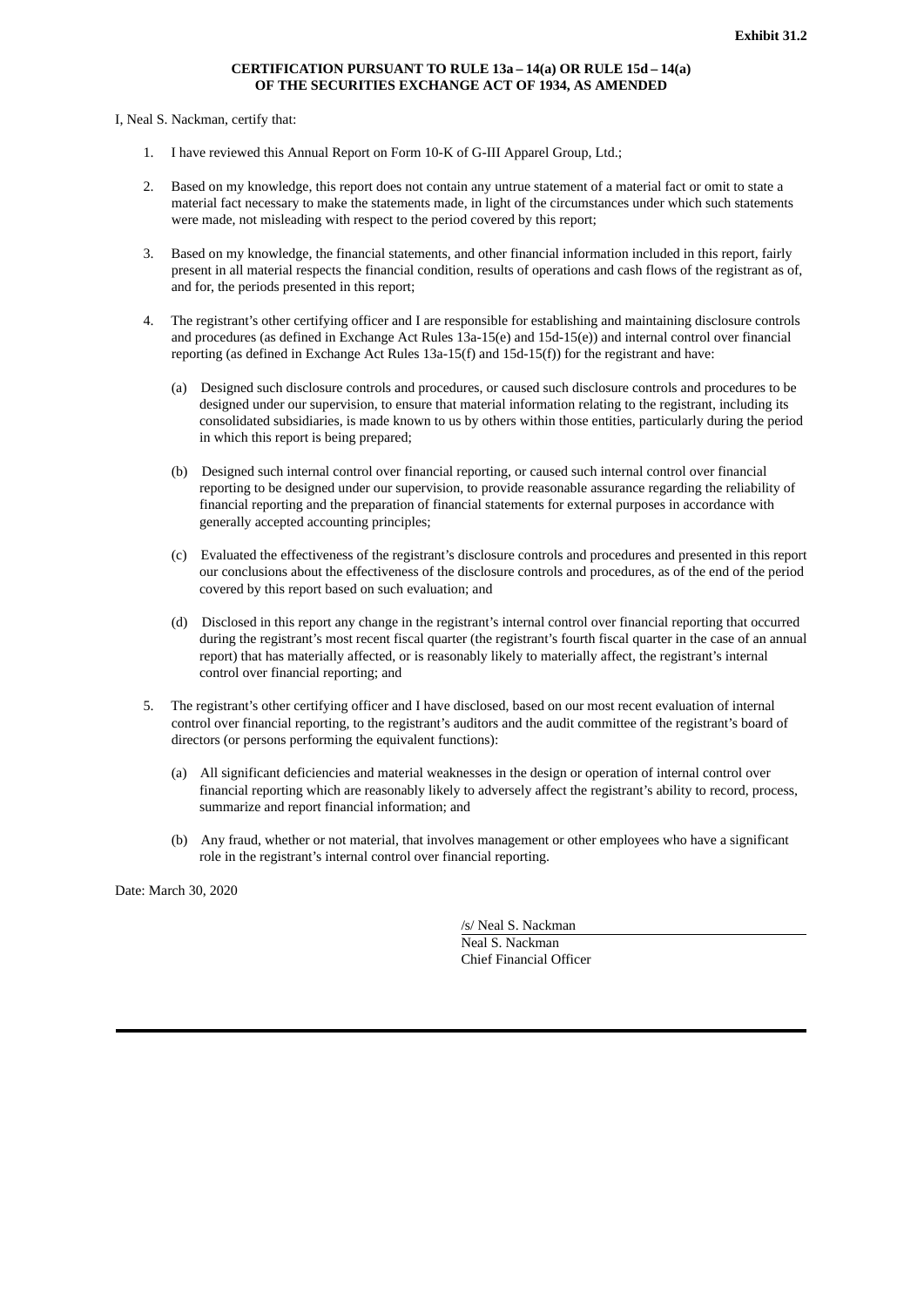## **CERTIFICATION PURSUANT TO 18 U.S.C. SECTION 1350, AS ADOPTED PURSUANT TO SECTION 906 OF THE SARBANES-OXLEY ACT OF 2002**

In connection with the Annual Report of G-III Apparel Group, Ltd. (the "Company") on Form 10-K for the fiscal year ended January 31, 2020 (the "Report"), I, Morris Goldfarb, Chief Executive Officer of the Company, certify, pursuant to 18 U.S.C. §1350, as adopted pursuant to §906 of the Sarbanes-Oxley Act of 2002, that:

To my knowledge, (i) the Report fully complies with the requirements of section 13(a) or 15(d) of the Securities Exchange Act of 1934 and (ii) the information contained in the Report fairly presents, in all material respects, the financial condition and results of operations of the Company.

March 30, 2020 /s/ Morris Goldfarb Morris Goldfarb Chief Executive Officer

A signed original of this written statement required by Section 906 has been provided to the Company and will be retained by the Company and furnished to the Securities and Exchange Commission or its staff upon request.